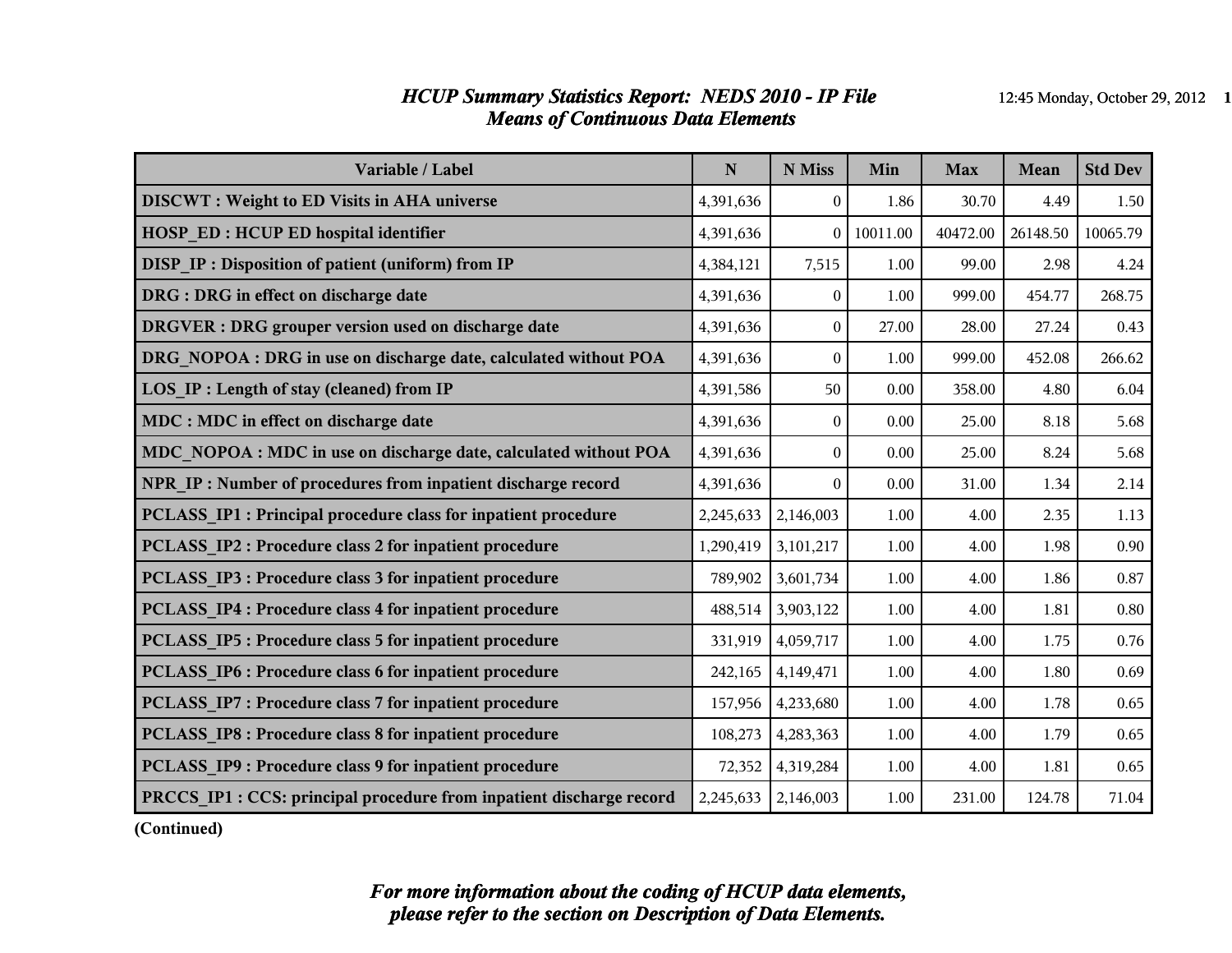#### *HCUP Summary Statistics Report: NEDS 2010 - IP File* 12:45 Monday, October 29, 2012 2 *Means of Continuous Data Elements*

| Variable / Label                                             | N         | N Miss    | Min    | <b>Max</b> | <b>Mean</b> | <b>Std Dev</b> |
|--------------------------------------------------------------|-----------|-----------|--------|------------|-------------|----------------|
| PRCCS IP2 : CCS: procedure 2 from inpatient discharge record | 1,290,419 | 3,101,217 | 1.00   | 231.00     | 132.12      | 73.45          |
| PRCCS IP3 : CCS: procedure 3 from inpatient discharge record | 789,902   | 3,601,734 | 1.00   | 231.00     | 127.12      | 76.15          |
| PRCCS IP4 : CCS: procedure 4 from inpatient discharge record | 488,514   | 3,903,122 | 1.00   | 231.00     | 130.43      | 76.51          |
| PRCCS IP5 : CCS: procedure 5 from inpatient discharge record | 331,919   | 4,059,717 | 1.00   | 231.00     | 126.69      | 77.71          |
| PRCCS IP6 : CCS: procedure 6 from inpatient discharge record | 242,165   | 4,149,471 | 1.00   | 231.00     | 124.78      | 76.97          |
| PRCCS_IP7: CCS: procedure 7 from inpatient discharge record  | 157,956   | 4,233,680 | 1.00   | 231.00     | 123.03      | 77.11          |
| PRCCS IP8 : CCS: procedure 8 from inpatient discharge record | 108,273   | 4,283,363 | 1.00   | 231.00     | 144.63      | 78.21          |
| PRCCS IP9 : CCS: procedure 9 from inpatient discharge record | 72,352    | 4,319,284 | 1.00   | 231.00     | 146.01      | 77.49          |
| TOTCHG IP: Total charge for ED and inpatient services        | 4,338,836 | 52,800    | 100.00 | 1499016.0  | 34825.82    | 53045.50       |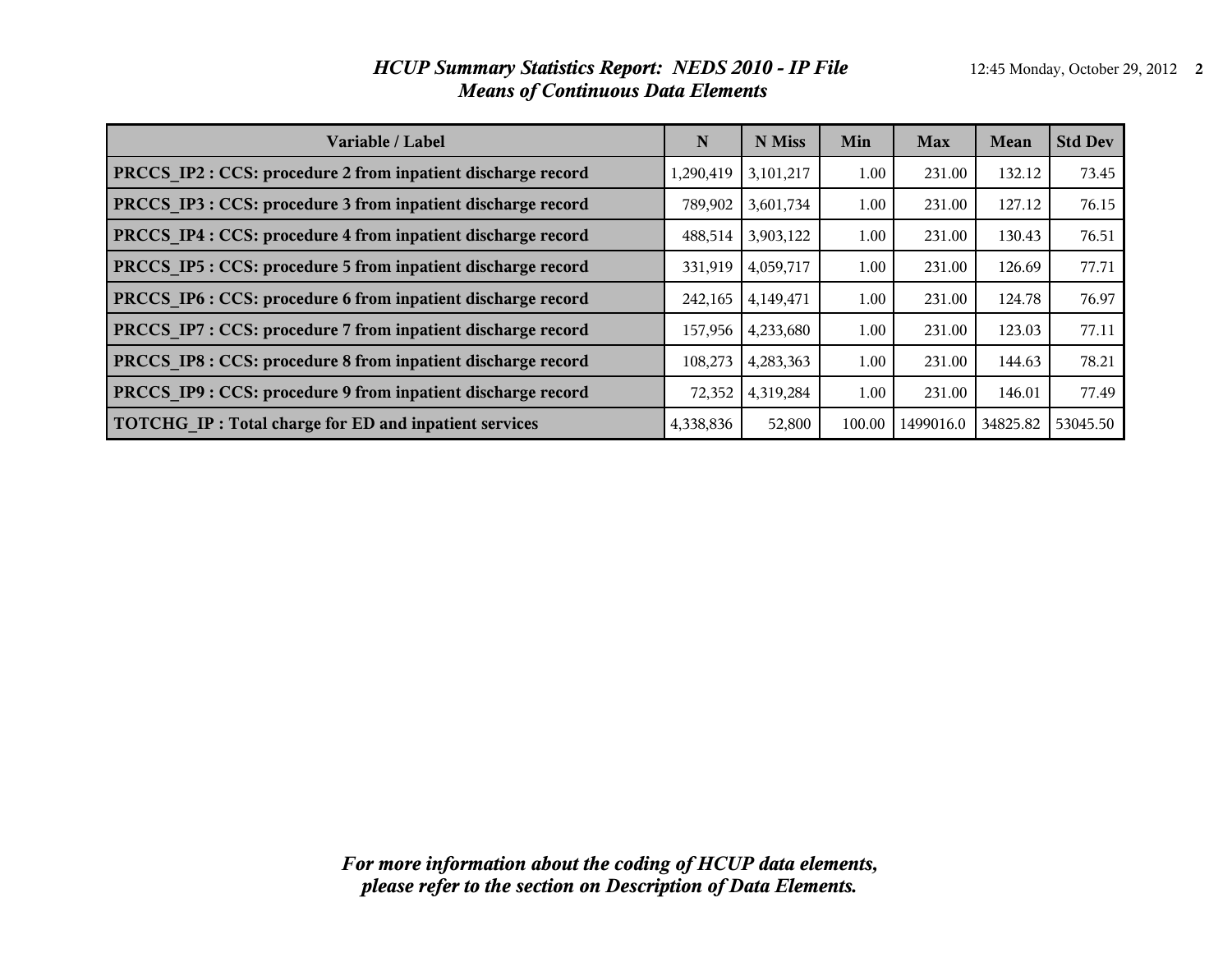| DISP IP                                             | Frequency | Percent |
|-----------------------------------------------------|-----------|---------|
| $\therefore$ Missing                                | 2,172     | 0.05    |
| .A: Invalid                                         | 5,343     | 0.12    |
| 1: Discharged to home or self care                  | 2,787,213 | 63.47   |
| 2: Transfer: short-term hospital                    | 118,938   | 2.71    |
| 5: Transfer: other type of facility                 | 789,315   | 17.97   |
| 6: Home health care                                 | 497,490   | 11.33   |
| 7: Against medical advice                           | 71,122    | 1.62    |
| 20: Died in hospital                                | 116,391   | 2.65    |
| 21: Discharged/transferred to court/law enforcement | 977       | 0.02    |
| 99: Discharged alive, destination unknown           | 2,675     | 0.06    |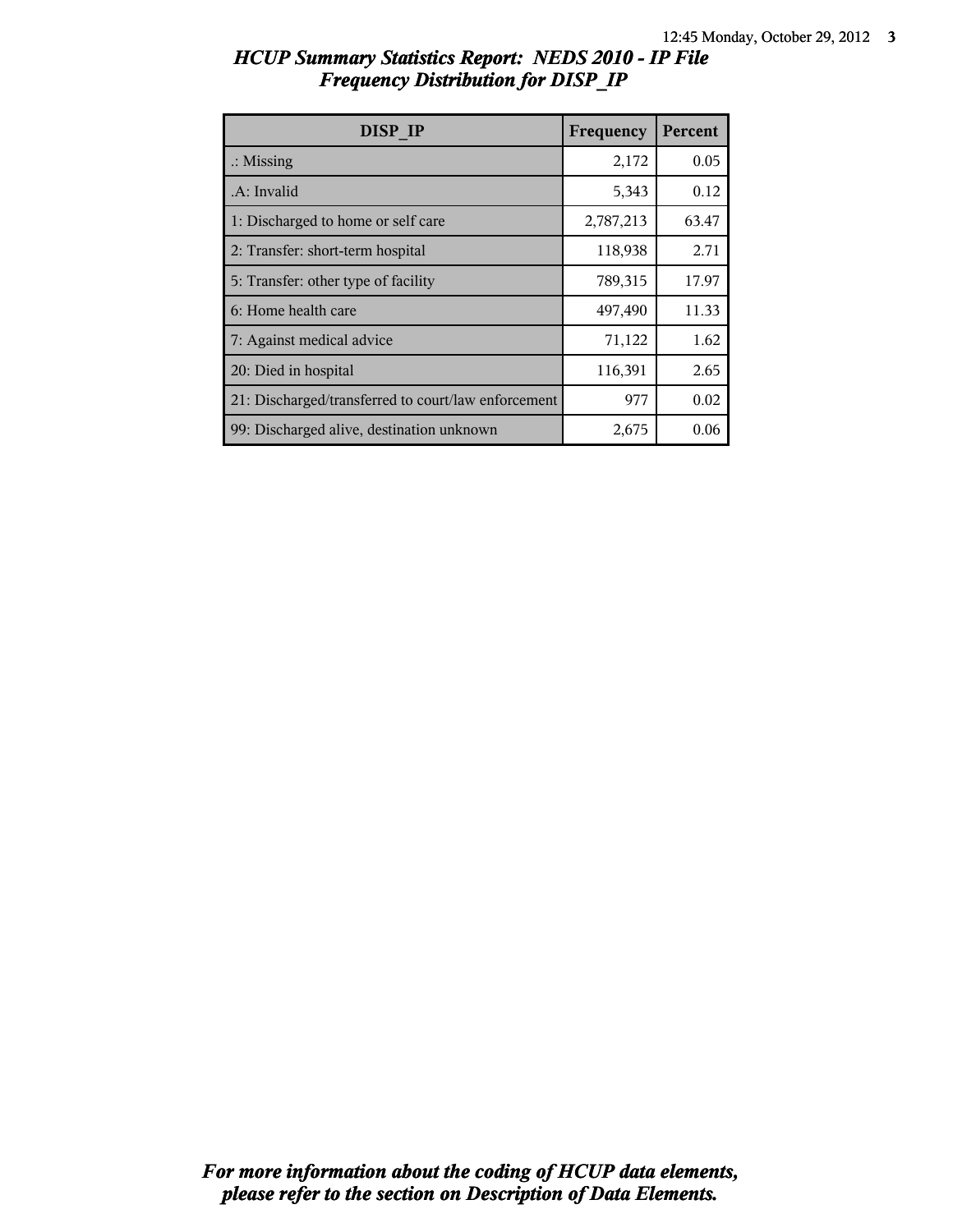| <b>DRG</b>                                                               | Frequency | Percent |
|--------------------------------------------------------------------------|-----------|---------|
| 1: HEART TRANSPLANT OR IMPLANT OF HEART ASSIST SYSTEM W MCC              | 91        | 0.00    |
| 2: HEART TRANSPLANT OR IMPLANT OF HEART ASSIST SYSTEM W/O MCC            | 12        | 0.00    |
| 3: ECMO OR TRACH W MV 96+ HRS OR PDX EXC FACE, MOUTH & NECK W MAJ O.R.   | 5,879     | 0.18    |
| 4: TRACH W MV 96+ HRS OR PDX EXC FACE, MOUTH & NECK W/O MAJ O.R.         | 6,129     | 0.19    |
| 5: LIVER TRANSPLANT W MCC OR INTESTINAL TRANSPLANT                       | 173       | 0.01    |
| 6: LIVER TRANSPLANT W/O MCC                                              | 48        | 0.00    |
| 7: LUNG TRANSPLANT                                                       | 11        | 0.00    |
| 8: SIMULTANEOUS PANCREAS/KIDNEY TRANSPLANT                               | 33        | 0.00    |
| 9: BONE MARROW TRANSPLANT                                                | 70        | 0.00    |
| <b>10: PANCREAS TRANSPLANT</b>                                           | 12        | 0.00    |
| 11: TRACHEOSTOMY FOR FACE, MOUTH & NECK DIAGNOSES W MCC                  | 285       | 0.01    |
| 12: TRACHEOSTOMY FOR FACE, MOUTH & NECK DIAGNOSES W CC                   | 180       | 0.01    |
| 13: TRACHEOSTOMY FOR FACE, MOUTH & NECK DIAGNOSES W/O CC/MCC             | 88        | 0.00    |
| 20: INTRACRANIAL VASCULAR PROCEDURES W PDX HEMORRHAGE W MCC              | 539       | 0.02    |
| 21: INTRACRANIAL VASCULAR PROCEDURES W PDX HEMORRHAGE W CC               | 239       | 0.01    |
| 22: INTRACRANIAL VASCULAR PROCEDURES W PDX HEMORRHAGE W/O CC/MCC         | 103       | 0.00    |
| 23: CRANIO W MAJOR DEV IMPL/ACUTE COMPLEX CNS PDX W MCC OR CHEMO IMPLANT | 1,770     | 0.05    |
| 24: CRANIO W MAJOR DEV IMPL/ACUTE COMPLEX CNS PDX W/O MCC                | 552       | 0.02    |
| 25: CRANIOTOMY & ENDOVASCULAR INTRACRANIAL PROCEDURES W MCC              | 3,447     | 0.10    |
| 26: CRANIOTOMY & ENDOVASCULAR INTRACRANIAL PROCEDURES W CC               | 1,958     | 0.06    |
| 27: CRANIOTOMY & ENDOVASCULAR INTRACRANIAL PROCEDURES W/O CC/MCC         | 1,748     | 0.05    |
| 28: SPINAL PROCEDURES W MCC                                              | 598       | 0.02    |
| 29: SPINAL PROCEDURES W CC OR SPINAL NEUROSTIMULATORS                    | 762       | 0.02    |
| 30: SPINAL PROCEDURES W/O CC/MCC                                         | 391       | 0.01    |
| 31: VENTRICULAR SHUNT PROCEDURES W MCC                                   | 452       | 0.01    |
| 32: VENTRICULAR SHUNT PROCEDURES W CC                                    | 867       | 0.03    |
| 33: VENTRICULAR SHUNT PROCEDURES W/O CC/MCC                              | 254       | 0.01    |
| 34: CAROTID ARTERY STENT PROCEDURE W MCC                                 | 94        | 0.00    |
| 35: CAROTID ARTERY STENT PROCEDURE W CC                                  | 89        | 0.00    |
| 36: CAROTID ARTERY STENT PROCEDURE W/O CC/MCC                            | 82        | 0.00    |
| 37: EXTRACRANIAL PROCEDURES W MCC                                        | 668       | 0.02    |
| 38: EXTRACRANIAL PROCEDURES W CC                                         | 793       | 0.02    |
| 39: EXTRACRANIAL PROCEDURES W/O CC/MCC                                   | 702       | 0.02    |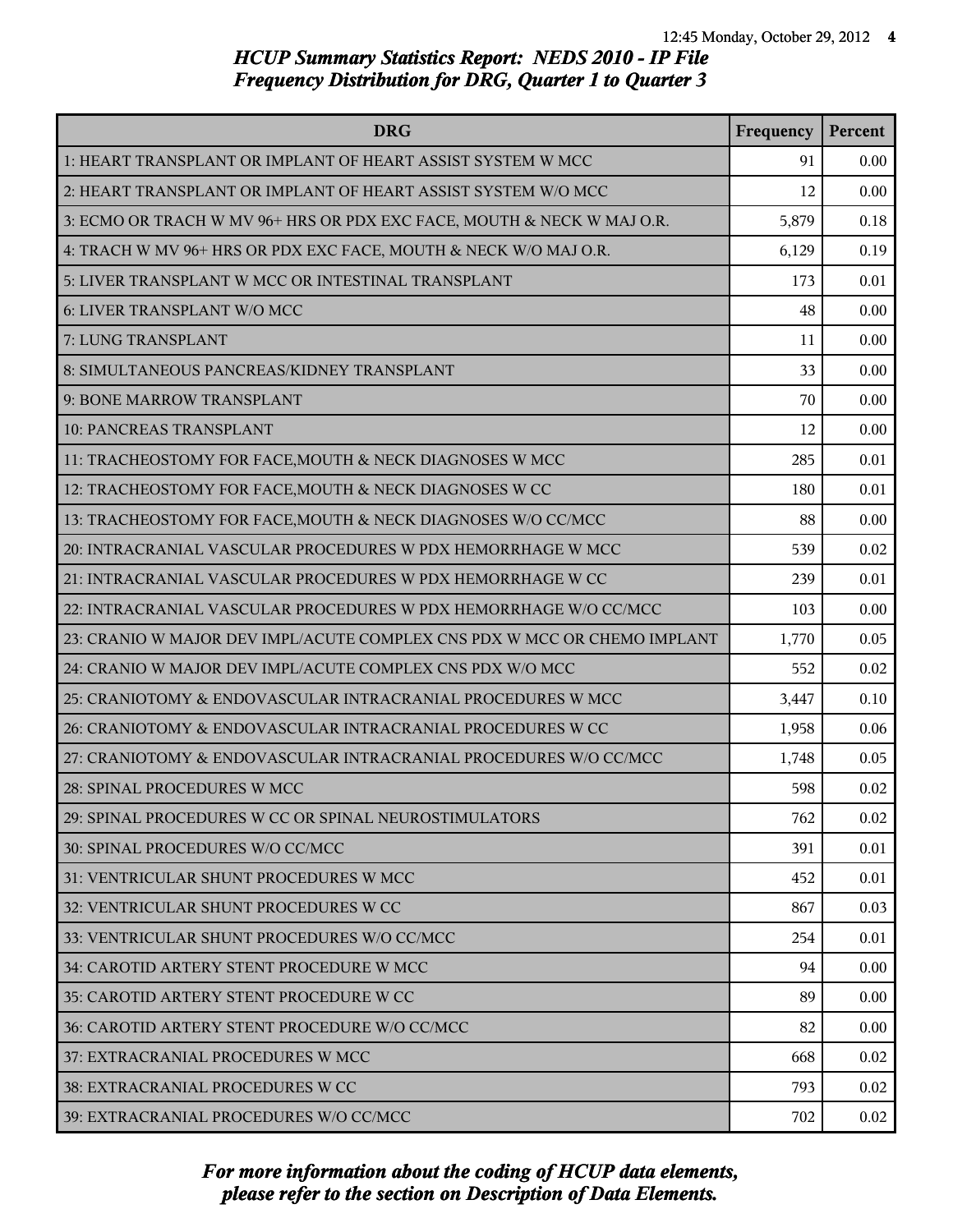| <b>DRG</b>                                                               | Frequency | Percent |
|--------------------------------------------------------------------------|-----------|---------|
| 40: PERIPH/CRANIAL NERVE & OTHER NERV SYST PROC W MCC                    | 1,363     | 0.04    |
| 41: PERIPH/CRANIAL NERVE & OTHER NERV SYST PROC W CC OR PERIPH NEUROSTIM | 1,590     | 0.05    |
| 42: PERIPH/CRANIAL NERVE & OTHER NERV SYST PROC W/O CC/MCC               | 537       | 0.02    |
| 52: SPINAL DISORDERS & INJURIES W CC/MCC                                 | 365       | 0.01    |
| 53: SPINAL DISORDERS & INJURIES W/O CC/MCC                               | 320       | 0.01    |
| 54: NERVOUS SYSTEM NEOPLASMS W MCC                                       | 2,760     | 0.08    |
| 55: NERVOUS SYSTEM NEOPLASMS W/O MCC                                     | 3,413     | 0.10    |
| 56: DEGENERATIVE NERVOUS SYSTEM DISORDERS W MCC                          | 2,931     | 0.09    |
| 57: DEGENERATIVE NERVOUS SYSTEM DISORDERS W/O MCC                        | 10,858    | 0.33    |
| 58: MULTIPLE SCLEROSIS & CEREBELLAR ATAXIA W MCC                         | 317       | 0.01    |
| 59: MULTIPLE SCLEROSIS & CEREBELLAR ATAXIA W CC                          | 1,098     | 0.03    |
| 60: MULTIPLE SCLEROSIS & CEREBELLAR ATAXIA W/O CC/MCC                    | 1,686     | 0.05    |
| 61: ACUTE ISCHEMIC STROKE W USE OF THROMBOLYTIC AGENT W MCC              | 894       | 0.03    |
| 62: ACUTE ISCHEMIC STROKE W USE OF THROMBOLYTIC AGENT W CC               | 1,497     | 0.05    |
| 63: ACUTE ISCHEMIC STROKE W USE OF THROMBOLYTIC AGENT W/O CC/MCC         | 644       | 0.02    |
| 64: INTRACRANIAL HEMORRHAGE OR CEREBRAL INFARCTION W MCC                 | 19,128    | 0.58    |
| 65: INTRACRANIAL HEMORRHAGE OR CEREBRAL INFARCTION W CC                  | 28,898    | 0.87    |
| 66: INTRACRANIAL HEMORRHAGE OR CEREBRAL INFARCTION W/O CC/MCC            | 21,515    | 0.65    |
| 67: NONSPECIFIC CVA & PRECEREBRAL OCCLUSION W/O INFARCT W MCC            | 469       | 0.01    |
| 68: NONSPECIFIC CVA & PRECEREBRAL OCCLUSION W/O INFARCT W/O MCC          | 2,170     | 0.07    |
| 69: TRANSIENT ISCHEMIA                                                   | 28,881    | 0.87    |
| 70: NONSPECIFIC CEREBROVASCULAR DISORDERS W MCC                          | 3,661     | 0.11    |
| 71: NONSPECIFIC CEREBROVASCULAR DISORDERS W CC                           | 3,006     | 0.09    |
| 72: NONSPECIFIC CEREBROVASCULAR DISORDERS W/O CC/MCC                     | 1,868     | 0.06    |
| 73: CRANIAL & PERIPHERAL NERVE DISORDERS W MCC                           | 3,896     | 0.12    |
| 74: CRANIAL & PERIPHERAL NERVE DISORDERS W/O MCC                         | 11,598    | 0.35    |
| 75: VIRAL MENINGITIS W CC/MCC                                            | 1,279     | 0.04    |
| 76: VIRAL MENINGITIS W/O CC/MCC                                          | 3,143     | 0.10    |
| 77: HYPERTENSIVE ENCEPHALOPATHY W MCC                                    | 586       | 0.02    |
| 78: HYPERTENSIVE ENCEPHALOPATHY W CC                                     | 560       | 0.02    |
| 79: HYPERTENSIVE ENCEPHALOPATHY W/O CC/MCC                               | 295       | 0.01    |
| 80: NONTRAUMATIC STUPOR & COMA W MCC                                     | 620       | 0.02    |
| 81: NONTRAUMATIC STUPOR & COMA W/O MCC                                   | 1,753     | 0.05    |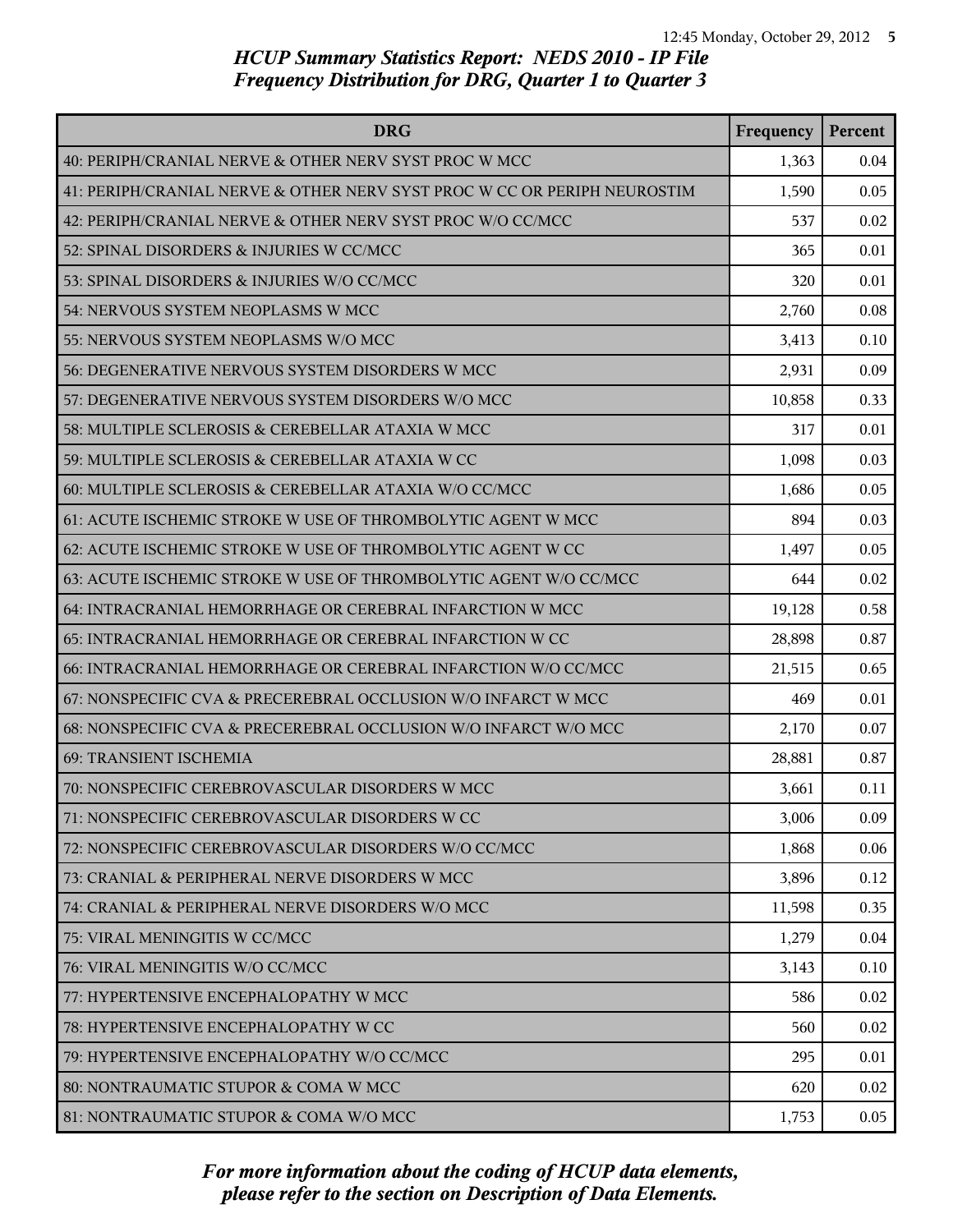| <b>DRG</b>                                                              | Frequency | Percent |
|-------------------------------------------------------------------------|-----------|---------|
| 82: TRAUMATIC STUPOR & COMA, COMA >1 HR W MCC                           | 1,229     | 0.04    |
| 83: TRAUMATIC STUPOR & COMA, COMA >1 HR W CC                            | 1,087     | 0.03    |
| 84: TRAUMATIC STUPOR & COMA, COMA >1 HR W/O CC/MCC                      | 2,041     | 0.06    |
| 85: TRAUMATIC STUPOR & COMA, COMA <1 HR W MCC                           | 2,525     | 0.08    |
| 86: TRAUMATIC STUPOR & COMA, COMA <1 HR W CC                            | 4,017     | 0.12    |
| 87: TRAUMATIC STUPOR & COMA, COMA <1 HR W/O CC/MCC                      | 6,858     | 0.21    |
| 88: CONCUSSION W MCC                                                    | 531       | 0.02    |
| 89: CONCUSSION W CC                                                     | 1,484     | 0.04    |
| 90: CONCUSSION W/O CC/MCC                                               | 3,204     | 0.10    |
| 91: OTHER DISORDERS OF NERVOUS SYSTEM W MCC                             | 3,191     | 0.10    |
| 92: OTHER DISORDERS OF NERVOUS SYSTEM W CC                              | 5,365     | 0.16    |
| 93: OTHER DISORDERS OF NERVOUS SYSTEM W/O CC/MCC                        | 5,625     | 0.17    |
| 94: BACTERIAL & TUBERCULOUS INFECTIONS OF NERVOUS SYSTEM W MCC          | 560       | 0.02    |
| 95: BACTERIAL & TUBERCULOUS INFECTIONS OF NERVOUS SYSTEM W CC           | 526       | 0.02    |
| 96: BACTERIAL & TUBERCULOUS INFECTIONS OF NERVOUS SYSTEM W/O CC/MCC     | 506       | 0.02    |
| 97: NON-BACTERIAL INFECT OF NERVOUS SYS EXC VIRAL MENINGITIS W MCC      | 505       | 0.02    |
| 98: NON-BACTERIAL INFECT OF NERVOUS SYS EXC VIRAL MENINGITIS W CC       | 426       | 0.01    |
| 99: NON-BACTERIAL INFECT OF NERVOUS SYS EXC VIRAL MENINGITIS W/O CC/MCC | 573       | 0.02    |
| 100: SEIZURES W MCC                                                     | 8,036     | 0.24    |
| 101: SEIZURES W/O MCC                                                   | 27,098    | 0.82    |
| 102: HEADACHES W MCC                                                    | 846       | 0.03    |
| 103: HEADACHES W/O MCC                                                  | 10,720    | 0.32    |
| 113: ORBITAL PROCEDURES W CC/MCC                                        | 294       | 0.01    |
| 114: ORBITAL PROCEDURES W/O CC/MCC                                      | 252       | 0.01    |
| 115: EXTRAOCULAR PROCEDURES EXCEPT ORBIT                                | 267       | 0.01    |
| 116: INTRAOCULAR PROCEDURES W CC/MCC                                    | 108       | 0.00    |
| 117: INTRAOCULAR PROCEDURES W/O CC/MCC                                  | 193       | 0.01    |
| 121: ACUTE MAJOR EYE INFECTIONS W CC/MCC                                | 338       | 0.01    |
| 122: ACUTE MAJOR EYE INFECTIONS W/O CC/MCC                              | 559       | 0.02    |
| 123: NEUROLOGICAL EYE DISORDERS                                         | 1,340     | 0.04    |
| 124: OTHER DISORDERS OF THE EYE W MCC                                   | 361       | 0.01    |
| 125: OTHER DISORDERS OF THE EYE W/O MCC                                 | 2,143     | 0.06    |
| 129: MAJOR HEAD & NECK PROCEDURES W CC/MCC OR MAJOR DEVICE              | 22        | 0.00    |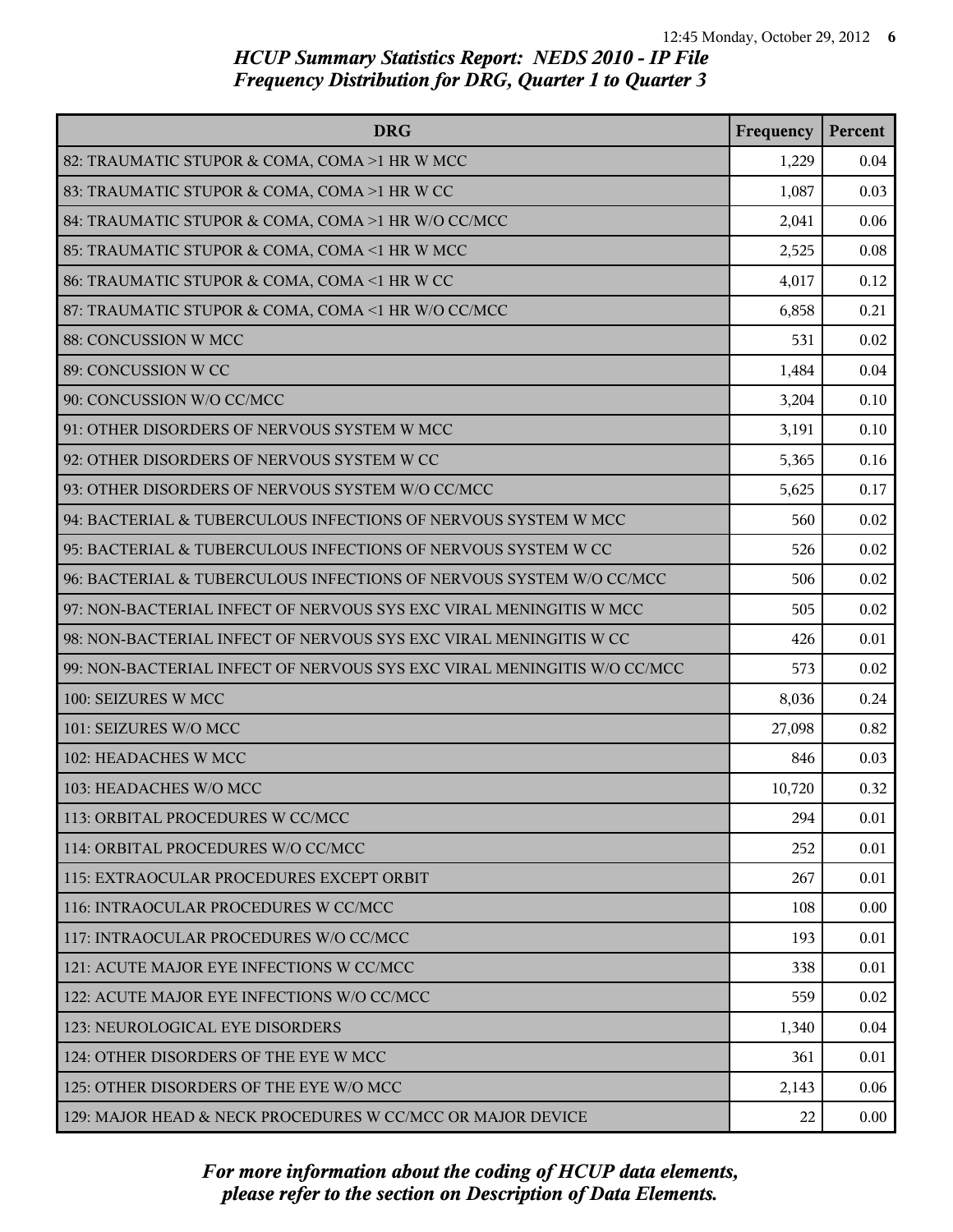| <b>DRG</b>                                                      | Frequency | Percent |
|-----------------------------------------------------------------|-----------|---------|
| 130: MAJOR HEAD & NECK PROCEDURES W/O CC/MCC                    | $\leq 10$ | $*.**$  |
| 131: CRANIAL/FACIAL PROCEDURES W CC/MCC                         | 863       | 0.03    |
| 132: CRANIAL/FACIAL PROCEDURES W/O CC/MCC                       | 1,156     | 0.03    |
| 133: OTHER EAR, NOSE, MOUTH & THROAT O.R. PROCEDURES W CC/MCC   | 806       | 0.02    |
| 134: OTHER EAR, NOSE, MOUTH & THROAT O.R. PROCEDURES W/O CC/MCC | 1,448     | 0.04    |
| 135: SINUS & MASTOID PROCEDURES W CC/MCC                        | 107       | 0.00    |
| 136: SINUS & MASTOID PROCEDURES W/O CC/MCC                      | 45        | 0.00    |
| 137: MOUTH PROCEDURES W CC/MCC                                  | 533       | 0.02    |
| 138: MOUTH PROCEDURES W/O CC/MCC                                | 325       | 0.01    |
| 139: SALIVARY GLAND PROCEDURES                                  | 40        | 0.00    |
| 146: EAR, NOSE, MOUTH & THROAT MALIGNANCY W MCC                 | 244       | 0.01    |
| 147: EAR, NOSE, MOUTH & THROAT MALIGNANCY W CC                  | 351       | 0.01    |
| 148: EAR, NOSE, MOUTH & THROAT MALIGNANCY W/O CC/MCC            | 134       | 0.00    |
| 149: DYSEQUILIBRIUM                                             | 11,750    | 0.36    |
| 150: EPISTAXIS W MCC                                            | 457       | 0.01    |
| 151: EPISTAXIS W/O MCC                                          | 1,780     | 0.05    |
| 152: OTITIS MEDIA & URI W MCC                                   | 1,207     | 0.04    |
| 153: OTITIS MEDIA & URI W/O MCC                                 | 10,090    | 0.31    |
| 154: OTHER EAR, NOSE, MOUTH & THROAT DIAGNOSES W MCC            | 862       | 0.03    |
| 155: OTHER EAR, NOSE, MOUTH & THROAT DIAGNOSES W CC             | 2,061     | 0.06    |
| 156: OTHER EAR, NOSE, MOUTH & THROAT DIAGNOSES W/O CC/MCC       | 2,185     | 0.07    |
| 157: DENTAL & ORAL DISEASES W MCC                               | 511       | 0.02    |
| 158: DENTAL & ORAL DISEASES W CC                                | 1,936     | 0.06    |
| 159: DENTAL & ORAL DISEASES W/O CC/MCC                          | 1,658     | 0.05    |
| 163: MAJOR CHEST PROCEDURES W MCC                               | 2,635     | 0.08    |
| 164: MAJOR CHEST PROCEDURES W CC                                | 1,061     | 0.03    |
| 165: MAJOR CHEST PROCEDURES W/O CC/MCC                          | 633       | 0.02    |
| 166: OTHER RESP SYSTEM O.R. PROCEDURES W MCC                    | 5,769     | 0.17    |
| 167: OTHER RESP SYSTEM O.R. PROCEDURES W CC                     | 3,632     | 0.11    |
| 168: OTHER RESP SYSTEM O.R. PROCEDURES W/O CC/MCC               | 777       | 0.02    |
| 175: PULMONARY EMBOLISM W MCC                                   | 5,820     | 0.18    |
| 176: PULMONARY EMBOLISM W/O MCC                                 | 14,502    | 0.44    |
| 177: RESPIRATORY INFECTIONS & INFLAMMATIONS W MCC               | 17,953    | 0.54    |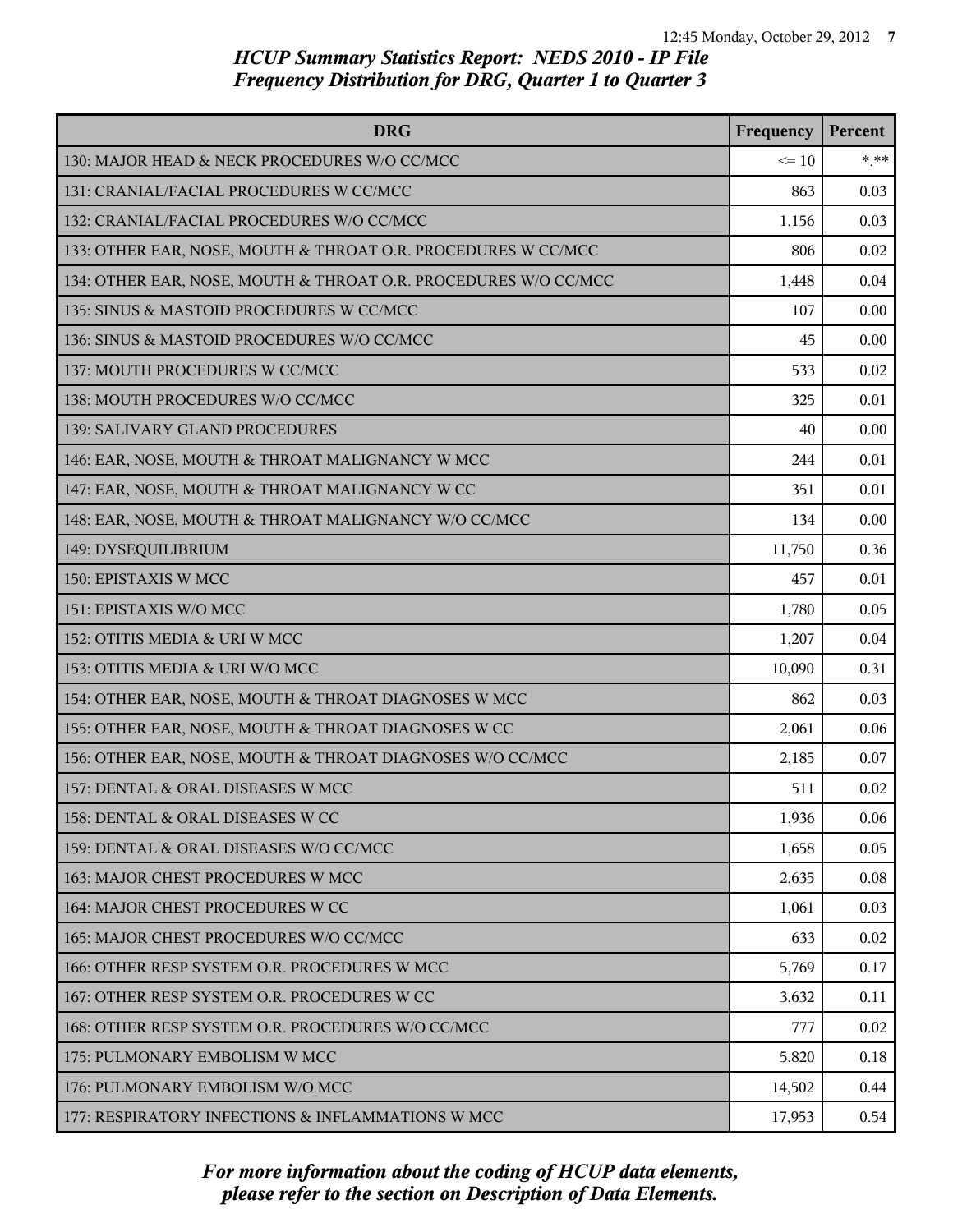| <b>DRG</b>                                                         | Frequency | Percent |
|--------------------------------------------------------------------|-----------|---------|
| 178: RESPIRATORY INFECTIONS & INFLAMMATIONS W CC                   | 12,950    | 0.39    |
| 179: RESPIRATORY INFECTIONS & INFLAMMATIONS W/O CC/MCC             | 4,041     | 0.12    |
| 180: RESPIRATORY NEOPLASMS W MCC                                   | 6,004     | 0.18    |
| 181: RESPIRATORY NEOPLASMS W CC                                    | 5,831     | 0.18    |
| 182: RESPIRATORY NEOPLASMS W/O CC/MCC                              | 655       | 0.02    |
| 183: MAJOR CHEST TRAUMA W MCC                                      | 916       | 0.03    |
| 184: MAJOR CHEST TRAUMA W CC                                       | 2,008     | 0.06    |
| 185: MAJOR CHEST TRAUMA W/O CC/MCC                                 | 898       | 0.03    |
| 186: PLEURAL EFFUSION W MCC                                        | 2,758     | 0.08    |
| 187: PLEURAL EFFUSION W CC                                         | 2,262     | 0.07    |
| 188: PLEURAL EFFUSION W/O CC/MCC                                   | 798       | 0.02    |
| 189: PULMONARY EDEMA & RESPIRATORY FAILURE                         | 25,247    | 0.76    |
| 190: CHRONIC OBSTRUCTIVE PULMONARY DISEASE W MCC                   | 38,915    | 1.18    |
| 191: CHRONIC OBSTRUCTIVE PULMONARY DISEASE W CC                    | 34,382    | 1.04    |
| 192: CHRONIC OBSTRUCTIVE PULMONARY DISEASE W/O CC/MCC              | 38,555    | 1.17    |
| 193: SIMPLE PNEUMONIA & PLEURISY W MCC                             | 36,881    | 1.12    |
| 194: SIMPLE PNEUMONIA & PLEURISY W CC                              | 53,521    | 1.62    |
| 195: SIMPLE PNEUMONIA & PLEURISY W/O CC/MCC                        | 34,326    | 1.04    |
| 196: INTERSTITIAL LUNG DISEASE W MCC                               | 1,932     | 0.06    |
| 197: INTERSTITIAL LUNG DISEASE W CC                                | 1,534     | 0.05    |
| 198: INTERSTITIAL LUNG DISEASE W/O CC/MCC                          | 990       | 0.03    |
| 199: PNEUMOTHORAX W MCC                                            | 1,238     | 0.04    |
| 200: PNEUMOTHORAX W CC                                             | 3,124     | 0.09    |
| 201: PNEUMOTHORAX W/O CC/MCC                                       | 2,779     | 0.08    |
| 202: BRONCHITIS & ASTHMA W CC/MCC                                  | 20,213    | 0.61    |
| 203: BRONCHITIS & ASTHMA W/O CC/MCC                                | 32,957    | 1.00    |
| 204: RESPIRATORY SIGNS & SYMPTOMS                                  | 8,572     | 0.26    |
| 205: OTHER RESPIRATORY SYSTEM DIAGNOSES W MCC                      | 2,253     | 0.07    |
| 206: OTHER RESPIRATORY SYSTEM DIAGNOSES W/O MCC                    | 7,204     | 0.22    |
| 207: RESPIRATORY SYSTEM DIAGNOSIS W VENTILATOR SUPPORT 96+ HOURS   | 9,655     | 0.29    |
| 208: RESPIRATORY SYSTEM DIAGNOSIS W VENTILATOR SUPPORT < 96 HOURS  | 20,979    | 0.63    |
| 215: OTHER HEART ASSIST SYSTEM IMPLANT                             | 21        | 0.00    |
| 216: CARDIAC VALVE & OTH MAJ CARDIOTHORACIC PROC W CARD CATH W MCC | 1,423     | 0.04    |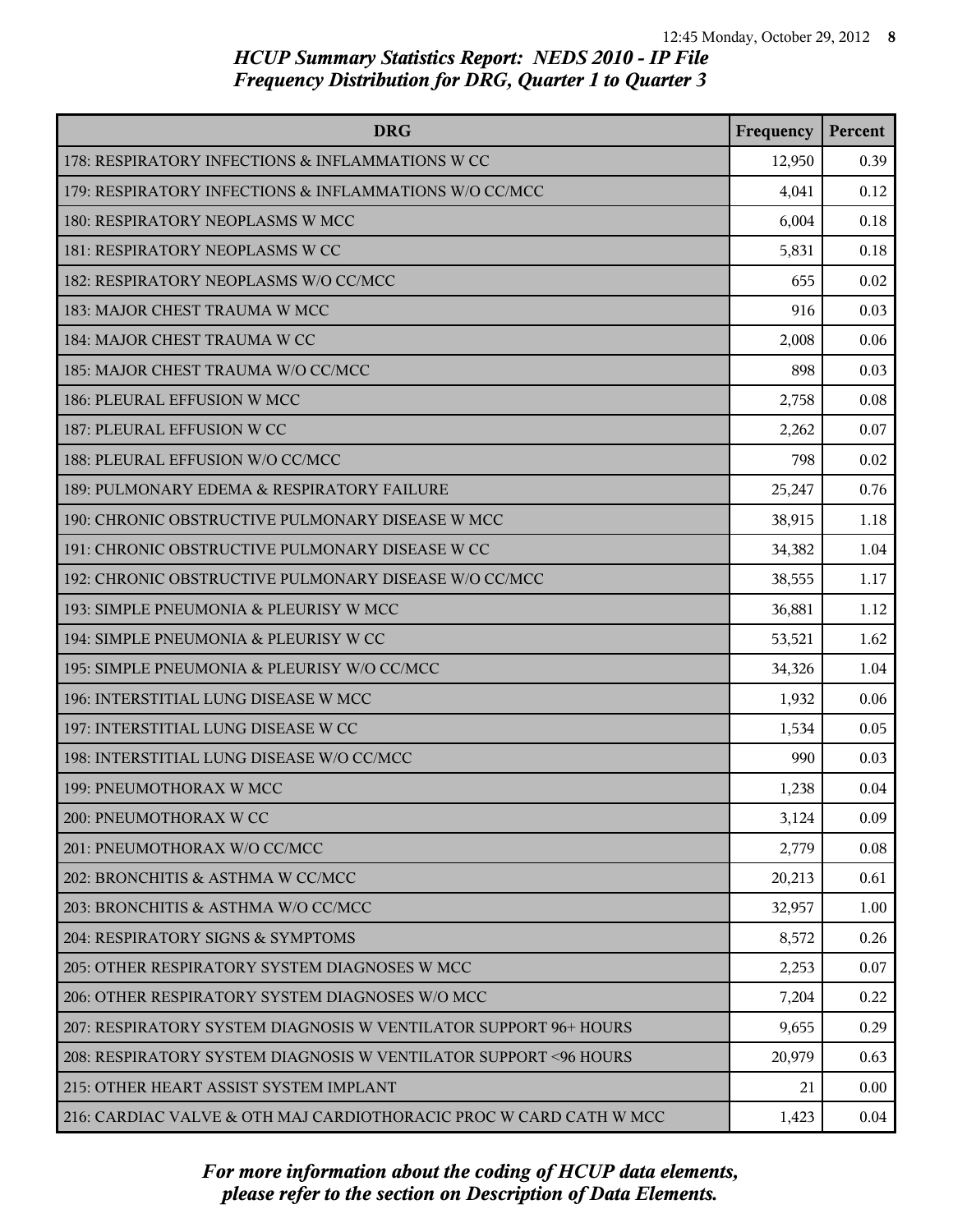| <b>DRG</b>                                                                          | Frequency | Percent |
|-------------------------------------------------------------------------------------|-----------|---------|
| 217: CARDIAC VALVE & OTH MAJ CARDIOTHORACIC PROC W CARD CATH W CC                   | 427       | 0.01    |
| 218: CARDIAC VALVE & OTH MAJ CARDIOTHORACIC PROC W CARD CATH W/O CC/MCC             | 88        | 0.00    |
| 219: CARDIAC VALVE & OTH MAJ CARDIOTHORACIC PROC W/O CARD CATH W MCC                | 581       | 0.02    |
| 220: CARDIAC VALVE & OTH MAJ CARDIOTHORACIC PROC W/O CARD CATH W CC                 | 205       | 0.01    |
| 221: CARDIAC VALVE & OTH MAJ CARDIOTHORACIC PROC W/O CARD CATH W/O CC/MCC           | 30        | 0.00    |
| 222: CARDIAC DEFIB IMPLANT W CARDIAC CATH W AMI/HF/SHOCK W MCC                      | 667       | 0.02    |
| 223: CARDIAC DEFIB IMPLANT W CARDIAC CATH W AMI/HF/SHOCK W/O MCC                    | 459       | 0.01    |
| 224: CARDIAC DEFIB IMPLANT W CARDIAC CATH W/O AMI/HF/SHOCK W MCC                    | 620       | 0.02    |
| 225: CARDIAC DEFIB IMPLANT W CARDIAC CATH W/O AMI/HF/SHOCK W/O MCC                  | 655       | 0.02    |
| 226: CARDIAC DEFIBRILLATOR IMPLANT W/O CARDIAC CATH W MCC                           | 1,246     | 0.04    |
| 227: CARDIAC DEFIBRILLATOR IMPLANT W/O CARDIAC CATH W/O MCC                         | 1,680     | 0.05    |
| 228: OTHER CARDIOTHORACIC PROCEDURES W MCC                                          | 304       | 0.01    |
| 229: OTHER CARDIOTHORACIC PROCEDURES W CC                                           | 164       | 0.00    |
| 230: OTHER CARDIOTHORACIC PROCEDURES W/O CC/MCC                                     | 29        | 0.00    |
| 231: CORONARY BYPASS W PTCA W MCC                                                   | 349       | 0.01    |
| 232: CORONARY BYPASS W PTCA W/O MCC                                                 | 286       | 0.01    |
| 233: CORONARY BYPASS W CARDIAC CATH W MCC                                           | 2,814     | 0.09    |
| 234: CORONARY BYPASS W CARDIAC CATH W/O MCC                                         | 3,603     | 0.11    |
| 235: CORONARY BYPASS W/O CARDIAC CATH W MCC                                         | 274       | 0.01    |
| 236: CORONARY BYPASS W/O CARDIAC CATH W/O MCC                                       | 362       | 0.01    |
| 237: MAJOR CARDIOVASC PROCEDURES W MCC OR THORACIC AORTIC ANEURYSM<br><b>REPAIR</b> | 4,464     | 0.13    |
| 238: MAJOR CARDIOVASC PROCEDURES W/O MCC                                            | 2,832     | 0.09    |
| 239: AMPUTATION FOR CIRC SYS DISORDERS EXC UPPER LIMB & TOE W MCC                   | 1,555     | 0.05    |
| 240: AMPUTATION FOR CIRC SYS DISORDERS EXC UPPER LIMB & TOE W CC                    | 1,025     | 0.03    |
| 241: AMPUTATION FOR CIRC SYS DISORDERS EXC UPPER LIMB & TOE W/O CC/MCC              | 79        | 0.00    |
| 242: PERMANENT CARDIAC PACEMAKER IMPLANT W MCC                                      | 4,339     | 0.13    |
| 243: PERMANENT CARDIAC PACEMAKER IMPLANT W CC                                       | 4,940     | 0.15    |
| 244: PERMANENT CARDIAC PACEMAKER IMPLANT W/O CC/MCC                                 | 5,502     | 0.17    |
| 245: AICD GENERATOR PROCEDURES                                                      | 370       | 0.01    |
| 246: PERC CARDIOVASC PROC W DRUG-ELUTING STENT W MCC OR 4+ VESSELS/STENTS           | 6,677     | 0.20    |
| 247: PERC CARDIOVASC PROC W DRUG-ELUTING STENT W/O MCC                              | 25,351    | 0.77    |
| 248: PERC CARDIOVASC PROC W NON-DRUG-ELUTING STENT W MCC OR 4+ VES/STENTS           | 3,270     | 0.10    |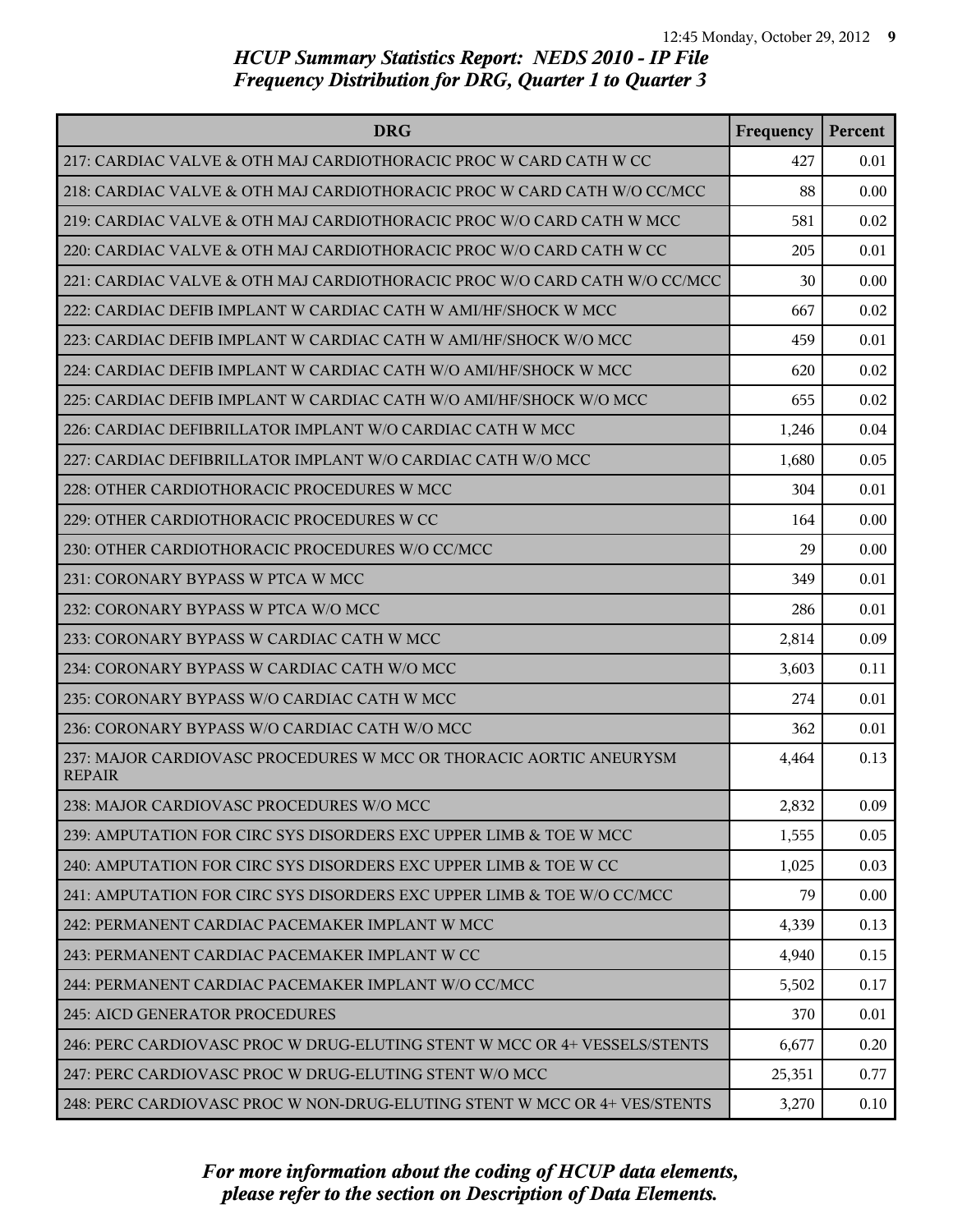| <b>DRG</b>                                                            | Frequency | Percent |
|-----------------------------------------------------------------------|-----------|---------|
| 249: PERC CARDIOVASC PROC W NON-DRUG-ELUTING STENT W/O MCC            | 9,141     | 0.28    |
| 250: PERC CARDIOVASC PROC W/O CORONARY ARTERY STENT W MCC             | 1,619     | 0.05    |
| 251: PERC CARDIOVASC PROC W/O CORONARY ARTERY STENT W/O MCC           | 4,934     | 0.15    |
| 252: OTHER VASCULAR PROCEDURES W MCC                                  | 6,386     | 0.19    |
| 253: OTHER VASCULAR PROCEDURES W CC                                   | 4,256     | 0.13    |
| 254: OTHER VASCULAR PROCEDURES W/O CC/MCC                             | 1,854     | 0.06    |
| 255: UPPER LIMB & TOE AMPUTATION FOR CIRC SYSTEM DISORDERS W MCC      | 486       | 0.01    |
| 256: UPPER LIMB & TOE AMPUTATION FOR CIRC SYSTEM DISORDERS W CC       | 533       | 0.02    |
| 257: UPPER LIMB & TOE AMPUTATION FOR CIRC SYSTEM DISORDERS W/O CC/MCC | 36        | 0.00    |
| 258: CARDIAC PACEMAKER DEVICE REPLACEMENT W MCC                       | 157       | 0.00    |
| 259: CARDIAC PACEMAKER DEVICE REPLACEMENT W/O MCC                     | 455       | 0.01    |
| 260: CARDIAC PACEMAKER REVISION EXCEPT DEVICE REPLACEMENT W MCC       | 269       | 0.01    |
| 261: CARDIAC PACEMAKER REVISION EXCEPT DEVICE REPLACEMENT W CC        | 349       | 0.01    |
| 262: CARDIAC PACEMAKER REVISION EXCEPT DEVICE REPLACEMENT W/O CC/MCC  | 262       | 0.01    |
| 263: VEIN LIGATION & STRIPPING                                        | 86        | 0.00    |
| 264: OTHER CIRCULATORY SYSTEM O.R. PROCEDURES                         | 3,533     | 0.11    |
| 265: AICD LEAD PROCEDURES                                             | 121       | 0.00    |
| 280: ACUTE MYOCARDIAL INFARCTION, DISCHARGED ALIVE W MCC              | 18,061    | 0.55    |
| 281: ACUTE MYOCARDIAL INFARCTION, DISCHARGED ALIVE W CC               | 9,966     | 0.30    |
| 282: ACUTE MYOCARDIAL INFARCTION, DISCHARGED ALIVE W/O CC/MCC         | 11,006    | 0.33    |
| 283: ACUTE MYOCARDIAL INFARCTION, EXPIRED W MCC                       | 2,813     | 0.09    |
| 284: ACUTE MYOCARDIAL INFARCTION, EXPIRED W CC                        | 447       | 0.01    |
| 285: ACUTE MYOCARDIAL INFARCTION, EXPIRED W/O CC/MCC                  | 249       | 0.01    |
| 286: CIRCULATORY DISORDERS EXCEPT AMI, W CARD CATH W MCC              | 7,505     | 0.23    |
| 287: CIRCULATORY DISORDERS EXCEPT AMI, W CARD CATH W/O MCC            | 37,848    | 1.14    |
| 288: ACUTE & SUBACUTE ENDOCARDITIS W MCC                              | 701       | 0.02    |
| 289: ACUTE & SUBACUTE ENDOCARDITIS W CC                               | 310       | 0.01    |
| 290: ACUTE & SUBACUTE ENDOCARDITIS W/O CC/MCC                         | 85        | 0.00    |
| 291: HEART FAILURE & SHOCK W MCC                                      | 57,171    | 1.73    |
| 292: HEART FAILURE & SHOCK W CC                                       | 42,824    | 1.29    |
| 293: HEART FAILURE & SHOCK W/O CC/MCC                                 | 26,589    | 0.80    |
| 294: DEEP VEIN THROMBOPHLEBITIS W CC/MCC                              | 251       | 0.01    |
| 295: DEEP VEIN THROMBOPHLEBITIS W/O CC/MCC                            | 116       | 0.00    |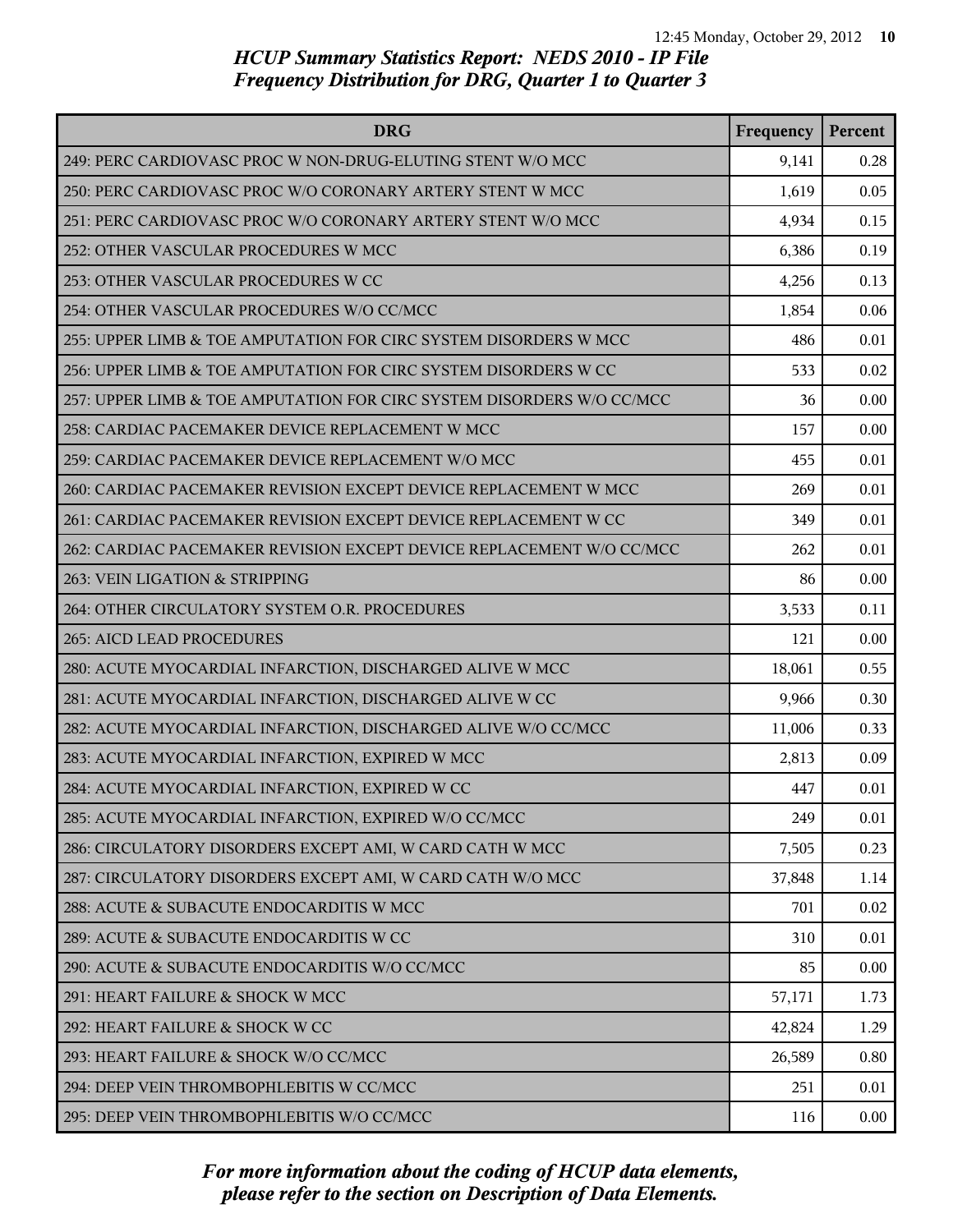| <b>DRG</b>                                                | Frequency | Percent |
|-----------------------------------------------------------|-----------|---------|
| 296: CARDIAC ARREST, UNEXPLAINED W MCC                    | 667       | 0.02    |
| 297: CARDIAC ARREST, UNEXPLAINED W CC                     | 151       | 0.00    |
| 298: CARDIAC ARREST, UNEXPLAINED W/O CC/MCC               | 76        | 0.00    |
| 299: PERIPHERAL VASCULAR DISORDERS W MCC                  | 6,962     | 0.21    |
| 300: PERIPHERAL VASCULAR DISORDERS W CC                   | 10,123    | 0.31    |
| 301: PERIPHERAL VASCULAR DISORDERS W/O CC/MCC             | 7,807     | 0.24    |
| 302: ATHEROSCLEROSIS W MCC                                | 2,322     | 0.07    |
| 303: ATHEROSCLEROSIS W/O MCC                              | 13,368    | 0.40    |
| 304: HYPERTENSION W MCC                                   | 1,825     | 0.06    |
| 305: HYPERTENSION W/O MCC                                 | 15,174    | 0.46    |
| 306: CARDIAC CONGENITAL & VALVULAR DISORDERS W MCC        | 702       | 0.02    |
| 307: CARDIAC CONGENITAL & VALVULAR DISORDERS W/O MCC      | 1,258     | 0.04    |
| 308: CARDIAC ARRHYTHMIA & CONDUCTION DISORDERS W MCC      | 17,892    | 0.54    |
| 309: CARDIAC ARRHYTHMIA & CONDUCTION DISORDERS W CC       | 22,821    | 0.69    |
| 310: CARDIAC ARRHYTHMIA & CONDUCTION DISORDERS W/O CC/MCC | 38,139    | 1.15    |
| 311: ANGINA PECTORIS                                      | 6,147     | 0.19    |
| 312: SYNCOPE & COLLAPSE                                   | 50,802    | 1.54    |
| 313: CHEST PAIN                                           | 85,896    | 2.60    |
| 314: OTHER CIRCULATORY SYSTEM DIAGNOSES W MCC             | 15,655    | 0.47    |
| 315: OTHER CIRCULATORY SYSTEM DIAGNOSES W CC              | 6,984     | 0.21    |
| 316: OTHER CIRCULATORY SYSTEM DIAGNOSES W/O CC/MCC        | 3,820     | 0.12    |
| 326: STOMACH, ESOPHAGEAL & DUODENAL PROC W MCC            | 2,812     | 0.09    |
| 327: STOMACH, ESOPHAGEAL & DUODENAL PROC W CC             | 1,430     | 0.04    |
| 328: STOMACH, ESOPHAGEAL & DUODENAL PROC W/O CC/MCC       | 1,383     | 0.04    |
| 329: MAJOR SMALL & LARGE BOWEL PROCEDURES W MCC           | 11,334    | 0.34    |
| 330: MAJOR SMALL & LARGE BOWEL PROCEDURES W CC            | 8,393     | 0.25    |
| 331: MAJOR SMALL & LARGE BOWEL PROCEDURES W/O CC/MCC      | 2,477     | 0.07    |
| 332: RECTAL RESECTION W MCC                               | 140       | 0.00    |
| 333: RECTAL RESECTION W CC                                | 184       | 0.01    |
| 334: RECTAL RESECTION W/O CC/MCC                          | 47        | 0.00    |
| 335: PERITONEAL ADHESIOLYSIS W MCC                        | 1,993     | 0.06    |
| 336: PERITONEAL ADHESIOLYSIS W CC                         | 3,144     | 0.10    |
| 337: PERITONEAL ADHESIOLYSIS W/O CC/MCC                   | 2,733     | 0.08    |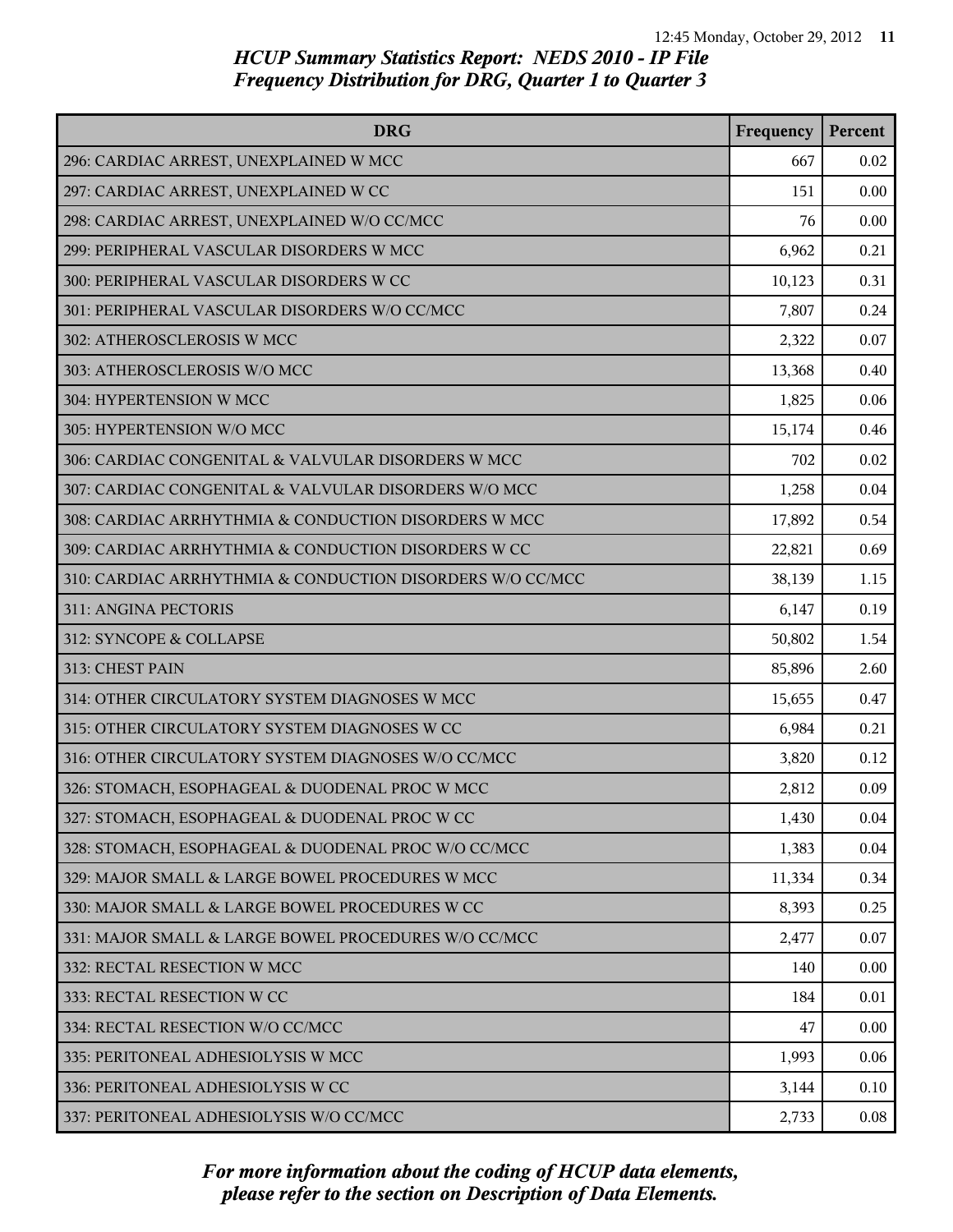| <b>DRG</b>                                                               | Frequency | Percent |
|--------------------------------------------------------------------------|-----------|---------|
| 338: APPENDECTOMY W COMPLICATED PRINCIPAL DIAG W MCC                     | 786       | 0.02    |
| 339: APPENDECTOMY W COMPLICATED PRINCIPAL DIAG W CC                      | 2,664     | 0.08    |
| 340: APPENDECTOMY W COMPLICATED PRINCIPAL DIAG W/O CC/MCC                | 6,452     | 0.20    |
| 341: APPENDECTOMY W/O COMPLICATED PRINCIPAL DIAG W MCC                   | 711       | 0.02    |
| 342: APPENDECTOMY W/O COMPLICATED PRINCIPAL DIAG W CC                    | 3,142     | 0.09    |
| 343: APPENDECTOMY W/O COMPLICATED PRINCIPAL DIAG W/O CC/MCC              | 26,844    | 0.81    |
| 344: MINOR SMALL & LARGE BOWEL PROCEDURES W MCC                          | 137       | 0.00    |
| 345: MINOR SMALL & LARGE BOWEL PROCEDURES W CC                           | 198       | 0.01    |
| 346: MINOR SMALL & LARGE BOWEL PROCEDURES W/O CC/MCC                     | 155       | 0.00    |
| 347: ANAL & STOMAL PROCEDURES W MCC                                      | 515       | 0.02    |
| 348: ANAL & STOMAL PROCEDURES W CC                                       | 1,337     | 0.04    |
| 349: ANAL & STOMAL PROCEDURES W/O CC/MCC                                 | 2,147     | 0.06    |
| 350: INGUINAL & FEMORAL HERNIA PROCEDURES W MCC                          | 397       | 0.01    |
| 351: INGUINAL & FEMORAL HERNIA PROCEDURES W CC                           | 910       | 0.03    |
| 352: INGUINAL & FEMORAL HERNIA PROCEDURES W/O CC/MCC                     | 1,784     | 0.05    |
| 353: HERNIA PROCEDURES EXCEPT INGUINAL & FEMORAL W MCC                   | 695       | 0.02    |
| 354: HERNIA PROCEDURES EXCEPT INGUINAL & FEMORAL W CC                    | 1,492     | 0.05    |
| 355: HERNIA PROCEDURES EXCEPT INGUINAL & FEMORAL W/O CC/MCC              | 2,023     | 0.06    |
| 356: OTHER DIGESTIVE SYSTEM O.R. PROCEDURES W MCC                        | 2,148     | 0.06    |
| 357: OTHER DIGESTIVE SYSTEM O.R. PROCEDURES W CC                         | 1,724     | 0.05    |
| 358: OTHER DIGESTIVE SYSTEM O.R. PROCEDURES W/O CC/MCC                   | 883       | 0.03    |
| 368: MAJOR ESOPHAGEAL DISORDERS W MCC                                    | 1,425     | 0.04    |
| 369: MAJOR ESOPHAGEAL DISORDERS W CC                                     | 1,907     | 0.06    |
| 370: MAJOR ESOPHAGEAL DISORDERS W/O CC/MCC                               | 1,007     | 0.03    |
| 371: MAJOR GASTROINTESTINAL DISORDERS & PERITONEAL INFECTIONS W MCC      | 7,883     | 0.24    |
| 372: MAJOR GASTROINTESTINAL DISORDERS & PERITONEAL INFECTIONS W CC       | 7,837     | 0.24    |
| 373: MAJOR GASTROINTESTINAL DISORDERS & PERITONEAL INFECTIONS W/O CC/MCC | 5,311     | 0.16    |
| 374: DIGESTIVE MALIGNANCY W MCC                                          | 2,679     | 0.08    |
| 375: DIGESTIVE MALIGNANCY W CC                                           | 4,148     | 0.13    |
| 376: DIGESTIVE MALIGNANCY W/O CC/MCC                                     | 591       | 0.02    |
| 377: G.I. HEMORRHAGE W MCC                                               | 17,809    | 0.54    |
| 378: G.I. HEMORRHAGE W CC                                                | 31,875    | 0.96    |
| 379: G.I. HEMORRHAGE W/O CC/MCC                                          | 16,163    | 0.49    |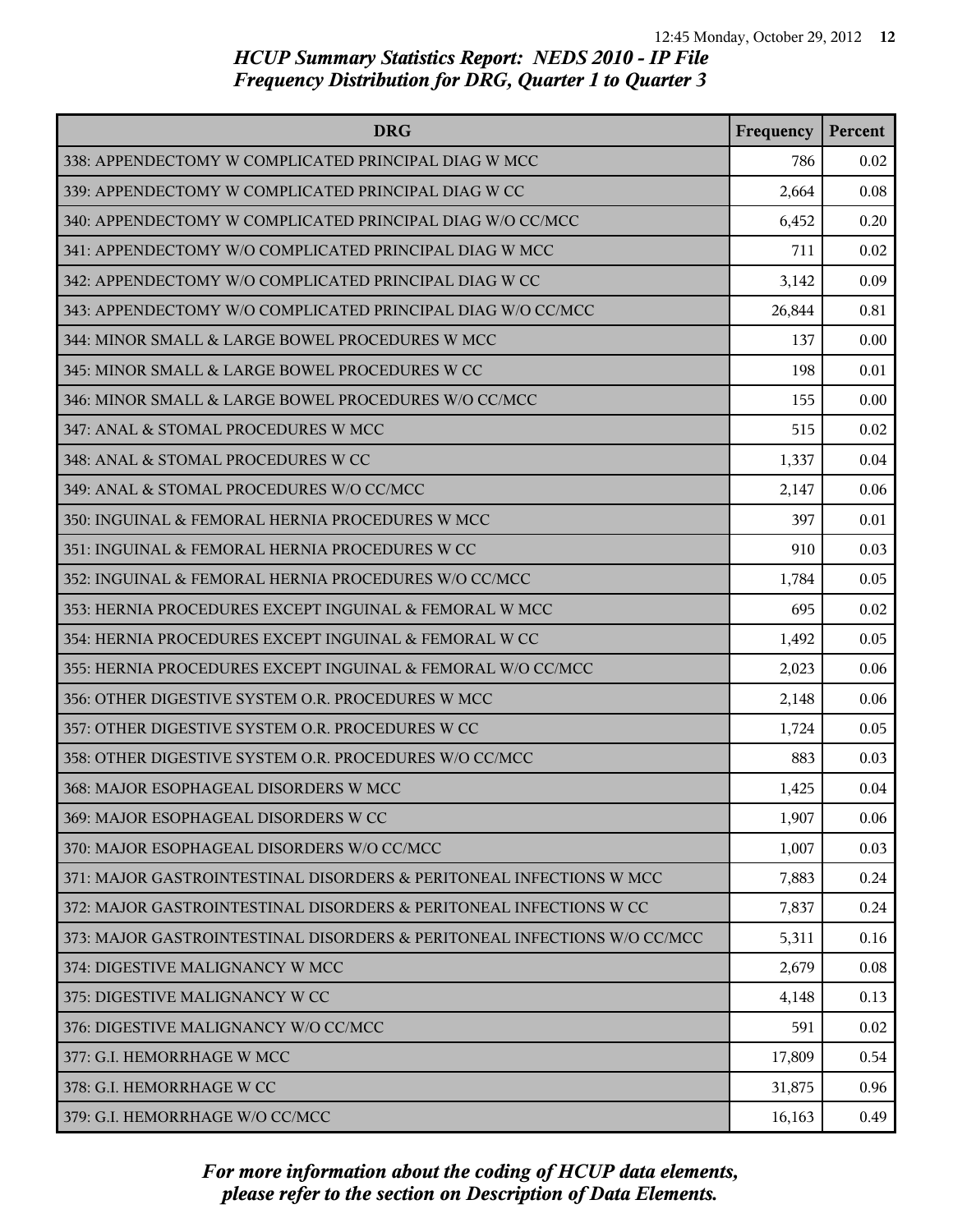| <b>DRG</b>                                                               | Frequency | Percent  |
|--------------------------------------------------------------------------|-----------|----------|
| 380: COMPLICATED PEPTIC ULCER W MCC                                      | 1,112     | 0.03     |
| 381: COMPLICATED PEPTIC ULCER W CC                                       | 1,574     | 0.05     |
| 382: COMPLICATED PEPTIC ULCER W/O CC/MCC                                 | 1,125     | 0.03     |
| 383: UNCOMPLICATED PEPTIC ULCER W MCC                                    | 618       | 0.02     |
| 384: UNCOMPLICATED PEPTIC ULCER W/O MCC                                  | 3,182     | 0.10     |
| 385: INFLAMMATORY BOWEL DISEASE W MCC                                    | 1,379     | 0.04     |
| 386: INFLAMMATORY BOWEL DISEASE W CC                                     | 4,994     | 0.15     |
| 387: INFLAMMATORY BOWEL DISEASE W/O CC/MCC                               | 4,460     | 0.13     |
| 388: G.I. OBSTRUCTION W MCC                                              | 6,954     | 0.21     |
| 389: G.I. OBSTRUCTION W CC                                               | 14,206    | 0.43     |
| 390: G.I. OBSTRUCTION W/O CC/MCC                                         | 17,141    | 0.52     |
| 391: ESOPHAGITIS, GASTROENT & MISC DIGEST DISORDERS W MCC                | 22,386    | 0.68     |
| 392: ESOPHAGITIS, GASTROENT & MISC DIGEST DISORDERS W/O MCC              | 116,131   | 3.51     |
| 393: OTHER DIGESTIVE SYSTEM DIAGNOSES W MCC                              | 7,469     | 0.23     |
| 394: OTHER DIGESTIVE SYSTEM DIAGNOSES W CC                               | 13,954    | 0.42     |
| 395: OTHER DIGESTIVE SYSTEM DIAGNOSES W/O CC/MCC                         | 8,929     | 0.27     |
| 405: PANCREAS, LIVER & SHUNT PROCEDURES W MCC                            | 697       | 0.02     |
| 406: PANCREAS, LIVER & SHUNT PROCEDURES W CC                             | 321       | 0.01     |
| 407: PANCREAS, LIVER & SHUNT PROCEDURES W/O CC/MCC                       | 107       | 0.00     |
| 408: BILIARY TRACT PROC EXCEPT ONLY CHOLECYST W OR W/O C.D.E. W MCC      | 306       | 0.01     |
| 409: BILIARY TRACT PROC EXCEPT ONLY CHOLECYST W OR W/O C.D.E. W CC       | 203       | 0.01     |
| 410: BILIARY TRACT PROC EXCEPT ONLY CHOLECYST W OR W/O C.D.E. W/O CC/MCC | 100       | 0.00     |
| 411: CHOLECYSTECTOMY W C.D.E. W MCC                                      | 182       | 0.01     |
| 412: CHOLECYSTECTOMY W C.D.E. W CC                                       | 185       | 0.01     |
| 413: CHOLECYSTECTOMY W C.D.E. W/O CC/MCC                                 | 185       | 0.01     |
| 414: CHOLECYSTECTOMY EXCEPT BY LAPAROSCOPE W/O C.D.E. W MCC              | 1,178     | 0.04     |
| 415: CHOLECYSTECTOMY EXCEPT BY LAPAROSCOPE W/O C.D.E. W CC               | 1,173     | 0.04     |
| 416: CHOLECYSTECTOMY EXCEPT BY LAPAROSCOPE W/O C.D.E. W/O CC/MCC         | 1,142     | 0.03     |
| 417: LAPAROSCOPIC CHOLECYSTECTOMY W/O C.D.E. W MCC                       | 7,575     | 0.23     |
| 418: LAPAROSCOPIC CHOLECYSTECTOMY W/O C.D.E. W CC                        | 11,702    | 0.35     |
| 419: LAPAROSCOPIC CHOLECYSTECTOMY W/O C.D.E. W/O CC/MCC                  | 23,737    | 0.72     |
| 420: HEPATOBILIARY DIAGNOSTIC PROCEDURES W MCC                           | 181       | 0.01     |
| 421: HEPATOBILIARY DIAGNOSTIC PROCEDURES W CC                            | 112       | $0.00\,$ |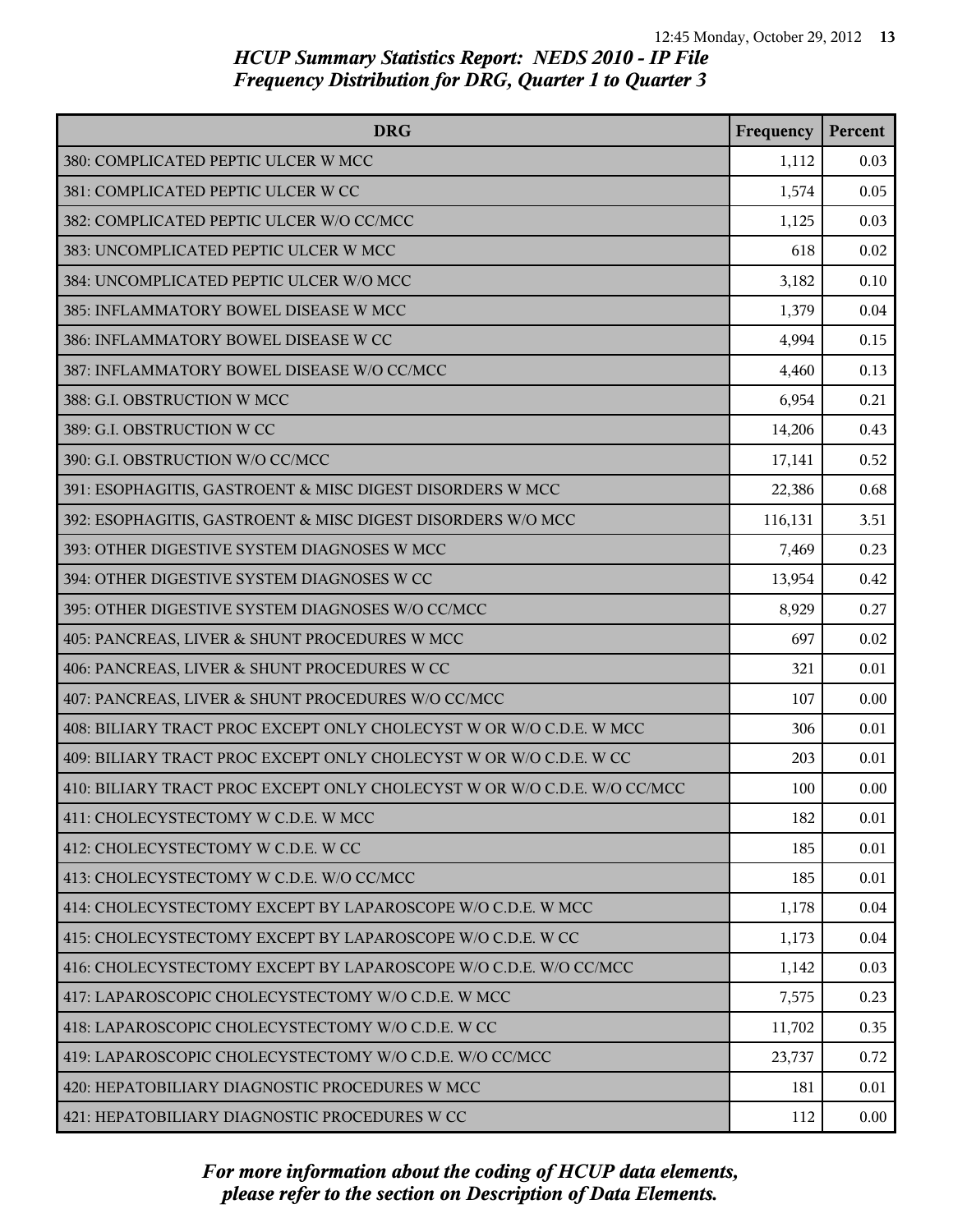| <b>DRG</b>                                                                | Frequency | Percent |
|---------------------------------------------------------------------------|-----------|---------|
| 422: HEPATOBILIARY DIAGNOSTIC PROCEDURES W/O CC/MCC                       | 50        | 0.00    |
| 423: OTHER HEPATOBILIARY OR PANCREAS O.R. PROCEDURES W MCC                | 411       | 0.01    |
| 424: OTHER HEPATOBILIARY OR PANCREAS O.R. PROCEDURES W CC                 | 172       | 0.01    |
| 425: OTHER HEPATOBILIARY OR PANCREAS O.R. PROCEDURES W/O CC/MCC           | 33        | 0.00    |
| 432: CIRRHOSIS & ALCOHOLIC HEPATITIS W MCC                                | 6,189     | 0.19    |
| 433: CIRRHOSIS & ALCOHOLIC HEPATITIS W CC                                 | 4,186     | 0.13    |
| 434: CIRRHOSIS & ALCOHOLIC HEPATITIS W/O CC/MCC                           | 342       | 0.01    |
| 435: MALIGNANCY OF HEPATOBILIARY SYSTEM OR PANCREAS W MCC                 | 3,406     | 0.10    |
| 436: MALIGNANCY OF HEPATOBILIARY SYSTEM OR PANCREAS W CC                  | 2,763     | 0.08    |
| 437: MALIGNANCY OF HEPATOBILIARY SYSTEM OR PANCREAS W/O CC/MCC            | 454       | 0.01    |
| 438: DISORDERS OF PANCREAS EXCEPT MALIGNANCY W MCC                        | 8,245     | 0.25    |
| 439: DISORDERS OF PANCREAS EXCEPT MALIGNANCY W CC                         | 14,550    | 0.44    |
| 440: DISORDERS OF PANCREAS EXCEPT MALIGNANCY W/O CC/MCC                   | 17,621    | 0.53    |
| 441: DISORDERS OF LIVER EXCEPT MALIG, CIRR, ALC HEPA W MCC                | 7,561     | 0.23    |
| 442: DISORDERS OF LIVER EXCEPT MALIG, CIRR, ALC HEPA W CC                 | 6,607     | 0.20    |
| 443: DISORDERS OF LIVER EXCEPT MALIG, CIRR, ALC HEPA W/O CC/MCC           | 2,827     | 0.09    |
| 444: DISORDERS OF THE BILIARY TRACT W MCC                                 | 4,159     | 0.13    |
| 445: DISORDERS OF THE BILIARY TRACT W CC                                  | 5,051     | 0.15    |
| 446: DISORDERS OF THE BILIARY TRACT W/O CC/MCC                            | 6,309     | 0.19    |
| 453: COMBINED ANTERIOR/POSTERIOR SPINAL FUSION W MCC                      | 124       | 0.00    |
| 454: COMBINED ANTERIOR/POSTERIOR SPINAL FUSION W CC                       | 121       | 0.00    |
| 455: COMBINED ANTERIOR/POSTERIOR SPINAL FUSION W/O CC/MCC                 | 57        | 0.00    |
| 456: SPINAL FUS EXC CERV W SPINAL CURV/MALIG/INFEC OR 9+ FUS W MCC        | 136       | 0.00    |
| 457: SPINAL FUS EXC CERV W SPINAL CURV/MALIG/INFEC OR 9+ FUS W CC         | 151       | 0.00    |
| 458: SPINAL FUS EXC CERV W SPINAL CURV/MALIG/INFEC OR 9+ FUS W/O CC/MCC   | 12        | 0.00    |
| 459: SPINAL FUSION EXCEPT CERVICAL W MCC                                  | 260       | 0.01    |
| 460: SPINAL FUSION EXCEPT CERVICAL W/O MCC                                | 1,291     | 0.04    |
| 461: BILATERAL OR MULTIPLE MAJOR JOINT PROCS OF LOWER EXTREMITY W MCC     | 21        | 0.00    |
| 462: BILATERAL OR MULTIPLE MAJOR JOINT PROCS OF LOWER EXTREMITY W/O MCC   | 63        | 0.00    |
| 463: WND DEBRID & SKN GRFT EXC HAND, FOR MUSCULO-CONN TISS DIS W MCC      | 1,028     | 0.03    |
| 464: WND DEBRID & SKN GRFT EXC HAND, FOR MUSCULO-CONN TISS DIS W CC       | 1,411     | 0.04    |
| 465: WND DEBRID & SKN GRFT EXC HAND, FOR MUSCULO-CONN TISS DIS W/O CC/MCC | 474       | 0.01    |
| 466: REVISION OF HIP OR KNEE REPLACEMENT W MCC                            | 328       | 0.01    |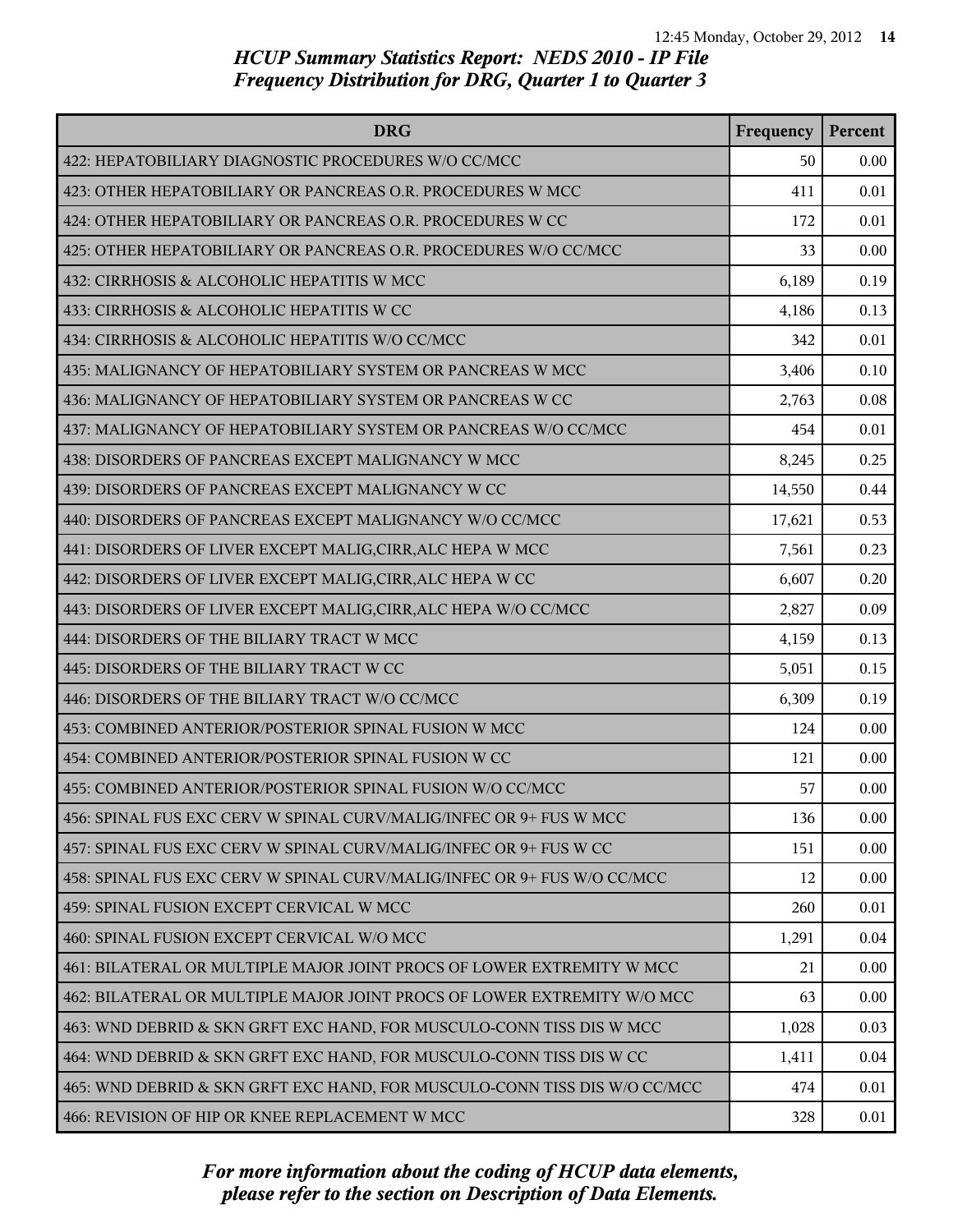| <b>DRG</b>                                                                | Frequency | Percent |
|---------------------------------------------------------------------------|-----------|---------|
| 467: REVISION OF HIP OR KNEE REPLACEMENT W CC                             | 670       | 0.02    |
| 468: REVISION OF HIP OR KNEE REPLACEMENT W/O CC/MCC                       | 272       | 0.01    |
| 469: MAJOR JOINT REPLACEMENT OR REATTACHMENT OF LOWER EXTREMITY W MCC     | 3,805     | 0.12    |
| 470: MAJOR JOINT REPLACEMENT OR REATTACHMENT OF LOWER EXTREMITY W/O MCC   | 11,276    | 0.34    |
| 471: CERVICAL SPINAL FUSION W MCC                                         | 388       | 0.01    |
| 472: CERVICAL SPINAL FUSION W CC                                          | 516       | 0.02    |
| 473: CERVICAL SPINAL FUSION W/O CC/MCC                                    | 724       | 0.02    |
| 474: AMPUTATION FOR MUSCULOSKELETAL SYS & CONN TISSUE DIS W MCC           | 424       | 0.01    |
| 475: AMPUTATION FOR MUSCULOSKELETAL SYS & CONN TISSUE DIS W CC            | 333       | 0.01    |
| 476: AMPUTATION FOR MUSCULOSKELETAL SYS & CONN TISSUE DIS W/O CC/MCC      | 55        | 0.00    |
| 477: BIOPSIES OF MUSCULOSKELETAL SYSTEM & CONNECTIVE TISSUE W MCC         | 670       | 0.02    |
| 478: BIOPSIES OF MUSCULOSKELETAL SYSTEM & CONNECTIVE TISSUE W CC          | 1,360     | 0.04    |
| 479: BIOPSIES OF MUSCULOSKELETAL SYSTEM & CONNECTIVE TISSUE W/O CC/MCC    | 622       | 0.02    |
| 480: HIP & FEMUR PROCEDURES EXCEPT MAJOR JOINT W MCC                      | 6,966     | 0.21    |
| 481: HIP & FEMUR PROCEDURES EXCEPT MAJOR JOINT W CC                       | 16,050    | 0.49    |
| 482: HIP & FEMUR PROCEDURES EXCEPT MAJOR JOINT W/O CC/MCC                 | 9,153     | 0.28    |
| 483: MAJOR JOINT & LIMB REATTACHMENT PROC OF UPPER EXTREMITY W CC/MCC     | 376       | 0.01    |
| 484: MAJOR JOINT & LIMB REATTACHMENT PROC OF UPPER EXTREMITY W/O CC/MCC   | 279       | 0.01    |
| 485: KNEE PROCEDURES W PDX OF INFECTION W MCC                             | 274       | 0.01    |
| 486: KNEE PROCEDURES W PDX OF INFECTION W CC                              | 402       | 0.01    |
| 487: KNEE PROCEDURES W PDX OF INFECTION W/O CC/MCC                        | 256       | 0.01    |
| 488: KNEE PROCEDURES W/O PDX OF INFECTION W CC/MCC                        | 454       | 0.01    |
| 489: KNEE PROCEDURES W/O PDX OF INFECTION W/O CC/MCC                      | 435       | 0.01    |
| 490: BACK & NECK PROC EXC SPINAL FUSION W CC/MCC OR DISC DEVICE/NEUROSTIM | 1,267     | 0.04    |
| 491: BACK & NECK PROC EXC SPINAL FUSION W/O CC/MCC                        | 1,458     | 0.04    |
| 492: LOWER EXTREM & HUMER PROC EXCEPT HIP, FOOT, FEMUR W MCC              | 1,781     | 0.05    |
| 493: LOWER EXTREM & HUMER PROC EXCEPT HIP, FOOT, FEMUR W CC               | 5,854     | 0.18    |
| 494: LOWER EXTREM & HUMER PROC EXCEPT HIP, FOOT, FEMUR W/O CC/MCC         | 13,718    | 0.41    |
| 495: LOCAL EXCISION & REMOVAL INT FIX DEVICES EXC HIP & FEMUR W MCC       | 327       | 0.01    |
| 496: LOCAL EXCISION & REMOVAL INT FIX DEVICES EXC HIP & FEMUR W CC        | 687       | 0.02    |
| 497: LOCAL EXCISION & REMOVAL INT FIX DEVICES EXC HIP & FEMUR W/O CC/MCC  | 406       | 0.01    |
| 498: LOCAL EXCISION & REMOVAL INT FIX DEVICES OF HIP & FEMUR W CC/MCC     | 161       | 0.00    |
| 499: LOCAL EXCISION & REMOVAL INT FIX DEVICES OF HIP & FEMUR W/O CC/MCC   | 48        | 0.00    |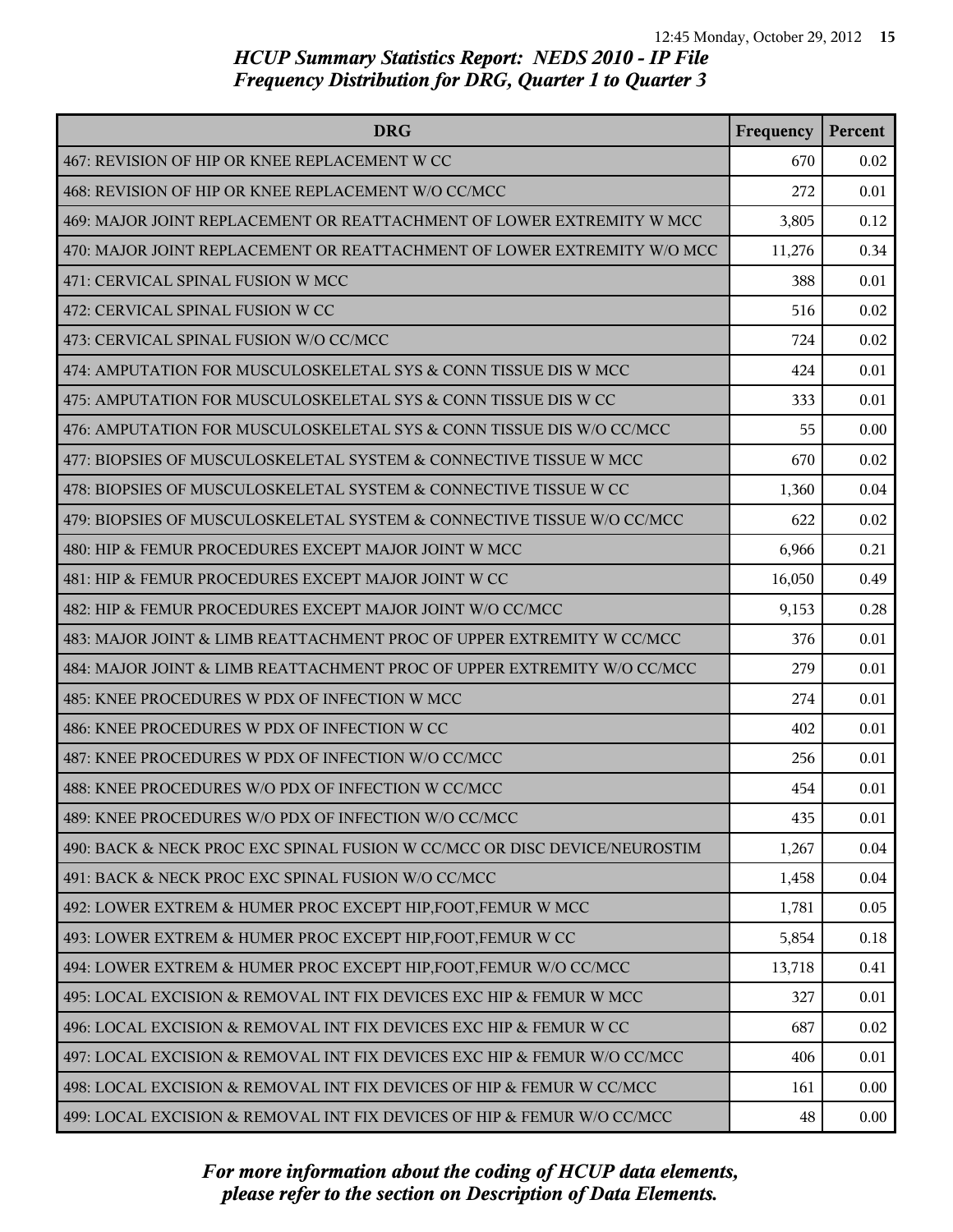| <b>DRG</b>                                                               | Frequency | Percent |
|--------------------------------------------------------------------------|-----------|---------|
| 500: SOFT TISSUE PROCEDURES W MCC                                        | 613       | 0.02    |
| 501: SOFT TISSUE PROCEDURES W CC                                         | 1,593     | 0.05    |
| 502: SOFT TISSUE PROCEDURES W/O CC/MCC                                   | 1,233     | 0.04    |
| 503: FOOT PROCEDURES W MCC                                               | 230       | 0.01    |
| 504: FOOT PROCEDURES W CC                                                | 585       | 0.02    |
| 505: FOOT PROCEDURES W/O CC/MCC                                          | 774       | 0.02    |
| 506: MAJOR THUMB OR JOINT PROCEDURES                                     | 316       | 0.01    |
| 507: MAJOR SHOULDER OR ELBOW JOINT PROCEDURES W CC/MCC                   | 114       | 0.00    |
| 508: MAJOR SHOULDER OR ELBOW JOINT PROCEDURES W/O CC/MCC                 | 100       | 0.00    |
| 509: ARTHROSCOPY                                                         | 40        | 0.00    |
| 510: SHOULDER, ELBOW OR FOREARM PROC, EXC MAJOR JOINT PROC W MCC         | 302       | 0.01    |
| 511: SHOULDER, ELBOW OR FOREARM PROC, EXC MAJOR JOINT PROC W CC          | 1,180     | 0.04    |
| 512: SHOULDER, ELBOW OR FOREARM PROC, EXC MAJOR JOINT PROC W/O CC/MCC    | 3,209     | 0.10    |
| 513: HAND OR WRIST PROC, EXCEPT MAJOR THUMB OR JOINT PROC W CC/MCC       | 862       | 0.03    |
| 514: HAND OR WRIST PROC, EXCEPT MAJOR THUMB OR JOINT PROC W/O CC/MCC     | 996       | 0.03    |
| 515: OTHER MUSCULOSKELET SYS & CONN TISS O.R. PROC W MCC                 | 953       | 0.03    |
| 516: OTHER MUSCULOSKELET SYS & CONN TISS O.R. PROC W CC                  | 1,842     | 0.06    |
| 517: OTHER MUSCULOSKELET SYS & CONN TISS O.R. PROC W/O CC/MCC            | 1,351     | 0.04    |
| 533: FRACTURES OF FEMUR W MCC                                            | 248       | 0.01    |
| 534: FRACTURES OF FEMUR W/O MCC                                          | 1,125     | 0.03    |
| 535: FRACTURES OF HIP & PELVIS W MCC                                     | 1,981     | 0.06    |
| 536: FRACTURES OF HIP & PELVIS W/O MCC                                   | 7,453     | 0.23    |
| 537: SPRAINS, STRAINS, & DISLOCATIONS OF HIP, PELVIS & THIGH W CC/MCC    | 240       | 0.01    |
| 538: SPRAINS, STRAINS, & DISLOCATIONS OF HIP, PELVIS & THIGH W/O CC/MCC  | 267       | 0.01    |
| 539: OSTEOMYELITIS W MCC                                                 | 805       | 0.02    |
| 540: OSTEOMYELITIS W CC                                                  | 1,062     | 0.03    |
| 541: OSTEOMYELITIS W/O CC/MCC                                            | 454       | 0.01    |
| 542: PATHOLOGICAL FRACTURES & MUSCULOSKELET & CONN TISS MALIG W MCC      | 1,601     | 0.05    |
| 543: PATHOLOGICAL FRACTURES & MUSCULOSKELET & CONN TISS MALIG W CC       | 3,275     | 0.10    |
| 544: PATHOLOGICAL FRACTURES & MUSCULOSKELET & CONN TISS MALIG W/O CC/MCC | 1,269     | 0.04    |
| 545: CONNECTIVE TISSUE DISORDERS W MCC                                   | 1,639     | 0.05    |
| 546: CONNECTIVE TISSUE DISORDERS W CC                                    | 1,991     | 0.06    |
| 547: CONNECTIVE TISSUE DISORDERS W/O CC/MCC                              | 1,674     | 0.05    |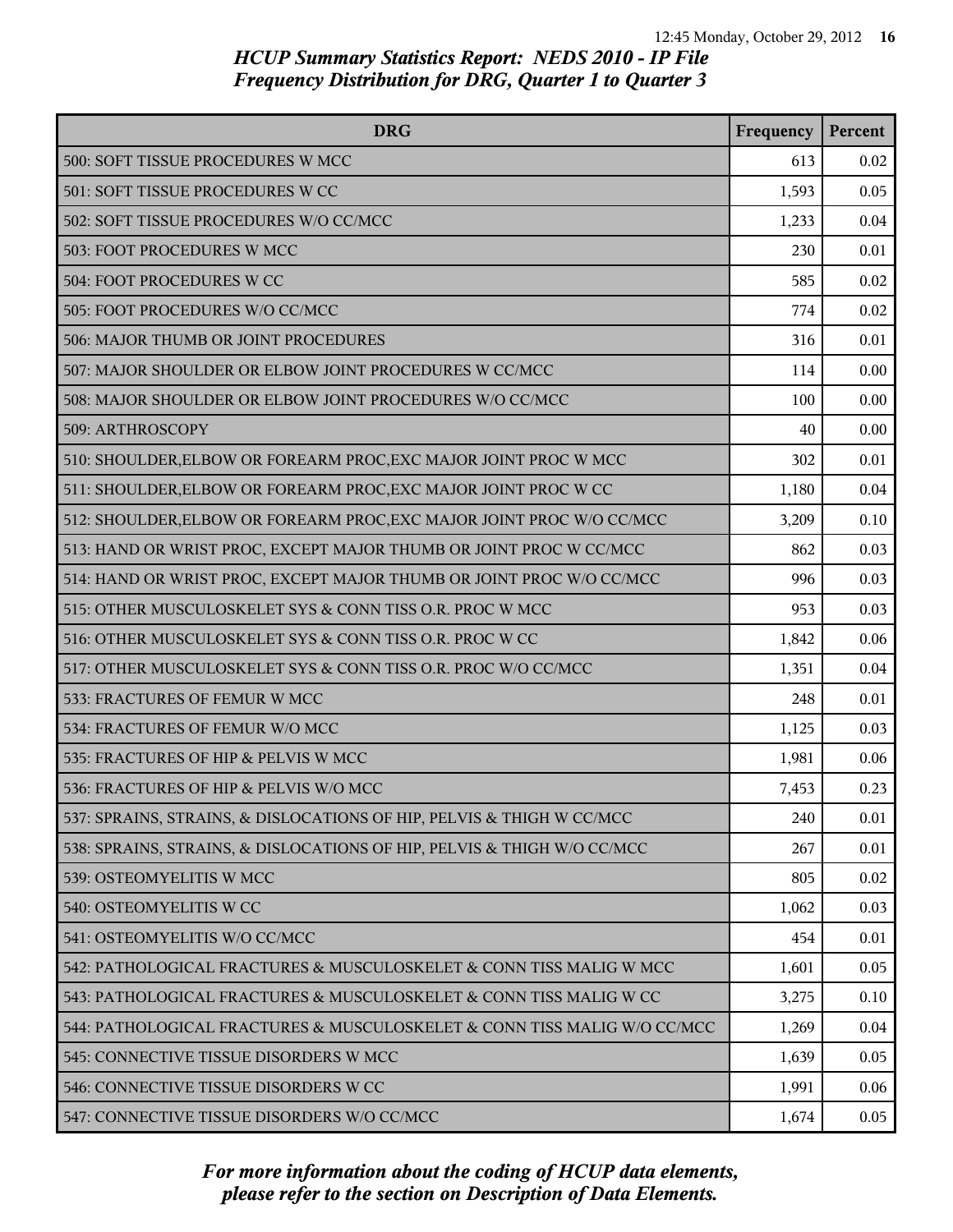| <b>DRG</b>                                                              | Frequency | Percent |
|-------------------------------------------------------------------------|-----------|---------|
| 548: SEPTIC ARTHRITIS W MCC                                             | 172       | 0.01    |
| 549: SEPTIC ARTHRITIS W CC                                              | 374       | 0.01    |
| 550: SEPTIC ARTHRITIS W/O CC/MCC                                        | 249       | 0.01    |
| 551: MEDICAL BACK PROBLEMS W MCC                                        | 3,795     | 0.11    |
| 552: MEDICAL BACK PROBLEMS W/O MCC                                      | 23,960    | 0.72    |
| 553: BONE DISEASES & ARTHROPATHIES W MCC                                | 1,250     | 0.04    |
| 554: BONE DISEASES & ARTHROPATHIES W/O MCC                              | 3,984     | 0.12    |
| 555: SIGNS & SYMPTOMS OF MUSCULOSKELETAL SYSTEM & CONN TISSUE W MCC     | 1,014     | 0.03    |
| 556: SIGNS & SYMPTOMS OF MUSCULOSKELETAL SYSTEM & CONN TISSUE W/O MCC   | 6,108     | 0.18    |
| 557: TENDONITIS, MYOSITIS & BURSITIS W MCC                              | 2,298     | 0.07    |
| 558: TENDONITIS, MYOSITIS & BURSITIS W/O MCC                            | 5,936     | 0.18    |
| 559: AFTERCARE, MUSCULOSKELETAL SYSTEM & CONNECTIVE TISSUE W MCC        | 446       | 0.01    |
| 560: AFTERCARE, MUSCULOSKELETAL SYSTEM & CONNECTIVE TISSUE W CC         | 978       | 0.03    |
| 561: AFTERCARE, MUSCULOSKELETAL SYSTEM & CONNECTIVE TISSUE W/O CC/MCC   | 1,128     | 0.03    |
| 562: FX, SPRN, STRN & DISL EXCEPT FEMUR, HIP, PELVIS & THIGH W MCC      | 1,916     | 0.06    |
| 563: FX, SPRN, STRN & DISL EXCEPT FEMUR, HIP, PELVIS & THIGH W/O MCC    | 10,911    | 0.33    |
| 564: OTHER MUSCULOSKELETAL SYS & CONNECTIVE TISSUE DIAGNOSES W MCC      | 543       | 0.02    |
| 565: OTHER MUSCULOSKELETAL SYS & CONNECTIVE TISSUE DIAGNOSES W CC       | 1,084     | 0.03    |
| 566: OTHER MUSCULOSKELETAL SYS & CONNECTIVE TISSUE DIAGNOSES W/O CC/MCC | 702       | 0.02    |
| 573: SKIN GRAFT &/OR DEBRID FOR SKN ULCER OR CELLULITIS W MCC           | 1,104     | 0.03    |
| 574: SKIN GRAFT &/OR DEBRID FOR SKN ULCER OR CELLULITIS W CC            | 1,799     | 0.05    |
| 575: SKIN GRAFT &/OR DEBRID FOR SKN ULCER OR CELLULITIS W/O CC/MCC      | 1,426     | 0.04    |
| 576: SKIN GRAFT &/OR DEBRID EXC FOR SKIN ULCER OR CELLULITIS W MCC      | 127       | 0.00    |
| 577: SKIN GRAFT &/OR DEBRID EXC FOR SKIN ULCER OR CELLULITIS W CC       | 294       | 0.01    |
| 578: SKIN GRAFT &/OR DEBRID EXC FOR SKIN ULCER OR CELLULITIS W/O CC/MCC | 295       | 0.01    |
| 579: OTHER SKIN, SUBCUT TISS & BREAST PROC W MCC                        | 1,180     | 0.04    |
| 580: OTHER SKIN, SUBCUT TISS & BREAST PROC W CC                         | 2,283     | 0.07    |
| 581: OTHER SKIN, SUBCUT TISS & BREAST PROC W/O CC/MCC                   | 2,249     | 0.07    |
| 582: MASTECTOMY FOR MALIGNANCY W CC/MCC                                 | 53        | 0.00    |
| 583: MASTECTOMY FOR MALIGNANCY W/O CC/MCC                               | 26        | 0.00    |
| 584: BREAST BIOPSY, LOCAL EXCISION & OTHER BREAST PROCEDURES W CC/MCC   | 118       | 0.00    |
| 585: BREAST BIOPSY, LOCAL EXCISION & OTHER BREAST PROCEDURES W/O CC/MCC | 170       | 0.01    |
| 592: SKIN ULCERS W MCC                                                  | 1,035     | 0.03    |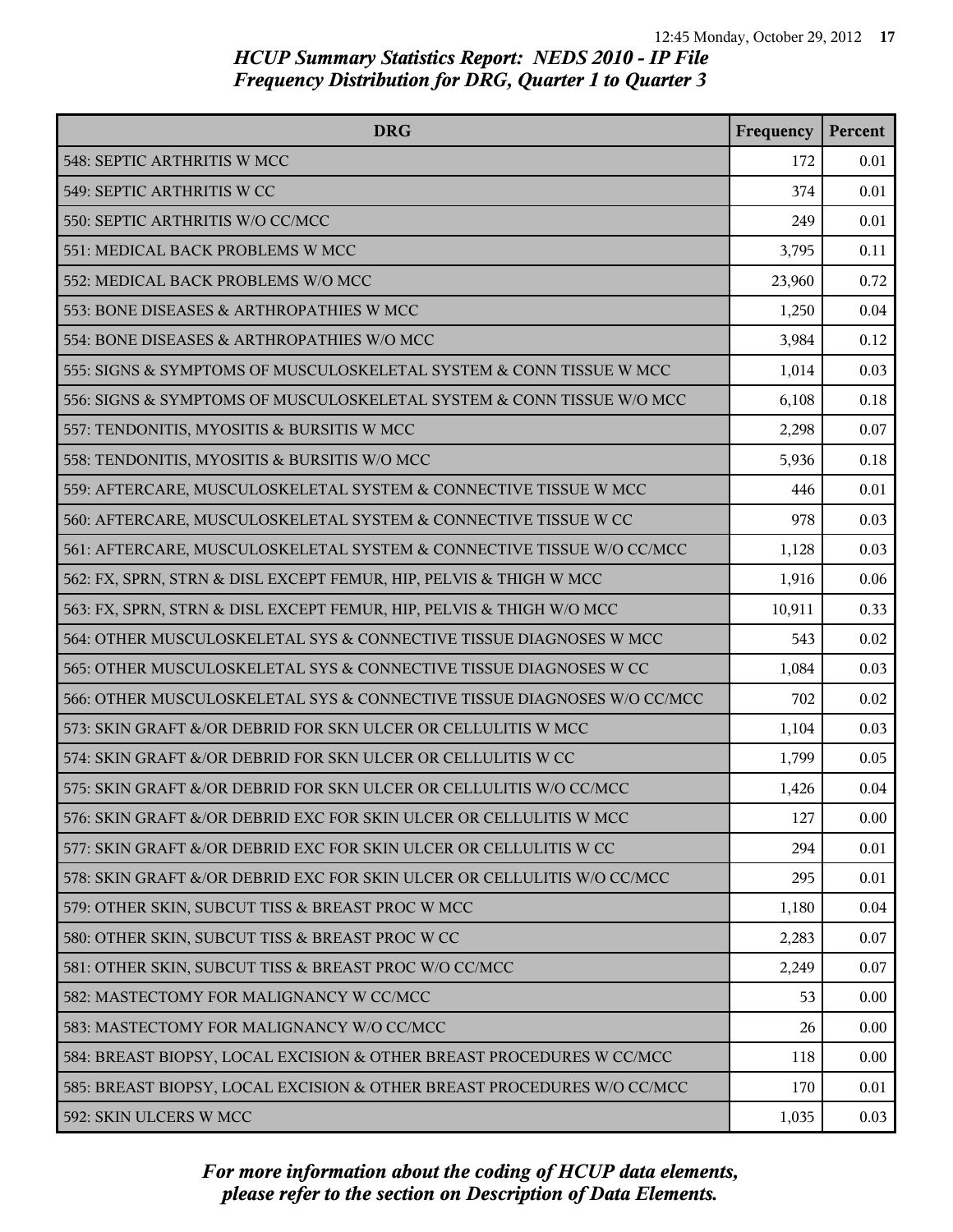| <b>DRG</b>                                                                 | Frequency | Percent |
|----------------------------------------------------------------------------|-----------|---------|
| 593: SKIN ULCERS W CC                                                      | 2,066     | 0.06    |
| 594: SKIN ULCERS W/O CC/MCC                                                | 300       | 0.01    |
| 595: MAJOR SKIN DISORDERS W MCC                                            | 428       | 0.01    |
| 596: MAJOR SKIN DISORDERS W/O MCC                                          | 1,536     | 0.05    |
| 597: MALIGNANT BREAST DISORDERS W MCC                                      | 230       | 0.01    |
| 598: MALIGNANT BREAST DISORDERS W CC                                       | 472       | 0.01    |
| 599: MALIGNANT BREAST DISORDERS W/O CC/MCC                                 | 63        | 0.00    |
| 600: NON-MALIGNANT BREAST DISORDERS W CC/MCC                               | 468       | 0.01    |
| 601: NON-MALIGNANT BREAST DISORDERS W/O CC/MCC                             | 916       | 0.03    |
| 602: CELLULITIS W MCC                                                      | 10,195    | 0.31    |
| 603: CELLULITIS W/O MCC                                                    | 60,119    | 1.82    |
| 604: TRAUMA TO THE SKIN, SUBCUT TISS & BREAST W MCC                        | 1,128     | 0.03    |
| 605: TRAUMA TO THE SKIN, SUBCUT TISS & BREAST W/O MCC                      | 8,304     | 0.25    |
| 606: MINOR SKIN DISORDERS W MCC                                            | 691       | 0.02    |
| 607: MINOR SKIN DISORDERS W/O MCC                                          | 3,423     | 0.10    |
| 614: ADRENAL & PITUITARY PROCEDURES W CC/MCC                               | 127       | 0.00    |
| 615: ADRENAL & PITUITARY PROCEDURES W/O CC/MCC                             | 41        | 0.00    |
| 616: AMPUTAT OF LOWER LIMB FOR ENDOCRINE, NUTRIT, & METABOL DIS W MCC      | 422       | 0.01    |
| 617: AMPUTAT OF LOWER LIMB FOR ENDOCRINE, NUTRIT, & METABOL DIS W CC       | 1,761     | 0.05    |
| 618: AMPUTAT OF LOWER LIMB FOR ENDOCRINE, NUTRIT, & METABOL DIS W/O CC/MCC | 34        | 0.00    |
| 619: O.R. PROCEDURES FOR OBESITY W MCC                                     | 14        | 0.00    |
| 620: O.R. PROCEDURES FOR OBESITY W CC                                      | 16        | 0.00    |
| 621: O.R. PROCEDURES FOR OBESITY W/O CC/MCC                                | 60        | 0.00    |
| 622: SKIN GRAFTS & WOUND DEBRID FOR ENDOC, NUTRIT & METAB DIS W MCC        | 287       | 0.01    |
| 623: SKIN GRAFTS & WOUND DEBRID FOR ENDOC, NUTRIT & METAB DIS W CC         | 719       | 0.02    |
| 624: SKIN GRAFTS & WOUND DEBRID FOR ENDOC, NUTRIT & METAB DIS W/O CC/MCC   | 57        | 0.00    |
| 625: THYROID, PARATHYROID & THYROGLOSSAL PROCEDURES W MCC                  | 74        | 0.00    |
| 626: THYROID, PARATHYROID & THYROGLOSSAL PROCEDURES W CC                   | 74        | 0.00    |
| 627: THYROID, PARATHYROID & THYROGLOSSAL PROCEDURES W/O CC/MCC             | 77        | 0.00    |
| 628: OTHER ENDOCRINE, NUTRIT & METAB O.R. PROC W MCC                       | 838       | 0.03    |
| 629: OTHER ENDOCRINE, NUTRIT & METAB O.R. PROC W CC                        | 1,049     | 0.03    |
| 630: OTHER ENDOCRINE, NUTRIT & METAB O.R. PROC W/O CC/MCC                  | 54        | 0.00    |
| 637: DIABETES W MCC                                                        | 13,111    | 0.40    |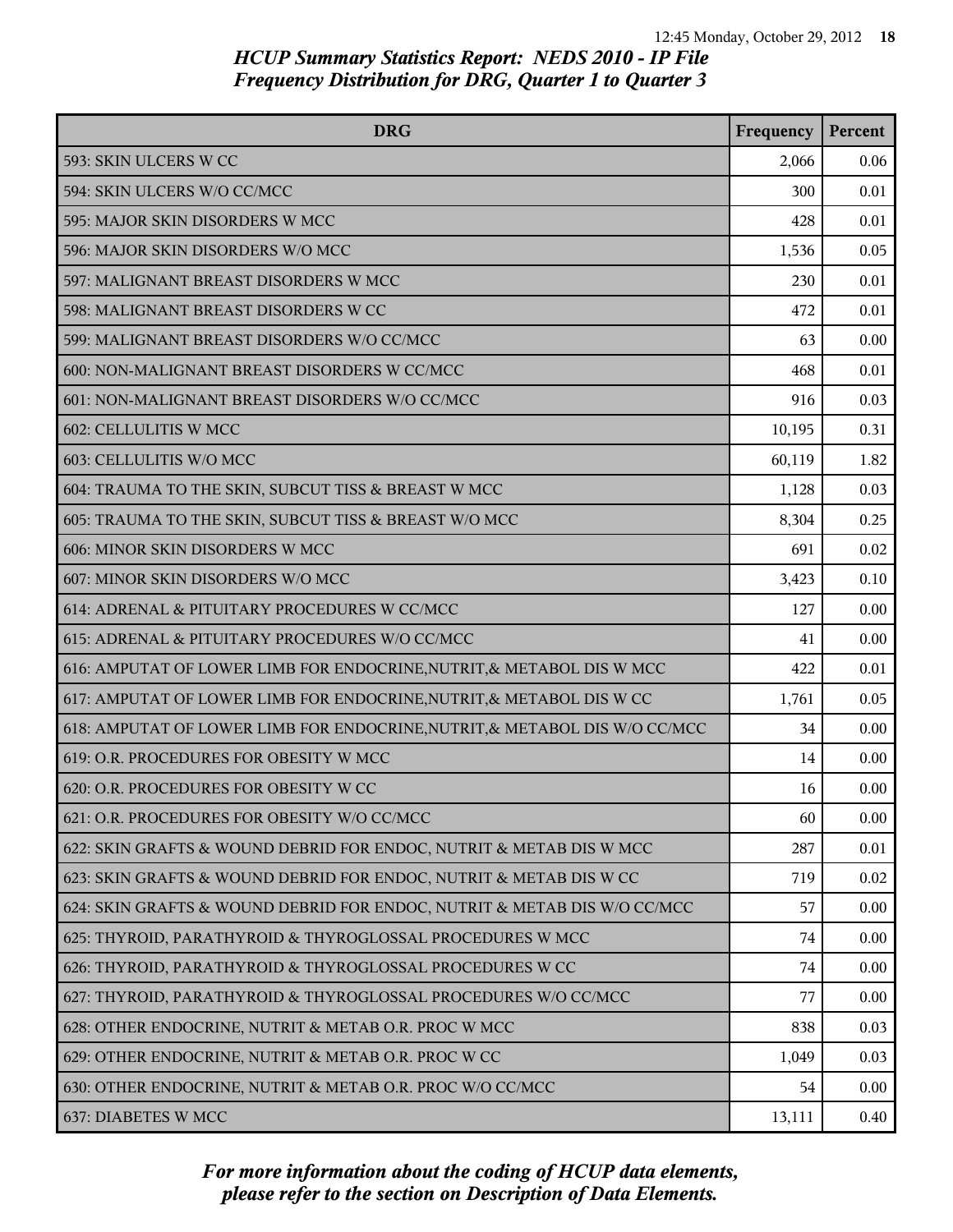| <b>DRG</b>                                                  | Frequency | Percent |
|-------------------------------------------------------------|-----------|---------|
| 638: DIABETES W CC                                          | 20,287    | 0.61    |
| 639: DIABETES W/O CC/MCC                                    | 19,211    | 0.58    |
| 640: NUTRITIONAL & MISC METABOLIC DISORDERS W MCC           | 21,867    | 0.66    |
| 641: NUTRITIONAL & MISC METABOLIC DISORDERS W/O MCC         | 44,269    | 1.34    |
| 642: INBORN ERRORS OF METABOLISM                            | 908       | 0.03    |
| 643: ENDOCRINE DISORDERS W MCC                              | 2,188     | 0.07    |
| 644: ENDOCRINE DISORDERS W CC                               | 3,520     | 0.11    |
| 645: ENDOCRINE DISORDERS W/O CC/MCC                         | 2,531     | 0.08    |
| <b>652: KIDNEY TRANSPLANT</b>                               | 169       | 0.01    |
| 653: MAJOR BLADDER PROCEDURES W MCC                         | 117       | 0.00    |
| 654: MAJOR BLADDER PROCEDURES W CC                          | 74        | 0.00    |
| 655: MAJOR BLADDER PROCEDURES W/O CC/MCC                    | $\leq 10$ | $* * *$ |
| 656: KIDNEY & URETER PROCEDURES FOR NEOPLASM W MCC          | 279       | 0.01    |
| 657: KIDNEY & URETER PROCEDURES FOR NEOPLASM W CC           | 164       | 0.00    |
| 658: KIDNEY & URETER PROCEDURES FOR NEOPLASM W/O CC/MCC     | 56        | 0.00    |
| 659: KIDNEY & URETER PROCEDURES FOR NON-NEOPLASM W MCC      | 875       | 0.03    |
| 660: KIDNEY & URETER PROCEDURES FOR NON-NEOPLASM W CC       | 967       | 0.03    |
| 661: KIDNEY & URETER PROCEDURES FOR NON-NEOPLASM W/O CC/MCC | 219       | 0.01    |
| 662: MINOR BLADDER PROCEDURES W MCC                         | 193       | 0.01    |
| 663: MINOR BLADDER PROCEDURES W CC                          | 221       | 0.01    |
| 664: MINOR BLADDER PROCEDURES W/O CC/MCC                    | 118       | 0.00    |
| 665: PROSTATECTOMY W MCC                                    | 135       | 0.00    |
| <b>666: PROSTATECTOMY W CC</b>                              | 241       | 0.01    |
| 667: PROSTATECTOMY W/O CC/MCC                               | 78        | 0.00    |
| 668: TRANSURETHRAL PROCEDURES W MCC                         | 1,558     | 0.05    |
| 669: TRANSURETHRAL PROCEDURES W CC                          | 4,774     | 0.14    |
| 670: TRANSURETHRAL PROCEDURES W/O CC/MCC                    | 1,756     | 0.05    |
| 671: URETHRAL PROCEDURES W CC/MCC                           | 133       | 0.00    |
| 672: URETHRAL PROCEDURES W/O CC/MCC                         | 58        | 0.00    |
| 673: OTHER KIDNEY & URINARY TRACT PROCEDURES W MCC          | 2,181     | 0.07    |
| 674: OTHER KIDNEY & URINARY TRACT PROCEDURES W CC           | 1,314     | 0.04    |
| 675: OTHER KIDNEY & URINARY TRACT PROCEDURES W/O CC/MCC     | 169       | 0.01    |
| 682: RENAL FAILURE W MCC                                    | 25,993    | 0.79    |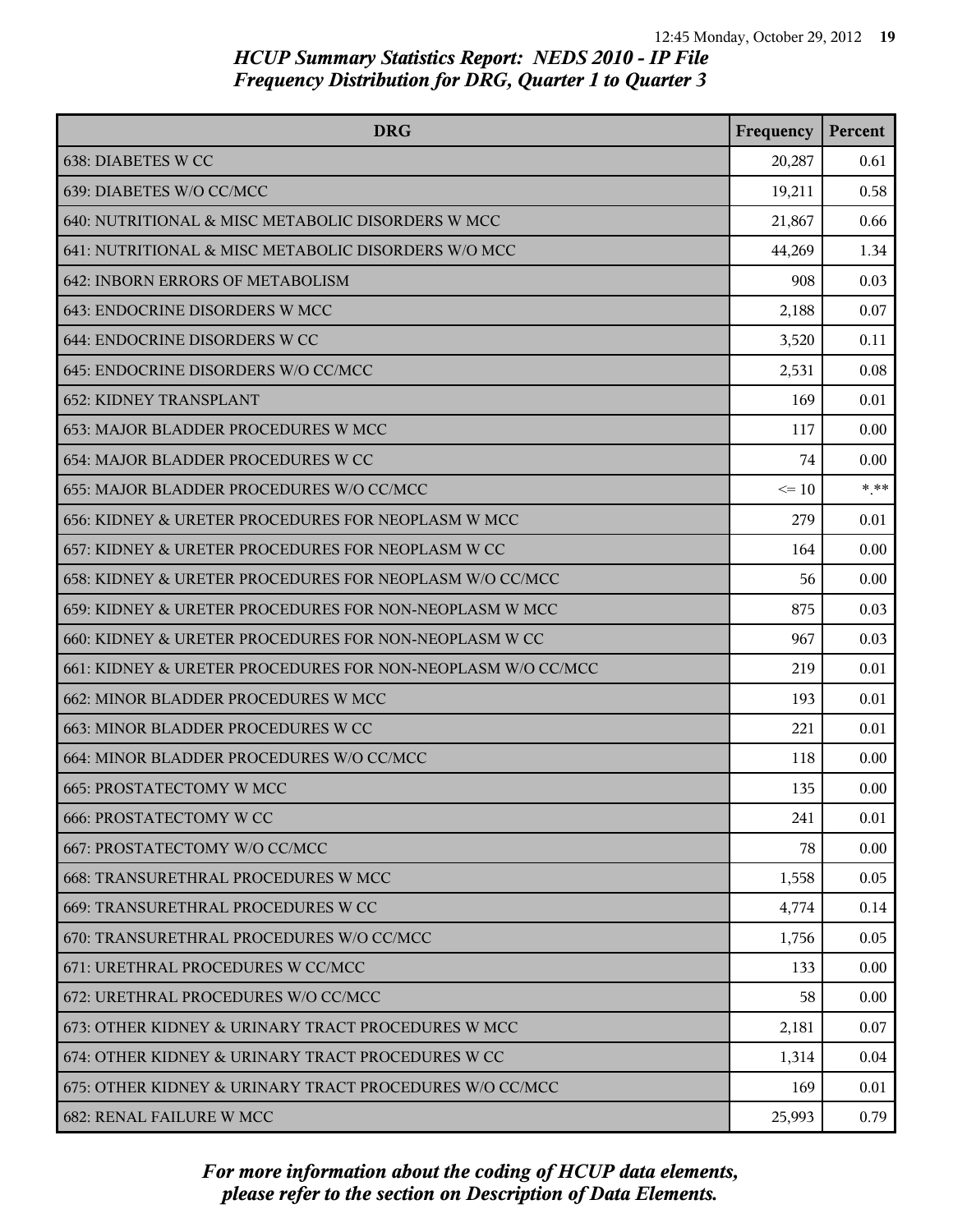| <b>DRG</b>                                                              | Frequency | Percent |
|-------------------------------------------------------------------------|-----------|---------|
| 683: RENAL FAILURE W CC                                                 | 29,178    | 0.88    |
| 684: RENAL FAILURE W/O CC/MCC                                           | 9,256     | 0.28    |
| <b>685: ADMIT FOR RENAL DIALYSIS</b>                                    | 1,263     | 0.04    |
| 686: KIDNEY & URINARY TRACT NEOPLASMS W MCC                             | 457       | 0.01    |
| 687: KIDNEY & URINARY TRACT NEOPLASMS W CC                              | 593       | 0.02    |
| 688: KIDNEY & URINARY TRACT NEOPLASMS W/O CC/MCC                        | 152       | 0.00    |
| 689: KIDNEY & URINARY TRACT INFECTIONS W MCC                            | 24,075    | 0.73    |
| 690: KIDNEY & URINARY TRACT INFECTIONS W/O MCC                          | 59,362    | 1.79    |
| 691: URINARY STONES W ESW LITHOTRIPSY W CC/MCC                          | 590       | 0.02    |
| 692: URINARY STONES W ESW LITHOTRIPSY W/O CC/MCC                        | 214       | 0.01    |
| 693: URINARY STONES W/O ESW LITHOTRIPSY W MCC                           | 1,971     | 0.06    |
| 694: URINARY STONES W/O ESW LITHOTRIPSY W/O MCC                         | 11,392    | 0.34    |
| 695: KIDNEY & URINARY TRACT SIGNS & SYMPTOMS W MCC                      | 433       | 0.01    |
| 696: KIDNEY & URINARY TRACT SIGNS & SYMPTOMS W/O MCC                    | 2,904     | 0.09    |
| <b>697: URETHRAL STRICTURE</b>                                          | 154       | 0.00    |
| 698: OTHER KIDNEY & URINARY TRACT DIAGNOSES W MCC                       | 7,656     | 0.23    |
| 699: OTHER KIDNEY & URINARY TRACT DIAGNOSES W CC                        | 5,923     | 0.18    |
| 700: OTHER KIDNEY & URINARY TRACT DIAGNOSES W/O CC/MCC                  | 2,472     | 0.07    |
| 707: MAJOR MALE PELVIC PROCEDURES W CC/MCC                              | 37        | 0.00    |
| 708: MAJOR MALE PELVIC PROCEDURES W/O CC/MCC                            | 54        | 0.00    |
| 709: PENIS PROCEDURES W CC/MCC                                          | 135       | 0.00    |
| 710: PENIS PROCEDURES W/O CC/MCC                                        | 174       | 0.01    |
| 711: TESTES PROCEDURES W CC/MCC                                         | 244       | 0.01    |
| 712: TESTES PROCEDURES W/O CC/MCC                                       | 452       | 0.01    |
| 713: TRANSURETHRAL PROSTATECTOMY W CC/MCC                               | 528       | 0.02    |
| 714: TRANSURETHRAL PROSTATECTOMY W/O CC/MCC                             | 216       | 0.01    |
| 715: OTHER MALE REPRODUCTIVE SYSTEM O.R. PROC FOR MALIGNANCY W CC/MCC   | 76        | 0.00    |
| 716: OTHER MALE REPRODUCTIVE SYSTEM O.R. PROC FOR MALIGNANCY W/O CC/MCC | $\leq 10$ | $* * *$ |
| 717: OTHER MALE REPRODUCTIVE SYSTEM O.R. PROC EXC MALIGNANCY W CC/MCC   | 181       | 0.01    |
| 718: OTHER MALE REPRODUCTIVE SYSTEM O.R. PROC EXC MALIGNANCY W/O CC/MCC | 65        | 0.00    |
| 722: MALIGNANCY, MALE REPRODUCTIVE SYSTEM W MCC                         | 226       | 0.01    |
| 723: MALIGNANCY, MALE REPRODUCTIVE SYSTEM W CC                          | 312       | 0.01    |
| 724: MALIGNANCY, MALE REPRODUCTIVE SYSTEM W/O CC/MCC                    | 41        | 0.00    |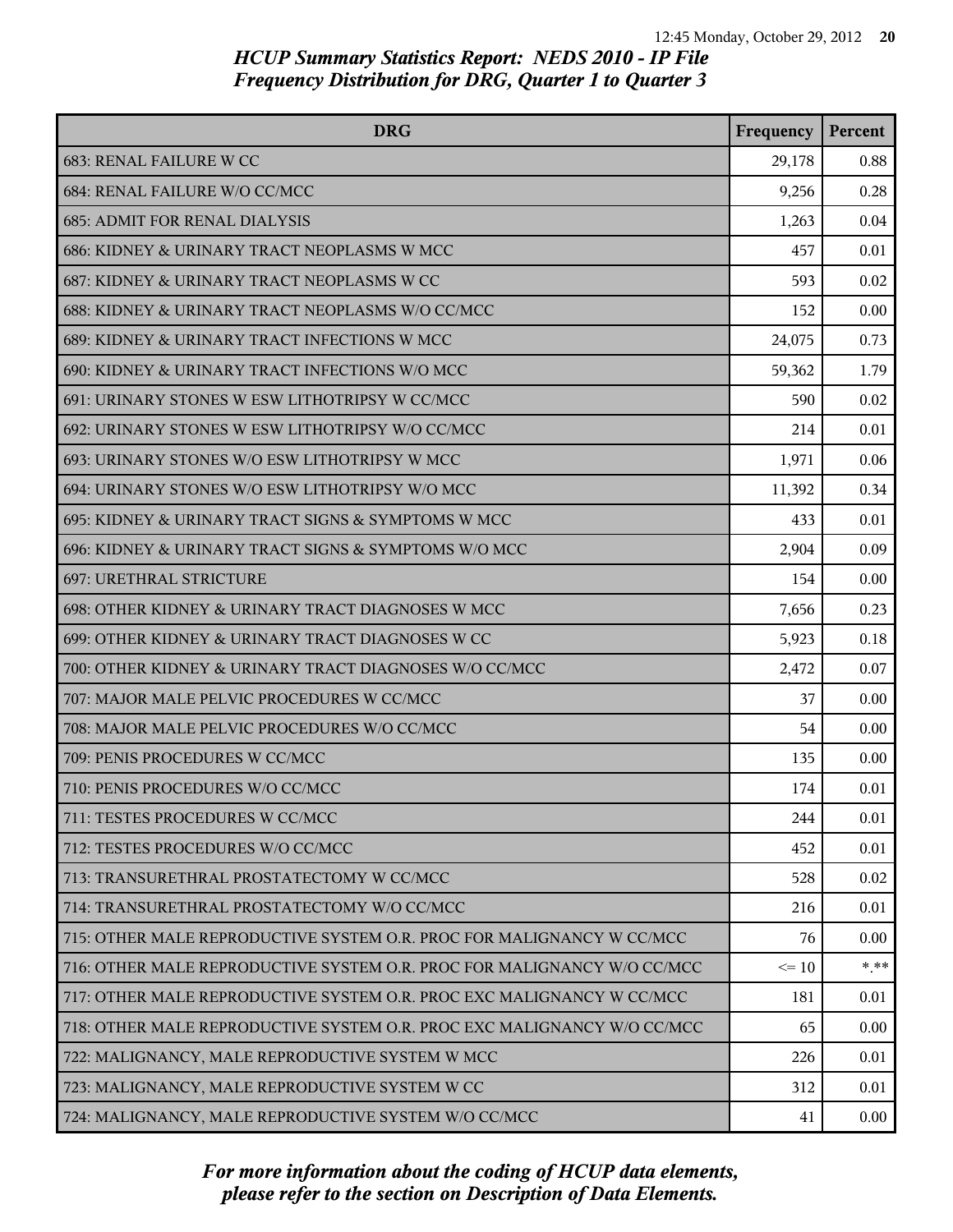| <b>DRG</b>                                                              | Frequency | Percent |
|-------------------------------------------------------------------------|-----------|---------|
| 725: BENIGN PROSTATIC HYPERTROPHY W MCC                                 | 482       | 0.01    |
| 726: BENIGN PROSTATIC HYPERTROPHY W/O MCC                               | 783       | 0.02    |
| 727: INFLAMMATION OF THE MALE REPRODUCTIVE SYSTEM W MCC                 | 734       | 0.02    |
| 728: INFLAMMATION OF THE MALE REPRODUCTIVE SYSTEM W/O MCC               | 2,817     | 0.09    |
| 729: OTHER MALE REPRODUCTIVE SYSTEM DIAGNOSES W CC/MCC                  | 300       | 0.01    |
| 730: OTHER MALE REPRODUCTIVE SYSTEM DIAGNOSES W/O CC/MCC                | 237       | 0.01    |
| 734: PELVIC EVISCERATION, RAD HYSTERECTOMY & RAD VULVECTOMY W CC/MCC    | 59        | 0.00    |
| 735: PELVIC EVISCERATION, RAD HYSTERECTOMY & RAD VULVECTOMY W/O CC/MCC  | $\leq 10$ | $*$ **  |
| 736: UTERINE & ADNEXA PROC FOR OVARIAN OR ADNEXAL MALIGNANCY W MCC      | 82        | 0.00    |
| 737: UTERINE & ADNEXA PROC FOR OVARIAN OR ADNEXAL MALIGNANCY W CC       | 135       | 0.00    |
| 738: UTERINE & ADNEXA PROC FOR OVARIAN OR ADNEXAL MALIGNANCY W/O CC/MCC | 28        | 0.00    |
| 739: UTERINE, ADNEXA PROC FOR NON-OVARIAN/ADNEXAL MALIG W MCC           | 46        | 0.00    |
| 740: UTERINE, ADNEXA PROC FOR NON-OVARIAN/ADNEXAL MALIG W CC            | 79        | 0.00    |
| 741: UTERINE, ADNEXA PROC FOR NON-OVARIAN/ADNEXAL MALIG W/O CC/MCC      | 33        | 0.00    |
| 742: UTERINE & ADNEXA PROC FOR NON-MALIGNANCY W CC/MCC                  | 1,860     | 0.06    |
| 743: UTERINE & ADNEXA PROC FOR NON-MALIGNANCY W/O CC/MCC                | 2,509     | 0.08    |
| 744: D&C, CONIZATION, LAPAROSCOPY & TUBAL INTERRUPTION W CC/MCC         | 715       | 0.02    |
| 745: D&C, CONIZATION, LAPAROSCOPY & TUBAL INTERRUPTION W/O CC/MCC       | 720       | 0.02    |
| 746: VAGINA, CERVIX & VULVA PROCEDURES W CC/MCC                         | 351       | 0.01    |
| 747: VAGINA, CERVIX & VULVA PROCEDURES W/O CC/MCC                       | 502       | 0.02    |
| 748: FEMALE REPRODUCTIVE SYSTEM RECONSTRUCTIVE PROCEDURES               | 31        | 0.00    |
| 749: OTHER FEMALE REPRODUCTIVE SYSTEM O.R. PROCEDURES W CC/MCC          | 210       | 0.01    |
| 750: OTHER FEMALE REPRODUCTIVE SYSTEM O.R. PROCEDURES W/O CC/MCC        | 139       | 0.00    |
| 754: MALIGNANCY, FEMALE REPRODUCTIVE SYSTEM W MCC                       | 457       | 0.01    |
| 755: MALIGNANCY, FEMALE REPRODUCTIVE SYSTEM W CC                        | 798       | 0.02    |
| 756: MALIGNANCY, FEMALE REPRODUCTIVE SYSTEM W/O CC/MCC                  | 133       | 0.00    |
| 757: INFECTIONS, FEMALE REPRODUCTIVE SYSTEM W MCC                       | 577       | 0.02    |
| 758: INFECTIONS, FEMALE REPRODUCTIVE SYSTEM W CC                        | 1,103     | 0.03    |
| 759: INFECTIONS, FEMALE REPRODUCTIVE SYSTEM W/O CC/MCC                  | 2,070     | 0.06    |
| 760: MENSTRUAL & OTHER FEMALE REPRODUCTIVE SYSTEM DISORDERS W CC/MCC    | 1,747     | 0.05    |
| 761: MENSTRUAL & OTHER FEMALE REPRODUCTIVE SYSTEM DISORDERS W/O CC/MCC  | 2,592     | 0.08    |
| 765: CESAREAN SECTION W CC/MCC                                          | 6,670     | 0.20    |
| 766: CESAREAN SECTION W/O CC/MCC                                        | 7,424     | 0.22    |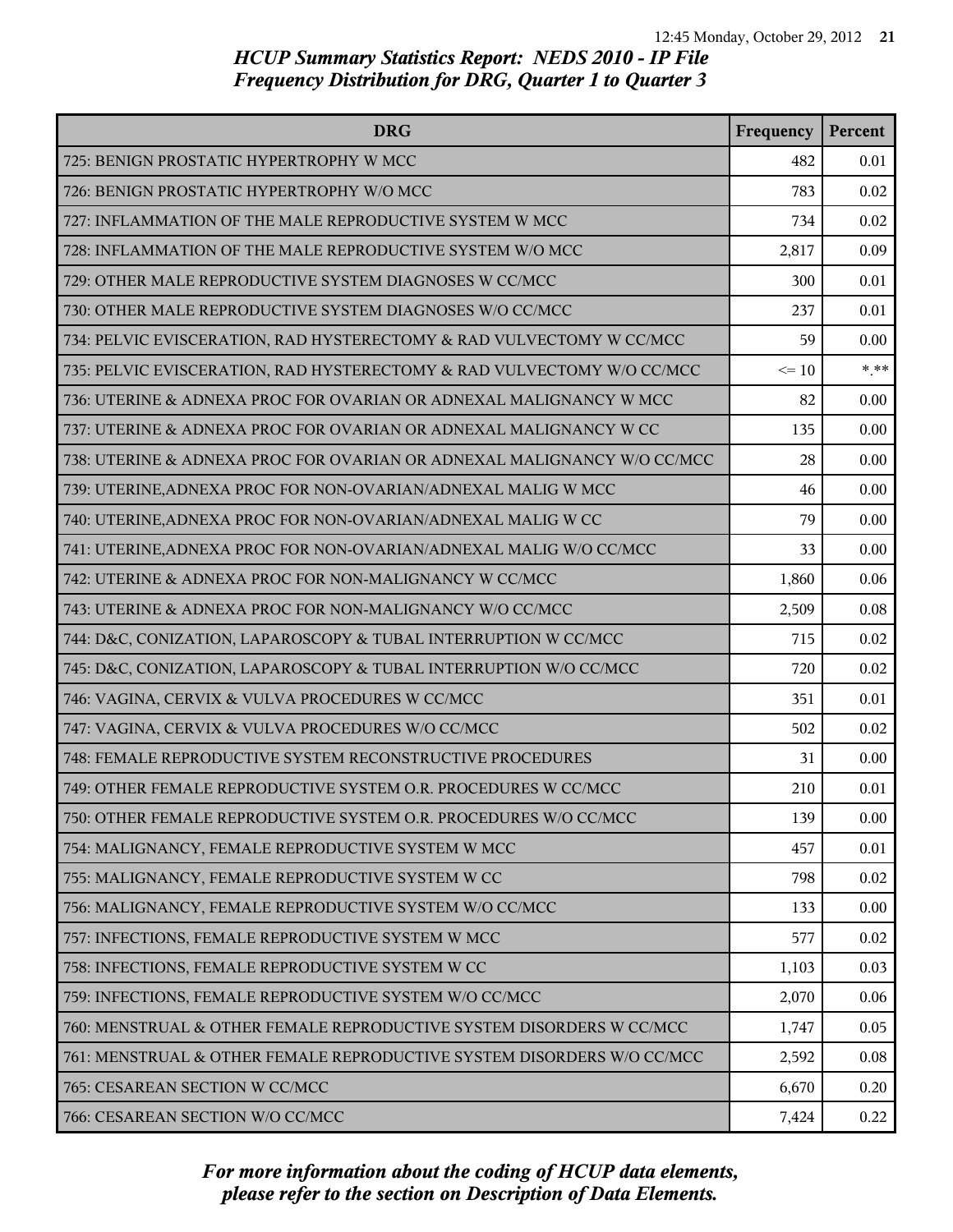| <b>DRG</b>                                                               | Frequency | Percent |
|--------------------------------------------------------------------------|-----------|---------|
| 767: VAGINAL DELIVERY W STERILIZATION &/OR D&C                           | 1,041     | 0.03    |
| 768: VAGINAL DELIVERY W O.R. PROC EXCEPT STERIL &/OR D&C                 | 21        | 0.00    |
| 769: POSTPARTUM & POST ABORTION DIAGNOSES W O.R. PROCEDURE               | 1,379     | 0.04    |
| 770: ABORTION W D&C, ASPIRATION CURETTAGE OR HYSTEROTOMY                 | 1,922     | 0.06    |
| 774: VAGINAL DELIVERY W COMPLICATING DIAGNOSES                           | 5,419     | 0.16    |
| 775: VAGINAL DELIVERY W/O COMPLICATING DIAGNOSES                         | 30,737    | 0.93    |
| 776: POSTPARTUM & POST ABORTION DIAGNOSES W/O O.R. PROCEDURE             | 5,587     | 0.17    |
| 777: ECTOPIC PREGNANCY                                                   | 3,346     | 0.10    |
| 778: THREATENED ABORTION                                                 | 1,425     | 0.04    |
| 779: ABORTION W/O D&C                                                    | 1,170     | 0.04    |
| 780: FALSE LABOR                                                         | 134       | 0.00    |
| 781: OTHER ANTEPARTUM DIAGNOSES W MEDICAL COMPLICATIONS                  | 13,795    | 0.42    |
| 782: OTHER ANTEPARTUM DIAGNOSES W/O MEDICAL COMPLICATIONS                | 1,045     | 0.03    |
| 789: NEONATES, DIED OR TRANSFERRED TO ANOTHER ACUTE CARE FACILITY        | 204       | 0.01    |
| 790: EXTREME IMMATURITY OR RESPIRATORY DISTRESS SYNDROME, NEONATE        | 69        | 0.00    |
| 791: PREMATURITY W MAJOR PROBLEMS                                        | 137       | 0.00    |
| 792: PREMATURITY W/O MAJOR PROBLEMS                                      | 160       | 0.00    |
| 793: FULL TERM NEONATE W MAJOR PROBLEMS                                  | 2,241     | 0.07    |
| 794: NEONATE W OTHER SIGNIFICANT PROBLEMS                                | 2,122     | 0.06    |
| 795: NORMAL NEWBORN                                                      | 1,078     | 0.03    |
| 799: SPLENECTOMY W MCC                                                   | 226       | 0.01    |
| 800: SPLENECTOMY W CC                                                    | 130       | 0.00    |
| 801: SPLENECTOMY W/O CC/MCC                                              | 88        | 0.00    |
| 802: OTHER O.R. PROC OF THE BLOOD & BLOOD FORMING ORGANS W MCC           | 260       | 0.01    |
| 803: OTHER O.R. PROC OF THE BLOOD & BLOOD FORMING ORGANS W CC            | 235       | 0.01    |
| 804: OTHER O.R. PROC OF THE BLOOD & BLOOD FORMING ORGANS W/O CC/MCC      | 175       | 0.01    |
| 808: MAJOR HEMATOL/IMMUN DIAG EXC SICKLE CELL CRISIS & COAGUL W MCC      | 2,411     | 0.07    |
| 809: MAJOR HEMATOL/IMMUN DIAG EXC SICKLE CELL CRISIS & COAGUL W CC       | 3,754     | 0.11    |
| 810: MAJOR HEMATOL/IMMUN DIAG EXC SICKLE CELL CRISIS & COAGUL W/O CC/MCC | 1,007     | 0.03    |
| 811: RED BLOOD CELL DISORDERS W MCC                                      | 10,032    | 0.30    |
| 812: RED BLOOD CELL DISORDERS W/O MCC                                    | 32,663    | 0.99    |
| 813: COAGULATION DISORDERS                                               | 3,718     | 0.11    |
| 814: RETICULOENDOTHELIAL & IMMUNITY DISORDERS W MCC                      | 615       | 0.02    |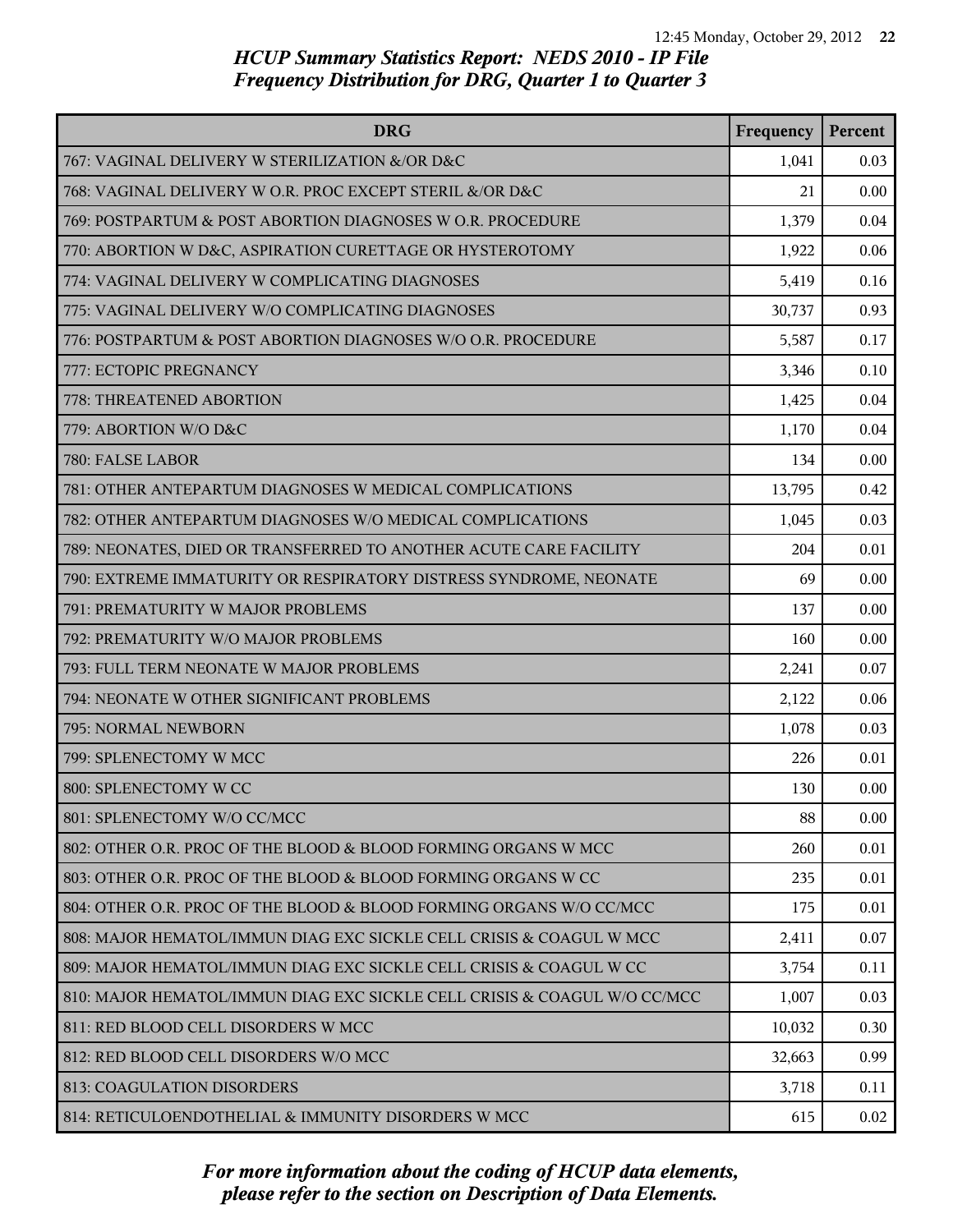| <b>DRG</b>                                                                | Frequency | Percent |
|---------------------------------------------------------------------------|-----------|---------|
| 815: RETICULOENDOTHELIAL & IMMUNITY DISORDERS W CC                        | 1,382     | 0.04    |
| 816: RETICULOENDOTHELIAL & IMMUNITY DISORDERS W/O CC/MCC                  | 1,408     | 0.04    |
| 820: LYMPHOMA & LEUKEMIA W MAJOR O.R. PROCEDURE W MCC                     | 264       | 0.01    |
| 821: LYMPHOMA & LEUKEMIA W MAJOR O.R. PROCEDURE W CC                      | 193       | 0.01    |
| 822: LYMPHOMA & LEUKEMIA W MAJOR O.R. PROCEDURE W/O CC/MCC                | 51        | 0.00    |
| 823: LYMPHOMA & NON-ACUTE LEUKEMIA W OTHER O.R. PROC W MCC                | 552       | 0.02    |
| 824: LYMPHOMA & NON-ACUTE LEUKEMIA W OTHER O.R. PROC W CC                 | 459       | 0.01    |
| 825: LYMPHOMA & NON-ACUTE LEUKEMIA W OTHER O.R. PROC W/O CC/MCC           | 254       | 0.01    |
| 826: MYELOPROLIF DISORD OR POORLY DIFF NEOPL W MAJ O.R. PROC W MCC        | 99        | 0.00    |
| 827: MYELOPROLIF DISORD OR POORLY DIFF NEOPL W MAJ O.R. PROC W CC         | 90        | 0.00    |
| 828: MYELOPROLIF DISORD OR POORLY DIFF NEOPL W MAJ O.R. PROC W/O CC/MCC   | 18        | 0.00    |
| 829: MYELOPROLIF DISORD OR POORLY DIFF NEOPL W OTHER O.R. PROC W CC/MCC   | 205       | 0.01    |
| 830: MYELOPROLIF DISORD OR POORLY DIFF NEOPL W OTHER O.R. PROC W/O CC/MCC | 35        | 0.00    |
| 834: ACUTE LEUKEMIA W/O MAJOR O.R. PROCEDURE W MCC                        | 992       | 0.03    |
| 835: ACUTE LEUKEMIA W/O MAJOR O.R. PROCEDURE W CC                         | 648       | 0.02    |
| 836: ACUTE LEUKEMIA W/O MAJOR O.R. PROCEDURE W/O CC/MCC                   | 374       | 0.01    |
| 837: CHEMO W ACUTE LEUKEMIA AS SDX OR W HIGH DOSE CHEMO AGENT W MCC       | 39        | 0.00    |
| 838: CHEMO W ACUTE LEUKEMIA AS SDX W CC OR HIGH DOSE CHEMO AGENT          | 30        | 0.00    |
| 839: CHEMO W ACUTE LEUKEMIA AS SDX W/O CC/MCC                             | 26        | 0.00    |
| 840: LYMPHOMA & NON-ACUTE LEUKEMIA W MCC                                  | 2,191     | 0.07    |
| 841: LYMPHOMA & NON-ACUTE LEUKEMIA W CC                                   | 1,757     | 0.05    |
| 842: LYMPHOMA & NON-ACUTE LEUKEMIA W/O CC/MCC                             | 768       | 0.02    |
| 843: OTHER MYELOPROLIF DIS OR POORLY DIFF NEOPL DIAG W MCC                | 499       | 0.02    |
| 844: OTHER MYELOPROLIF DIS OR POORLY DIFF NEOPL DIAG W CC                 | 721       | 0.02    |
| 845: OTHER MYELOPROLIF DIS OR POORLY DIFF NEOPL DIAG W/O CC/MCC           | 205       | 0.01    |
| 846: CHEMOTHERAPY W/O ACUTE LEUKEMIA AS SECONDARY DIAGNOSIS W MCC         | 42        | 0.00    |
| 847: CHEMOTHERAPY W/O ACUTE LEUKEMIA AS SECONDARY DIAGNOSIS W CC          | 279       | 0.01    |
| 848: CHEMOTHERAPY W/O ACUTE LEUKEMIA AS SECONDARY DIAGNOSIS W/O CC/MCC    | 17        | 0.00    |
| 849: RADIOTHERAPY                                                         | 15        | 0.00    |
| 853: INFECTIOUS & PARASITIC DISEASES W O.R. PROCEDURE W MCC               | 12,086    | 0.37    |
| 854: INFECTIOUS & PARASITIC DISEASES W O.R. PROCEDURE W CC                | 1,848     | 0.06    |
| 855: INFECTIOUS & PARASITIC DISEASES W O.R. PROCEDURE W/O CC/MCC          | 129       | 0.00    |
| 856: POSTOPERATIVE OR POST-TRAUMATIC INFECTIONS W O.R. PROC W MCC         | 1,564     | 0.05    |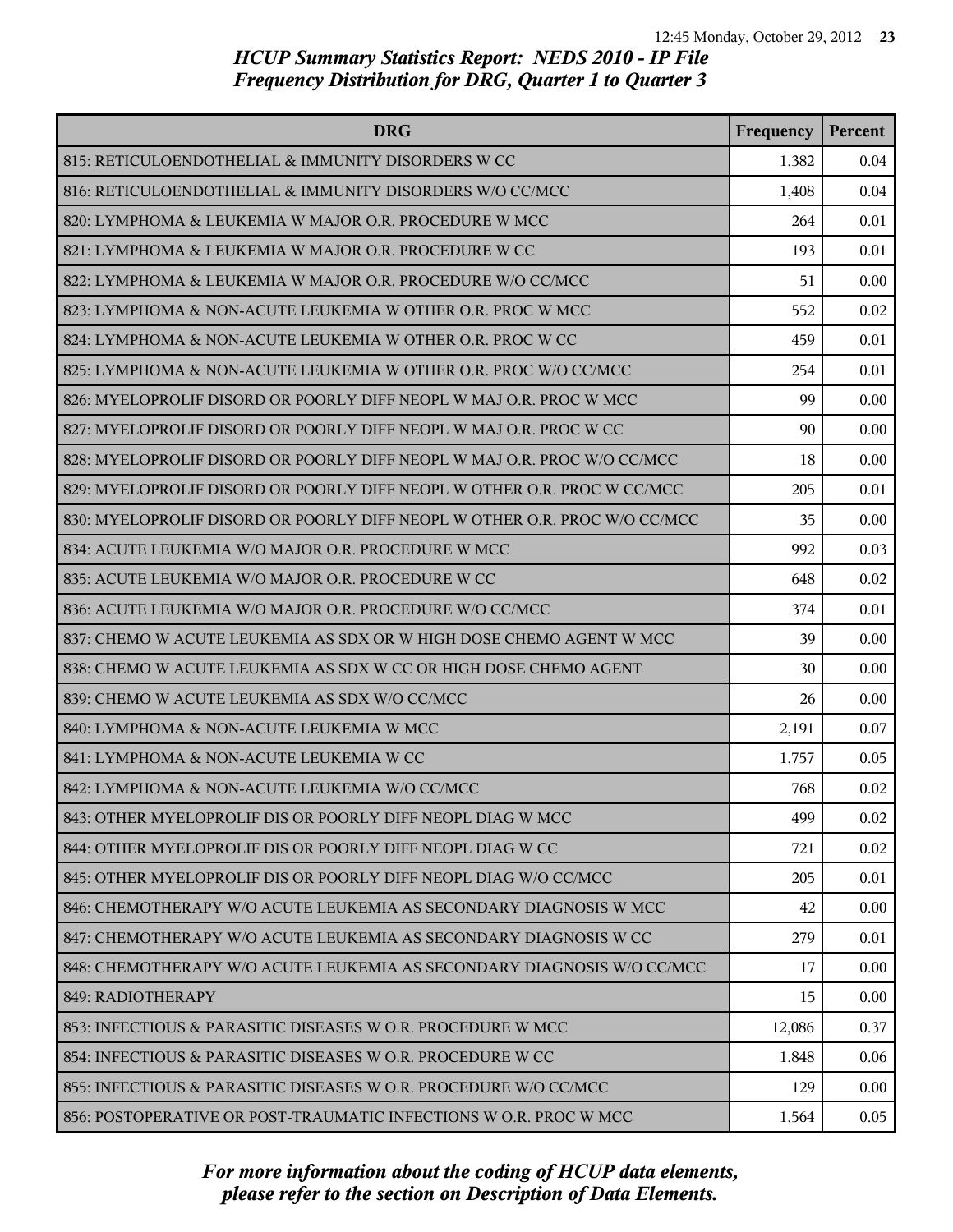| <b>DRG</b>                                                               | Frequency | Percent |
|--------------------------------------------------------------------------|-----------|---------|
| 857: POSTOPERATIVE OR POST-TRAUMATIC INFECTIONS W O.R. PROC W CC         | 1,800     | 0.05    |
| 858: POSTOPERATIVE OR POST-TRAUMATIC INFECTIONS W O.R. PROC W/O CC/MCC   | 382       | 0.01    |
| 862: POSTOPERATIVE & POST-TRAUMATIC INFECTIONS W MCC                     | 3,439     | 0.10    |
| 863: POSTOPERATIVE & POST-TRAUMATIC INFECTIONS W/O MCC                   | 6,807     | 0.21    |
| <b>864: FEVER</b>                                                        | 8,684     | 0.26    |
| 865: VIRAL ILLNESS W MCC                                                 | 938       | 0.03    |
| 866: VIRAL ILLNESS W/O MCC                                               | 4,978     | 0.15    |
| 867: OTHER INFECTIOUS & PARASITIC DISEASES DIAGNOSES W MCC               | 1,674     | 0.05    |
| 868: OTHER INFECTIOUS & PARASITIC DISEASES DIAGNOSES W CC                | 1,033     | 0.03    |
| 869: OTHER INFECTIOUS & PARASITIC DISEASES DIAGNOSES W/O CC/MCC          | 659       | 0.02    |
| 870: SEPTICEMIA OR SEVERE SEPSIS W MV 96+ HOURS                          | 7,459     | 0.23    |
| 871: SEPTICEMIA OR SEVERE SEPSIS W/O MV 96+ HOURS W MCC                  | 82,233    | 2.49    |
| 872: SEPTICEMIA OR SEVERE SEPSIS W/O MV 96+ HOURS W/O MCC                | 23,722    | 0.72    |
| 876: O.R. PROCEDURE W PRINCIPAL DIAGNOSES OF MENTAL ILLNESS              | 242       | 0.01    |
| 880: ACUTE ADJUSTMENT REACTION & PSYCHOSOCIAL DYSFUNCTION                | 5,298     | 0.16    |
| 881: DEPRESSIVE NEUROSES                                                 | 12,282    | 0.37    |
| 882: NEUROSES EXCEPT DEPRESSIVE                                          | 4,309     | 0.13    |
| 883: DISORDERS OF PERSONALITY & IMPULSE CONTROL                          | 1,167     | 0.04    |
| 884: ORGANIC DISTURBANCES & MENTAL RETARDATION                           | 6,737     | 0.20    |
| 885: PSYCHOSES                                                           | 111,188   | 3.36    |
| 886: BEHAVIORAL & DEVELOPMENTAL DISORDERS                                | 1,900     | 0.06    |
| 887: OTHER MENTAL DISORDER DIAGNOSES                                     | 239       | 0.01    |
| 894: ALCOHOL/DRUG ABUSE OR DEPENDENCE, LEFT AMA                          | 4,956     | 0.15    |
| 895: ALCOHOL/DRUG ABUSE OR DEPENDENCE W REHABILITATION THERAPY           | 1,459     | 0.04    |
| 896: ALCOHOL/DRUG ABUSE OR DEPENDENCE W/O REHABILITATION THERAPY W MCC   | 5,550     | 0.17    |
| 897: ALCOHOL/DRUG ABUSE OR DEPENDENCE W/O REHABILITATION THERAPY W/O MCC | 35,786    | 1.08    |
| 901: WOUND DEBRIDEMENTS FOR INJURIES W MCC                               | 173       | 0.01    |
| 902: WOUND DEBRIDEMENTS FOR INJURIES W CC                                | 370       | 0.01    |
| 903: WOUND DEBRIDEMENTS FOR INJURIES W/O CC/MCC                          | 225       | 0.01    |
| 904: SKIN GRAFTS FOR INJURIES W CC/MCC                                   | 405       | 0.01    |
| 905: SKIN GRAFTS FOR INJURIES W/O CC/MCC                                 | 93        | 0.00    |
| 906: HAND PROCEDURES FOR INJURIES                                        | 930       | 0.03    |
| 907: OTHER O.R. PROCEDURES FOR INJURIES W MCC                            | 2,146     | 0.06    |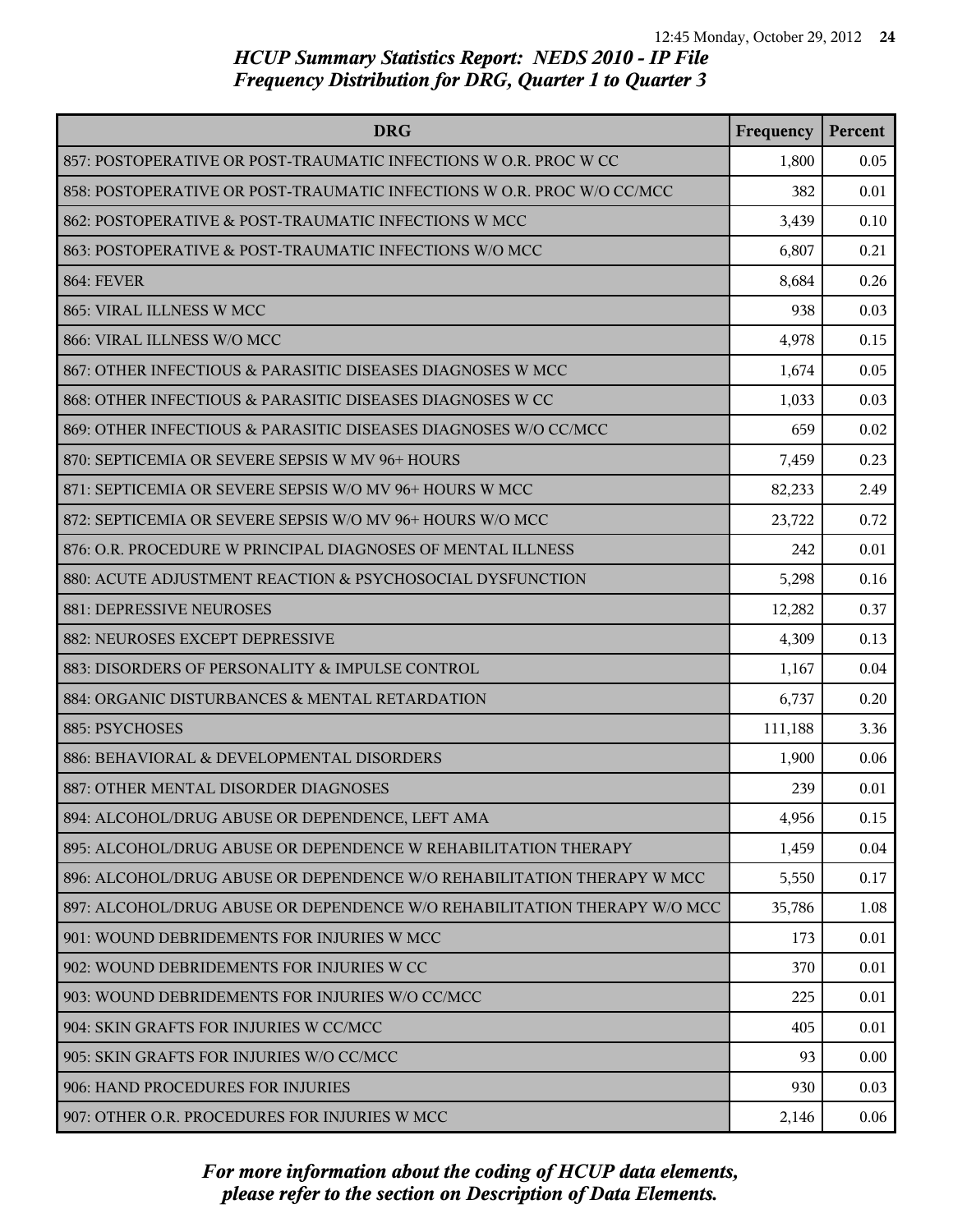| <b>DRG</b>                                                               | Frequency | Percent |
|--------------------------------------------------------------------------|-----------|---------|
| 908: OTHER O.R. PROCEDURES FOR INJURIES W CC                             | 2,263     | 0.07    |
| 909: OTHER O.R. PROCEDURES FOR INJURIES W/O CC/MCC                       | 1,909     | 0.06    |
| 913: TRAUMATIC INJURY W MCC                                              | 423       | 0.01    |
| 914: TRAUMATIC INJURY W/O MCC                                            | 3,174     | 0.10    |
| 915: ALLERGIC REACTIONS W MCC                                            | 807       | 0.02    |
| 916: ALLERGIC REACTIONS W/O MCC                                          | 3,435     | 0.10    |
| 917: POISONING & TOXIC EFFECTS OF DRUGS W MCC                            | 14,649    | 0.44    |
| 918: POISONING & TOXIC EFFECTS OF DRUGS W/O MCC                          | 30,781    | 0.93    |
| 919: COMPLICATIONS OF TREATMENT W MCC                                    | 2,939     | 0.09    |
| 920: COMPLICATIONS OF TREATMENT W CC                                     | 4,050     | 0.12    |
| 921: COMPLICATIONS OF TREATMENT W/O CC/MCC                               | 2,669     | 0.08    |
| 922: OTHER INJURY, POISONING & TOXIC EFFECT DIAG W MCC                   | 1,286     | 0.04    |
| 923: OTHER INJURY, POISONING & TOXIC EFFECT DIAG W/O MCC                 | 2,266     | 0.07    |
| 927: EXTENSIVE BURNS OR FULL THICKNESS BURNS W MV 96+ HRS W SKIN GRAFT   | 90        | 0.00    |
| 928: FULL THICKNESS BURN W SKIN GRAFT OR INHAL INJ W CC/MCC              | 332       | 0.01    |
| 929: FULL THICKNESS BURN W SKIN GRAFT OR INHAL INJ W/O CC/MCC            | 183       | 0.01    |
| 933: EXTENSIVE BURNS OR FULL THICKNESS BURNS W MV 96+ HRS W/O SKIN GRAFT | 48        | 0.00    |
| 934: FULL THICKNESS BURN W/O SKIN GRFT OR INHAL INJ                      | 282       | 0.01    |
| 935: NON-EXTENSIVE BURNS                                                 | 1,780     | 0.05    |
| 939: O.R. PROC W DIAGNOSES OF OTHER CONTACT W HEALTH SERVICES W MCC      | 158       | 0.00    |
| 940: O.R. PROC W DIAGNOSES OF OTHER CONTACT W HEALTH SERVICES W CC       | 178       | 0.01    |
| 941: O.R. PROC W DIAGNOSES OF OTHER CONTACT W HEALTH SERVICES W/O CC/MCC | 61        | 0.00    |
| 945: REHABILITATION W CC/MCC                                             | 474       | 0.01    |
| 946: REHABILITATION W/O CC/MCC                                           | 132       | 0.00    |
| 947: SIGNS & SYMPTOMS W MCC                                              | 4,876     | 0.15    |
| 948: SIGNS & SYMPTOMS W/O MCC                                            | 17,118    | 0.52    |
| 949: AFTERCARE W CC/MCC                                                  | 78        | 0.00    |
| 950: AFTERCARE W/O CC/MCC                                                | 31        | 0.00    |
| 951: OTHER FACTORS INFLUENCING HEALTH STATUS                             | 1,803     | 0.05    |
| 955: CRANIOTOMY FOR MULTIPLE SIGNIFICANT TRAUMA                          | 458       | 0.01    |
| 956: LIMB REATTACHMENT, HIP & FEMUR PROC FOR MULTIPLE SIGNIFICANT TRAUMA | 1,951     | 0.06    |
| 957: OTHER O.R. PROCEDURES FOR MULTIPLE SIGNIFICANT TRAUMA W MCC         | 1,711     | 0.05    |
| 958: OTHER O.R. PROCEDURES FOR MULTIPLE SIGNIFICANT TRAUMA W CC          | 1,787     | 0.05    |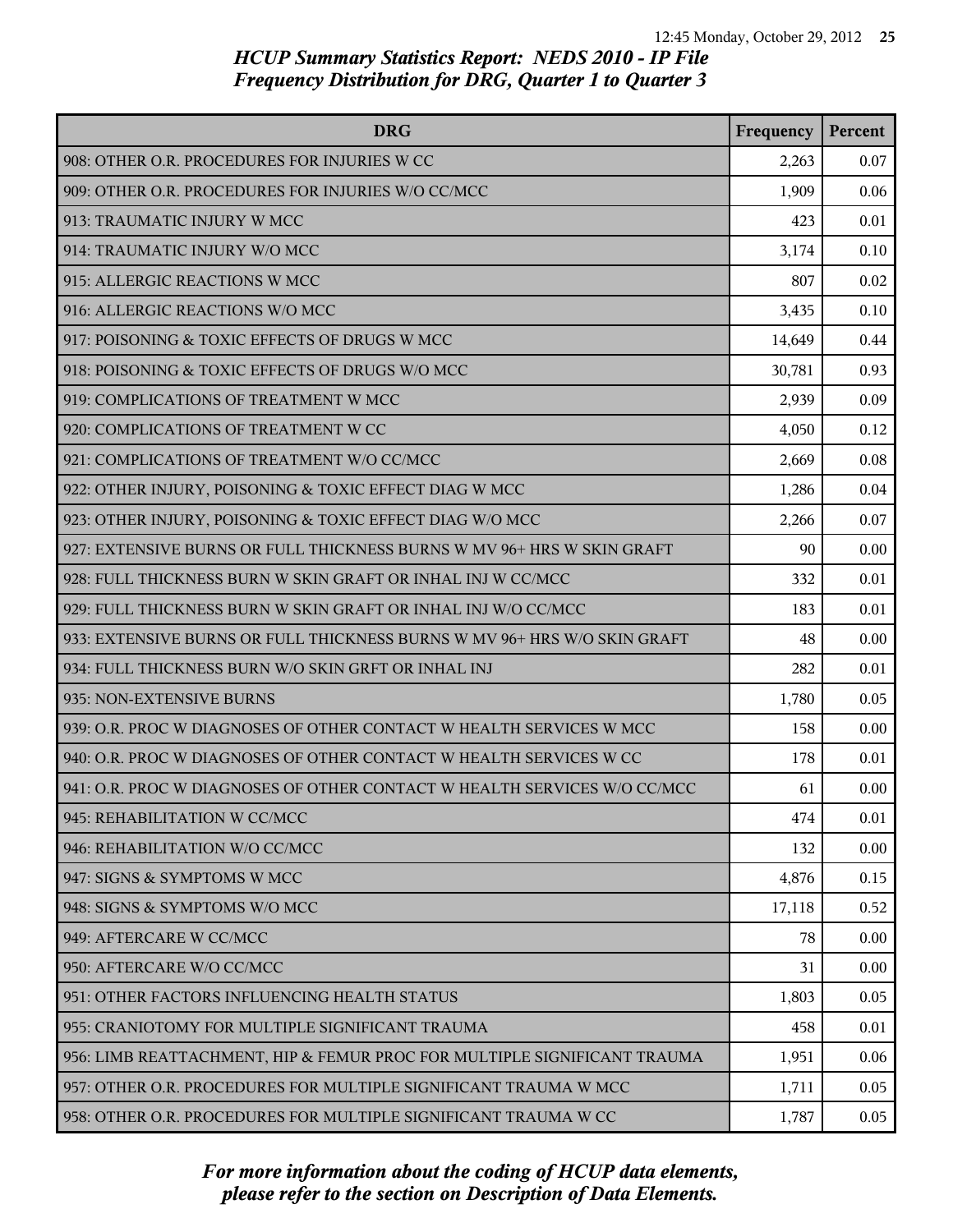| <b>DRG</b>                                                                | Frequency | Percent |
|---------------------------------------------------------------------------|-----------|---------|
| 959: OTHER O.R. PROCEDURES FOR MULTIPLE SIGNIFICANT TRAUMA W/O CC/MCC     | 657       | 0.02    |
| 963: OTHER MULTIPLE SIGNIFICANT TRAUMA W MCC                              | 987       | 0.03    |
| 964: OTHER MULTIPLE SIGNIFICANT TRAUMA W CC                               | 2,065     | 0.06    |
| 965: OTHER MULTIPLE SIGNIFICANT TRAUMA W/O CC/MCC                         | 962       | 0.03    |
| 969: HIV W EXTENSIVE O.R. PROCEDURE W MCC                                 | 309       | 0.01    |
| 970: HIV W EXTENSIVE O.R. PROCEDURE W/O MCC                               | 28        | 0.00    |
| 974: HIV W MAJOR RELATED CONDITION W MCC                                  | 3,115     | 0.09    |
| 975: HIV W MAJOR RELATED CONDITION W CC                                   | 2,392     | 0.07    |
| 976: HIV W MAJOR RELATED CONDITION W/O CC/MCC                             | 1,158     | 0.04    |
| 977: HIV W OR W/O OTHER RELATED CONDITION                                 | 1,701     | 0.05    |
| 981: EXTENSIVE O.R. PROCEDURE UNRELATED TO PRINCIPAL DIAGNOSIS W MCC      | 6,313     | 0.19    |
| 982: EXTENSIVE O.R. PROCEDURE UNRELATED TO PRINCIPAL DIAGNOSIS W CC       | 3,669     | 0.11    |
| 983: EXTENSIVE O.R. PROCEDURE UNRELATED TO PRINCIPAL DIAGNOSIS W/O CC/MCC | 1,093     | 0.03    |
| 984: PROSTATIC O.R. PROCEDURE UNRELATED TO PRINCIPAL DIAGNOSIS W MCC      | 156       | 0.00    |
| 985: PROSTATIC O.R. PROCEDURE UNRELATED TO PRINCIPAL DIAGNOSIS W CC       | 119       | 0.00    |
| 986: PROSTATIC O.R. PROCEDURE UNRELATED TO PRINCIPAL DIAGNOSIS W/O CC/MCC | 45        | 0.00    |
| 987: NON-EXTENSIVE O.R. PROC UNRELATED TO PRINCIPAL DIAGNOSIS W MCC       | 2,049     | 0.06    |
| 988: NON-EXTENSIVE O.R. PROC UNRELATED TO PRINCIPAL DIAGNOSIS W CC        | 2,152     | 0.07    |
| 989: NON-EXTENSIVE O.R. PROC UNRELATED TO PRINCIPAL DIAGNOSIS W/O CC/MCC  | 983       | 0.03    |
| 998: PRINCIPAL DIAGNOSIS INVALID AS DISCHARGE DIAGNOSIS                   | $\leq 10$ | $* * *$ |
| 999: UNGROUPABLE                                                          | 19,753    | 0.60    |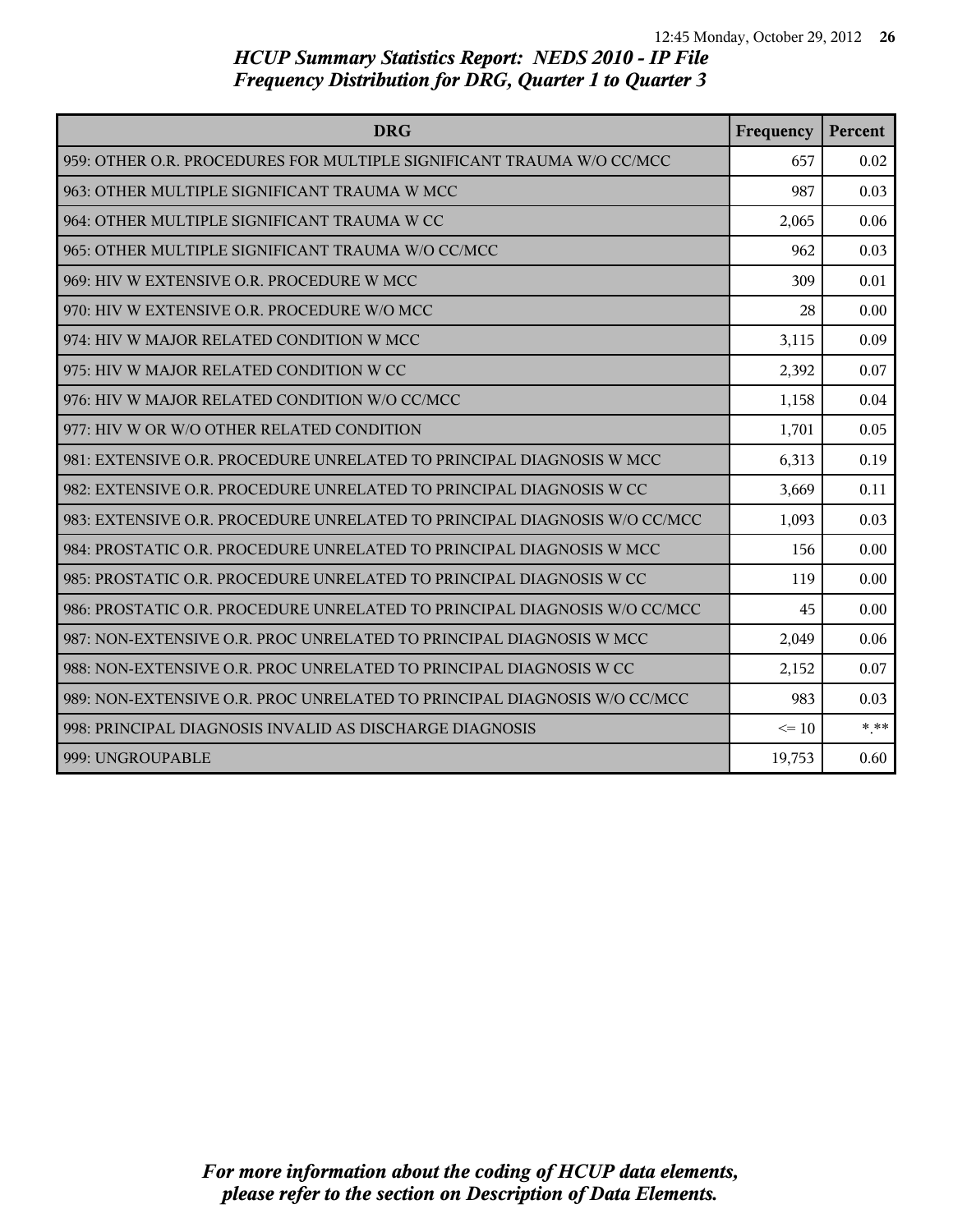| <b>DRG</b>                                                               | Frequency | Percent |
|--------------------------------------------------------------------------|-----------|---------|
| 1: HEART TRANSPLANT OR IMPLANT OF HEART ASSIST SYSTEM W MCC              | 24        | 0.00    |
| 2: HEART TRANSPLANT OR IMPLANT OF HEART ASSIST SYSTEM W/O MCC            | $\leq 10$ | $***$   |
| 3: ECMO OR TRACH W MV 96+ HRS OR PDX EXC FACE, MOUTH & NECK W MAJ O.R.   | 1,864     | 0.17    |
| 4: TRACH W MV 96+ HRS OR PDX EXC FACE, MOUTH & NECK W/O MAJ O.R.         | 1,876     | 0.18    |
| 5: LIVER TRANSPLANT W MCC OR INTESTINAL TRANSPLANT                       | 46        | 0.00    |
| 6: LIVER TRANSPLANT W/O MCC                                              | $\leq 10$ | $*$ **  |
| 7: LUNG TRANSPLANT                                                       | $\leq 10$ | $***$   |
| 8: SIMULTANEOUS PANCREAS/KIDNEY TRANSPLANT                               | $\leq 10$ | $***$   |
| 11: TRACHEOSTOMY FOR FACE, MOUTH & NECK DIAGNOSES W MCC                  | 84        | 0.01    |
| 12: TRACHEOSTOMY FOR FACE, MOUTH & NECK DIAGNOSES W CC                   | 56        | 0.01    |
| 13: TRACHEOSTOMY FOR FACE, MOUTH & NECK DIAGNOSES W/O CC/MCC             | 28        | 0.00    |
| 14: ALLOGENEIC BONE MARROW TRANSPLANT                                    | $\leq 10$ | $***$   |
| 15: AUTOLOGOUS BONE MARROW TRANSPLANT                                    | $\leq 10$ | $***$   |
| 20: INTRACRANIAL VASCULAR PROCEDURES W PDX HEMORRHAGE W MCC              | 169       | 0.02    |
| 21: INTRACRANIAL VASCULAR PROCEDURES W PDX HEMORRHAGE W CC               | 104       | 0.01    |
| 22: INTRACRANIAL VASCULAR PROCEDURES W PDX HEMORRHAGE W/O CC/MCC         | 34        | 0.00    |
| 23: CRANIO W MAJOR DEV IMPL/ACUTE COMPLEX CNS PDX W MCC OR CHEMO IMPLANT | 594       | 0.06    |
| 24: CRANIO W MAJOR DEV IMPL/ACUTE COMPLEX CNS PDX W/O MCC                | 176       | 0.02    |
| 25: CRANIOTOMY & ENDOVASCULAR INTRACRANIAL PROCEDURES W MCC              | 1,294     | 0.12    |
| 26: CRANIOTOMY & ENDOVASCULAR INTRACRANIAL PROCEDURES W CC               | 693       | 0.06    |
| 27: CRANIOTOMY & ENDOVASCULAR INTRACRANIAL PROCEDURES W/O CC/MCC         | 513       | 0.05    |
| 28: SPINAL PROCEDURES W MCC                                              | 174       | 0.02    |
| 29: SPINAL PROCEDURES W CC OR SPINAL NEUROSTIMULATORS                    | 271       | 0.03    |
| 30: SPINAL PROCEDURES W/O CC/MCC                                         | 118       | 0.01    |
| 31: VENTRICULAR SHUNT PROCEDURES W MCC                                   | 167       | 0.02    |
| 32: VENTRICULAR SHUNT PROCEDURES W CC                                    | 300       | 0.03    |
| 33: VENTRICULAR SHUNT PROCEDURES W/O CC/MCC                              | 99        | 0.01    |
| 34: CAROTID ARTERY STENT PROCEDURE W MCC                                 | 33        | 0.00    |
| 35: CAROTID ARTERY STENT PROCEDURE W CC                                  | 36        | 0.00    |
| 36: CAROTID ARTERY STENT PROCEDURE W/O CC/MCC                            | 20        | 0.00    |
| 37: EXTRACRANIAL PROCEDURES W MCC                                        | 182       | 0.02    |
| 38: EXTRACRANIAL PROCEDURES W CC                                         | 259       | 0.02    |
| 39: EXTRACRANIAL PROCEDURES W/O CC/MCC                                   | 222       | 0.02    |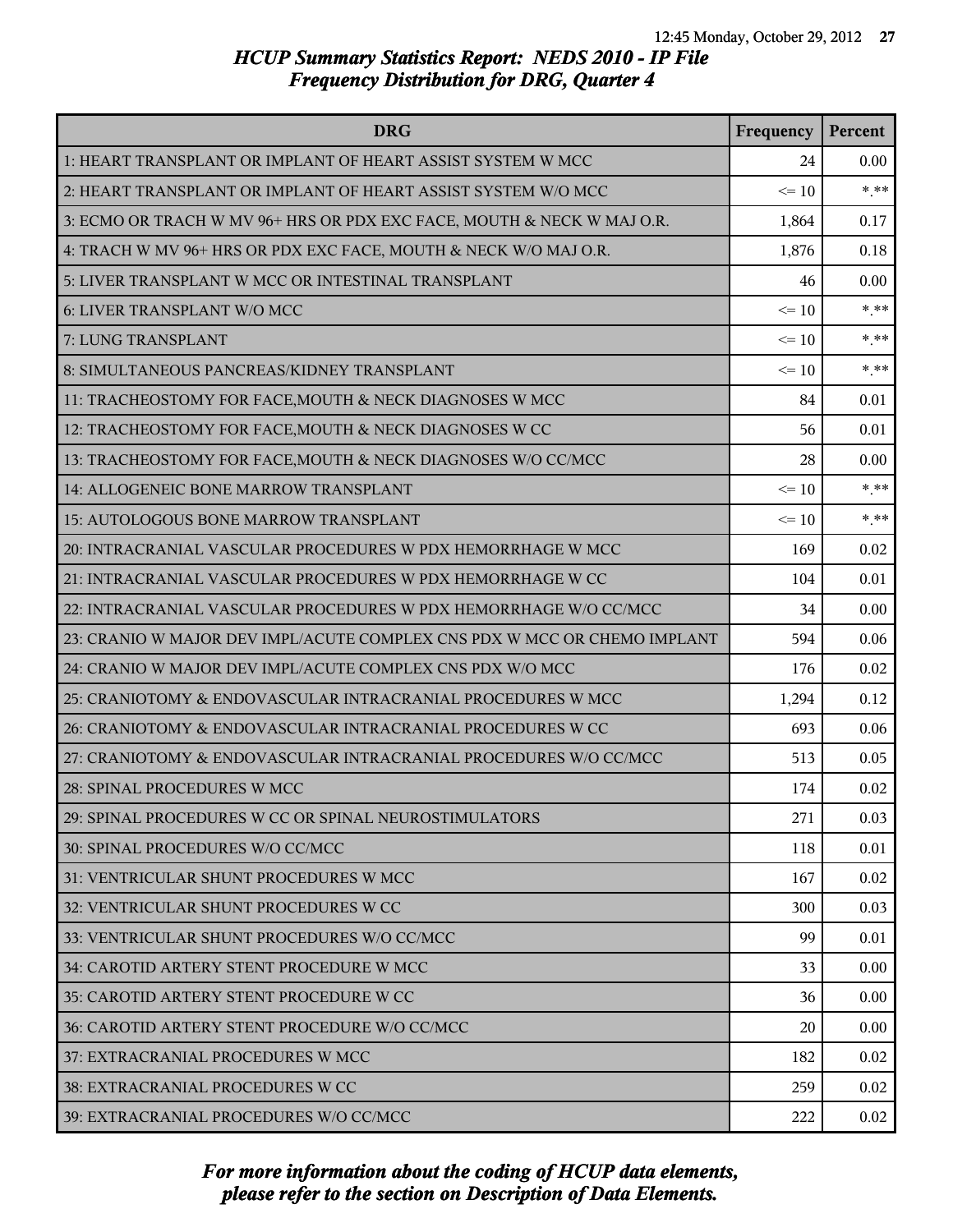| <b>DRG</b>                                                               | Frequency | Percent |
|--------------------------------------------------------------------------|-----------|---------|
| 40: PERIPH/CRANIAL NERVE & OTHER NERV SYST PROC W MCC                    | 368       | 0.03    |
| 41: PERIPH/CRANIAL NERVE & OTHER NERV SYST PROC W CC OR PERIPH NEUROSTIM | 569       | 0.05    |
| 42: PERIPH/CRANIAL NERVE & OTHER NERV SYST PROC W/O CC/MCC               | 152       | 0.01    |
| 52: SPINAL DISORDERS & INJURIES W CC/MCC                                 | 125       | 0.01    |
| 53: SPINAL DISORDERS & INJURIES W/O CC/MCC                               | 95        | 0.01    |
| 54: NERVOUS SYSTEM NEOPLASMS W MCC                                       | 974       | 0.09    |
| 55: NERVOUS SYSTEM NEOPLASMS W/O MCC                                     | 1,180     | 0.11    |
| 56: DEGENERATIVE NERVOUS SYSTEM DISORDERS W MCC                          | 769       | 0.07    |
| 57: DEGENERATIVE NERVOUS SYSTEM DISORDERS W/O MCC                        | 3,975     | 0.37    |
| 58: MULTIPLE SCLEROSIS & CEREBELLAR ATAXIA W MCC                         | 81        | 0.01    |
| 59: MULTIPLE SCLEROSIS & CEREBELLAR ATAXIA W CC                          | 354       | 0.03    |
| 60: MULTIPLE SCLEROSIS & CEREBELLAR ATAXIA W/O CC/MCC                    | 536       | 0.05    |
| 61: ACUTE ISCHEMIC STROKE W USE OF THROMBOLYTIC AGENT W MCC              | 329       | 0.03    |
| 62: ACUTE ISCHEMIC STROKE W USE OF THROMBOLYTIC AGENT W CC               | 616       | 0.06    |
| 63: ACUTE ISCHEMIC STROKE W USE OF THROMBOLYTIC AGENT W/O CC/MCC         | 228       | 0.02    |
| 64: INTRACRANIAL HEMORRHAGE OR CEREBRAL INFARCTION W MCC                 | 5,816     | 0.54    |
| 65: INTRACRANIAL HEMORRHAGE OR CEREBRAL INFARCTION W CC                  | 10,463    | 0.98    |
| 66: INTRACRANIAL HEMORRHAGE OR CEREBRAL INFARCTION W/O CC/MCC            | 6,736     | 0.63    |
| 67: NONSPECIFIC CVA & PRECEREBRAL OCCLUSION W/O INFARCT W MCC            | 93        | 0.01    |
| 68: NONSPECIFIC CVA & PRECEREBRAL OCCLUSION W/O INFARCT W/O MCC          | 670       | 0.06    |
| 69: TRANSIENT ISCHEMIA                                                   | 9,107     | 0.85    |
| 70: NONSPECIFIC CEREBROVASCULAR DISORDERS W MCC                          | 1,017     | 0.10    |
| 71: NONSPECIFIC CEREBROVASCULAR DISORDERS W CC                           | 1,356     | 0.13    |
| 72: NONSPECIFIC CEREBROVASCULAR DISORDERS W/O CC/MCC                     | 637       | 0.06    |
| 73: CRANIAL & PERIPHERAL NERVE DISORDERS W MCC                           | 795       | 0.07    |
| 74: CRANIAL & PERIPHERAL NERVE DISORDERS W/O MCC                         | 4,133     | 0.39    |
| 75: VIRAL MENINGITIS W CC/MCC                                            | 412       | 0.04    |
| 76: VIRAL MENINGITIS W/O CC/MCC                                          | 979       | 0.09    |
| 77: HYPERTENSIVE ENCEPHALOPATHY W MCC                                    | 158       | 0.01    |
| 78: HYPERTENSIVE ENCEPHALOPATHY W CC                                     | 252       | 0.02    |
| 79: HYPERTENSIVE ENCEPHALOPATHY W/O CC/MCC                               | 96        | 0.01    |
| 80: NONTRAUMATIC STUPOR & COMA W MCC                                     | 169       | 0.02    |
| 81: NONTRAUMATIC STUPOR & COMA W/O MCC                                   | 722       | 0.07    |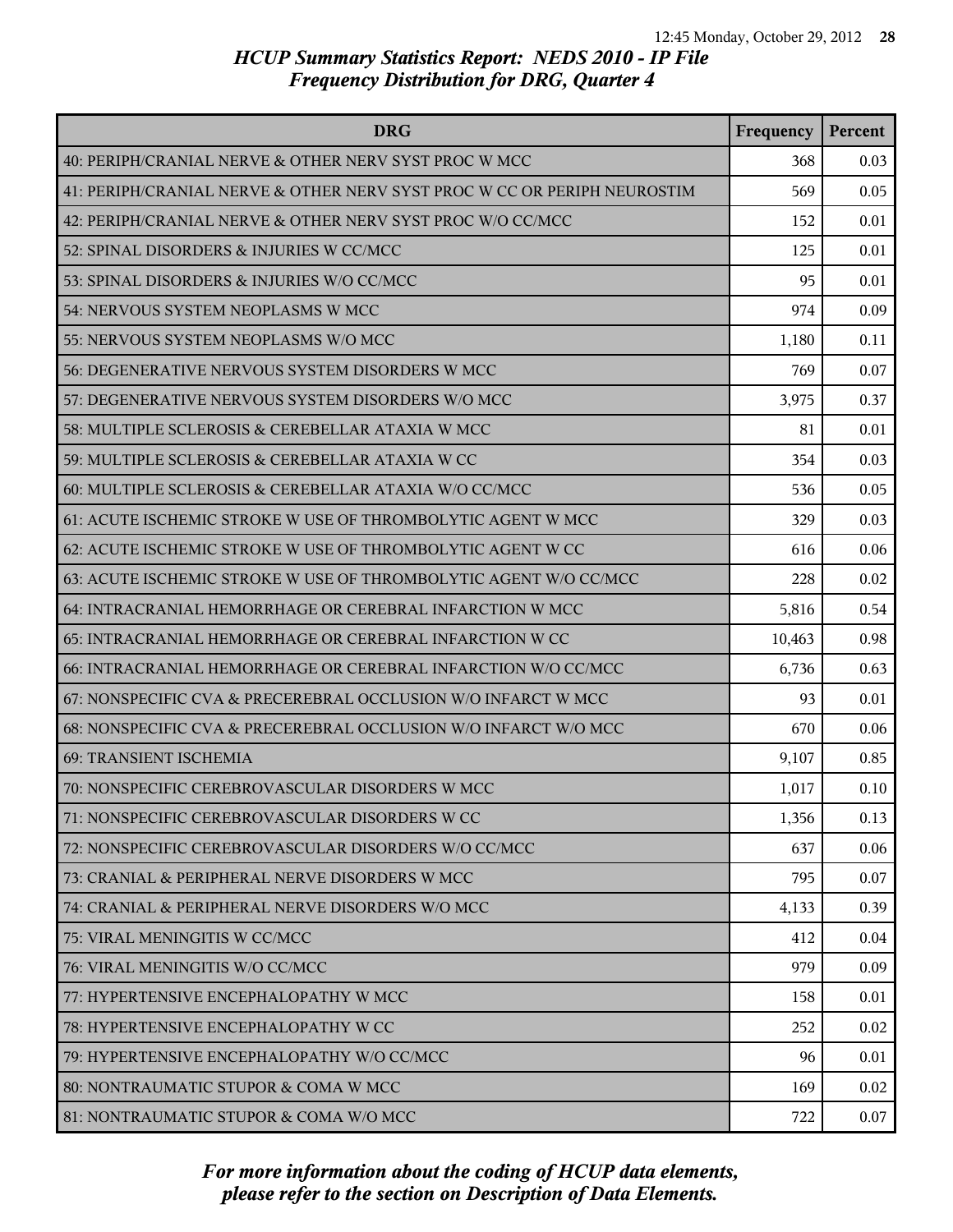| <b>DRG</b>                                                              | Frequency | Percent  |
|-------------------------------------------------------------------------|-----------|----------|
| 82: TRAUMATIC STUPOR & COMA, COMA >1 HR W MCC                           | 408       | 0.04     |
| 83: TRAUMATIC STUPOR & COMA, COMA >1 HR W CC                            | 382       | 0.04     |
| 84: TRAUMATIC STUPOR & COMA, COMA >1 HR W/O CC/MCC                      | 644       | 0.06     |
| 85: TRAUMATIC STUPOR & COMA, COMA <1 HR W MCC                           | 829       | 0.08     |
| 86: TRAUMATIC STUPOR & COMA, COMA <1 HR W CC                            | 1,526     | 0.14     |
| 87: TRAUMATIC STUPOR & COMA, COMA <1 HR W/O CC/MCC                      | 2,281     | 0.21     |
| 88: CONCUSSION W MCC                                                    | 139       | 0.01     |
| 89: CONCUSSION W CC                                                     | 490       | 0.05     |
| 90: CONCUSSION W/O CC/MCC                                               | 993       | 0.09     |
| 91: OTHER DISORDERS OF NERVOUS SYSTEM W MCC                             | 903       | 0.08     |
| 92: OTHER DISORDERS OF NERVOUS SYSTEM W CC                              | 1,940     | 0.18     |
| 93: OTHER DISORDERS OF NERVOUS SYSTEM W/O CC/MCC                        | 1,644     | 0.15     |
| 94: BACTERIAL & TUBERCULOUS INFECTIONS OF NERVOUS SYSTEM W MCC          | 167       | 0.02     |
| 95: BACTERIAL & TUBERCULOUS INFECTIONS OF NERVOUS SYSTEM W CC           | 196       | 0.02     |
| 96: BACTERIAL & TUBERCULOUS INFECTIONS OF NERVOUS SYSTEM W/O CC/MCC     | 188       | 0.02     |
| 97: NON-BACTERIAL INFECT OF NERVOUS SYS EXC VIRAL MENINGITIS W MCC      | 164       | 0.02     |
| 98: NON-BACTERIAL INFECT OF NERVOUS SYS EXC VIRAL MENINGITIS W CC       | 161       | 0.02     |
| 99: NON-BACTERIAL INFECT OF NERVOUS SYS EXC VIRAL MENINGITIS W/O CC/MCC | 159       | 0.01     |
| 100: SEIZURES W MCC                                                     | 2,600     | 0.24     |
| 101: SEIZURES W/O MCC                                                   | 9,299     | 0.87     |
| 102: HEADACHES W MCC                                                    | 236       | 0.02     |
| 103: HEADACHES W/O MCC                                                  | 3,457     | 0.32     |
| 113: ORBITAL PROCEDURES W CC/MCC                                        | 99        | 0.01     |
| 114: ORBITAL PROCEDURES W/O CC/MCC                                      | 87        | 0.01     |
| 115: EXTRAOCULAR PROCEDURES EXCEPT ORBIT                                | 96        | 0.01     |
| 116: INTRAOCULAR PROCEDURES W CC/MCC                                    | 39        | 0.00     |
| 117: INTRAOCULAR PROCEDURES W/O CC/MCC                                  | 55        | $0.01\,$ |
| 121: ACUTE MAJOR EYE INFECTIONS W CC/MCC                                | 100       | 0.01     |
| 122: ACUTE MAJOR EYE INFECTIONS W/O CC/MCC                              | 196       | 0.02     |
| 123: NEUROLOGICAL EYE DISORDERS                                         | 456       | 0.04     |
| 124: OTHER DISORDERS OF THE EYE W MCC                                   | 94        | 0.01     |
| 125: OTHER DISORDERS OF THE EYE W/O MCC                                 | 759       | 0.07     |
| 129: MAJOR HEAD & NECK PROCEDURES W CC/MCC OR MAJOR DEVICE              | $\leq 10$ | $* * *$  |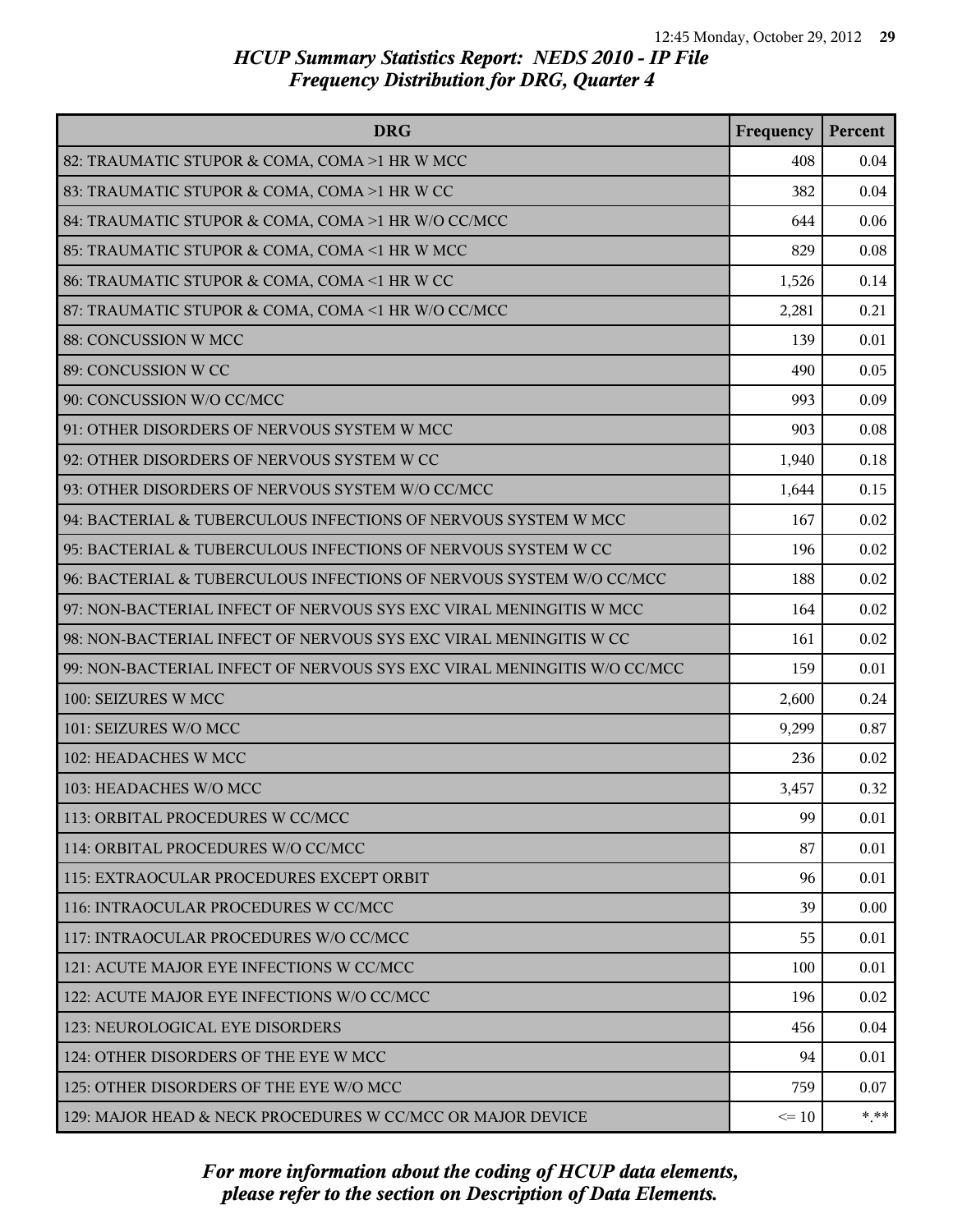| <b>DRG</b>                                                      | Frequency | Percent |
|-----------------------------------------------------------------|-----------|---------|
| 130: MAJOR HEAD & NECK PROCEDURES W/O CC/MCC                    | $\leq 10$ | $* * *$ |
| 131: CRANIAL/FACIAL PROCEDURES W CC/MCC                         | 272       | 0.03    |
| 132: CRANIAL/FACIAL PROCEDURES W/O CC/MCC                       | 265       | 0.02    |
| 133: OTHER EAR, NOSE, MOUTH & THROAT O.R. PROCEDURES W CC/MCC   | 264       | 0.02    |
| 134: OTHER EAR, NOSE, MOUTH & THROAT O.R. PROCEDURES W/O CC/MCC | 464       | 0.04    |
| 135: SINUS & MASTOID PROCEDURES W CC/MCC                        | 27        | 0.00    |
| 136: SINUS & MASTOID PROCEDURES W/O CC/MCC                      | 18        | 0.00    |
| 137: MOUTH PROCEDURES W CC/MCC                                  | 154       | 0.01    |
| 138: MOUTH PROCEDURES W/O CC/MCC                                | 120       | 0.01    |
| 139: SALIVARY GLAND PROCEDURES                                  | 13        | 0.00    |
| 146: EAR, NOSE, MOUTH & THROAT MALIGNANCY W MCC                 | 66        | 0.01    |
| 147: EAR, NOSE, MOUTH & THROAT MALIGNANCY W CC                  | 132       | 0.01    |
| 148: EAR, NOSE, MOUTH & THROAT MALIGNANCY W/O CC/MCC            | 48        | 0.00    |
| 149: DYSEQUILIBRIUM                                             | 3,507     | 0.33    |
| 150: EPISTAXIS W MCC                                            | 114       | 0.01    |
| 151: EPISTAXIS W/O MCC                                          | 642       | 0.06    |
| 152: OTITIS MEDIA & URI W MCC                                   | 355       | 0.03    |
| 153: OTITIS MEDIA & URI W/O MCC                                 | 4,031     | 0.38    |
| 154: OTHER EAR, NOSE, MOUTH & THROAT DIAGNOSES W MCC            | 211       | 0.02    |
| 155: OTHER EAR, NOSE, MOUTH & THROAT DIAGNOSES W CC             | 694       | 0.06    |
| 156: OTHER EAR, NOSE, MOUTH & THROAT DIAGNOSES W/O CC/MCC       | 639       | 0.06    |
| 157: DENTAL & ORAL DISEASES W MCC                               | 128       | 0.01    |
| 158: DENTAL & ORAL DISEASES W CC                                | 643       | 0.06    |
| 159: DENTAL & ORAL DISEASES W/O CC/MCC                          | 517       | 0.05    |
| 163: MAJOR CHEST PROCEDURES W MCC                               | 846       | 0.08    |
| l 164: MAJOR CHEST PROCEDURES W CC                              | 343       | 0.03    |
| 165: MAJOR CHEST PROCEDURES W/O CC/MCC                          | 212       | 0.02    |
| 166: OTHER RESP SYSTEM O.R. PROCEDURES W MCC                    | 1,728     | 0.16    |
| 167: OTHER RESP SYSTEM O.R. PROCEDURES W CC                     | 1,257     | 0.12    |
| 168: OTHER RESP SYSTEM O.R. PROCEDURES W/O CC/MCC               | 273       | 0.03    |
| 175: PULMONARY EMBOLISM W MCC                                   | 1,662     | 0.16    |
| 176: PULMONARY EMBOLISM W/O MCC                                 | 5,325     | 0.50    |
| 177: RESPIRATORY INFECTIONS & INFLAMMATIONS W MCC               | 5,035     | 0.47    |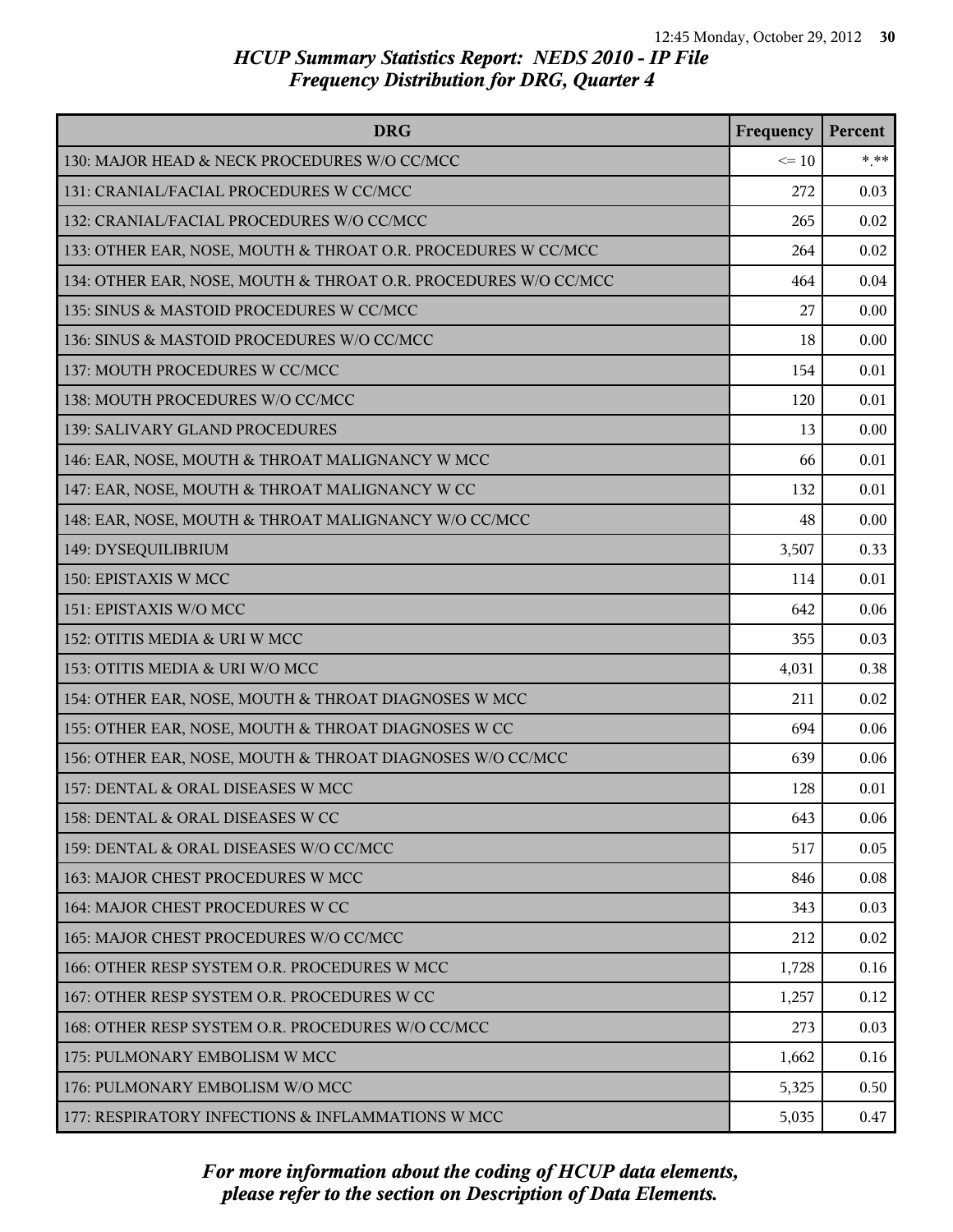| <b>DRG</b>                                                         | Frequency | Percent |
|--------------------------------------------------------------------|-----------|---------|
| 178: RESPIRATORY INFECTIONS & INFLAMMATIONS W CC                   | 4,657     | 0.44    |
| 179: RESPIRATORY INFECTIONS & INFLAMMATIONS W/O CC/MCC             | 1,292     | 0.12    |
| 180: RESPIRATORY NEOPLASMS W MCC                                   | 1,789     | 0.17    |
| 181: RESPIRATORY NEOPLASMS W CC                                    | 1,942     | 0.18    |
| 182: RESPIRATORY NEOPLASMS W/O CC/MCC                              | 240       | 0.02    |
| 183: MAJOR CHEST TRAUMA W MCC                                      | 312       | 0.03    |
| 184: MAJOR CHEST TRAUMA W CC                                       | 715       | 0.07    |
| 185: MAJOR CHEST TRAUMA W/O CC/MCC                                 | 315       | 0.03    |
| 186: PLEURAL EFFUSION W MCC                                        | 831       | 0.08    |
| 187: PLEURAL EFFUSION W CC                                         | 866       | 0.08    |
| 188: PLEURAL EFFUSION W/O CC/MCC                                   | 266       | 0.02    |
| 189: PULMONARY EDEMA & RESPIRATORY FAILURE                         | 8,469     | 0.79    |
| 190: CHRONIC OBSTRUCTIVE PULMONARY DISEASE W MCC                   | 12,319    | 1.15    |
| 191: CHRONIC OBSTRUCTIVE PULMONARY DISEASE W CC                    | 13,028    | 1.22    |
| 192: CHRONIC OBSTRUCTIVE PULMONARY DISEASE W/O CC/MCC              | 12,807    | 1.20    |
| 193: SIMPLE PNEUMONIA & PLEURISY W MCC                             | 9,799     | 0.92    |
| 194: SIMPLE PNEUMONIA & PLEURISY W CC                              | 19,819    | 1.85    |
| 195: SIMPLE PNEUMONIA & PLEURISY W/O CC/MCC                        | 11,069    | 1.03    |
| 196: INTERSTITIAL LUNG DISEASE W MCC                               | 587       | 0.05    |
| 197: INTERSTITIAL LUNG DISEASE W CC                                | 549       | 0.05    |
| 198: INTERSTITIAL LUNG DISEASE W/O CC/MCC                          | 303       | 0.03    |
| 199: PNEUMOTHORAX W MCC                                            | 382       | 0.04    |
| 200: PNEUMOTHORAX W CC                                             | 1,091     | 0.10    |
| 201: PNEUMOTHORAX W/O CC/MCC                                       | 949       | 0.09    |
| 202: BRONCHITIS & ASTHMA W CC/MCC                                  | 7,104     | 0.66    |
| 203: BRONCHITIS & ASTHMA W/O CC/MCC                                | 11,842    | 1.11    |
| 204: RESPIRATORY SIGNS & SYMPTOMS                                  | 2,538     | 0.24    |
| 205: OTHER RESPIRATORY SYSTEM DIAGNOSES W MCC                      | 727       | 0.07    |
| 206: OTHER RESPIRATORY SYSTEM DIAGNOSES W/O MCC                    | 2,406     | 0.22    |
| 207: RESPIRATORY SYSTEM DIAGNOSIS W VENTILATOR SUPPORT 96+ HOURS   | 3,073     | 0.29    |
| 208: RESPIRATORY SYSTEM DIAGNOSIS W VENTILATOR SUPPORT < 96 HOURS  | 6,897     | 0.64    |
| 215: OTHER HEART ASSIST SYSTEM IMPLANT                             | $\leq 10$ | $* * *$ |
| 216: CARDIAC VALVE & OTH MAJ CARDIOTHORACIC PROC W CARD CATH W MCC | 427       | 0.04    |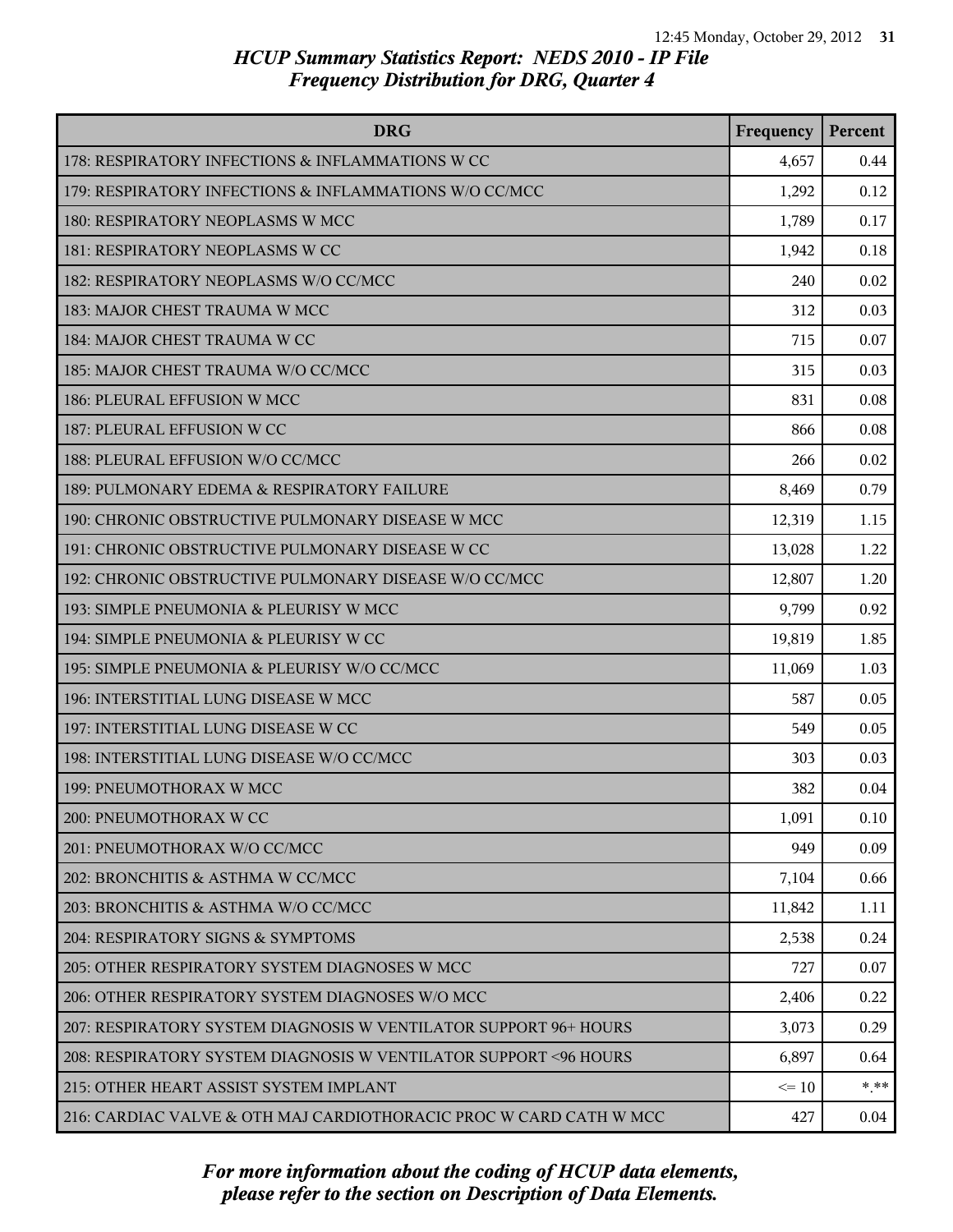| <b>DRG</b>                                                                          | Frequency | Percent |
|-------------------------------------------------------------------------------------|-----------|---------|
| 217: CARDIAC VALVE & OTH MAJ CARDIOTHORACIC PROC W CARD CATH W CC                   | 184       | 0.02    |
| 218: CARDIAC VALVE & OTH MAJ CARDIOTHORACIC PROC W CARD CATH W/O CC/MCC             | 34        | 0.00    |
| 219: CARDIAC VALVE & OTH MAJ CARDIOTHORACIC PROC W/O CARD CATH W MCC                | 184       | 0.02    |
| 220: CARDIAC VALVE & OTH MAJ CARDIOTHORACIC PROC W/O CARD CATH W CC                 | 71        | 0.01    |
| 221: CARDIAC VALVE & OTH MAJ CARDIOTHORACIC PROC W/O CARD CATH W/O CC/MCC           | 20        | 0.00    |
| 222: CARDIAC DEFIB IMPLANT W CARDIAC CATH W AMI/HF/SHOCK W MCC                      | 189       | 0.02    |
| 223: CARDIAC DEFIB IMPLANT W CARDIAC CATH W AMI/HF/SHOCK W/O MCC                    | 152       | 0.01    |
| 224: CARDIAC DEFIB IMPLANT W CARDIAC CATH W/O AMI/HF/SHOCK W MCC                    | 216       | 0.02    |
| 225: CARDIAC DEFIB IMPLANT W CARDIAC CATH W/O AMI/HF/SHOCK W/O MCC                  | 232       | 0.02    |
| 226: CARDIAC DEFIBRILLATOR IMPLANT W/O CARDIAC CATH W MCC                           | 309       | 0.03    |
| 227: CARDIAC DEFIBRILLATOR IMPLANT W/O CARDIAC CATH W/O MCC                         | 668       | 0.06    |
| 228: OTHER CARDIOTHORACIC PROCEDURES W MCC                                          | 101       | 0.01    |
| 229: OTHER CARDIOTHORACIC PROCEDURES W CC                                           | 66        | 0.01    |
| 230: OTHER CARDIOTHORACIC PROCEDURES W/O CC/MCC                                     | $\leq$ 10 | * **    |
| 231: CORONARY BYPASS W PTCA W MCC                                                   | 101       | 0.01    |
| 232: CORONARY BYPASS W PTCA W/O MCC                                                 | 104       | 0.01    |
| 233: CORONARY BYPASS W CARDIAC CATH W MCC                                           | 826       | 0.08    |
| 234: CORONARY BYPASS W CARDIAC CATH W/O MCC                                         | 1,299     | 0.12    |
| 235: CORONARY BYPASS W/O CARDIAC CATH W MCC                                         | 87        | 0.01    |
| 236: CORONARY BYPASS W/O CARDIAC CATH W/O MCC                                       | 120       | 0.01    |
| 237: MAJOR CARDIOVASC PROCEDURES W MCC OR THORACIC AORTIC ANEURYSM<br><b>REPAIR</b> | 1,460     | 0.14    |
| 238: MAJOR CARDIOVASC PROCEDURES W/O MCC                                            | 1,013     | 0.09    |
| 239: AMPUTATION FOR CIRC SYS DISORDERS EXC UPPER LIMB & TOE W MCC                   | 388       | 0.04    |
| 240: AMPUTATION FOR CIRC SYS DISORDERS EXC UPPER LIMB & TOE W CC                    | 369       | 0.03    |
| 241: AMPUTATION FOR CIRC SYS DISORDERS EXC UPPER LIMB & TOE W/O CC/MCC              | 26        | 0.00    |
| 242: PERMANENT CARDIAC PACEMAKER IMPLANT W MCC                                      | 1,030     | 0.10    |
| 243: PERMANENT CARDIAC PACEMAKER IMPLANT W CC                                       | 1,791     | 0.17    |
| 244: PERMANENT CARDIAC PACEMAKER IMPLANT W/O CC/MCC                                 | 1,563     | 0.15    |
| 245: AICD GENERATOR PROCEDURES                                                      | 112       | 0.01    |
| 246: PERC CARDIOVASC PROC W DRUG-ELUTING STENT W MCC OR 4+ VESSELS/STENTS           | 1,928     | 0.18    |
| 247: PERC CARDIOVASC PROC W DRUG-ELUTING STENT W/O MCC                              | 8,232     | 0.77    |
| 248: PERC CARDIOVASC PROC W NON-DRUG-ELUTING STENT W MCC OR 4+ VES/STENTS           | 1,028     | 0.10    |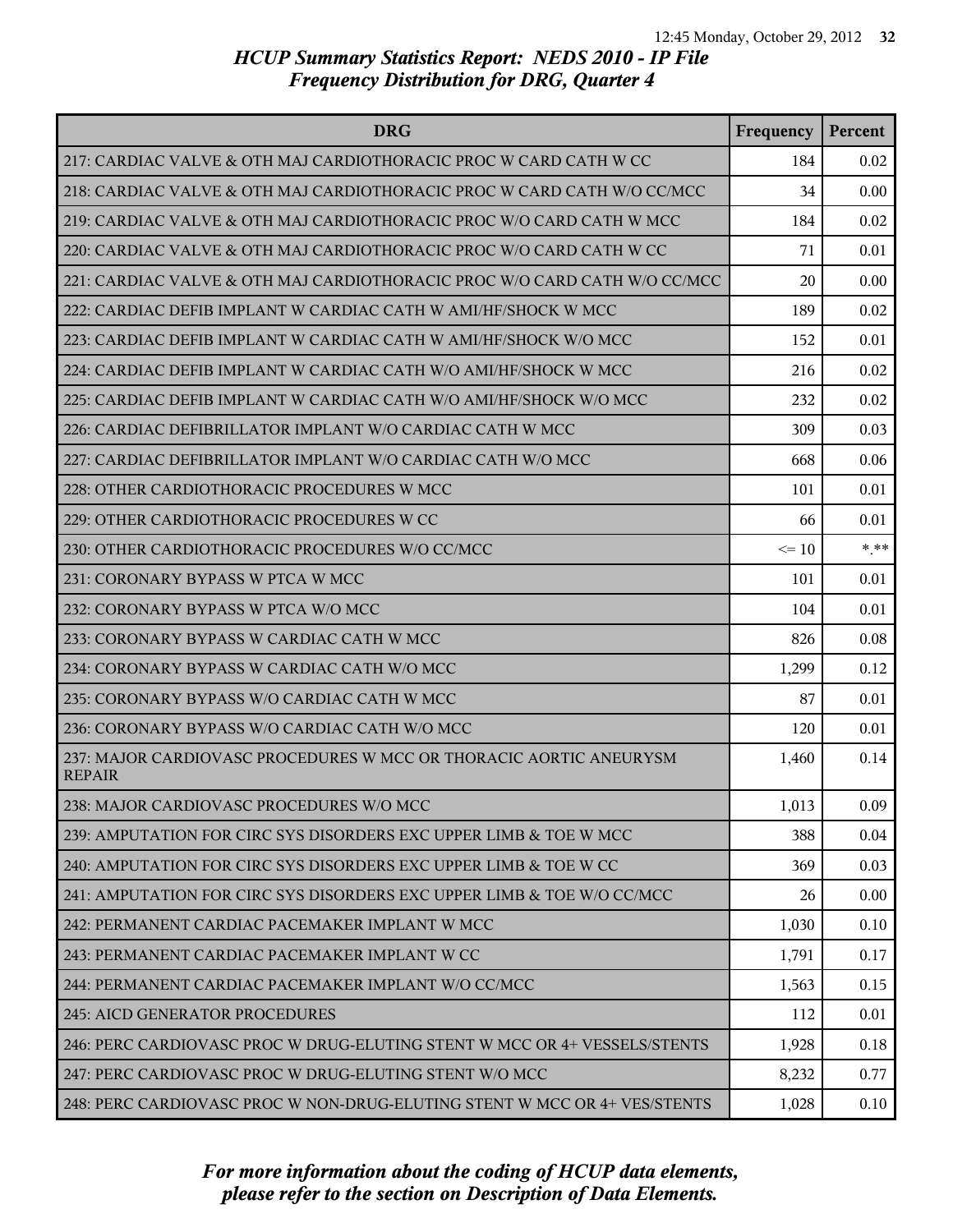| <b>DRG</b>                                                            | Frequency | Percent  |
|-----------------------------------------------------------------------|-----------|----------|
| 249: PERC CARDIOVASC PROC W NON-DRUG-ELUTING STENT W/O MCC            | 3,152     | 0.29     |
| 250: PERC CARDIOVASC PROC W/O CORONARY ARTERY STENT W MCC             | 495       | 0.05     |
| 251: PERC CARDIOVASC PROC W/O CORONARY ARTERY STENT W/O MCC           | 1,664     | 0.16     |
| 252: OTHER VASCULAR PROCEDURES W MCC                                  | 1,857     | 0.17     |
| 253: OTHER VASCULAR PROCEDURES W CC                                   | 1,604     | 0.15     |
| 254: OTHER VASCULAR PROCEDURES W/O CC/MCC                             | 569       | 0.05     |
| 255: UPPER LIMB & TOE AMPUTATION FOR CIRC SYSTEM DISORDERS W MCC      | 123       | 0.01     |
| 256: UPPER LIMB & TOE AMPUTATION FOR CIRC SYSTEM DISORDERS W CC       | 225       | 0.02     |
| 257: UPPER LIMB & TOE AMPUTATION FOR CIRC SYSTEM DISORDERS W/O CC/MCC | 16        | 0.00     |
| 258: CARDIAC PACEMAKER DEVICE REPLACEMENT W MCC                       | 39        | 0.00     |
| 259: CARDIAC PACEMAKER DEVICE REPLACEMENT W/O MCC                     | 159       | 0.01     |
| 260: CARDIAC PACEMAKER REVISION EXCEPT DEVICE REPLACEMENT W MCC       | 90        | 0.01     |
| 261: CARDIAC PACEMAKER REVISION EXCEPT DEVICE REPLACEMENT W CC        | 137       | 0.01     |
| 262: CARDIAC PACEMAKER REVISION EXCEPT DEVICE REPLACEMENT W/O CC/MCC  | 80        | 0.01     |
| 263: VEIN LIGATION & STRIPPING                                        | 19        | 0.00     |
| 264: OTHER CIRCULATORY SYSTEM O.R. PROCEDURES                         | 1,108     | 0.10     |
| 265: AICD LEAD PROCEDURES                                             | 36        | 0.00     |
| 280: ACUTE MYOCARDIAL INFARCTION, DISCHARGED ALIVE W MCC              | 5,180     | 0.48     |
| 281: ACUTE MYOCARDIAL INFARCTION, DISCHARGED ALIVE W CC               | 4,228     | 0.39     |
| 282: ACUTE MYOCARDIAL INFARCTION, DISCHARGED ALIVE W/O CC/MCC         | 3,506     | 0.33     |
| 283: ACUTE MYOCARDIAL INFARCTION, EXPIRED W MCC                       | 857       | 0.08     |
| 284: ACUTE MYOCARDIAL INFARCTION, EXPIRED W CC                        | 226       | 0.02     |
| 285: ACUTE MYOCARDIAL INFARCTION, EXPIRED W/O CC/MCC                  | 86        | 0.01     |
| 286: CIRCULATORY DISORDERS EXCEPT AMI, W CARD CATH W MCC              | 1,813     | 0.17     |
| 287: CIRCULATORY DISORDERS EXCEPT AMI, W CARD CATH W/O MCC            | 11,280    | 1.05     |
| 288: ACUTE & SUBACUTE ENDOCARDITIS W MCC                              | 200       | 0.02     |
| 289: ACUTE & SUBACUTE ENDOCARDITIS W CC                               | 108       | 0.01     |
| 290: ACUTE & SUBACUTE ENDOCARDITIS W/O CC/MCC                         | 19        | 0.00     |
| 291: HEART FAILURE & SHOCK W MCC                                      | 14,377    | 1.34     |
| 292: HEART FAILURE & SHOCK W CC                                       | 18,231    | 1.70     |
| 293: HEART FAILURE & SHOCK W/O CC/MCC                                 | 8,578     | 0.80     |
| 294: DEEP VEIN THROMBOPHLEBITIS W CC/MCC                              | 76        | 0.01     |
| 295: DEEP VEIN THROMBOPHLEBITIS W/O CC/MCC                            | 22        | $0.00\,$ |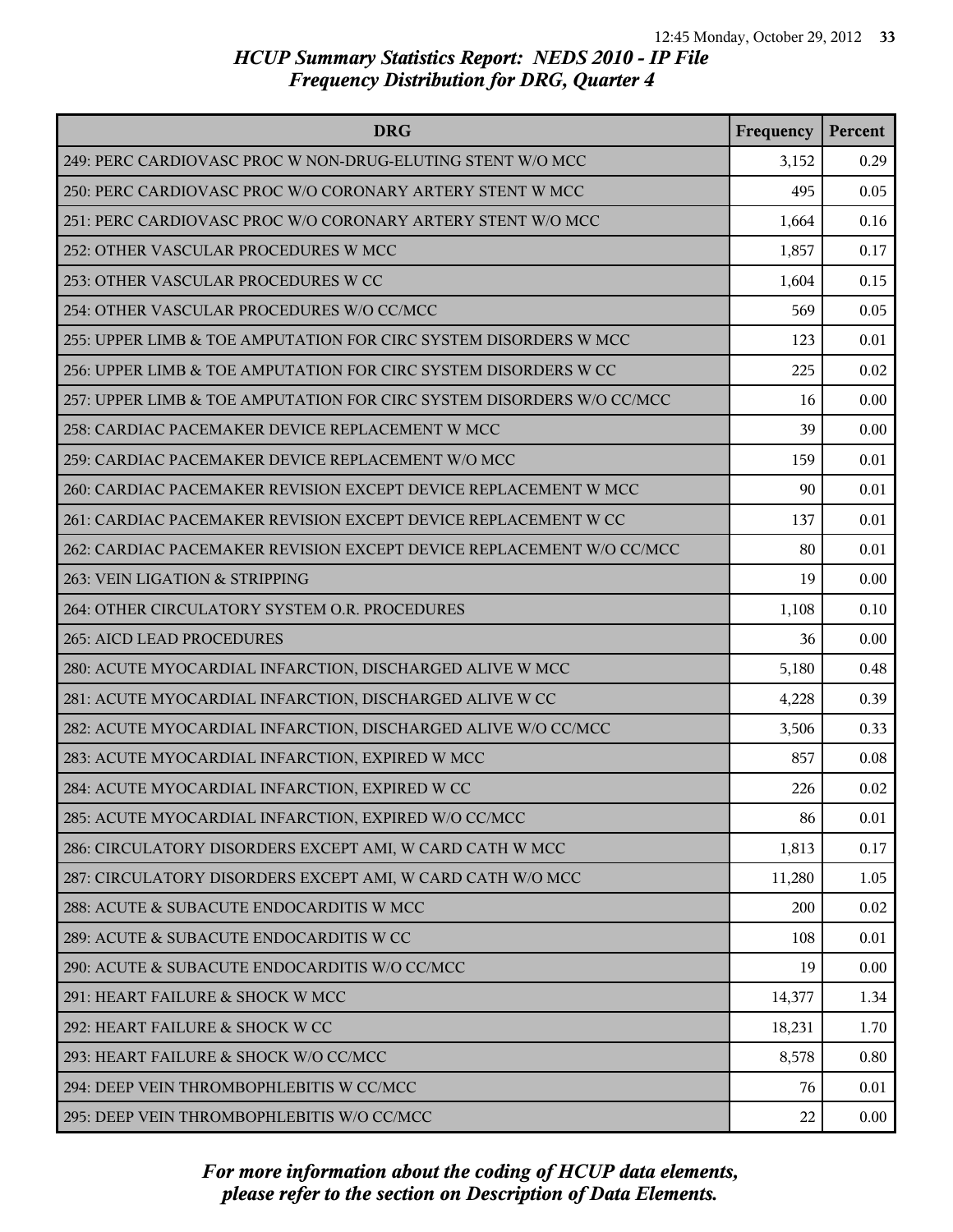| <b>DRG</b>                                                | Frequency | Percent |
|-----------------------------------------------------------|-----------|---------|
| 296: CARDIAC ARREST, UNEXPLAINED W MCC                    | 222       | 0.02    |
| 297: CARDIAC ARREST, UNEXPLAINED W CC                     | 56        | 0.01    |
| 298: CARDIAC ARREST, UNEXPLAINED W/O CC/MCC               | 47        | 0.00    |
| 299: PERIPHERAL VASCULAR DISORDERS W MCC                  | 1,905     | 0.18    |
| 300: PERIPHERAL VASCULAR DISORDERS W CC                   | 3,701     | 0.35    |
| 301: PERIPHERAL VASCULAR DISORDERS W/O CC/MCC             | 2,497     | 0.23    |
| 302: ATHEROSCLEROSIS W MCC                                | 476       | 0.04    |
| 303: ATHEROSCLEROSIS W/O MCC                              | 4,108     | 0.38    |
| 304: HYPERTENSION W MCC                                   | 376       | 0.04    |
| 305: HYPERTENSION W/O MCC                                 | 5,168     | 0.48    |
| 306: CARDIAC CONGENITAL & VALVULAR DISORDERS W MCC        | 187       | 0.02    |
| 307: CARDIAC CONGENITAL & VALVULAR DISORDERS W/O MCC      | 443       | 0.04    |
| 308: CARDIAC ARRHYTHMIA & CONDUCTION DISORDERS W MCC      | 4,978     | 0.47    |
| 309: CARDIAC ARRHYTHMIA & CONDUCTION DISORDERS W CC       | 8,880     | 0.83    |
| 310: CARDIAC ARRHYTHMIA & CONDUCTION DISORDERS W/O CC/MCC | 12,204    | 1.14    |
| 311: ANGINA PECTORIS                                      | 1,645     | 0.15    |
| 312: SYNCOPE & COLLAPSE                                   | 16,491    | 1.54    |
| 313: CHEST PAIN                                           | 23,632    | 2.21    |
| 314: OTHER CIRCULATORY SYSTEM DIAGNOSES W MCC             | 4,577     | 0.43    |
| 315: OTHER CIRCULATORY SYSTEM DIAGNOSES W CC              | 2,628     | 0.25    |
| 316: OTHER CIRCULATORY SYSTEM DIAGNOSES W/O CC/MCC        | 1,234     | 0.12    |
| 326: STOMACH, ESOPHAGEAL & DUODENAL PROC W MCC            | 869       | 0.08    |
| 327: STOMACH, ESOPHAGEAL & DUODENAL PROC W CC             | 493       | 0.05    |
| 328: STOMACH, ESOPHAGEAL & DUODENAL PROC W/O CC/MCC       | 451       | 0.04    |
| 329: MAJOR SMALL & LARGE BOWEL PROCEDURES W MCC           | 3,364     | 0.31    |
| 330: MAJOR SMALL & LARGE BOWEL PROCEDURES W CC            | 2,936     | 0.27    |
| 331: MAJOR SMALL & LARGE BOWEL PROCEDURES W/O CC/MCC      | 845       | 0.08    |
| 332: RECTAL RESECTION W MCC                               | 41        | 0.00    |
| 333: RECTAL RESECTION W CC                                | 67        | 0.01    |
| 334: RECTAL RESECTION W/O CC/MCC                          | 12        | 0.00    |
| 335: PERITONEAL ADHESIOLYSIS W MCC                        | 590       | 0.06    |
| 336: PERITONEAL ADHESIOLYSIS W CC                         | 1,139     | 0.11    |
| 337: PERITONEAL ADHESIOLYSIS W/O CC/MCC                   | 926       | 0.09    |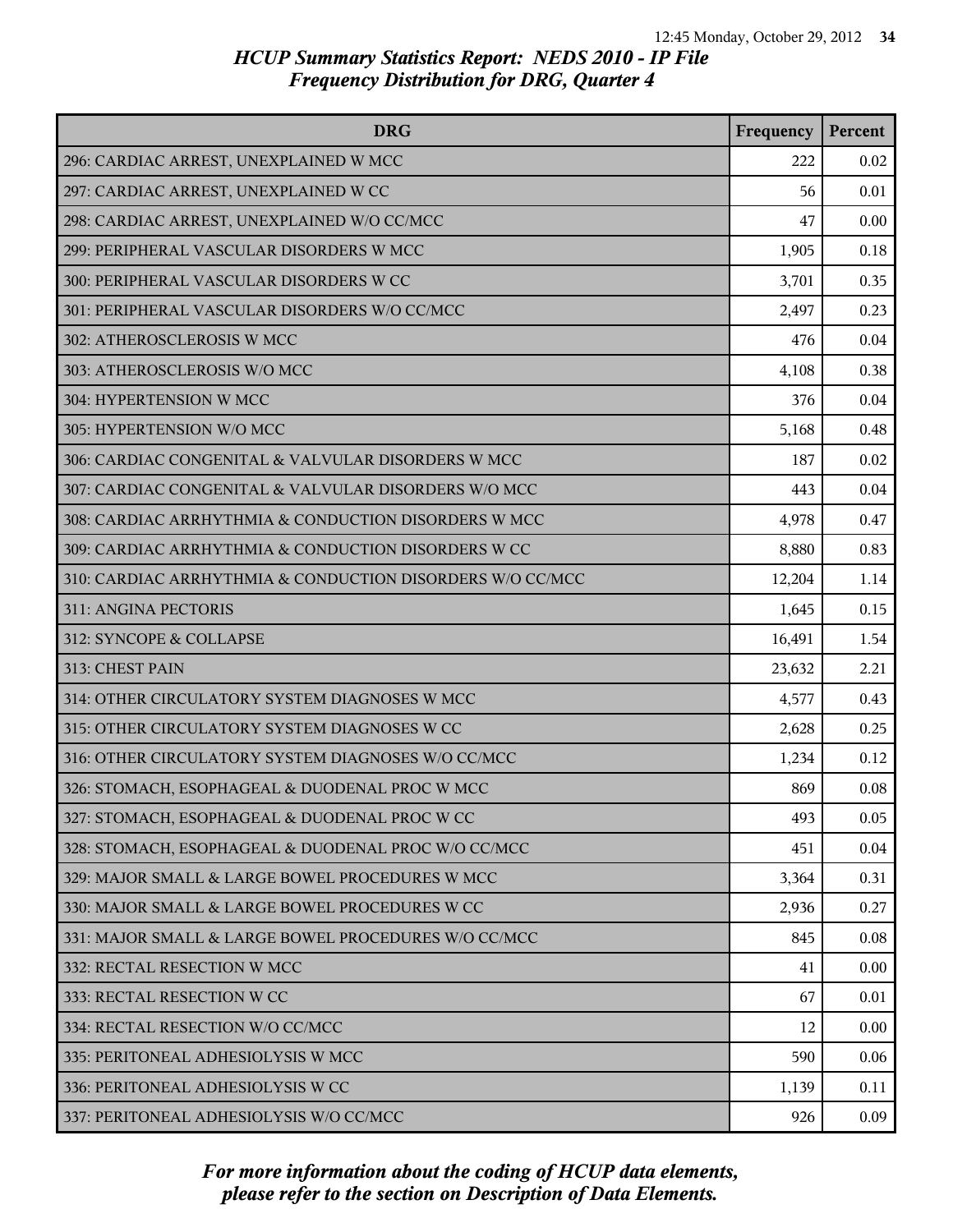| <b>DRG</b>                                                               | Frequency | Percent |
|--------------------------------------------------------------------------|-----------|---------|
| 338: APPENDECTOMY W COMPLICATED PRINCIPAL DIAG W MCC                     | 211       | 0.02    |
| 339: APPENDECTOMY W COMPLICATED PRINCIPAL DIAG W CC                      | 893       | 0.08    |
| 340: APPENDECTOMY W COMPLICATED PRINCIPAL DIAG W/O CC/MCC                | 2,007     | 0.19    |
| 341: APPENDECTOMY W/O COMPLICATED PRINCIPAL DIAG W MCC                   | 209       | 0.02    |
| 342: APPENDECTOMY W/O COMPLICATED PRINCIPAL DIAG W CC                    | 934       | 0.09    |
| 343: APPENDECTOMY W/O COMPLICATED PRINCIPAL DIAG W/O CC/MCC              | 7,975     | 0.74    |
| 344: MINOR SMALL & LARGE BOWEL PROCEDURES W MCC                          | 30        | 0.00    |
| 345: MINOR SMALL & LARGE BOWEL PROCEDURES W CC                           | 77        | 0.01    |
| 346: MINOR SMALL & LARGE BOWEL PROCEDURES W/O CC/MCC                     | 42        | 0.00    |
| 347: ANAL & STOMAL PROCEDURES W MCC                                      | 117       | 0.01    |
| 348: ANAL & STOMAL PROCEDURES W CC                                       | 503       | 0.05    |
| 349: ANAL & STOMAL PROCEDURES W/O CC/MCC                                 | 747       | 0.07    |
| 350: INGUINAL & FEMORAL HERNIA PROCEDURES W MCC                          | 110       | 0.01    |
| 351: INGUINAL & FEMORAL HERNIA PROCEDURES W CC                           | 289       | 0.03    |
| 352: INGUINAL & FEMORAL HERNIA PROCEDURES W/O CC/MCC                     | 556       | 0.05    |
| 353: HERNIA PROCEDURES EXCEPT INGUINAL & FEMORAL W MCC                   | 196       | 0.02    |
| 354: HERNIA PROCEDURES EXCEPT INGUINAL & FEMORAL W CC                    | 509       | 0.05    |
| 355: HERNIA PROCEDURES EXCEPT INGUINAL & FEMORAL W/O CC/MCC              | 681       | 0.06    |
| 356: OTHER DIGESTIVE SYSTEM O.R. PROCEDURES W MCC                        | 660       | 0.06    |
| 357: OTHER DIGESTIVE SYSTEM O.R. PROCEDURES W CC                         | 655       | 0.06    |
| 358: OTHER DIGESTIVE SYSTEM O.R. PROCEDURES W/O CC/MCC                   | 269       | 0.03    |
| 368: MAJOR ESOPHAGEAL DISORDERS W MCC                                    | 415       | 0.04    |
| 369: MAJOR ESOPHAGEAL DISORDERS W CC                                     | 692       | 0.06    |
| 370: MAJOR ESOPHAGEAL DISORDERS W/O CC/MCC                               | 319       | 0.03    |
| 371: MAJOR GASTROINTESTINAL DISORDERS & PERITONEAL INFECTIONS W MCC      | 1,890     | 0.18    |
| 372: MAJOR GASTROINTESTINAL DISORDERS & PERITONEAL INFECTIONS W CC       | 3,322     | 0.31    |
| 373: MAJOR GASTROINTESTINAL DISORDERS & PERITONEAL INFECTIONS W/O CC/MCC | 1,701     | 0.16    |
| 374: DIGESTIVE MALIGNANCY W MCC                                          | 674       | 0.06    |
| 375: DIGESTIVE MALIGNANCY W CC                                           | 1,405     | 0.13    |
| 376: DIGESTIVE MALIGNANCY W/O CC/MCC                                     | 182       | 0.02    |
| 377: G.I. HEMORRHAGE W MCC                                               | 4,146     | 0.39    |
| 378: G.I. HEMORRHAGE W CC                                                | 12,379    | 1.16    |
| 379: G.I. HEMORRHAGE W/O CC/MCC                                          | 5,210     | 0.49    |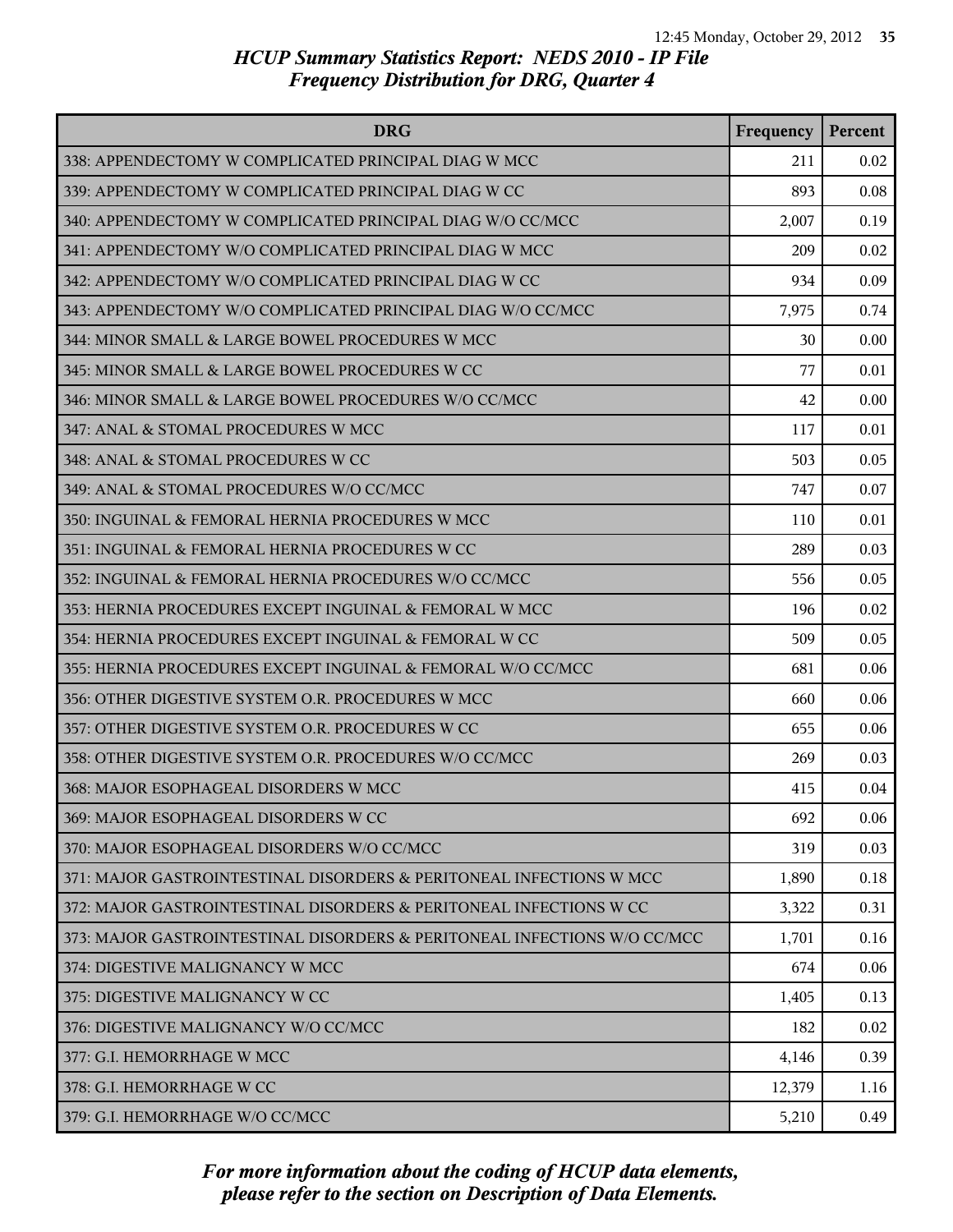| <b>DRG</b>                                                               | Frequency | Percent |
|--------------------------------------------------------------------------|-----------|---------|
| 380: COMPLICATED PEPTIC ULCER W MCC                                      | 287       | 0.03    |
| 381: COMPLICATED PEPTIC ULCER W CC                                       | 608       | 0.06    |
| 382: COMPLICATED PEPTIC ULCER W/O CC/MCC                                 | 337       | 0.03    |
| 383: UNCOMPLICATED PEPTIC ULCER W MCC                                    | 105       | 0.01    |
| 384: UNCOMPLICATED PEPTIC ULCER W/O MCC                                  | 1,020     | 0.10    |
| 385: INFLAMMATORY BOWEL DISEASE W MCC                                    | 297       | 0.03    |
| 386: INFLAMMATORY BOWEL DISEASE W CC                                     | 1,756     | 0.16    |
| 387: INFLAMMATORY BOWEL DISEASE W/O CC/MCC                               | 1,460     | 0.14    |
| 388: G.I. OBSTRUCTION W MCC                                              | 1,524     | 0.14    |
| 389: G.I. OBSTRUCTION W CC                                               | 5,252     | 0.49    |
| 390: G.I. OBSTRUCTION W/O CC/MCC                                         | 5,549     | 0.52    |
| 391: ESOPHAGITIS, GASTROENT & MISC DIGEST DISORDERS W MCC                | 4,794     | 0.45    |
| 392: ESOPHAGITIS, GASTROENT & MISC DIGEST DISORDERS W/O MCC              | 38,974    | 3.64    |
| 393: OTHER DIGESTIVE SYSTEM DIAGNOSES W MCC                              | 2,003     | 0.19    |
| 394: OTHER DIGESTIVE SYSTEM DIAGNOSES W CC                               | 5,145     | 0.48    |
| 395: OTHER DIGESTIVE SYSTEM DIAGNOSES W/O CC/MCC                         | 3,005     | 0.28    |
| 405: PANCREAS, LIVER & SHUNT PROCEDURES W MCC                            | 262       | 0.02    |
| 406: PANCREAS, LIVER & SHUNT PROCEDURES W CC                             | 110       | 0.01    |
| 407: PANCREAS, LIVER & SHUNT PROCEDURES W/O CC/MCC                       | 49        | 0.00    |
| 408: BILIARY TRACT PROC EXCEPT ONLY CHOLECYST W OR W/O C.D.E. W MCC      | 84        | 0.01    |
| 409: BILIARY TRACT PROC EXCEPT ONLY CHOLECYST W OR W/O C.D.E. W CC       | 83        | 0.01    |
| 410: BILIARY TRACT PROC EXCEPT ONLY CHOLECYST W OR W/O C.D.E. W/O CC/MCC | 33        | 0.00    |
| 411: CHOLECYSTECTOMY W C.D.E. W MCC                                      | 53        | 0.00    |
| 412: CHOLECYSTECTOMY W C.D.E. W CC                                       | 63        | 0.01    |
| 413: CHOLECYSTECTOMY W C.D.E. W/O CC/MCC                                 | 61        | 0.01    |
| 414: CHOLECYSTECTOMY EXCEPT BY LAPAROSCOPE W/O C.D.E. W MCC              | 350       | 0.03    |
| 415: CHOLECYSTECTOMY EXCEPT BY LAPAROSCOPE W/O C.D.E. W CC               | 433       | 0.04    |
| 416: CHOLECYSTECTOMY EXCEPT BY LAPAROSCOPE W/O C.D.E. W/O CC/MCC         | 366       | 0.03    |
| 417: LAPAROSCOPIC CHOLECYSTECTOMY W/O C.D.E. W MCC                       | 2,199     | 0.21    |
| 418: LAPAROSCOPIC CHOLECYSTECTOMY W/O C.D.E. W CC                        | 4,022     | 0.38    |
| 419: LAPAROSCOPIC CHOLECYSTECTOMY W/O C.D.E. W/O CC/MCC                  | 7,748     | 0.72    |
| 420: HEPATOBILIARY DIAGNOSTIC PROCEDURES W MCC                           | 43        | 0.00    |
| 421: HEPATOBILIARY DIAGNOSTIC PROCEDURES W CC                            | 43        | 0.00    |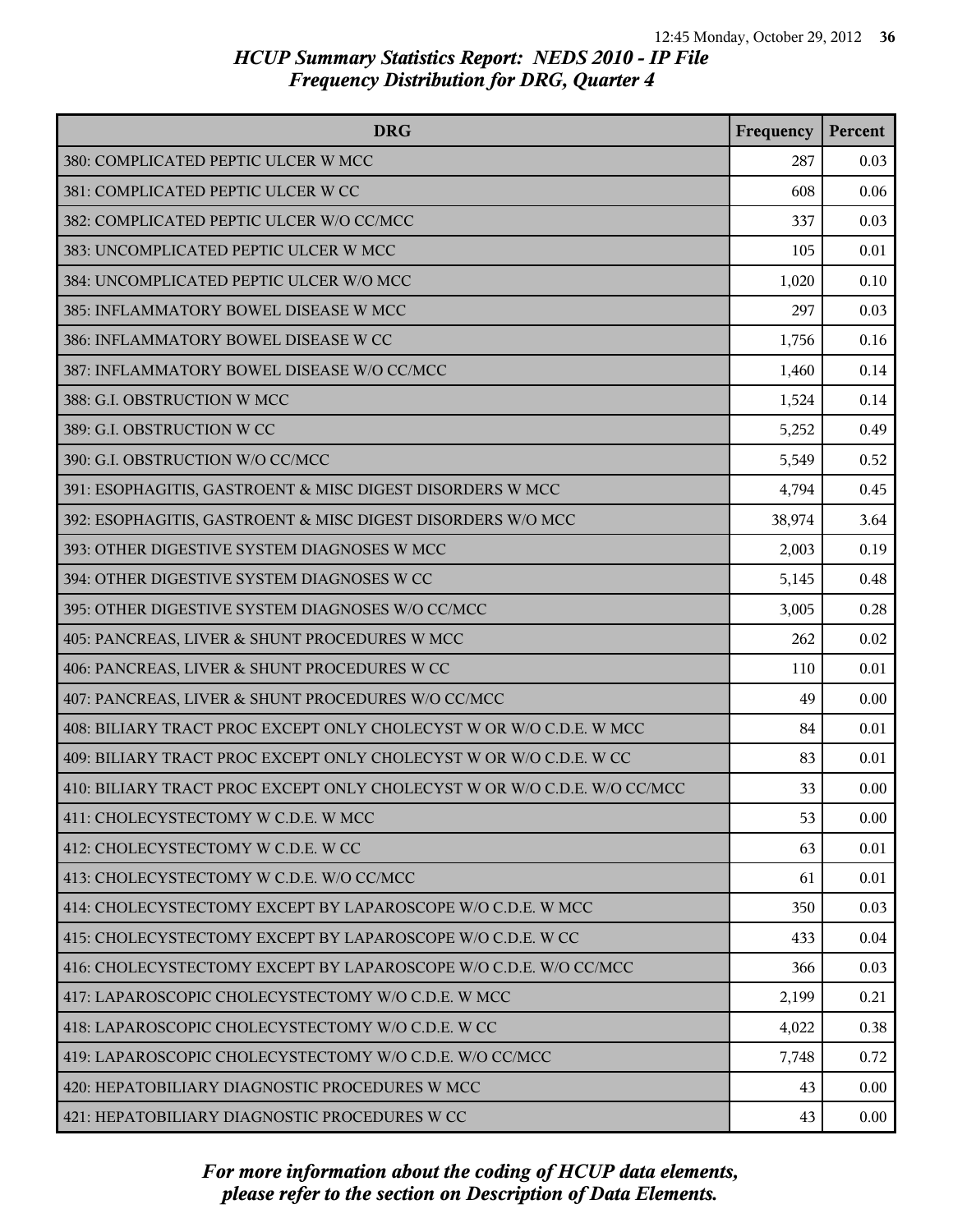| <b>DRG</b>                                                                | Frequency | Percent |
|---------------------------------------------------------------------------|-----------|---------|
| 422: HEPATOBILIARY DIAGNOSTIC PROCEDURES W/O CC/MCC                       | 19        | 0.00    |
| 423: OTHER HEPATOBILIARY OR PANCREAS O.R. PROCEDURES W MCC                | 108       | 0.01    |
| 424: OTHER HEPATOBILIARY OR PANCREAS O.R. PROCEDURES W CC                 | 62        | 0.01    |
| 425: OTHER HEPATOBILIARY OR PANCREAS O.R. PROCEDURES W/O CC/MCC           | 13        | 0.00    |
| 432: CIRRHOSIS & ALCOHOLIC HEPATITIS W MCC                                | 2,006     | 0.19    |
| 433: CIRRHOSIS & ALCOHOLIC HEPATITIS W CC                                 | 1,458     | 0.14    |
| 434: CIRRHOSIS & ALCOHOLIC HEPATITIS W/O CC/MCC                           | 105       | 0.01    |
| 435: MALIGNANCY OF HEPATOBILIARY SYSTEM OR PANCREAS W MCC                 | 965       | 0.09    |
| 436: MALIGNANCY OF HEPATOBILIARY SYSTEM OR PANCREAS W CC                  | 1,093     | 0.10    |
| 437: MALIGNANCY OF HEPATOBILIARY SYSTEM OR PANCREAS W/O CC/MCC            | 161       | 0.02    |
| 438: DISORDERS OF PANCREAS EXCEPT MALIGNANCY W MCC                        | 1,973     | 0.18    |
| 439: DISORDERS OF PANCREAS EXCEPT MALIGNANCY W CC                         | 5,347     | 0.50    |
| 440: DISORDERS OF PANCREAS EXCEPT MALIGNANCY W/O CC/MCC                   | 5,468     | 0.51    |
| 441: DISORDERS OF LIVER EXCEPT MALIG, CIRR, ALC HEPA W MCC                | 2,211     | 0.21    |
| 442: DISORDERS OF LIVER EXCEPT MALIG, CIRR, ALC HEPA W CC                 | 2,638     | 0.25    |
| 443: DISORDERS OF LIVER EXCEPT MALIG, CIRR, ALC HEPA W/O CC/MCC           | 897       | 0.08    |
| 444: DISORDERS OF THE BILIARY TRACT W MCC                                 | 1,160     | 0.11    |
| 445: DISORDERS OF THE BILIARY TRACT W CC                                  | 1,863     | 0.17    |
| 446: DISORDERS OF THE BILIARY TRACT W/O CC/MCC                            | 2,001     | 0.19    |
| 453: COMBINED ANTERIOR/POSTERIOR SPINAL FUSION W MCC                      | 34        | 0.00    |
| 454: COMBINED ANTERIOR/POSTERIOR SPINAL FUSION W CC                       | 40        | 0.00    |
| 455: COMBINED ANTERIOR/POSTERIOR SPINAL FUSION W/O CC/MCC                 | 28        | 0.00    |
| 456: SPINAL FUS EXC CERV W SPINAL CURV/MALIG/INFEC OR 9+ FUS W MCC        | 44        | 0.00    |
| 457: SPINAL FUS EXC CERV W SPINAL CURV/MALIG/INFEC OR 9+ FUS W CC         | 54        | 0.01    |
| 458: SPINAL FUS EXC CERV W SPINAL CURV/MALIG/INFEC OR 9+ FUS W/O CC/MCC   | $\leq 10$ | $***$   |
| 459: SPINAL FUSION EXCEPT CERVICAL W MCC                                  | 89        | 0.01    |
| 460: SPINAL FUSION EXCEPT CERVICAL W/O MCC                                | 464       | 0.04    |
| 461: BILATERAL OR MULTIPLE MAJOR JOINT PROCS OF LOWER EXTREMITY W MCC     | $\leq 10$ | $***$   |
| 462: BILATERAL OR MULTIPLE MAJOR JOINT PROCS OF LOWER EXTREMITY W/O MCC   | 27        | 0.00    |
| 463: WND DEBRID & SKN GRFT EXC HAND, FOR MUSCULO-CONN TISS DIS W MCC      | 306       | 0.03    |
| 464: WND DEBRID & SKN GRFT EXC HAND, FOR MUSCULO-CONN TISS DIS W CC       | 492       | 0.05    |
| 465: WND DEBRID & SKN GRFT EXC HAND, FOR MUSCULO-CONN TISS DIS W/O CC/MCC | 142       | 0.01    |
| 466: REVISION OF HIP OR KNEE REPLACEMENT W MCC                            | 95        | 0.01    |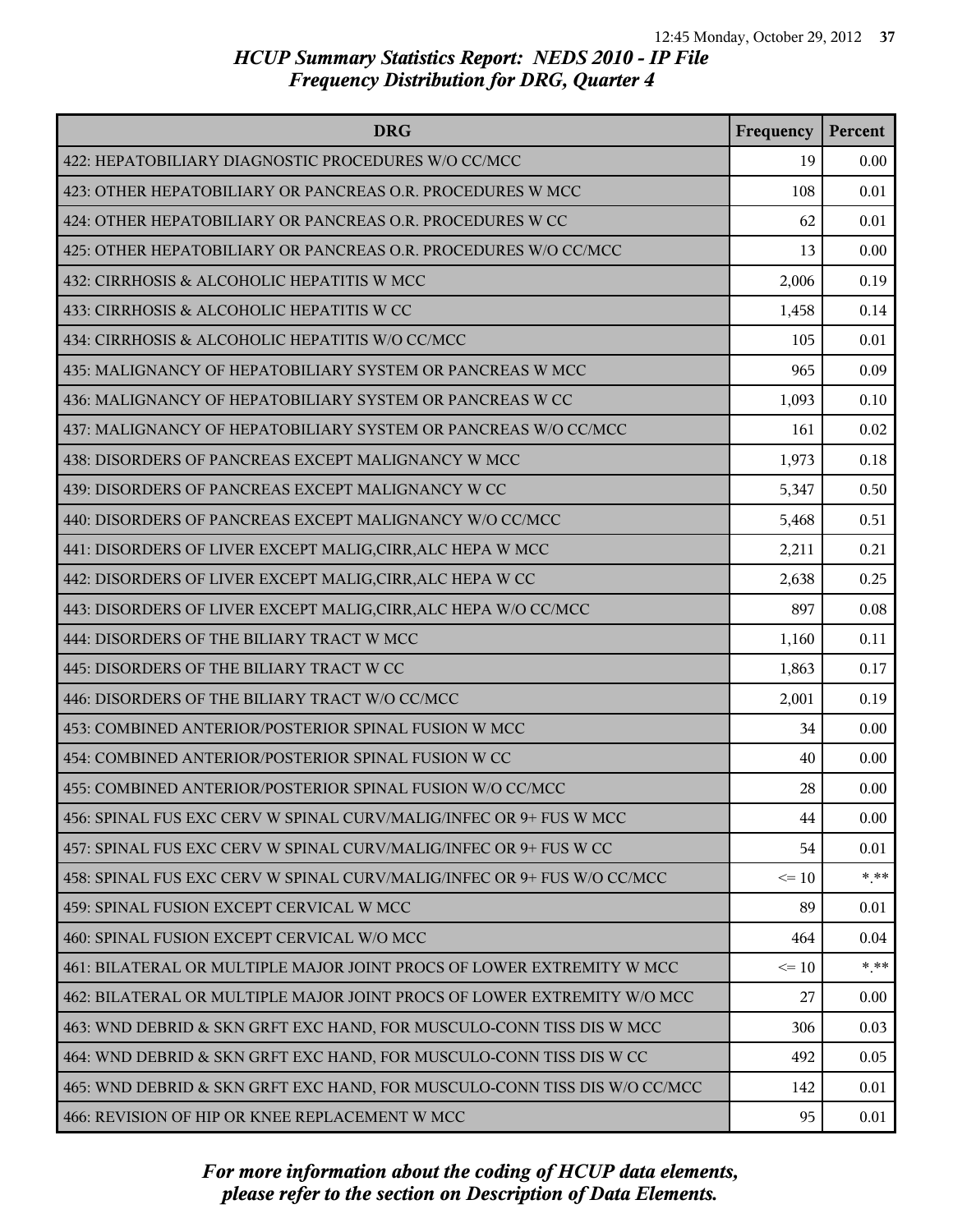| <b>DRG</b>                                                                | Frequency | Percent |
|---------------------------------------------------------------------------|-----------|---------|
| 467: REVISION OF HIP OR KNEE REPLACEMENT W CC                             | 229       | 0.02    |
| 468: REVISION OF HIP OR KNEE REPLACEMENT W/O CC/MCC                       | 100       | 0.01    |
| 469: MAJOR JOINT REPLACEMENT OR REATTACHMENT OF LOWER EXTREMITY W MCC     | 985       | 0.09    |
| 470: MAJOR JOINT REPLACEMENT OR REATTACHMENT OF LOWER EXTREMITY W/O MCC   | 4,192     | 0.39    |
| 471: CERVICAL SPINAL FUSION W MCC                                         | 123       | 0.01    |
| 472: CERVICAL SPINAL FUSION W CC                                          | 195       | 0.02    |
| 473: CERVICAL SPINAL FUSION W/O CC/MCC                                    | 266       | 0.02    |
| 474: AMPUTATION FOR MUSCULOSKELETAL SYS & CONN TISSUE DIS W MCC           | 127       | 0.01    |
| 475: AMPUTATION FOR MUSCULOSKELETAL SYS & CONN TISSUE DIS W CC            | 152       | 0.01    |
| 476: AMPUTATION FOR MUSCULOSKELETAL SYS & CONN TISSUE DIS W/O CC/MCC      | 13        | 0.00    |
| 477: BIOPSIES OF MUSCULOSKELETAL SYSTEM & CONNECTIVE TISSUE W MCC         | 175       | 0.02    |
| 478: BIOPSIES OF MUSCULOSKELETAL SYSTEM & CONNECTIVE TISSUE W CC          | 487       | 0.05    |
| 479: BIOPSIES OF MUSCULOSKELETAL SYSTEM & CONNECTIVE TISSUE W/O CC/MCC    | 198       | 0.02    |
| 480: HIP & FEMUR PROCEDURES EXCEPT MAJOR JOINT W MCC                      | 1,929     | 0.18    |
| 481: HIP & FEMUR PROCEDURES EXCEPT MAJOR JOINT W CC                       | 6,202     | 0.58    |
| 482: HIP & FEMUR PROCEDURES EXCEPT MAJOR JOINT W/O CC/MCC                 | 3,009     | 0.28    |
| 483: MAJOR JOINT & LIMB REATTACHMENT PROC OF UPPER EXTREMITY W CC/MCC     | 155       | 0.01    |
| 484: MAJOR JOINT & LIMB REATTACHMENT PROC OF UPPER EXTREMITY W/O CC/MCC   | 83        | 0.01    |
| 485: KNEE PROCEDURES W PDX OF INFECTION W MCC                             | 69        | 0.01    |
| 486: KNEE PROCEDURES W PDX OF INFECTION W CC                              | 150       | 0.01    |
| 487: KNEE PROCEDURES W PDX OF INFECTION W/O CC/MCC                        | 92        | 0.01    |
| 488: KNEE PROCEDURES W/O PDX OF INFECTION W CC/MCC                        | 172       | 0.02    |
| 489: KNEE PROCEDURES W/O PDX OF INFECTION W/O CC/MCC                      | 146       | 0.01    |
| 490: BACK & NECK PROC EXC SPINAL FUSION W CC/MCC OR DISC DEVICE/NEUROSTIM | 437       | 0.04    |
| 491: BACK & NECK PROC EXC SPINAL FUSION W/O CC/MCC                        | 494       | 0.05    |
| 492: LOWER EXTREM & HUMER PROC EXCEPT HIP, FOOT, FEMUR W MCC              | 521       | 0.05    |
| 493: LOWER EXTREM & HUMER PROC EXCEPT HIP, FOOT, FEMUR W CC               | 2,163     | 0.20    |
| 494: LOWER EXTREM & HUMER PROC EXCEPT HIP, FOOT, FEMUR W/O CC/MCC         | 4,198     | 0.39    |
| 495: LOCAL EXCISION & REMOVAL INT FIX DEVICES EXC HIP & FEMUR W MCC       | 83        | 0.01    |
| 496: LOCAL EXCISION & REMOVAL INT FIX DEVICES EXC HIP & FEMUR W CC        | 258       | 0.02    |
| 497: LOCAL EXCISION & REMOVAL INT FIX DEVICES EXC HIP & FEMUR W/O CC/MCC  | 126       | 0.01    |
| 498: LOCAL EXCISION & REMOVAL INT FIX DEVICES OF HIP & FEMUR W CC/MCC     | 54        | 0.01    |
| 499: LOCAL EXCISION & REMOVAL INT FIX DEVICES OF HIP & FEMUR W/O CC/MCC   | 14        | 0.00    |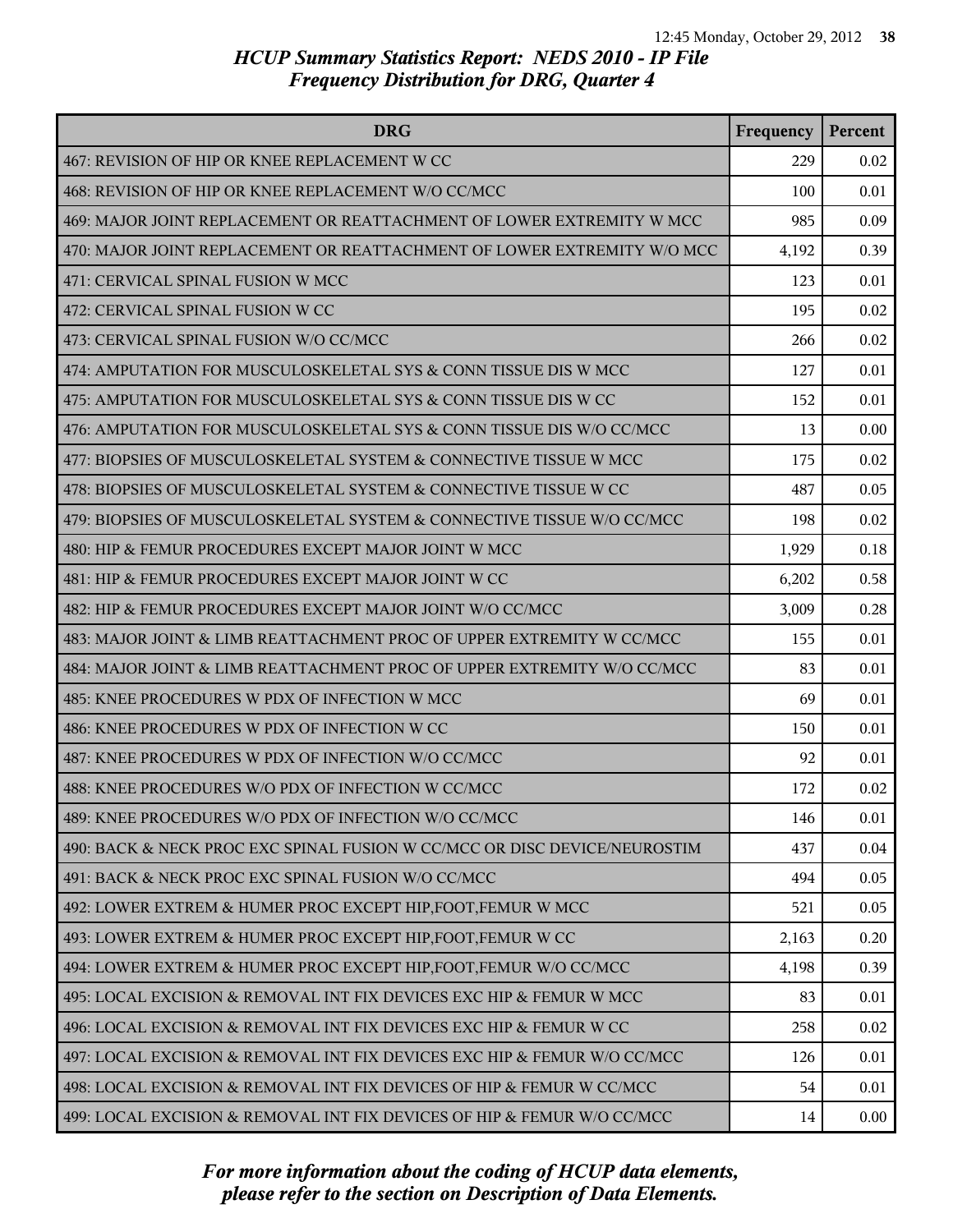| <b>DRG</b>                                                               | Frequency | Percent |
|--------------------------------------------------------------------------|-----------|---------|
| 500: SOFT TISSUE PROCEDURES W MCC                                        | 138       | 0.01    |
| 501: SOFT TISSUE PROCEDURES W CC                                         | 472       | 0.04    |
| 502: SOFT TISSUE PROCEDURES W/O CC/MCC                                   | 365       | 0.03    |
| 503: FOOT PROCEDURES W MCC                                               | 52        | 0.00    |
| 504: FOOT PROCEDURES W CC                                                | 210       | 0.02    |
| 505: FOOT PROCEDURES W/O CC/MCC                                          | 219       | 0.02    |
| 506: MAJOR THUMB OR JOINT PROCEDURES                                     | 105       | 0.01    |
| 507: MAJOR SHOULDER OR ELBOW JOINT PROCEDURES W CC/MCC                   | 35        | 0.00    |
| 508: MAJOR SHOULDER OR ELBOW JOINT PROCEDURES W/O CC/MCC                 | 28        | 0.00    |
| 509: ARTHROSCOPY                                                         | 16        | 0.00    |
| 510: SHOULDER, ELBOW OR FOREARM PROC, EXC MAJOR JOINT PROC W MCC         | 118       | 0.01    |
| 511: SHOULDER, ELBOW OR FOREARM PROC, EXC MAJOR JOINT PROC W CC          | 390       | 0.04    |
| 512: SHOULDER, ELBOW OR FOREARM PROC, EXC MAJOR JOINT PROC W/O CC/MCC    | 1,039     | 0.10    |
| 513: HAND OR WRIST PROC, EXCEPT MAJOR THUMB OR JOINT PROC W CC/MCC       | 338       | 0.03    |
| 514: HAND OR WRIST PROC, EXCEPT MAJOR THUMB OR JOINT PROC W/O CC/MCC     | 368       | 0.03    |
| 515: OTHER MUSCULOSKELET SYS & CONN TISS O.R. PROC W MCC                 | 282       | 0.03    |
| 516: OTHER MUSCULOSKELET SYS & CONN TISS O.R. PROC W CC                  | 746       | 0.07    |
| 517: OTHER MUSCULOSKELET SYS & CONN TISS O.R. PROC W/O CC/MCC            | 449       | 0.04    |
| 533: FRACTURES OF FEMUR W MCC                                            | 67        | 0.01    |
| 534: FRACTURES OF FEMUR W/O MCC                                          | 398       | 0.04    |
| 535: FRACTURES OF HIP & PELVIS W MCC                                     | 592       | 0.06    |
| 536: FRACTURES OF HIP & PELVIS W/O MCC                                   | 2,784     | 0.26    |
| 537: SPRAINS, STRAINS, & DISLOCATIONS OF HIP, PELVIS & THIGH W CC/MCC    | 89        | 0.01    |
| 538: SPRAINS, STRAINS, & DISLOCATIONS OF HIP, PELVIS & THIGH W/O CC/MCC  | 86        | 0.01    |
| 539: OSTEOMYELITIS W MCC                                                 | 225       | 0.02    |
| 540: OSTEOMYELITIS W CC                                                  | 387       | 0.04    |
| 541: OSTEOMYELITIS W/O CC/MCC                                            | 162       | 0.02    |
| 542: PATHOLOGICAL FRACTURES & MUSCULOSKELET & CONN TISS MALIG W MCC      | 388       | 0.04    |
| 543: PATHOLOGICAL FRACTURES & MUSCULOSKELET & CONN TISS MALIG W CC       | 1,089     | 0.10    |
| 544: PATHOLOGICAL FRACTURES & MUSCULOSKELET & CONN TISS MALIG W/O CC/MCC | 410       | 0.04    |
| 545: CONNECTIVE TISSUE DISORDERS W MCC                                   | 407       | 0.04    |
| 546: CONNECTIVE TISSUE DISORDERS W CC                                    | 752       | 0.07    |
| 547: CONNECTIVE TISSUE DISORDERS W/O CC/MCC                              | 529       | 0.05    |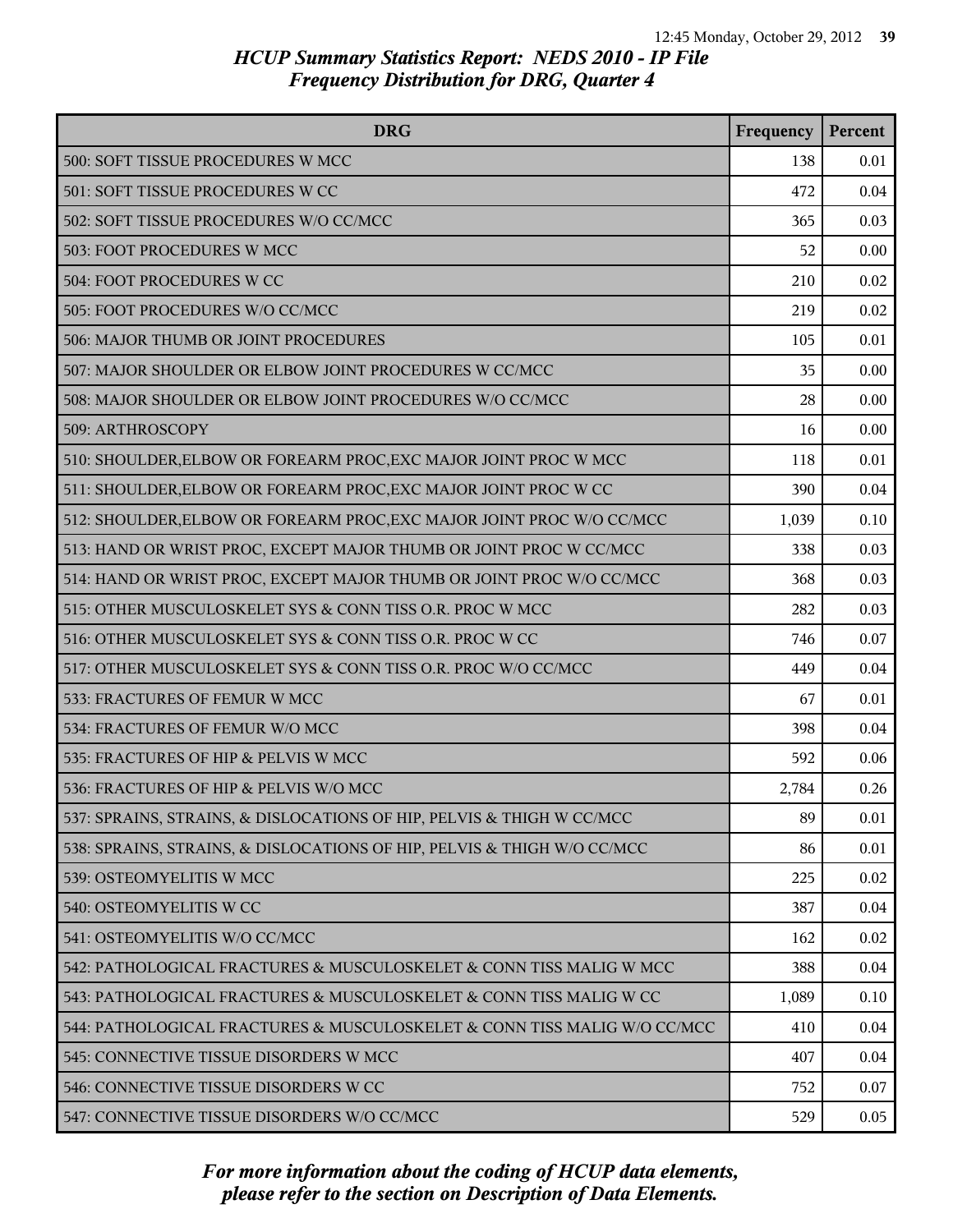| <b>DRG</b>                                                              | Frequency | Percent |
|-------------------------------------------------------------------------|-----------|---------|
| 548: SEPTIC ARTHRITIS W MCC                                             | 51        | 0.00    |
| 549: SEPTIC ARTHRITIS W CC                                              | 142       | 0.01    |
| 550: SEPTIC ARTHRITIS W/O CC/MCC                                        | 95        | 0.01    |
| 551: MEDICAL BACK PROBLEMS W MCC                                        | 1,028     | 0.10    |
| 552: MEDICAL BACK PROBLEMS W/O MCC                                      | 8,184     | 0.76    |
| 553: BONE DISEASES & ARTHROPATHIES W MCC                                | 205       | 0.02    |
| 554: BONE DISEASES & ARTHROPATHIES W/O MCC                              | 1,641     | 0.15    |
| 555: SIGNS & SYMPTOMS OF MUSCULOSKELETAL SYSTEM & CONN TISSUE W MCC     | 261       | 0.02    |
| 556: SIGNS & SYMPTOMS OF MUSCULOSKELETAL SYSTEM & CONN TISSUE W/O MCC   | 2,099     | 0.20    |
| 557: TENDONITIS, MYOSITIS & BURSITIS W MCC                              | 397       | 0.04    |
| 558: TENDONITIS, MYOSITIS & BURSITIS W/O MCC                            | 2,152     | 0.20    |
| 559: AFTERCARE, MUSCULOSKELETAL SYSTEM & CONNECTIVE TISSUE W MCC        | 129       | 0.01    |
| 560: AFTERCARE, MUSCULOSKELETAL SYSTEM & CONNECTIVE TISSUE W CC         | 355       | 0.03    |
| 561: AFTERCARE, MUSCULOSKELETAL SYSTEM & CONNECTIVE TISSUE W/O CC/MCC   | 395       | 0.04    |
| 562: FX, SPRN, STRN & DISL EXCEPT FEMUR, HIP, PELVIS & THIGH W MCC      | 521       | 0.05    |
| 563: FX, SPRN, STRN & DISL EXCEPT FEMUR, HIP, PELVIS & THIGH W/O MCC    | 3,782     | 0.35    |
| 564: OTHER MUSCULOSKELETAL SYS & CONNECTIVE TISSUE DIAGNOSES W MCC      | 152       | 0.01    |
| 565: OTHER MUSCULOSKELETAL SYS & CONNECTIVE TISSUE DIAGNOSES W CC       | 422       | 0.04    |
| 566: OTHER MUSCULOSKELETAL SYS & CONNECTIVE TISSUE DIAGNOSES W/O CC/MCC | 194       | 0.02    |
| 573: SKIN GRAFT &/OR DEBRID FOR SKN ULCER OR CELLULITIS W MCC           | 239       | 0.02    |
| 574: SKIN GRAFT &/OR DEBRID FOR SKN ULCER OR CELLULITIS W CC            | 675       | 0.06    |
| 575: SKIN GRAFT &/OR DEBRID FOR SKN ULCER OR CELLULITIS W/O CC/MCC      | 458       | 0.04    |
| 576: SKIN GRAFT &/OR DEBRID EXC FOR SKIN ULCER OR CELLULITIS W MCC      | 42        | 0.00    |
| 577: SKIN GRAFT &/OR DEBRID EXC FOR SKIN ULCER OR CELLULITIS W CC       | 112       | 0.01    |
| 578: SKIN GRAFT &/OR DEBRID EXC FOR SKIN ULCER OR CELLULITIS W/O CC/MCC | 74        | 0.01    |
| 579: OTHER SKIN, SUBCUT TISS & BREAST PROC W MCC                        | 308       | 0.03    |
| 580: OTHER SKIN, SUBCUT TISS & BREAST PROC W CC                         | 842       | 0.08    |
| 581: OTHER SKIN, SUBCUT TISS & BREAST PROC W/O CC/MCC                   | 712       | 0.07    |
| 582: MASTECTOMY FOR MALIGNANCY W CC/MCC                                 | 11        | 0.00    |
| 583: MASTECTOMY FOR MALIGNANCY W/O CC/MCC                               | 15        | 0.00    |
| 584: BREAST BIOPSY, LOCAL EXCISION & OTHER BREAST PROCEDURES W CC/MCC   | 44        | 0.00    |
| 585: BREAST BIOPSY, LOCAL EXCISION & OTHER BREAST PROCEDURES W/O CC/MCC | 70        | 0.01    |
| 592: SKIN ULCERS W MCC                                                  | 247       | 0.02    |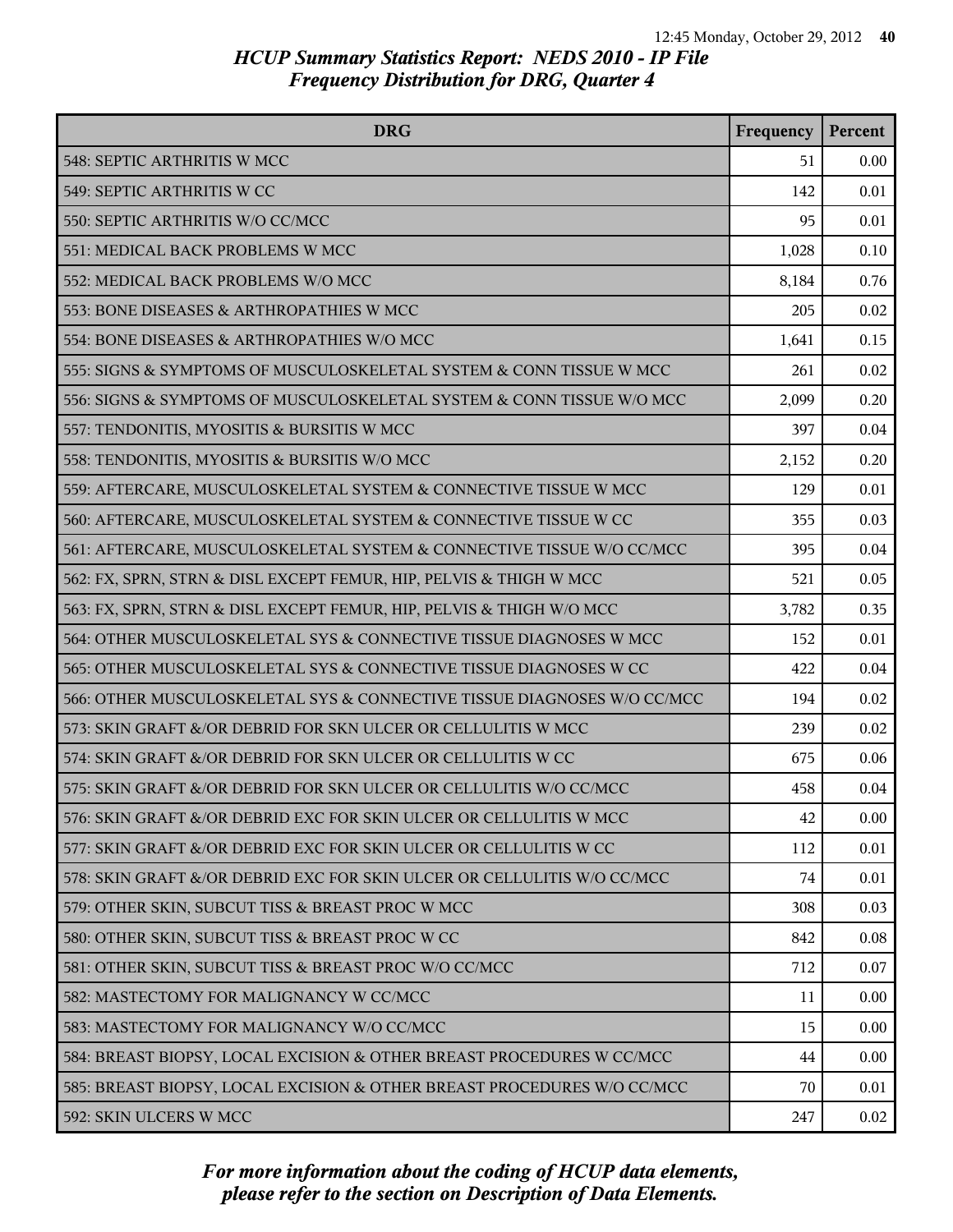| <b>DRG</b>                                                                 | Frequency | Percent |
|----------------------------------------------------------------------------|-----------|---------|
| 593: SKIN ULCERS W CC                                                      | 755       | 0.07    |
| 594: SKIN ULCERS W/O CC/MCC                                                | 110       | 0.01    |
| 595: MAJOR SKIN DISORDERS W MCC                                            | 128       | 0.01    |
| 596: MAJOR SKIN DISORDERS W/O MCC                                          | 510       | 0.05    |
| 597: MALIGNANT BREAST DISORDERS W MCC                                      | 56        | 0.01    |
| 598: MALIGNANT BREAST DISORDERS W CC                                       | 148       | 0.01    |
| 599: MALIGNANT BREAST DISORDERS W/O CC/MCC                                 | 24        | 0.00    |
| 600: NON-MALIGNANT BREAST DISORDERS W CC/MCC                               | 149       | 0.01    |
| 601: NON-MALIGNANT BREAST DISORDERS W/O CC/MCC                             | 313       | 0.03    |
| 602: CELLULITIS W MCC                                                      | 2,095     | 0.20    |
| 603: CELLULITIS W/O MCC                                                    | 20,095    | 1.88    |
| 604: TRAUMA TO THE SKIN, SUBCUT TISS & BREAST W MCC                        | 253       | 0.02    |
| 605: TRAUMA TO THE SKIN, SUBCUT TISS & BREAST W/O MCC                      | 2,767     | 0.26    |
| 606: MINOR SKIN DISORDERS W MCC                                            | 151       | 0.01    |
| 607: MINOR SKIN DISORDERS W/O MCC                                          | 1,151     | 0.11    |
| 614: ADRENAL & PITUITARY PROCEDURES W CC/MCC                               | 46        | 0.00    |
| 615: ADRENAL & PITUITARY PROCEDURES W/O CC/MCC                             | 16        | 0.00    |
| 616: AMPUTAT OF LOWER LIMB FOR ENDOCRINE, NUTRIT, & METABOL DIS W MCC      | 147       | 0.01    |
| 617: AMPUTAT OF LOWER LIMB FOR ENDOCRINE, NUTRIT, & METABOL DIS W CC       | 619       | 0.06    |
| 618: AMPUTAT OF LOWER LIMB FOR ENDOCRINE, NUTRIT, & METABOL DIS W/O CC/MCC | 13        | 0.00    |
| 619: O.R. PROCEDURES FOR OBESITY W MCC                                     | $\leq 10$ | $* * *$ |
| 620: O.R. PROCEDURES FOR OBESITY W CC                                      | $\leq 10$ | $***$   |
| 621: O.R. PROCEDURES FOR OBESITY W/O CC/MCC                                | $\leq 10$ | * **    |
| 622: SKIN GRAFTS & WOUND DEBRID FOR ENDOC, NUTRIT & METAB DIS W MCC        | 100       | 0.01    |
| 623: SKIN GRAFTS & WOUND DEBRID FOR ENDOC, NUTRIT & METAB DIS W CC         | 227       | 0.02    |
| 624: SKIN GRAFTS & WOUND DEBRID FOR ENDOC, NUTRIT & METAB DIS W/O CC/MCC   | 18        | 0.00    |
| 625: THYROID, PARATHYROID & THYROGLOSSAL PROCEDURES W MCC                  | 22        | 0.00    |
| 626: THYROID, PARATHYROID & THYROGLOSSAL PROCEDURES W CC                   | 21        | 0.00    |
| 627: THYROID, PARATHYROID & THYROGLOSSAL PROCEDURES W/O CC/MCC             | 30        | 0.00    |
| 628: OTHER ENDOCRINE, NUTRIT & METAB O.R. PROC W MCC                       | 243       | 0.02    |
| 629: OTHER ENDOCRINE, NUTRIT & METAB O.R. PROC W CC                        | 383       | 0.04    |
| 630: OTHER ENDOCRINE, NUTRIT & METAB O.R. PROC W/O CC/MCC                  | 27        | 0.00    |
| 637: DIABETES W MCC                                                        | 2,619     | 0.24    |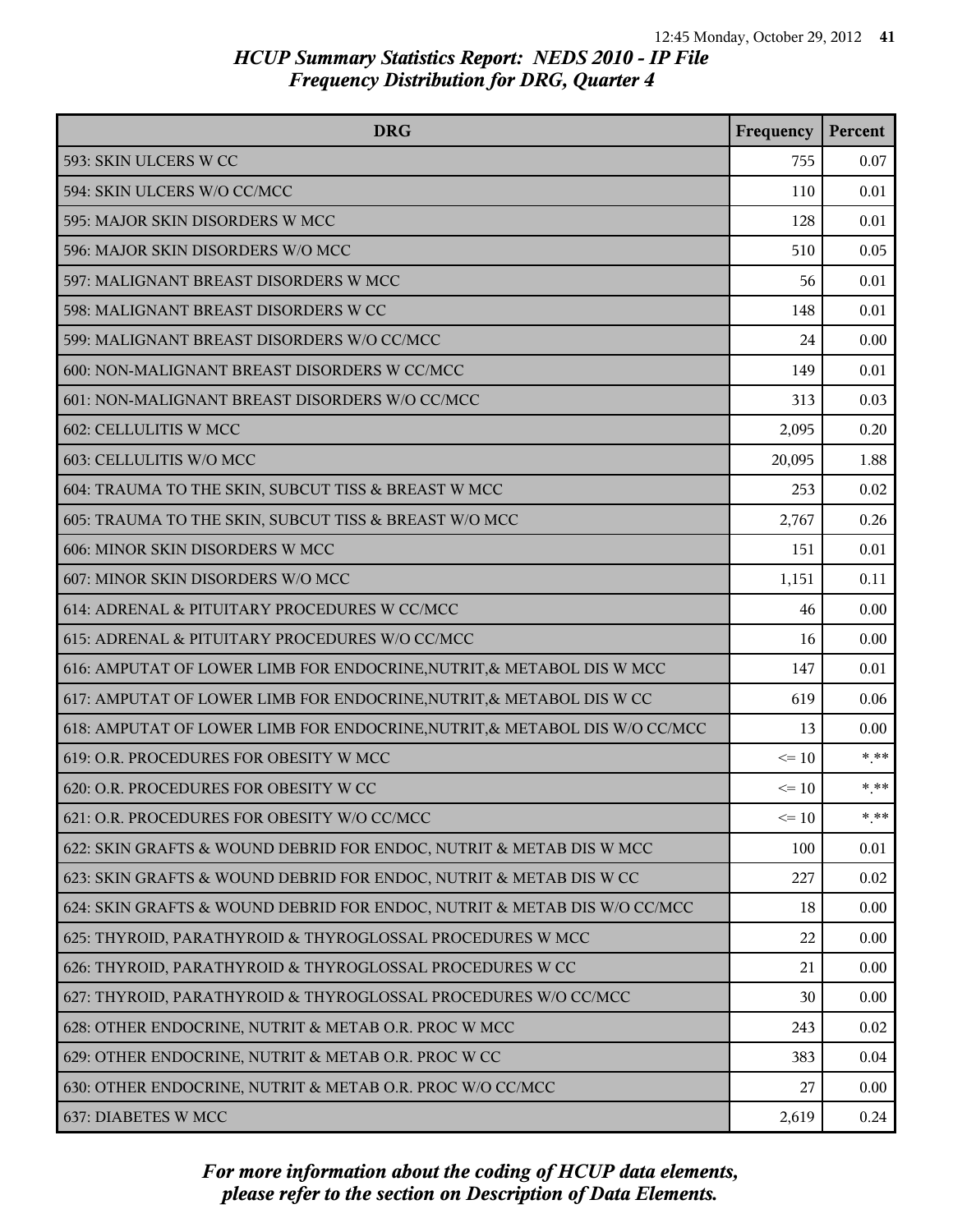| <b>DRG</b>                                                  | Frequency | Percent |
|-------------------------------------------------------------|-----------|---------|
| 638: DIABETES W CC                                          | 8,656     | 0.81    |
| 639: DIABETES W/O CC/MCC                                    | 6,333     | 0.59    |
| 640: NUTRITIONAL & MISC METABOLIC DISORDERS W MCC           | 4,981     | 0.47    |
| 641: NUTRITIONAL & MISC METABOLIC DISORDERS W/O MCC         | 14,804    | 1.38    |
| 642: INBORN ERRORS OF METABOLISM                            | 280       | 0.03    |
| 643: ENDOCRINE DISORDERS W MCC                              | 546       | 0.05    |
| 644: ENDOCRINE DISORDERS W CC                               | 1,327     | 0.12    |
| 645: ENDOCRINE DISORDERS W/O CC/MCC                         | 730       | 0.07    |
| <b>652: KIDNEY TRANSPLANT</b>                               | 19        | 0.00    |
| <b>653: MAJOR BLADDER PROCEDURES W MCC</b>                  | 27        | 0.00    |
| 654: MAJOR BLADDER PROCEDURES W CC                          | 33        | 0.00    |
| 655: MAJOR BLADDER PROCEDURES W/O CC/MCC                    | $\leq 10$ | $***$   |
| 656: KIDNEY & URETER PROCEDURES FOR NEOPLASM W MCC          | 40        | 0.00    |
| 657: KIDNEY & URETER PROCEDURES FOR NEOPLASM W CC           | 96        | 0.01    |
| 658: KIDNEY & URETER PROCEDURES FOR NEOPLASM W/O CC/MCC     | 22        | 0.00    |
| 659: KIDNEY & URETER PROCEDURES FOR NON-NEOPLASM W MCC      | 183       | 0.02    |
| 660: KIDNEY & URETER PROCEDURES FOR NON-NEOPLASM W CC       | 423       | 0.04    |
| 661: KIDNEY & URETER PROCEDURES FOR NON-NEOPLASM W/O CC/MCC | 76        | 0.01    |
| 662: MINOR BLADDER PROCEDURES W MCC                         | 41        | 0.00    |
| 663: MINOR BLADDER PROCEDURES W CC                          | 86        | 0.01    |
| 664: MINOR BLADDER PROCEDURES W/O CC/MCC                    | 39        | 0.00    |
| <b>665: PROSTATECTOMY W MCC</b>                             | 39        | 0.00    |
| <b>666: PROSTATECTOMY W CC</b>                              | 103       | 0.01    |
| 667: PROSTATECTOMY W/O CC/MCC                               | 32        | 0.00    |
| 668: TRANSURETHRAL PROCEDURES W MCC                         | 216       | 0.02    |
| 669: TRANSURETHRAL PROCEDURES W CC                          | 1,885     | 0.18    |
| 670: TRANSURETHRAL PROCEDURES W/O CC/MCC                    | 601       | 0.06    |
| 671: URETHRAL PROCEDURES W CC/MCC                           | 49        | 0.00    |
| 672: URETHRAL PROCEDURES W/O CC/MCC                         | 19        | 0.00    |
| 673: OTHER KIDNEY & URINARY TRACT PROCEDURES W MCC          | 652       | 0.06    |
| 674: OTHER KIDNEY & URINARY TRACT PROCEDURES W CC           | 488       | 0.05    |
| 675: OTHER KIDNEY & URINARY TRACT PROCEDURES W/O CC/MCC     | 46        | 0.00    |
| 682: RENAL FAILURE W MCC                                    | 8,102     | 0.76    |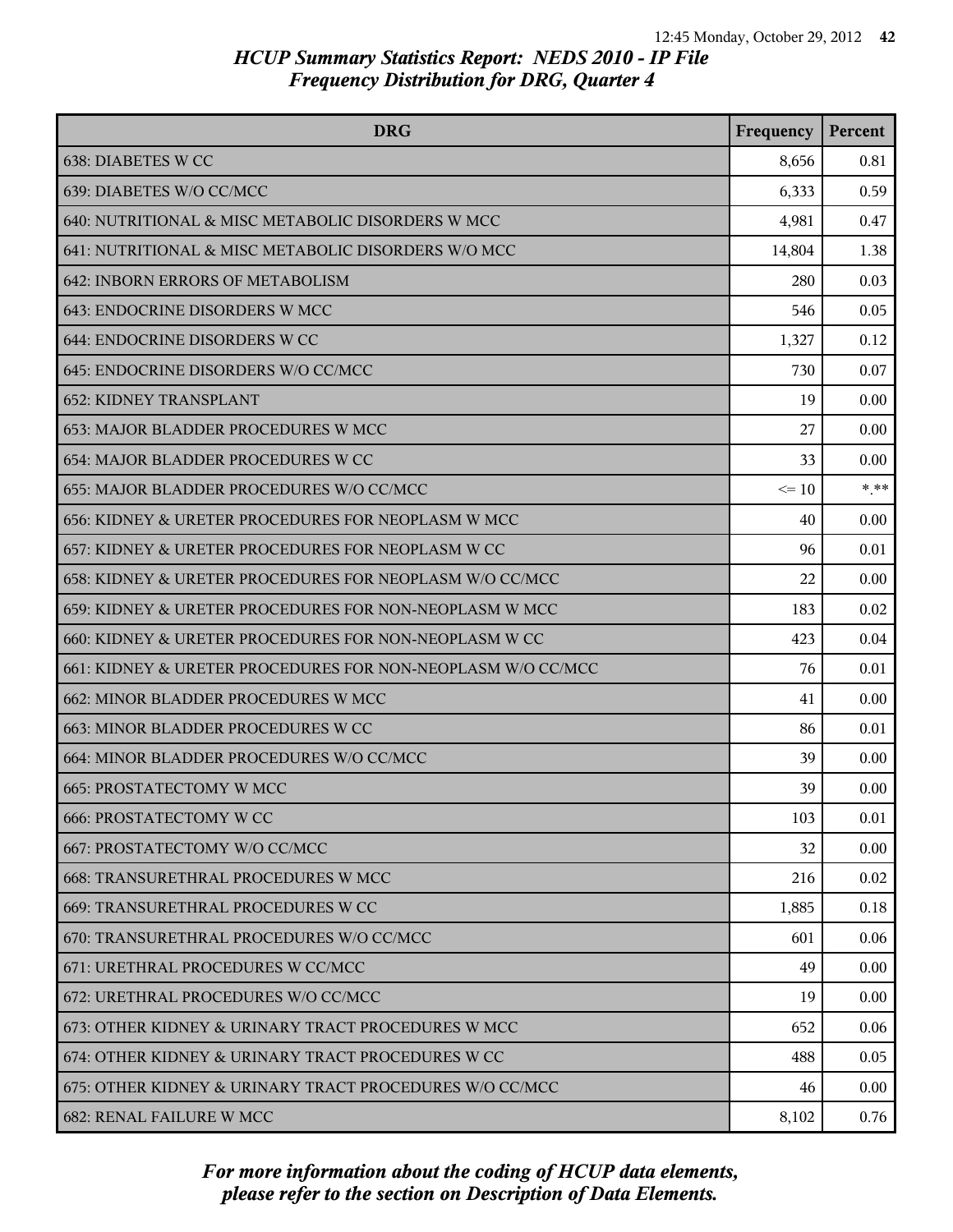| <b>DRG</b>                                                              | Frequency | Percent  |
|-------------------------------------------------------------------------|-----------|----------|
| 683: RENAL FAILURE W CC                                                 | 12,174    | 1.14     |
| 684: RENAL FAILURE W/O CC/MCC                                           | 2,706     | 0.25     |
| <b>685: ADMIT FOR RENAL DIALYSIS</b>                                    | 228       | 0.02     |
| 686: KIDNEY & URINARY TRACT NEOPLASMS W MCC                             | 100       | 0.01     |
| 687: KIDNEY & URINARY TRACT NEOPLASMS W CC                              | 271       | 0.03     |
| 688: KIDNEY & URINARY TRACT NEOPLASMS W/O CC/MCC                        | 59        | 0.01     |
| 689: KIDNEY & URINARY TRACT INFECTIONS W MCC                            | 5,634     | 0.53     |
| 690: KIDNEY & URINARY TRACT INFECTIONS W/O MCC                          | 20,831    | 1.95     |
| 691: URINARY STONES W ESW LITHOTRIPSY W CC/MCC                          | 178       | 0.02     |
| 692: URINARY STONES W ESW LITHOTRIPSY W/O CC/MCC                        | 72        | 0.01     |
| 693: URINARY STONES W/O ESW LITHOTRIPSY W MCC                           | 281       | 0.03     |
| 694: URINARY STONES W/O ESW LITHOTRIPSY W/O MCC                         | 3,964     | 0.37     |
| 695: KIDNEY & URINARY TRACT SIGNS & SYMPTOMS W MCC                      | 117       | 0.01     |
| 696: KIDNEY & URINARY TRACT SIGNS & SYMPTOMS W/O MCC                    | 1,032     | 0.10     |
| 697: URETHRAL STRICTURE                                                 | 41        | 0.00     |
| 698: OTHER KIDNEY & URINARY TRACT DIAGNOSES W MCC                       | 1,980     | 0.18     |
| 699: OTHER KIDNEY & URINARY TRACT DIAGNOSES W CC                        | 2,543     | 0.24     |
| 700: OTHER KIDNEY & URINARY TRACT DIAGNOSES W/O CC/MCC                  | 832       | 0.08     |
| 707: MAJOR MALE PELVIC PROCEDURES W CC/MCC                              | 11        | 0.00     |
| 708: MAJOR MALE PELVIC PROCEDURES W/O CC/MCC                            | 23        | 0.00     |
| 709: PENIS PROCEDURES W CC/MCC                                          | 46        | 0.00     |
| 710: PENIS PROCEDURES W/O CC/MCC                                        | 66        | 0.01     |
| 711: TESTES PROCEDURES W CC/MCC                                         | 89        | 0.01     |
| 712: TESTES PROCEDURES W/O CC/MCC                                       | 137       | 0.01     |
| 713: TRANSURETHRAL PROSTATECTOMY W CC/MCC                               | 176       | 0.02     |
| 714: TRANSURETHRAL PROSTATECTOMY W/O CC/MCC                             | 81        | 0.01     |
| 715: OTHER MALE REPRODUCTIVE SYSTEM O.R. PROC FOR MALIGNANCY W CC/MCC   | 25        | 0.00     |
| 716: OTHER MALE REPRODUCTIVE SYSTEM O.R. PROC FOR MALIGNANCY W/O CC/MCC | $\leq 10$ | $***$    |
| 717: OTHER MALE REPRODUCTIVE SYSTEM O.R. PROC EXC MALIGNANCY W CC/MCC   | 77        | 0.01     |
| 718: OTHER MALE REPRODUCTIVE SYSTEM O.R. PROC EXC MALIGNANCY W/O CC/MCC | 24        | 0.00     |
| 722: MALIGNANCY, MALE REPRODUCTIVE SYSTEM W MCC                         | 43        | 0.00     |
| 723: MALIGNANCY, MALE REPRODUCTIVE SYSTEM W CC                          | 136       | 0.01     |
| 724: MALIGNANCY, MALE REPRODUCTIVE SYSTEM W/O CC/MCC                    | 14        | $0.00\,$ |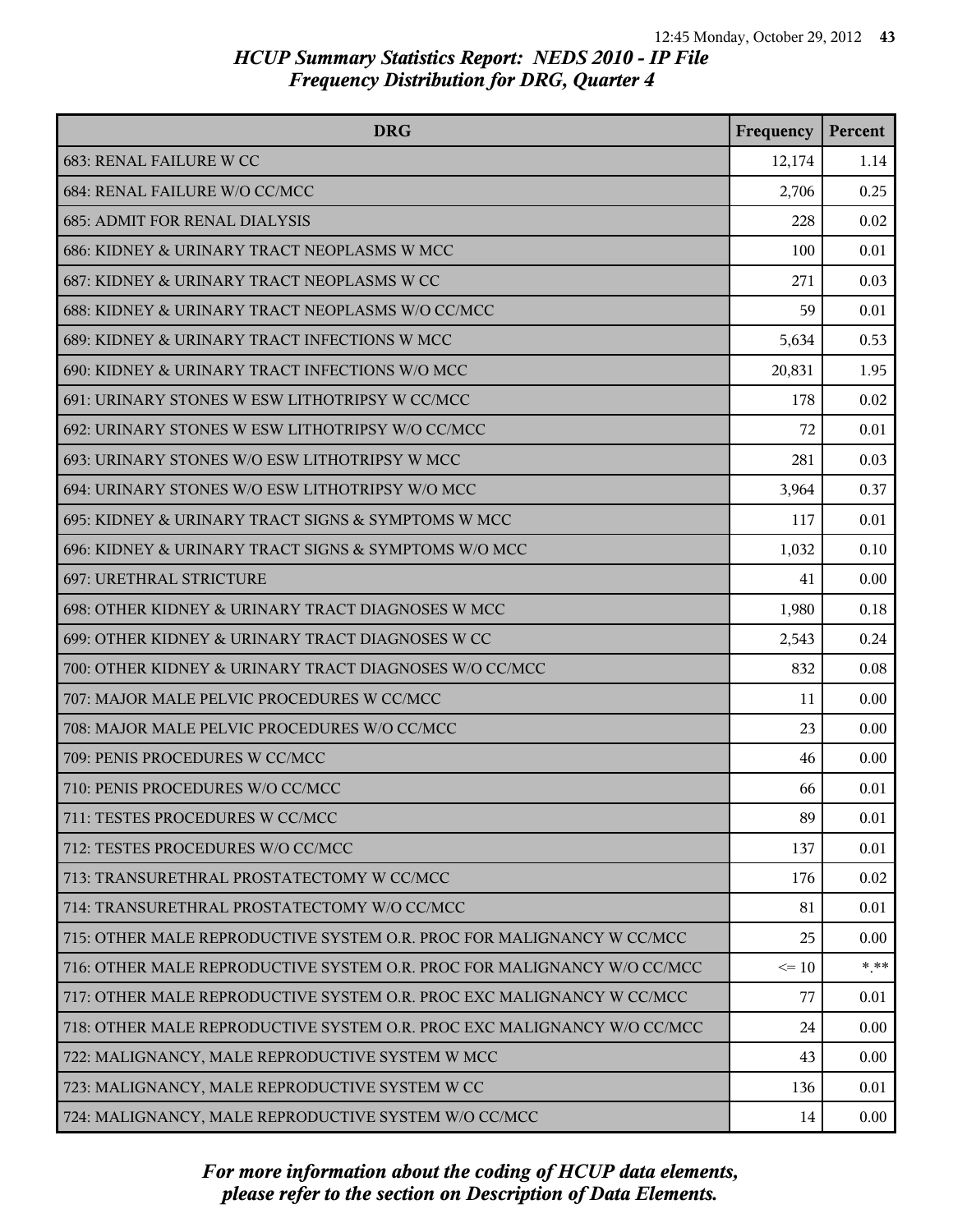| <b>DRG</b>                                                              | Frequency | Percent  |
|-------------------------------------------------------------------------|-----------|----------|
| 725: BENIGN PROSTATIC HYPERTROPHY W MCC                                 | 61        | 0.01     |
| 726: BENIGN PROSTATIC HYPERTROPHY W/O MCC                               | 338       | 0.03     |
| 727: INFLAMMATION OF THE MALE REPRODUCTIVE SYSTEM W MCC                 | 144       | 0.01     |
| 728: INFLAMMATION OF THE MALE REPRODUCTIVE SYSTEM W/O MCC               | 939       | 0.09     |
| 729: OTHER MALE REPRODUCTIVE SYSTEM DIAGNOSES W CC/MCC                  | 77        | 0.01     |
| 730: OTHER MALE REPRODUCTIVE SYSTEM DIAGNOSES W/O CC/MCC                | 64        | 0.01     |
| 734: PELVIC EVISCERATION, RAD HYSTERECTOMY & RAD VULVECTOMY W CC/MCC    | 18        | 0.00     |
| 735: PELVIC EVISCERATION, RAD HYSTERECTOMY & RAD VULVECTOMY W/O CC/MCC  | $\leq 10$ | $*$ **   |
| 736: UTERINE & ADNEXA PROC FOR OVARIAN OR ADNEXAL MALIGNANCY W MCC      | 31        | 0.00     |
| 737: UTERINE & ADNEXA PROC FOR OVARIAN OR ADNEXAL MALIGNANCY W CC       | 43        | 0.00     |
| 738: UTERINE & ADNEXA PROC FOR OVARIAN OR ADNEXAL MALIGNANCY W/O CC/MCC | $\leq 10$ | $* * *$  |
| 739: UTERINE, ADNEXA PROC FOR NON-OVARIAN/ADNEXAL MALIG W MCC           | $\leq 10$ | $* * *$  |
| 740: UTERINE, ADNEXA PROC FOR NON-OVARIAN/ADNEXAL MALIG W CC            | 27        | 0.00     |
| 741: UTERINE, ADNEXA PROC FOR NON-OVARIAN/ADNEXAL MALIG W/O CC/MCC      | 11        | 0.00     |
| 742: UTERINE & ADNEXA PROC FOR NON-MALIGNANCY W CC/MCC                  | 597       | 0.06     |
| 743: UTERINE & ADNEXA PROC FOR NON-MALIGNANCY W/O CC/MCC                | 759       | 0.07     |
| 744: D&C, CONIZATION, LAPAROSCOPY & TUBAL INTERRUPTION W CC/MCC         | 208       | 0.02     |
| 745: D&C, CONIZATION, LAPAROSCOPY & TUBAL INTERRUPTION W/O CC/MCC       | 236       | 0.02     |
| 746: VAGINA, CERVIX & VULVA PROCEDURES W CC/MCC                         | 119       | 0.01     |
| 747: VAGINA, CERVIX & VULVA PROCEDURES W/O CC/MCC                       | 180       | 0.02     |
| 748: FEMALE REPRODUCTIVE SYSTEM RECONSTRUCTIVE PROCEDURES               | $\leq 10$ | $*$ $**$ |
| 749: OTHER FEMALE REPRODUCTIVE SYSTEM O.R. PROCEDURES W CC/MCC          | 90        | 0.01     |
| 750: OTHER FEMALE REPRODUCTIVE SYSTEM O.R. PROCEDURES W/O CC/MCC        | 51        | 0.00     |
| 754: MALIGNANCY, FEMALE REPRODUCTIVE SYSTEM W MCC                       | 97        | 0.01     |
| 755: MALIGNANCY, FEMALE REPRODUCTIVE SYSTEM W CC                        | 299       | 0.03     |
| 756: MALIGNANCY, FEMALE REPRODUCTIVE SYSTEM W/O CC/MCC                  | 28        | 0.00     |
| 757: INFECTIONS, FEMALE REPRODUCTIVE SYSTEM W MCC                       | 128       | 0.01     |
| 758: INFECTIONS, FEMALE REPRODUCTIVE SYSTEM W CC                        | 385       | 0.04     |
| 759: INFECTIONS, FEMALE REPRODUCTIVE SYSTEM W/O CC/MCC                  | 639       | 0.06     |
| 760: MENSTRUAL & OTHER FEMALE REPRODUCTIVE SYSTEM DISORDERS W CC/MCC    | 549       | 0.05     |
| 761: MENSTRUAL & OTHER FEMALE REPRODUCTIVE SYSTEM DISORDERS W/O CC/MCC  | 892       | 0.08     |
| 765: CESAREAN SECTION W CC/MCC                                          | 2,077     | 0.19     |
| 766: CESAREAN SECTION W/O CC/MCC                                        | 2,149     | 0.20     |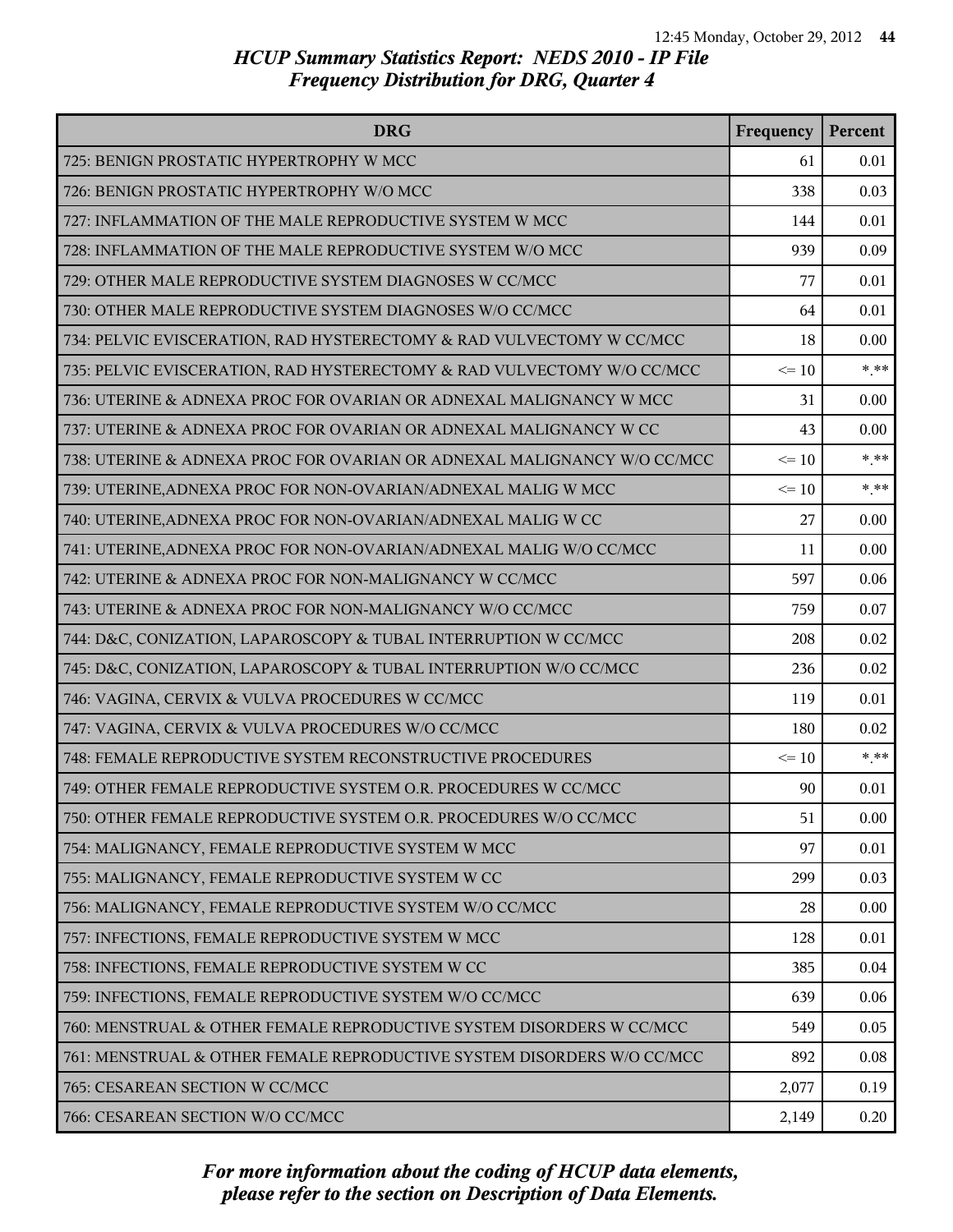| <b>DRG</b>                                                               | Frequency | Percent |
|--------------------------------------------------------------------------|-----------|---------|
| 767: VAGINAL DELIVERY W STERILIZATION &/OR D&C                           | 284       | 0.03    |
| 768: VAGINAL DELIVERY W O.R. PROC EXCEPT STERIL &/OR D&C                 | 15        | 0.00    |
| 769: POSTPARTUM & POST ABORTION DIAGNOSES W O.R. PROCEDURE               | 500       | 0.05    |
| 770: ABORTION W D&C, ASPIRATION CURETTAGE OR HYSTEROTOMY                 | 605       | 0.06    |
| 774: VAGINAL DELIVERY W COMPLICATING DIAGNOSES                           | 1,651     | 0.15    |
| 775: VAGINAL DELIVERY W/O COMPLICATING DIAGNOSES                         | 8,975     | 0.84    |
| 776: POSTPARTUM & POST ABORTION DIAGNOSES W/O O.R. PROCEDURE             | 1,737     | 0.16    |
| 777: ECTOPIC PREGNANCY                                                   | 1,021     | 0.10    |
| 778: THREATENED ABORTION                                                 | 388       | 0.04    |
| 779: ABORTION W/O D&C                                                    | 366       | 0.03    |
| 780: FALSE LABOR                                                         | 40        | 0.00    |
| 781: OTHER ANTEPARTUM DIAGNOSES W MEDICAL COMPLICATIONS                  | 4,271     | 0.40    |
| 782: OTHER ANTEPARTUM DIAGNOSES W/O MEDICAL COMPLICATIONS                | 321       | 0.03    |
| 789: NEONATES, DIED OR TRANSFERRED TO ANOTHER ACUTE CARE FACILITY        | 74        | 0.01    |
| 790: EXTREME IMMATURITY OR RESPIRATORY DISTRESS SYNDROME, NEONATE        | 22        | 0.00    |
| 791: PREMATURITY W MAJOR PROBLEMS                                        | 40        | 0.00    |
| 792: PREMATURITY W/O MAJOR PROBLEMS                                      | 40        | 0.00    |
| 793: FULL TERM NEONATE W MAJOR PROBLEMS                                  | 796       | 0.07    |
| 794: NEONATE W OTHER SIGNIFICANT PROBLEMS                                | 700       | 0.07    |
| 795: NORMAL NEWBORN                                                      | 335       | 0.03    |
| 799: SPLENECTOMY W MCC                                                   | 73        | 0.01    |
| 800: SPLENECTOMY W CC                                                    | 37        | 0.00    |
| 801: SPLENECTOMY W/O CC/MCC                                              | 23        | 0.00    |
| 802: OTHER O.R. PROC OF THE BLOOD & BLOOD FORMING ORGANS W MCC           | 77        | 0.01    |
| 803: OTHER O.R. PROC OF THE BLOOD & BLOOD FORMING ORGANS W CC            | 96        | 0.01    |
| 804: OTHER O.R. PROC OF THE BLOOD & BLOOD FORMING ORGANS W/O CC/MCC      | 57        | 0.01    |
| 808: MAJOR HEMATOL/IMMUN DIAG EXC SICKLE CELL CRISIS & COAGUL W MCC      | 769       | 0.07    |
| 809: MAJOR HEMATOL/IMMUN DIAG EXC SICKLE CELL CRISIS & COAGUL W CC       | 1,350     | 0.13    |
| 810: MAJOR HEMATOL/IMMUN DIAG EXC SICKLE CELL CRISIS & COAGUL W/O CC/MCC | 307       | 0.03    |
| 811: RED BLOOD CELL DISORDERS W MCC                                      | 2,482     | 0.23    |
| 812: RED BLOOD CELL DISORDERS W/O MCC                                    | 11,151    | 1.04    |
| 813: COAGULATION DISORDERS                                               | 1,200     | 0.11    |
| 814: RETICULOENDOTHELIAL & IMMUNITY DISORDERS W MCC                      | 156       | 0.01    |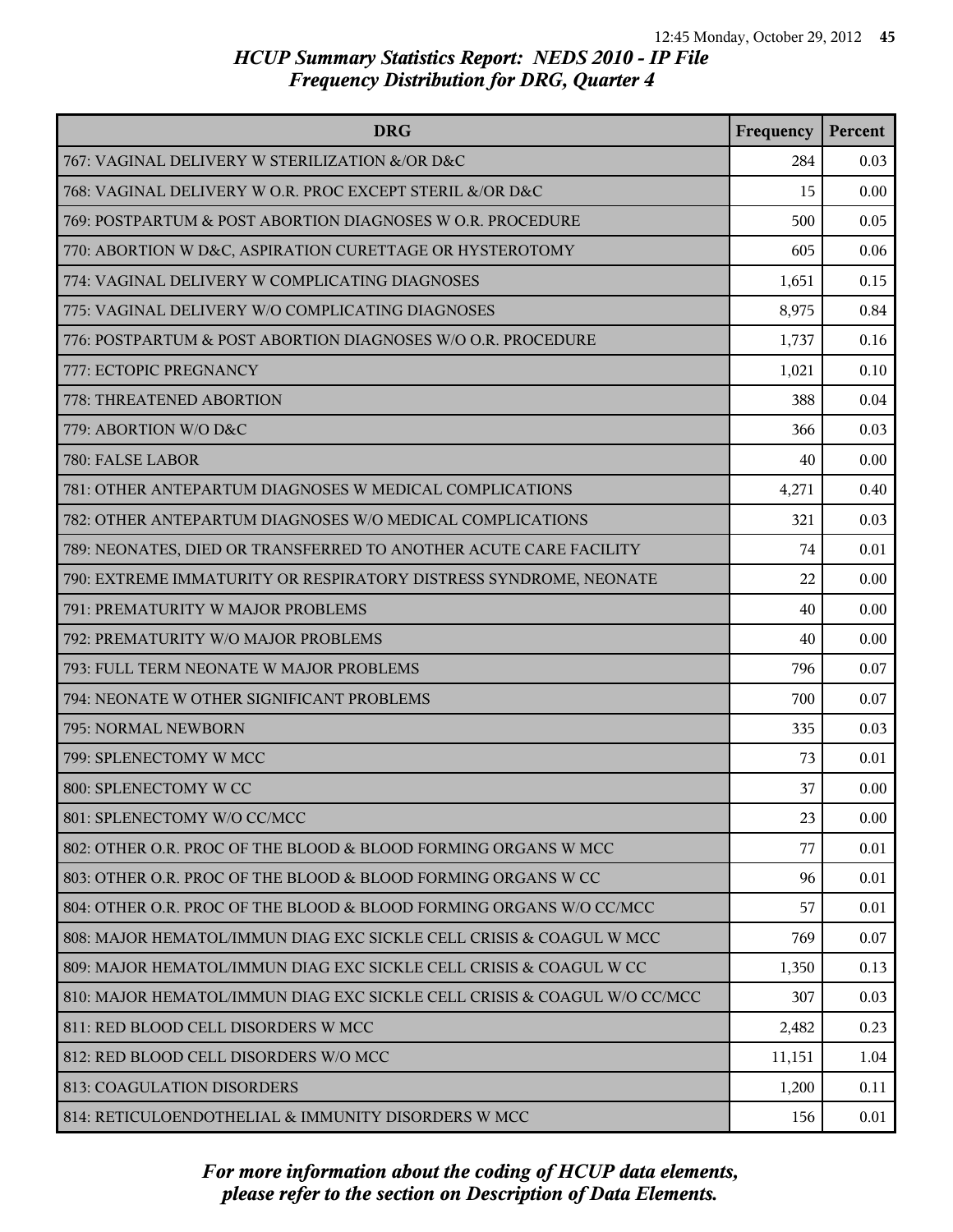| <b>DRG</b>                                                                | Frequency | Percent |
|---------------------------------------------------------------------------|-----------|---------|
| 815: RETICULOENDOTHELIAL & IMMUNITY DISORDERS W CC                        | 463       | 0.04    |
| 816: RETICULOENDOTHELIAL & IMMUNITY DISORDERS W/O CC/MCC                  | 457       | 0.04    |
| 820: LYMPHOMA & LEUKEMIA W MAJOR O.R. PROCEDURE W MCC                     | 77        | 0.01    |
| 821: LYMPHOMA & LEUKEMIA W MAJOR O.R. PROCEDURE W CC                      | 78        | 0.01    |
| 822: LYMPHOMA & LEUKEMIA W MAJOR O.R. PROCEDURE W/O CC/MCC                | $\leq 10$ | $***$   |
| 823: LYMPHOMA & NON-ACUTE LEUKEMIA W OTHER O.R. PROC W MCC                | 114       | 0.01    |
| 824: LYMPHOMA & NON-ACUTE LEUKEMIA W OTHER O.R. PROC W CC                 | 202       | 0.02    |
| 825: LYMPHOMA & NON-ACUTE LEUKEMIA W OTHER O.R. PROC W/O CC/MCC           | 52        | 0.00    |
| 826: MYELOPROLIF DISORD OR POORLY DIFF NEOPL W MAJ O.R. PROC W MCC        | 25        | 0.00    |
| 827: MYELOPROLIF DISORD OR POORLY DIFF NEOPL W MAJ O.R. PROC W CC         | 33        | 0.00    |
| 828: MYELOPROLIF DISORD OR POORLY DIFF NEOPL W MAJ O.R. PROC W/O CC/MCC   | $\leq 10$ | $***$   |
| 829: MYELOPROLIF DISORD OR POORLY DIFF NEOPL W OTHER O.R. PROC W CC/MCC   | 64        | 0.01    |
| 830: MYELOPROLIF DISORD OR POORLY DIFF NEOPL W OTHER O.R. PROC W/O CC/MCC | $\leq 10$ | $***$   |
| 834: ACUTE LEUKEMIA W/O MAJOR O.R. PROCEDURE W MCC                        | 305       | 0.03    |
| 835: ACUTE LEUKEMIA W/O MAJOR O.R. PROCEDURE W CC                         | 230       | 0.02    |
| 836: ACUTE LEUKEMIA W/O MAJOR O.R. PROCEDURE W/O CC/MCC                   | 138       | 0.01    |
| 837: CHEMO W ACUTE LEUKEMIA AS SDX OR W HIGH DOSE CHEMO AGENT W MCC       | $\leq 10$ | $***$   |
| 838: CHEMO W ACUTE LEUKEMIA AS SDX W CC OR HIGH DOSE CHEMO AGENT          | $\leq 10$ | $***$   |
| 839: CHEMO W ACUTE LEUKEMIA AS SDX W/O CC/MCC                             | $\leq 10$ | $***$   |
| 840: LYMPHOMA & NON-ACUTE LEUKEMIA W MCC                                  | 568       | 0.05    |
| 841: LYMPHOMA & NON-ACUTE LEUKEMIA W CC                                   | 754       | 0.07    |
| 842: LYMPHOMA & NON-ACUTE LEUKEMIA W/O CC/MCC                             | 274       | 0.03    |
| 843: OTHER MYELOPROLIF DIS OR POORLY DIFF NEOPL DIAG W MCC                | 141       | 0.01    |
| 844: OTHER MYELOPROLIF DIS OR POORLY DIFF NEOPL DIAG W CC                 | 253       | 0.02    |
| 845: OTHER MYELOPROLIF DIS OR POORLY DIFF NEOPL DIAG W/O CC/MCC           | 61        | 0.01    |
| 846: CHEMOTHERAPY W/O ACUTE LEUKEMIA AS SECONDARY DIAGNOSIS W MCC         | 13        | 0.00    |
| 847: CHEMOTHERAPY W/O ACUTE LEUKEMIA AS SECONDARY DIAGNOSIS W CC          | 41        | 0.00    |
| 848: CHEMOTHERAPY W/O ACUTE LEUKEMIA AS SECONDARY DIAGNOSIS W/O CC/MCC    | $\leq 10$ | $* * *$ |
| 849: RADIOTHERAPY                                                         | $\leq$ 10 | $* * *$ |
| 853: INFECTIOUS & PARASITIC DISEASES W O.R. PROCEDURE W MCC               | 3,862     | 0.36    |
| 854: INFECTIOUS & PARASITIC DISEASES W O.R. PROCEDURE W CC                | 982       | 0.09    |
| 855: INFECTIOUS & PARASITIC DISEASES W O.R. PROCEDURE W/O CC/MCC          | 29        | 0.00    |
| 856: POSTOPERATIVE OR POST-TRAUMATIC INFECTIONS W O.R. PROC W MCC         | 492       | 0.05    |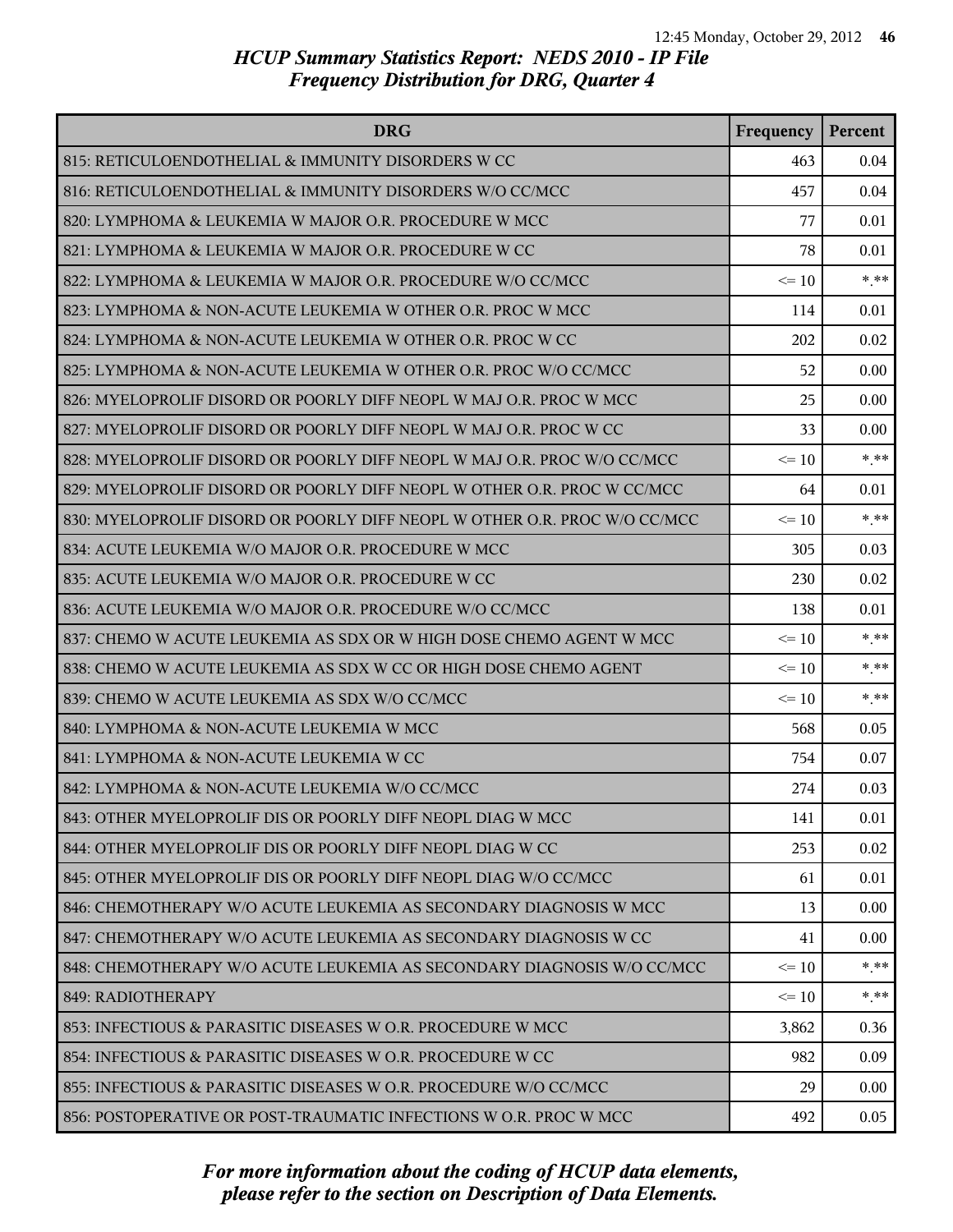| <b>DRG</b>                                                               | Frequency | Percent |
|--------------------------------------------------------------------------|-----------|---------|
| 857: POSTOPERATIVE OR POST-TRAUMATIC INFECTIONS W O.R. PROC W CC         | 677       | 0.06    |
| 858: POSTOPERATIVE OR POST-TRAUMATIC INFECTIONS W O.R. PROC W/O CC/MCC   | 122       | 0.01    |
| 862: POSTOPERATIVE & POST-TRAUMATIC INFECTIONS W MCC                     | 1,047     | 0.10    |
| 863: POSTOPERATIVE & POST-TRAUMATIC INFECTIONS W/O MCC                   | 2,276     | 0.21    |
| <b>864: FEVER</b>                                                        | 2,725     | 0.25    |
| 865: VIRAL ILLNESS W MCC                                                 | 253       | 0.02    |
| 866: VIRAL ILLNESS W/O MCC                                               | 1,867     | 0.17    |
| 867: OTHER INFECTIOUS & PARASITIC DISEASES DIAGNOSES W MCC               | 452       | 0.04    |
| 868: OTHER INFECTIOUS & PARASITIC DISEASES DIAGNOSES W CC                | 316       | 0.03    |
| 869: OTHER INFECTIOUS & PARASITIC DISEASES DIAGNOSES W/O CC/MCC          | 151       | 0.01    |
| 870: SEPTICEMIA OR SEVERE SEPSIS W MV 96+ HOURS                          | 2,467     | 0.23    |
| 871: SEPTICEMIA OR SEVERE SEPSIS W/O MV 96+ HOURS W MCC                  | 26,155    | 2.44    |
| 872: SEPTICEMIA OR SEVERE SEPSIS W/O MV 96+ HOURS W/O MCC                | 11,283    | 1.05    |
| 876: O.R. PROCEDURE W PRINCIPAL DIAGNOSES OF MENTAL ILLNESS              | 79        | 0.01    |
| 880: ACUTE ADJUSTMENT REACTION & PSYCHOSOCIAL DYSFUNCTION                | 1,518     | 0.14    |
| 881: DEPRESSIVE NEUROSES                                                 | 3,987     | 0.37    |
| 882: NEUROSES EXCEPT DEPRESSIVE                                          | 1,373     | 0.13    |
| 883: DISORDERS OF PERSONALITY & IMPULSE CONTROL                          | 356       | 0.03    |
| 884: ORGANIC DISTURBANCES & MENTAL RETARDATION                           | 2,129     | 0.20    |
| 885: PSYCHOSES                                                           | 34,698    | 3.24    |
| 886: BEHAVIORAL & DEVELOPMENTAL DISORDERS                                | 572       | 0.05    |
| 887: OTHER MENTAL DISORDER DIAGNOSES                                     | 70        | 0.01    |
| 894: ALCOHOL/DRUG ABUSE OR DEPENDENCE, LEFT AMA                          | 1,538     | 0.14    |
| 895: ALCOHOL/DRUG ABUSE OR DEPENDENCE W REHABILITATION THERAPY           | 352       | 0.03    |
| 896: ALCOHOL/DRUG ABUSE OR DEPENDENCE W/O REHABILITATION THERAPY W MCC   | 1,449     | 0.14    |
| 897: ALCOHOL/DRUG ABUSE OR DEPENDENCE W/O REHABILITATION THERAPY W/O MCC | 11,341    | 1.06    |
| 901: WOUND DEBRIDEMENTS FOR INJURIES W MCC                               | 54        | 0.01    |
| 902: WOUND DEBRIDEMENTS FOR INJURIES W CC                                | 118       | 0.01    |
| 903: WOUND DEBRIDEMENTS FOR INJURIES W/O CC/MCC                          | 69        | 0.01    |
| 904: SKIN GRAFTS FOR INJURIES W CC/MCC                                   | 110       | 0.01    |
| 905: SKIN GRAFTS FOR INJURIES W/O CC/MCC                                 | 22        | 0.00    |
| 906: HAND PROCEDURES FOR INJURIES                                        | 308       | 0.03    |
| 907: OTHER O.R. PROCEDURES FOR INJURIES W MCC                            | 656       | 0.06    |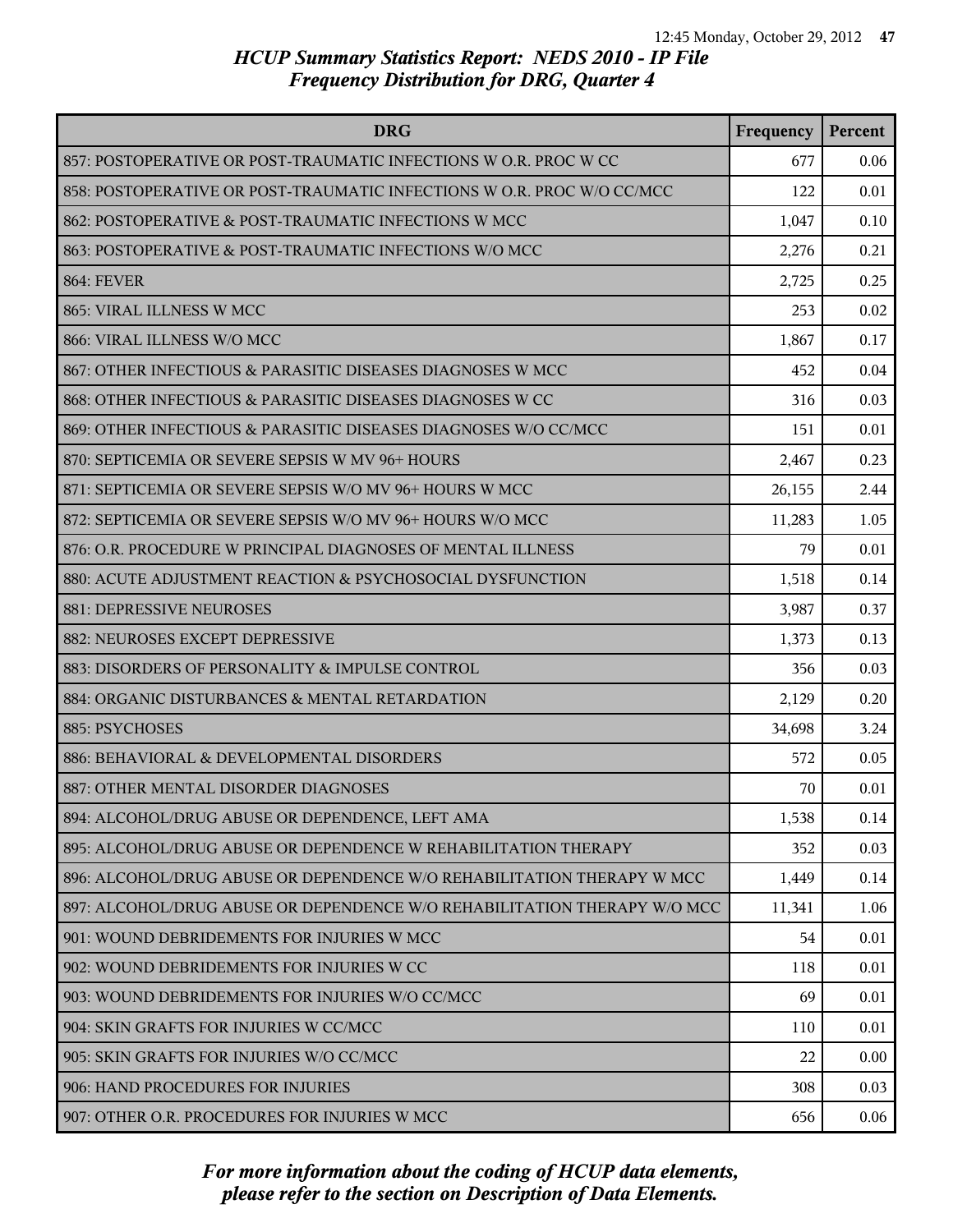| <b>DRG</b>                                                               | Frequency | Percent |
|--------------------------------------------------------------------------|-----------|---------|
| 908: OTHER O.R. PROCEDURES FOR INJURIES W CC                             | 756       | 0.07    |
| 909: OTHER O.R. PROCEDURES FOR INJURIES W/O CC/MCC                       | 636       | 0.06    |
| 913: TRAUMATIC INJURY W MCC                                              | 100       | 0.01    |
| 914: TRAUMATIC INJURY W/O MCC                                            | 978       | 0.09    |
| 915: ALLERGIC REACTIONS W MCC                                            | 231       | 0.02    |
| 916: ALLERGIC REACTIONS W/O MCC                                          | 1,099     | 0.10    |
| 917: POISONING & TOXIC EFFECTS OF DRUGS W MCC                            | 4,383     | 0.41    |
| 918: POISONING & TOXIC EFFECTS OF DRUGS W/O MCC                          | 10,189    | 0.95    |
| 919: COMPLICATIONS OF TREATMENT W MCC                                    | 928       | 0.09    |
| 920: COMPLICATIONS OF TREATMENT W CC                                     | 1,514     | 0.14    |
| 921: COMPLICATIONS OF TREATMENT W/O CC/MCC                               | 850       | 0.08    |
| 922: OTHER INJURY, POISONING & TOXIC EFFECT DIAG W MCC                   | 189       | 0.02    |
| 923: OTHER INJURY, POISONING & TOXIC EFFECT DIAG W/O MCC                 | 557       | 0.05    |
| 927: EXTENSIVE BURNS OR FULL THICKNESS BURNS W MV 96+ HRS W SKIN GRAFT   | 26        | 0.00    |
| 928: FULL THICKNESS BURN W SKIN GRAFT OR INHAL INJ W CC/MCC              | 117       | 0.01    |
| 929: FULL THICKNESS BURN W SKIN GRAFT OR INHAL INJ W/O CC/MCC            | 63        | 0.01    |
| 933: EXTENSIVE BURNS OR FULL THICKNESS BURNS W MV 96+ HRS W/O SKIN GRAFT | 15        | 0.00    |
| 934: FULL THICKNESS BURN W/O SKIN GRFT OR INHAL INJ                      | 92        | 0.01    |
| 935: NON-EXTENSIVE BURNS                                                 | 551       | 0.05    |
| 939: O.R. PROC W DIAGNOSES OF OTHER CONTACT W HEALTH SERVICES W MCC      | 36        | 0.00    |
| 940: O.R. PROC W DIAGNOSES OF OTHER CONTACT W HEALTH SERVICES W CC       | 60        | 0.01    |
| 941: O.R. PROC W DIAGNOSES OF OTHER CONTACT W HEALTH SERVICES W/O CC/MCC | 28        | 0.00    |
| 945: REHABILITATION W CC/MCC                                             | 127       | 0.01    |
| 946: REHABILITATION W/O CC/MCC                                           | 43        | 0.00    |
| 947: SIGNS & SYMPTOMS W MCC                                              | 1,215     | 0.11    |
| 948: SIGNS & SYMPTOMS W/O MCC                                            | 5,853     | 0.55    |
| 949: AFTERCARE W CC/MCC                                                  | 19        | 0.00    |
| 950: AFTERCARE W/O CC/MCC                                                | $\leq 10$ | $* * *$ |
| 951: OTHER FACTORS INFLUENCING HEALTH STATUS                             | 281       | 0.03    |
| 955: CRANIOTOMY FOR MULTIPLE SIGNIFICANT TRAUMA                          | 177       | 0.02    |
| 956: LIMB REATTACHMENT, HIP & FEMUR PROC FOR MULTIPLE SIGNIFICANT TRAUMA | 698       | 0.07    |
| 957: OTHER O.R. PROCEDURES FOR MULTIPLE SIGNIFICANT TRAUMA W MCC         | 599       | 0.06    |
| 958: OTHER O.R. PROCEDURES FOR MULTIPLE SIGNIFICANT TRAUMA W CC          | 677       | 0.06    |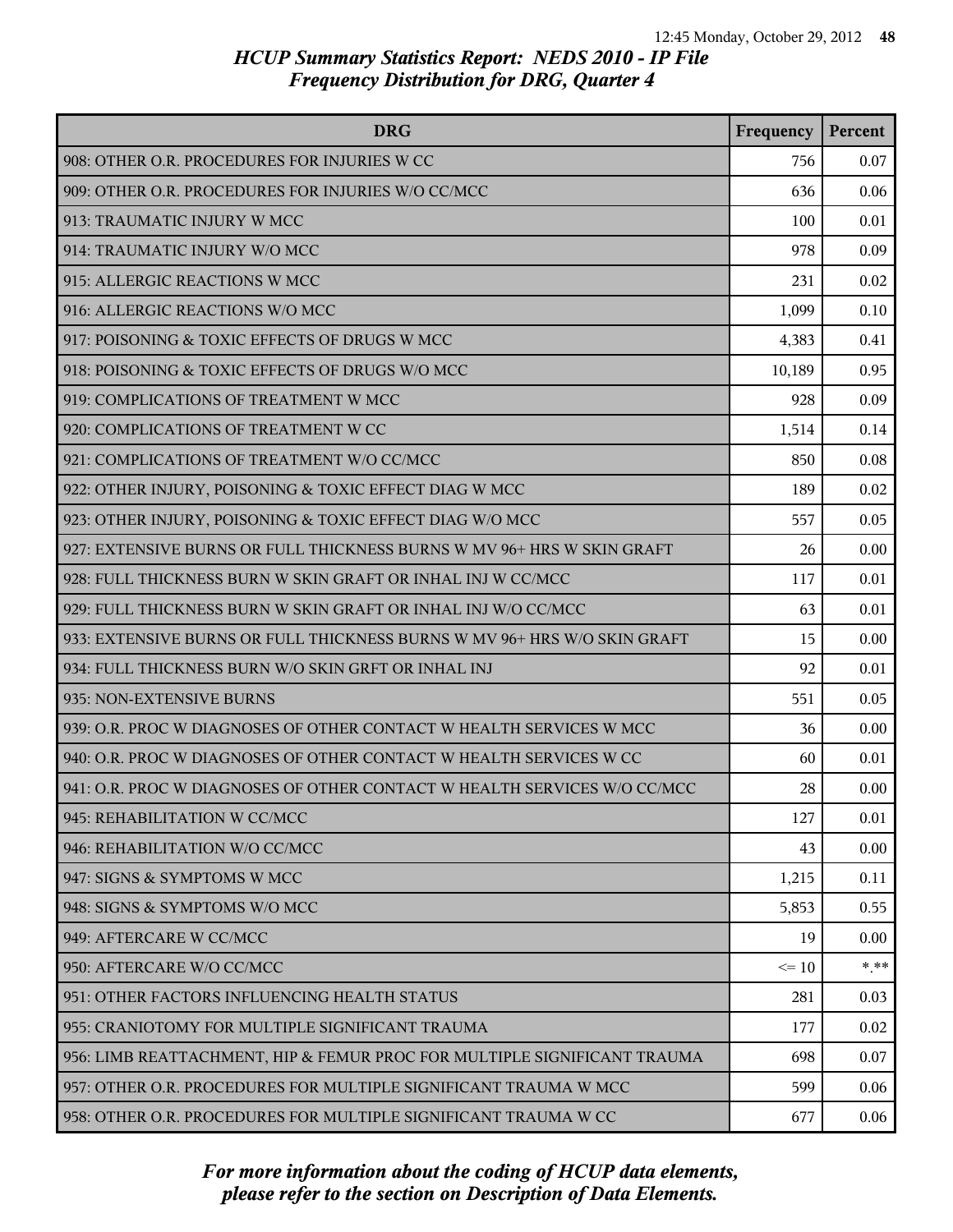| <b>DRG</b>                                                                | Frequency | Percent |
|---------------------------------------------------------------------------|-----------|---------|
| 959: OTHER O.R. PROCEDURES FOR MULTIPLE SIGNIFICANT TRAUMA W/O CC/MCC     | 176       | 0.02    |
| 963: OTHER MULTIPLE SIGNIFICANT TRAUMA W MCC                              | 346       | 0.03    |
| 964: OTHER MULTIPLE SIGNIFICANT TRAUMA W CC                               | 694       | 0.06    |
| 965: OTHER MULTIPLE SIGNIFICANT TRAUMA W/O CC/MCC                         | 312       | 0.03    |
| 969: HIV W EXTENSIVE O.R. PROCEDURE W MCC                                 | 101       | 0.01    |
| 970: HIV W EXTENSIVE O.R. PROCEDURE W/O MCC                               | $\leq$ 10 | $* * *$ |
| 974: HIV W MAJOR RELATED CONDITION W MCC                                  | 835       | 0.08    |
| 975: HIV W MAJOR RELATED CONDITION W CC                                   | 800       | 0.07    |
| 976: HIV W MAJOR RELATED CONDITION W/O CC/MCC                             | 359       | 0.03    |
| 977: HIV W OR W/O OTHER RELATED CONDITION                                 | 535       | 0.05    |
| 981: EXTENSIVE O.R. PROCEDURE UNRELATED TO PRINCIPAL DIAGNOSIS W MCC      | 1,810     | 0.17    |
| 982: EXTENSIVE O.R. PROCEDURE UNRELATED TO PRINCIPAL DIAGNOSIS W CC       | 1,361     | 0.13    |
| 983: EXTENSIVE O.R. PROCEDURE UNRELATED TO PRINCIPAL DIAGNOSIS W/O CC/MCC | 329       | 0.03    |
| 984: PROSTATIC O.R. PROCEDURE UNRELATED TO PRINCIPAL DIAGNOSIS W MCC      | 21        | 0.00    |
| 985: PROSTATIC O.R. PROCEDURE UNRELATED TO PRINCIPAL DIAGNOSIS W CC       | 51        | 0.00    |
| 986: PROSTATIC O.R. PROCEDURE UNRELATED TO PRINCIPAL DIAGNOSIS W/O CC/MCC | $\leq$ 10 | * **    |
| 987: NON-EXTENSIVE O.R. PROC UNRELATED TO PRINCIPAL DIAGNOSIS W MCC       | 561       | 0.05    |
| 988: NON-EXTENSIVE O.R. PROC UNRELATED TO PRINCIPAL DIAGNOSIS W CC        | 757       | 0.07    |
| 989: NON-EXTENSIVE O.R. PROC UNRELATED TO PRINCIPAL DIAGNOSIS W/O CC/MCC  | 306       | 0.03    |
| 999: UNGROUPABLE                                                          | 6,478     | 0.61    |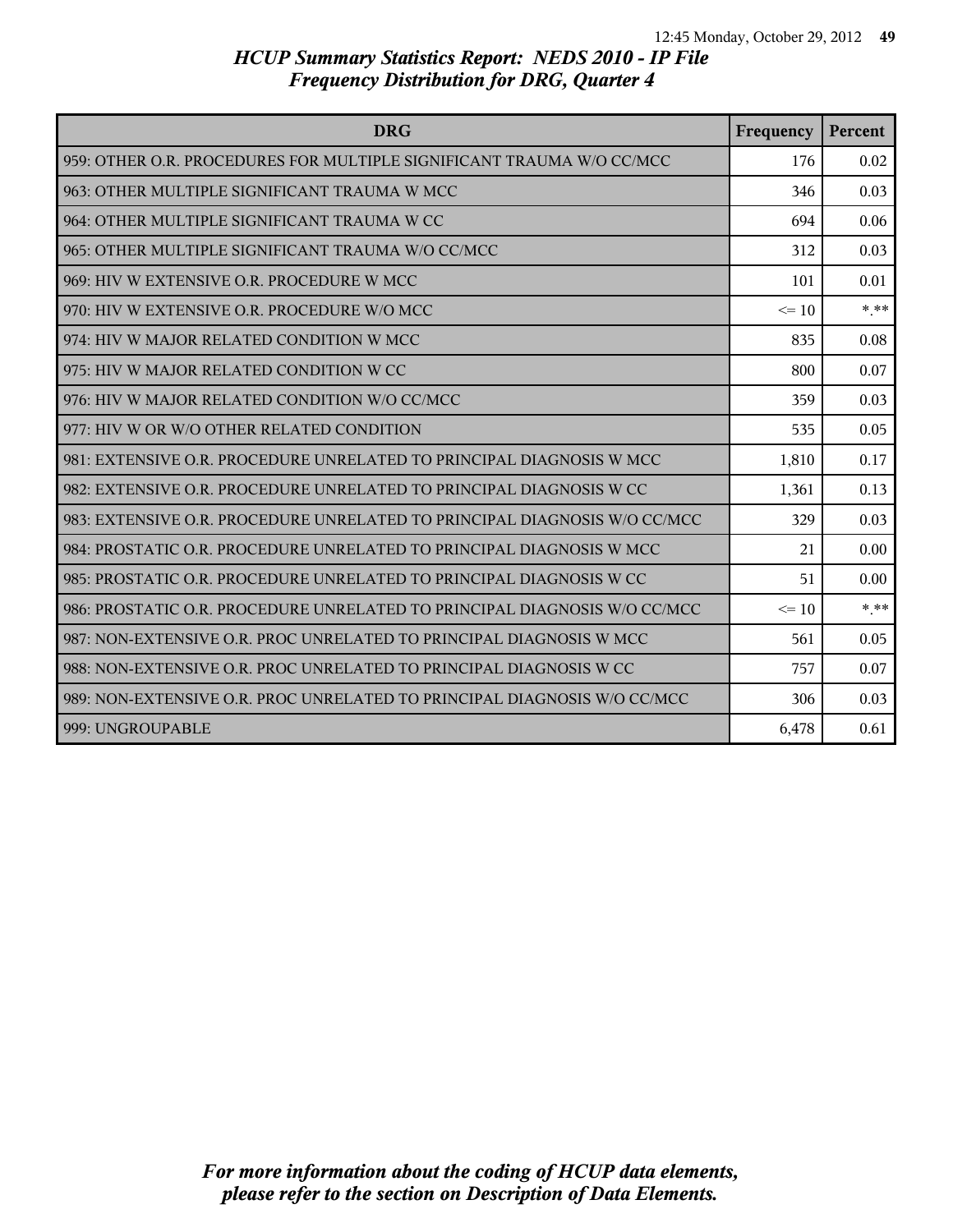| <b>DRGVER</b>            | Frequency | Percent |
|--------------------------|-----------|---------|
| 27: Effective 10/01/2009 | 3,321,116 | 75.62   |
| 28: Effective 10/01/2010 | 1,070,520 | 24.38   |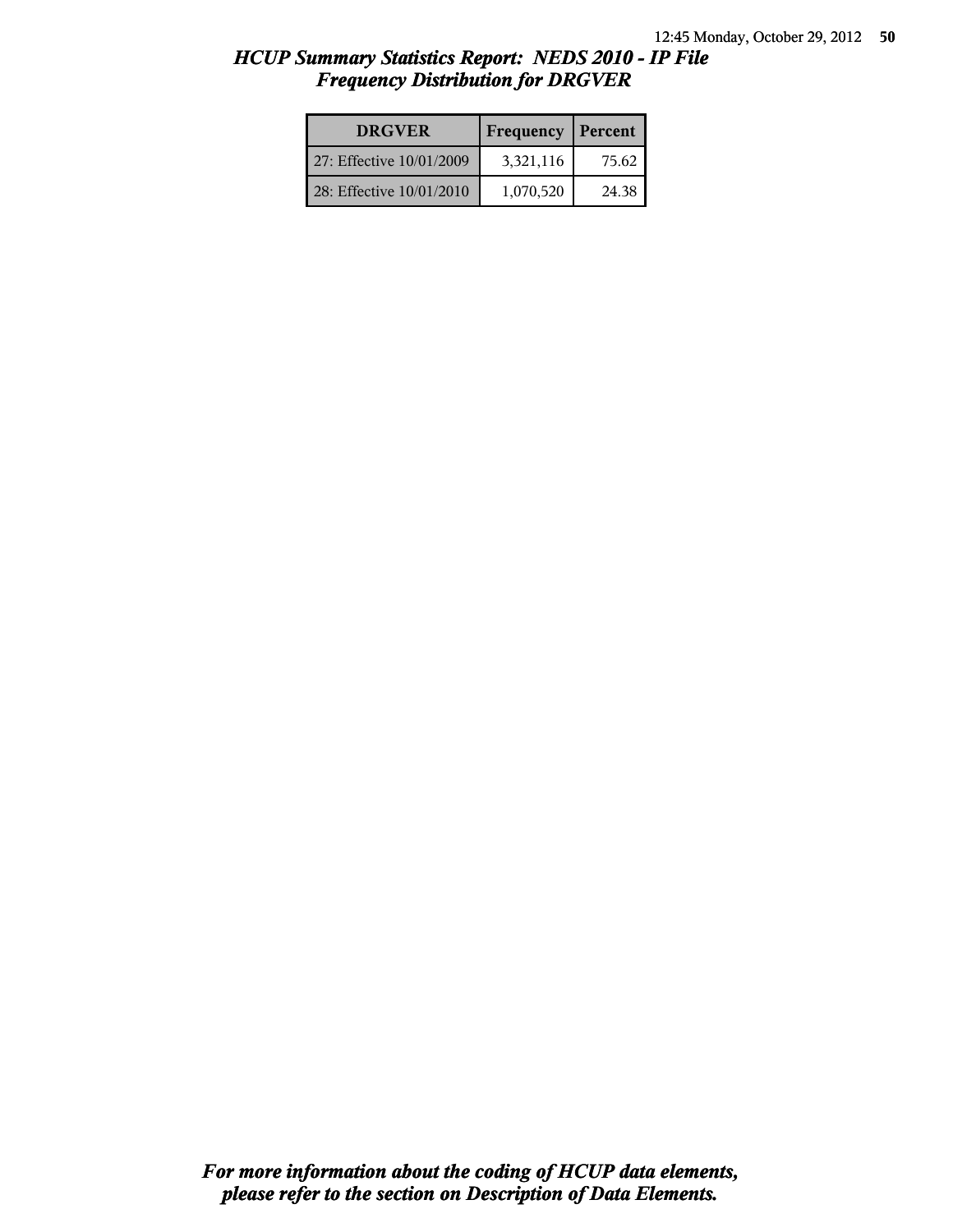| DRG NOPOA                                                                | Frequency | Percent |
|--------------------------------------------------------------------------|-----------|---------|
| 1: HEART TRANSPLANT OR IMPLANT OF HEART ASSIST SYSTEM W MCC              | 92        | 0.00    |
| 2: HEART TRANSPLANT OR IMPLANT OF HEART ASSIST SYSTEM W/O MCC            | 12        | 0.00    |
| 3: ECMO OR TRACH W MV 96+ HRS OR PDX EXC FACE, MOUTH & NECK W MAJ O.R.   | 6,190     | 0.19    |
| 4: TRACH W MV 96+ HRS OR PDX EXC FACE, MOUTH & NECK W/O MAJ O.R.         | 6,268     | 0.19    |
| 5: LIVER TRANSPLANT W MCC OR INTESTINAL TRANSPLANT                       | 173       | 0.01    |
| 6: LIVER TRANSPLANT W/O MCC                                              | 48        | 0.00    |
| 7: LUNG TRANSPLANT                                                       | 11        | 0.00    |
| 8: SIMULTANEOUS PANCREAS/KIDNEY TRANSPLANT                               | 33        | 0.00    |
| 9: BONE MARROW TRANSPLANT                                                | 71        | 0.00    |
| 10: PANCREAS TRANSPLANT                                                  | 12        | 0.00    |
| 11: TRACHEOSTOMY FOR FACE, MOUTH & NECK DIAGNOSES W MCC                  | 294       | 0.01    |
| 12: TRACHEOSTOMY FOR FACE, MOUTH & NECK DIAGNOSES W CC                   | 184       | 0.01    |
| 13: TRACHEOSTOMY FOR FACE, MOUTH & NECK DIAGNOSES W/O CC/MCC             | 88        | 0.00    |
| 20: INTRACRANIAL VASCULAR PROCEDURES W PDX HEMORRHAGE W MCC              | 541       | 0.02    |
| 21: INTRACRANIAL VASCULAR PROCEDURES W PDX HEMORRHAGE W CC               | 240       | 0.01    |
| 22: INTRACRANIAL VASCULAR PROCEDURES W PDX HEMORRHAGE W/O CC/MCC         | 103       | 0.00    |
| 23: CRANIO W MAJOR DEV IMPL/ACUTE COMPLEX CNS PDX W MCC OR CHEMO IMPLANT | 1,773     | 0.05    |
| 24: CRANIO W MAJOR DEV IMPL/ACUTE COMPLEX CNS PDX W/O MCC                | 553       | 0.02    |
| 25: CRANIOTOMY & ENDOVASCULAR INTRACRANIAL PROCEDURES W MCC              | 3,497     | 0.11    |
| 26: CRANIOTOMY & ENDOVASCULAR INTRACRANIAL PROCEDURES W CC               | 1,980     | 0.06    |
| 27: CRANIOTOMY & ENDOVASCULAR INTRACRANIAL PROCEDURES W/O CC/MCC         | 1,746     | 0.05    |
| 28: SPINAL PROCEDURES W MCC                                              | 622       | 0.02    |
| 29: SPINAL PROCEDURES W CC OR SPINAL NEUROSTIMULATORS                    | 787       | 0.02    |
| 30: SPINAL PROCEDURES W/O CC/MCC                                         | 390       | 0.01    |
| 31: VENTRICULAR SHUNT PROCEDURES W MCC                                   | 455       | 0.01    |
| 32: VENTRICULAR SHUNT PROCEDURES W CC                                    | 869       | 0.03    |
| 33: VENTRICULAR SHUNT PROCEDURES W/O CC/MCC                              | 254       | 0.01    |
| 34: CAROTID ARTERY STENT PROCEDURE W MCC                                 | 94        | 0.00    |
| 35: CAROTID ARTERY STENT PROCEDURE W CC                                  | 90        | 0.00    |
| 36: CAROTID ARTERY STENT PROCEDURE W/O CC/MCC                            | 82        | 0.00    |
| 37: EXTRACRANIAL PROCEDURES W MCC                                        | 674       | 0.02    |
| <b>38: EXTRACRANIAL PROCEDURES W CC</b>                                  | 797       | 0.02    |
| 39: EXTRACRANIAL PROCEDURES W/O CC/MCC                                   | 702       | 0.02    |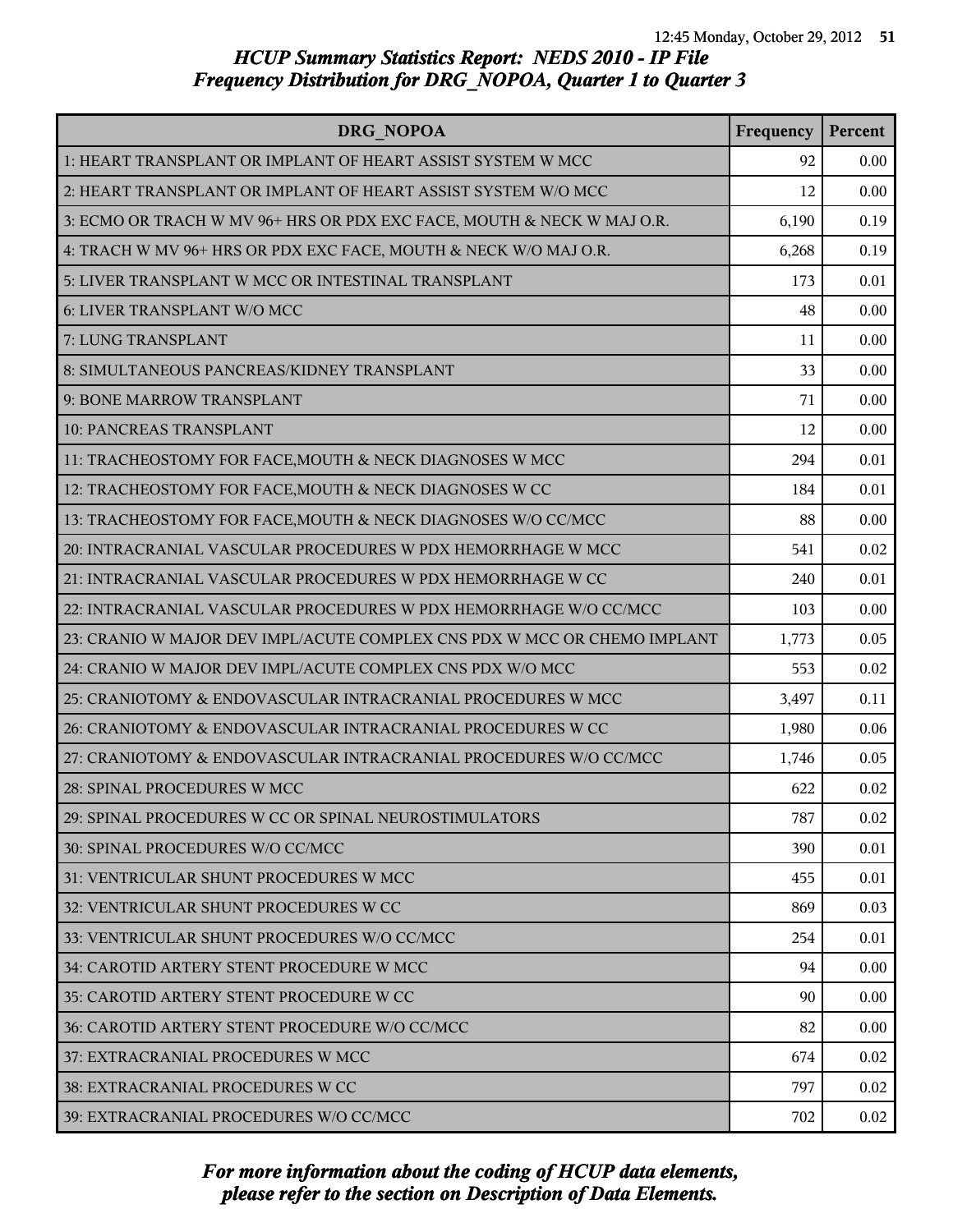| DRG NOPOA                                                                | Frequency | Percent |
|--------------------------------------------------------------------------|-----------|---------|
| 40: PERIPH/CRANIAL NERVE & OTHER NERV SYST PROC W MCC                    | 1,401     | 0.04    |
| 41: PERIPH/CRANIAL NERVE & OTHER NERV SYST PROC W CC OR PERIPH NEUROSTIM | 1,598     | 0.05    |
| 42: PERIPH/CRANIAL NERVE & OTHER NERV SYST PROC W/O CC/MCC               | 536       | 0.02    |
| 52: SPINAL DISORDERS & INJURIES W CC/MCC                                 | 377       | 0.01    |
| 53: SPINAL DISORDERS & INJURIES W/O CC/MCC                               | 320       | 0.01    |
| 54: NERVOUS SYSTEM NEOPLASMS W MCC                                       | 2,765     | 0.08    |
| 55: NERVOUS SYSTEM NEOPLASMS W/O MCC                                     | 3,416     | 0.10    |
| 56: DEGENERATIVE NERVOUS SYSTEM DISORDERS W MCC                          | 2,966     | 0.09    |
| 57: DEGENERATIVE NERVOUS SYSTEM DISORDERS W/O MCC                        | 10,880    | 0.33    |
| 58: MULTIPLE SCLEROSIS & CEREBELLAR ATAXIA W MCC                         | 318       | 0.01    |
| 59: MULTIPLE SCLEROSIS & CEREBELLAR ATAXIA W CC                          | 1,104     | 0.03    |
| 60: MULTIPLE SCLEROSIS & CEREBELLAR ATAXIA W/O CC/MCC                    | 1,685     | 0.05    |
| 61: ACUTE ISCHEMIC STROKE W USE OF THROMBOLYTIC AGENT W MCC              | 896       | 0.03    |
| 62: ACUTE ISCHEMIC STROKE W USE OF THROMBOLYTIC AGENT W CC               | 1,497     | 0.05    |
| 63: ACUTE ISCHEMIC STROKE W USE OF THROMBOLYTIC AGENT W/O CC/MCC         | 644       | 0.02    |
| 64: INTRACRANIAL HEMORRHAGE OR CEREBRAL INFARCTION W MCC                 | 19,260    | 0.58    |
| 65: INTRACRANIAL HEMORRHAGE OR CEREBRAL INFARCTION W CC                  | 28,962    | 0.88    |
| 66: INTRACRANIAL HEMORRHAGE OR CEREBRAL INFARCTION W/O CC/MCC            | 21,508    | 0.65    |
| 67: NONSPECIFIC CVA & PRECEREBRAL OCCLUSION W/O INFARCT W MCC            | 469       | 0.01    |
| 68: NONSPECIFIC CVA & PRECEREBRAL OCCLUSION W/O INFARCT W/O MCC          | 2,173     | 0.07    |
| 69: TRANSIENT ISCHEMIA                                                   | 28,904    | 0.87    |
| 70: NONSPECIFIC CEREBROVASCULAR DISORDERS W MCC                          | 3,700     | 0.11    |
| 71: NONSPECIFIC CEREBROVASCULAR DISORDERS W CC                           | 3,017     | 0.09    |
| 72: NONSPECIFIC CEREBROVASCULAR DISORDERS W/O CC/MCC                     | 1,868     | 0.06    |
| 73: CRANIAL & PERIPHERAL NERVE DISORDERS W MCC                           | 3,915     | 0.12    |
| 74: CRANIAL & PERIPHERAL NERVE DISORDERS W/O MCC                         | 11,620    | 0.35    |
| 75: VIRAL MENINGITIS W CC/MCC                                            | 1,281     | 0.04    |
| 76: VIRAL MENINGITIS W/O CC/MCC                                          | 3,143     | 0.10    |
| 77: HYPERTENSIVE ENCEPHALOPATHY W MCC                                    | 595       | 0.02    |
| 78: HYPERTENSIVE ENCEPHALOPATHY W CC                                     | 561       | 0.02    |
| 79: HYPERTENSIVE ENCEPHALOPATHY W/O CC/MCC                               | 295       | 0.01    |
| 80: NONTRAUMATIC STUPOR & COMA W MCC                                     | 629       | 0.02    |
| 81: NONTRAUMATIC STUPOR & COMA W/O MCC                                   | 1,758     | 0.05    |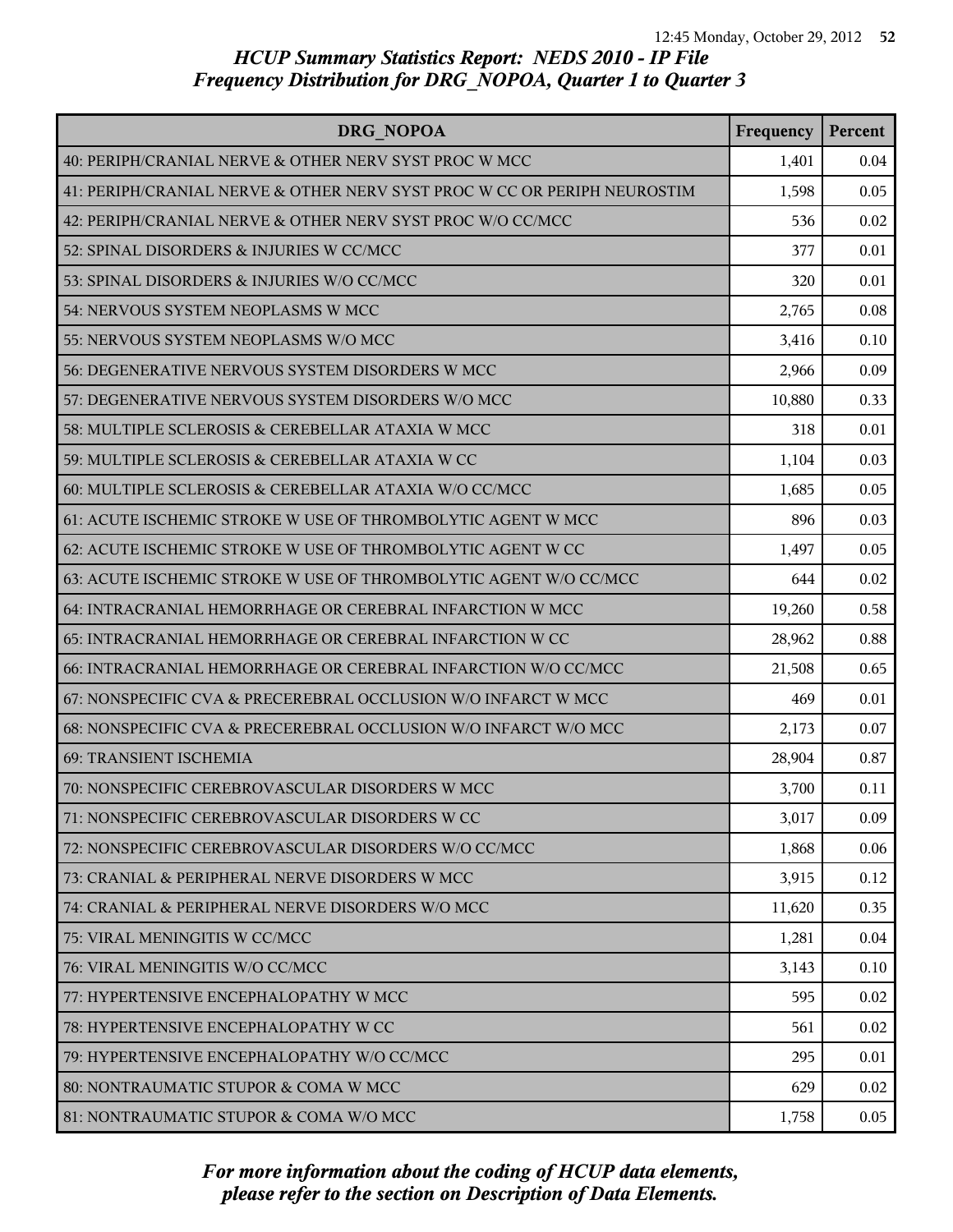| DRG NOPOA                                                               | Frequency | Percent  |
|-------------------------------------------------------------------------|-----------|----------|
| 82: TRAUMATIC STUPOR & COMA, COMA >1 HR W MCC                           | 1,281     | 0.04     |
| 83: TRAUMATIC STUPOR & COMA, COMA >1 HR W CC                            | 1,150     | 0.03     |
| 84: TRAUMATIC STUPOR & COMA, COMA >1 HR W/O CC/MCC                      | 2,040     | 0.06     |
| 85: TRAUMATIC STUPOR & COMA, COMA <1 HR W MCC                           | 2,599     | 0.08     |
| 86: TRAUMATIC STUPOR & COMA, COMA <1 HR W CC                            | 4,188     | 0.13     |
| 87: TRAUMATIC STUPOR & COMA, COMA <1 HR W/O CC/MCC                      | 6,856     | 0.21     |
| 88: CONCUSSION W MCC                                                    | 552       | 0.02     |
| 89: CONCUSSION W CC                                                     | 1,618     | 0.05     |
| 90: CONCUSSION W/O CC/MCC                                               | 3,203     | 0.10     |
| 91: OTHER DISORDERS OF NERVOUS SYSTEM W MCC                             | 3,223     | 0.10     |
| 92: OTHER DISORDERS OF NERVOUS SYSTEM W CC                              | 5,385     | 0.16     |
| 93: OTHER DISORDERS OF NERVOUS SYSTEM W/O CC/MCC                        | 5,624     | 0.17     |
| 94: BACTERIAL & TUBERCULOUS INFECTIONS OF NERVOUS SYSTEM W MCC          | 562       | 0.02     |
| 95: BACTERIAL & TUBERCULOUS INFECTIONS OF NERVOUS SYSTEM W CC           | 527       | 0.02     |
| 96: BACTERIAL & TUBERCULOUS INFECTIONS OF NERVOUS SYSTEM W/O CC/MCC     | 506       | 0.02     |
| 97: NON-BACTERIAL INFECT OF NERVOUS SYS EXC VIRAL MENINGITIS W MCC      | 509       | 0.02     |
| 98: NON-BACTERIAL INFECT OF NERVOUS SYS EXC VIRAL MENINGITIS W CC       | 425       | 0.01     |
| 99: NON-BACTERIAL INFECT OF NERVOUS SYS EXC VIRAL MENINGITIS W/O CC/MCC | 573       | 0.02     |
| 100: SEIZURES W MCC                                                     | 8,115     | 0.25     |
| 101: SEIZURES W/O MCC                                                   | 27,163    | 0.82     |
| 102: HEADACHES W MCC                                                    | 849       | 0.03     |
| 103: HEADACHES W/O MCC                                                  | 10,724    | 0.32     |
| 113: ORBITAL PROCEDURES W CC/MCC                                        | 319       | 0.01     |
| 114: ORBITAL PROCEDURES W/O CC/MCC                                      | 252       | 0.01     |
| 115: EXTRAOCULAR PROCEDURES EXCEPT ORBIT                                | 272       | 0.01     |
| 116: INTRAOCULAR PROCEDURES W CC/MCC                                    | 111       | 0.00     |
| 117: INTRAOCULAR PROCEDURES W/O CC/MCC                                  | 193       | 0.01     |
| 121: ACUTE MAJOR EYE INFECTIONS W CC/MCC                                | 339       | 0.01     |
| 122: ACUTE MAJOR EYE INFECTIONS W/O CC/MCC                              | 559       | 0.02     |
| 123: NEUROLOGICAL EYE DISORDERS                                         | 1,341     | 0.04     |
| 124: OTHER DISORDERS OF THE EYE W MCC                                   | 366       | 0.01     |
| 125: OTHER DISORDERS OF THE EYE W/O MCC                                 | 2,157     | 0.07     |
| 129: MAJOR HEAD & NECK PROCEDURES W CC/MCC OR MAJOR DEVICE              | 22        | $0.00\,$ |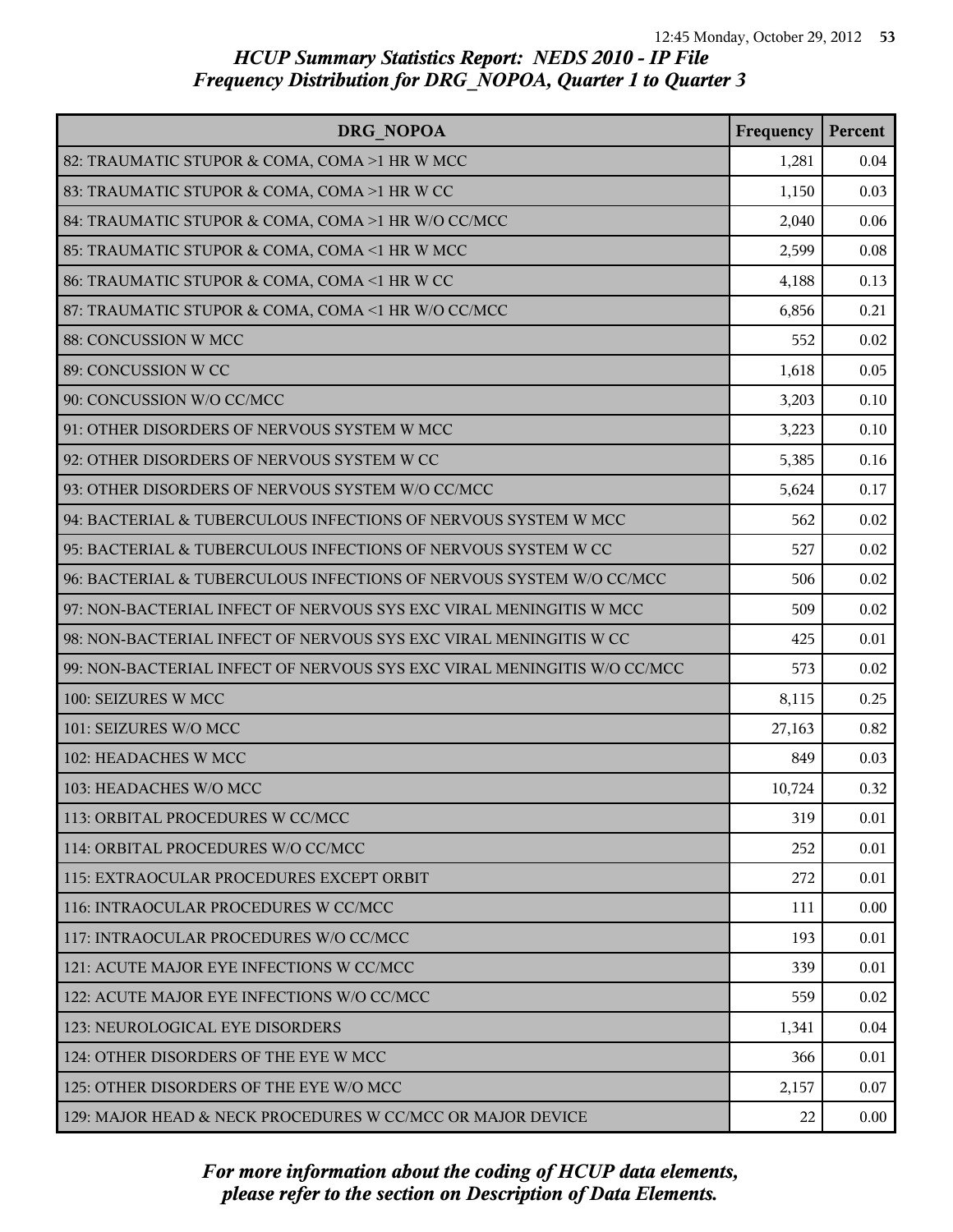| DRG NOPOA                                                       | Frequency | Percent |
|-----------------------------------------------------------------|-----------|---------|
| 130: MAJOR HEAD & NECK PROCEDURES W/O CC/MCC                    | $\leq$ 10 | $* * *$ |
| 131: CRANIAL/FACIAL PROCEDURES W CC/MCC                         | 977       | 0.03    |
| 132: CRANIAL/FACIAL PROCEDURES W/O CC/MCC                       | 1,155     | 0.03    |
| 133: OTHER EAR, NOSE, MOUTH & THROAT O.R. PROCEDURES W CC/MCC   | 819       | 0.02    |
| 134: OTHER EAR, NOSE, MOUTH & THROAT O.R. PROCEDURES W/O CC/MCC | 1,447     | 0.04    |
| 135: SINUS & MASTOID PROCEDURES W CC/MCC                        | 108       | 0.00    |
| 136: SINUS & MASTOID PROCEDURES W/O CC/MCC                      | 45        | 0.00    |
| 137: MOUTH PROCEDURES W CC/MCC                                  | 543       | 0.02    |
| 138: MOUTH PROCEDURES W/O CC/MCC                                | 325       | 0.01    |
| 139: SALIVARY GLAND PROCEDURES                                  | 40        | 0.00    |
| 146: EAR, NOSE, MOUTH & THROAT MALIGNANCY W MCC                 | 245       | 0.01    |
| 147: EAR, NOSE, MOUTH & THROAT MALIGNANCY W CC                  | 351       | 0.01    |
| 148: EAR, NOSE, MOUTH & THROAT MALIGNANCY W/O CC/MCC            | 134       | 0.00    |
| 149: DYSEQUILIBRIUM                                             | 11,761    | 0.36    |
| 150: EPISTAXIS W MCC                                            | 461       | 0.01    |
| 151: EPISTAXIS W/O MCC                                          | 1,782     | 0.05    |
| 152: OTITIS MEDIA & URI W MCC                                   | 1,220     | 0.04    |
| 153: OTITIS MEDIA & URI W/O MCC                                 | 10,094    | 0.31    |
| 154: OTHER EAR, NOSE, MOUTH & THROAT DIAGNOSES W MCC            | 888       | 0.03    |
| 155: OTHER EAR, NOSE, MOUTH & THROAT DIAGNOSES W CC             | 2,115     | 0.06    |
| 156: OTHER EAR, NOSE, MOUTH & THROAT DIAGNOSES W/O CC/MCC       | 2,184     | 0.07    |
| 157: DENTAL & ORAL DISEASES W MCC                               | 539       | 0.02    |
| 158: DENTAL & ORAL DISEASES W CC                                | 2,027     | 0.06    |
| 159: DENTAL & ORAL DISEASES W/O CC/MCC                          | 1,658     | 0.05    |
| 163: MAJOR CHEST PROCEDURES W MCC                               | 2,662     | 0.08    |
| 164: MAJOR CHEST PROCEDURES W CC                                | 1,071     | 0.03    |
| 165: MAJOR CHEST PROCEDURES W/O CC/MCC                          | 633       | 0.02    |
| 166: OTHER RESP SYSTEM O.R. PROCEDURES W MCC                    | 5,858     | 0.18    |
| 167: OTHER RESP SYSTEM O.R. PROCEDURES W CC                     | 3,649     | 0.11    |
| 168: OTHER RESP SYSTEM O.R. PROCEDURES W/O CC/MCC               | 777       | 0.02    |
| 175: PULMONARY EMBOLISM W MCC                                   | 5,850     | 0.18    |
| 176: PULMONARY EMBOLISM W/O MCC                                 | 14,533    | 0.44    |
| 177: RESPIRATORY INFECTIONS & INFLAMMATIONS W MCC               | 18,230    | 0.55    |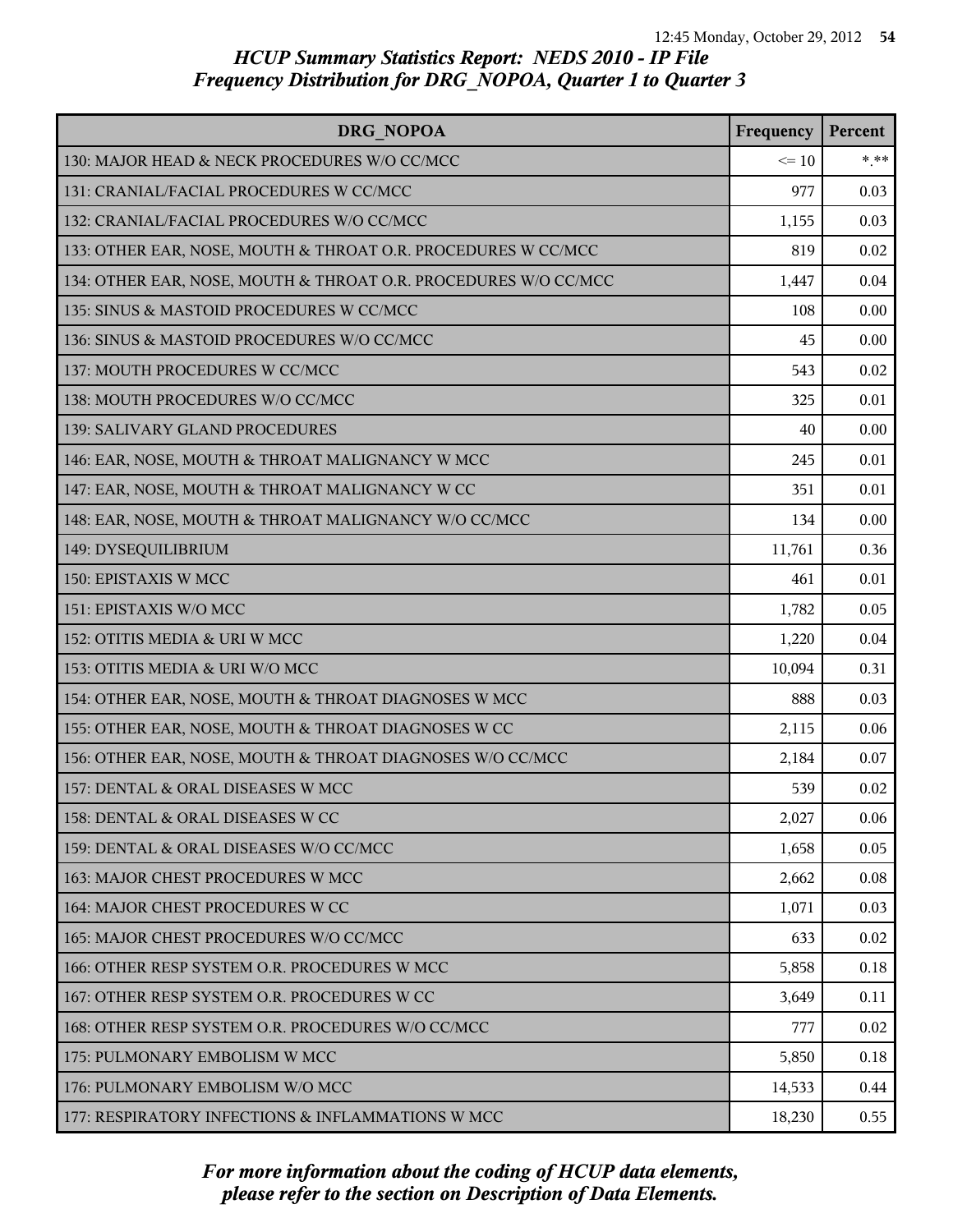| DRG NOPOA                                                          | Frequency | Percent |
|--------------------------------------------------------------------|-----------|---------|
| 178: RESPIRATORY INFECTIONS & INFLAMMATIONS W CC                   | 12,990    | 0.39    |
| 179: RESPIRATORY INFECTIONS & INFLAMMATIONS W/O CC/MCC             | 4,041     | 0.12    |
| 180: RESPIRATORY NEOPLASMS W MCC                                   | 6,034     | 0.18    |
| 181: RESPIRATORY NEOPLASMS W CC                                    | 5,841     | 0.18    |
| 182: RESPIRATORY NEOPLASMS W/O CC/MCC                              | 655       | 0.02    |
| 183: MAJOR CHEST TRAUMA W MCC                                      | 967       | 0.03    |
| 184: MAJOR CHEST TRAUMA W CC                                       | 2,177     | 0.07    |
| 185: MAJOR CHEST TRAUMA W/O CC/MCC                                 | 895       | 0.03    |
| 186: PLEURAL EFFUSION W MCC                                        | 2,774     | 0.08    |
| 187: PLEURAL EFFUSION W CC                                         | 2,277     | 0.07    |
| 188: PLEURAL EFFUSION W/O CC/MCC                                   | 798       | 0.02    |
| 189: PULMONARY EDEMA & RESPIRATORY FAILURE                         | 25,354    | 0.77    |
| 190: CHRONIC OBSTRUCTIVE PULMONARY DISEASE W MCC                   | 39,013    | 1.18    |
| 191: CHRONIC OBSTRUCTIVE PULMONARY DISEASE W CC                    | 34,462    | 1.04    |
| 192: CHRONIC OBSTRUCTIVE PULMONARY DISEASE W/O CC/MCC              | 38,548    | 1.17    |
| 193: SIMPLE PNEUMONIA & PLEURISY W MCC                             | 37,166    | 1.12    |
| 194: SIMPLE PNEUMONIA & PLEURISY W CC                              | 53,649    | 1.62    |
| 195: SIMPLE PNEUMONIA & PLEURISY W/O CC/MCC                        | 34,321    | 1.04    |
| 196: INTERSTITIAL LUNG DISEASE W MCC                               | 1,935     | 0.06    |
| 197: INTERSTITIAL LUNG DISEASE W CC                                | 1,536     | 0.05    |
| 198: INTERSTITIAL LUNG DISEASE W/O CC/MCC                          | 989       | 0.03    |
| 199: PNEUMOTHORAX W MCC                                            | 1,349     | 0.04    |
| 200: PNEUMOTHORAX W CC                                             | 3,592     | 0.11    |
| 201: PNEUMOTHORAX W/O CC/MCC                                       | 2,777     | 0.08    |
| 202: BRONCHITIS & ASTHMA W CC/MCC                                  | 20,243    | 0.61    |
| 203: BRONCHITIS & ASTHMA W/O CC/MCC                                | 32,954    | 1.00    |
| 204: RESPIRATORY SIGNS & SYMPTOMS                                  | 8,581     | 0.26    |
| 205: OTHER RESPIRATORY SYSTEM DIAGNOSES W MCC                      | 2,296     | 0.07    |
| 206: OTHER RESPIRATORY SYSTEM DIAGNOSES W/O MCC                    | 7,274     | 0.22    |
| 207: RESPIRATORY SYSTEM DIAGNOSIS W VENTILATOR SUPPORT 96+ HOURS   | 9,772     | 0.30    |
| 208: RESPIRATORY SYSTEM DIAGNOSIS W VENTILATOR SUPPORT <96 HOURS   | 21,194    | 0.64    |
| 215: OTHER HEART ASSIST SYSTEM IMPLANT                             | 22        | 0.00    |
| 216: CARDIAC VALVE & OTH MAJ CARDIOTHORACIC PROC W CARD CATH W MCC | 1,433     | 0.04    |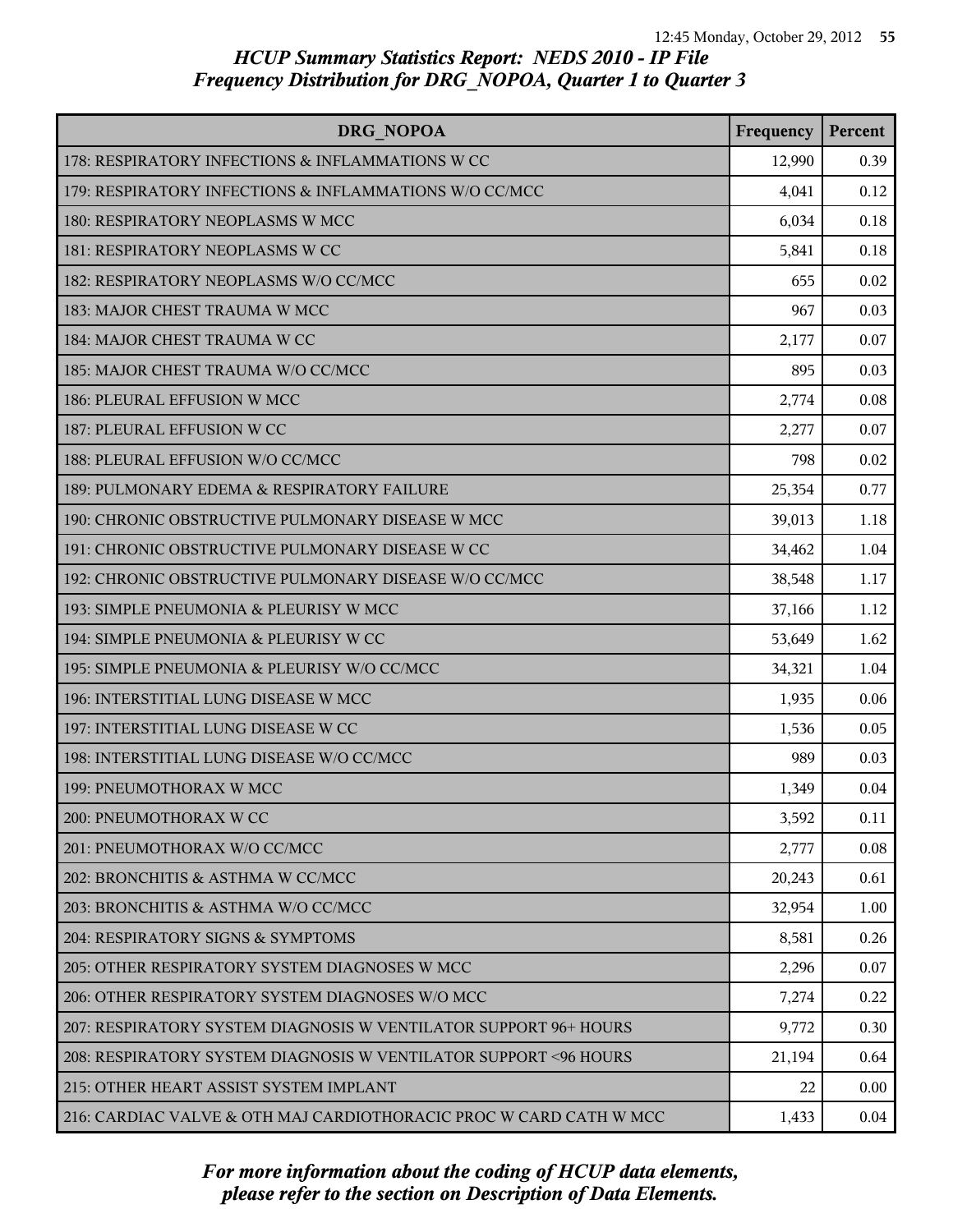| DRG NOPOA                                                                           | Frequency | Percent |
|-------------------------------------------------------------------------------------|-----------|---------|
| 217: CARDIAC VALVE & OTH MAJ CARDIOTHORACIC PROC W CARD CATH W CC                   | 430       | 0.01    |
| 218: CARDIAC VALVE & OTH MAJ CARDIOTHORACIC PROC W CARD CATH W/O CC/MCC             | 88        | 0.00    |
| 219: CARDIAC VALVE & OTH MAJ CARDIOTHORACIC PROC W/O CARD CATH W MCC                | 581       | 0.02    |
| 220: CARDIAC VALVE & OTH MAJ CARDIOTHORACIC PROC W/O CARD CATH W CC                 | 205       | 0.01    |
| 221: CARDIAC VALVE & OTH MAJ CARDIOTHORACIC PROC W/O CARD CATH W/O CC/MCC           | 30        | 0.00    |
| 222: CARDIAC DEFIB IMPLANT W CARDIAC CATH W AMI/HF/SHOCK W MCC                      | 670       | 0.02    |
| 223: CARDIAC DEFIB IMPLANT W CARDIAC CATH W AMI/HF/SHOCK W/O MCC                    | 459       | 0.01    |
| 224: CARDIAC DEFIB IMPLANT W CARDIAC CATH W/O AMI/HF/SHOCK W MCC                    | 631       | 0.02    |
| 225: CARDIAC DEFIB IMPLANT W CARDIAC CATH W/O AMI/HF/SHOCK W/O MCC                  | 657       | 0.02    |
| 226: CARDIAC DEFIBRILLATOR IMPLANT W/O CARDIAC CATH W MCC                           | 1,256     | 0.04    |
| 227: CARDIAC DEFIBRILLATOR IMPLANT W/O CARDIAC CATH W/O MCC                         | 1,682     | 0.05    |
| 228: OTHER CARDIOTHORACIC PROCEDURES W MCC                                          | 305       | 0.01    |
| 229: OTHER CARDIOTHORACIC PROCEDURES W CC                                           | 163       | 0.00    |
| 230: OTHER CARDIOTHORACIC PROCEDURES W/O CC/MCC                                     | 29        | 0.00    |
| 231: CORONARY BYPASS W PTCA W MCC                                                   | 350       | 0.01    |
| 232: CORONARY BYPASS W PTCA W/O MCC                                                 | 286       | 0.01    |
| 233: CORONARY BYPASS W CARDIAC CATH W MCC                                           | 2,829     | 0.09    |
| 234: CORONARY BYPASS W CARDIAC CATH W/O MCC                                         | 3,607     | 0.11    |
| 235: CORONARY BYPASS W/O CARDIAC CATH W MCC                                         | 275       | 0.01    |
| 236: CORONARY BYPASS W/O CARDIAC CATH W/O MCC                                       | 363       | 0.01    |
| 237: MAJOR CARDIOVASC PROCEDURES W MCC OR THORACIC AORTIC ANEURYSM<br><b>REPAIR</b> | 4,483     | 0.14    |
| 238: MAJOR CARDIOVASC PROCEDURES W/O MCC                                            | 2,832     | 0.09    |
| 239: AMPUTATION FOR CIRC SYS DISORDERS EXC UPPER LIMB & TOE W MCC                   | 1,578     | 0.05    |
| 240: AMPUTATION FOR CIRC SYS DISORDERS EXC UPPER LIMB & TOE W CC                    | 1,025     | 0.03    |
| 241: AMPUTATION FOR CIRC SYS DISORDERS EXC UPPER LIMB & TOE W/O CC/MCC              | 79        | 0.00    |
| 242: PERMANENT CARDIAC PACEMAKER IMPLANT W MCC                                      | 4,385     | 0.13    |
| 243: PERMANENT CARDIAC PACEMAKER IMPLANT W CC                                       | 4,972     | 0.15    |
| 244: PERMANENT CARDIAC PACEMAKER IMPLANT W/O CC/MCC                                 | 5,500     | 0.17    |
| 245: AICD GENERATOR PROCEDURES                                                      | 370       | 0.01    |
| 246: PERC CARDIOVASC PROC W DRUG-ELUTING STENT W MCC OR 4+ VESSELS/STENTS           | 6,700     | 0.20    |
| 247: PERC CARDIOVASC PROC W DRUG-ELUTING STENT W/O MCC                              | 25,355    | 0.77    |
| 248: PERC CARDIOVASC PROC W NON-DRUG-ELUTING STENT W MCC OR 4+ VES/STENTS           | 3,286     | 0.10    |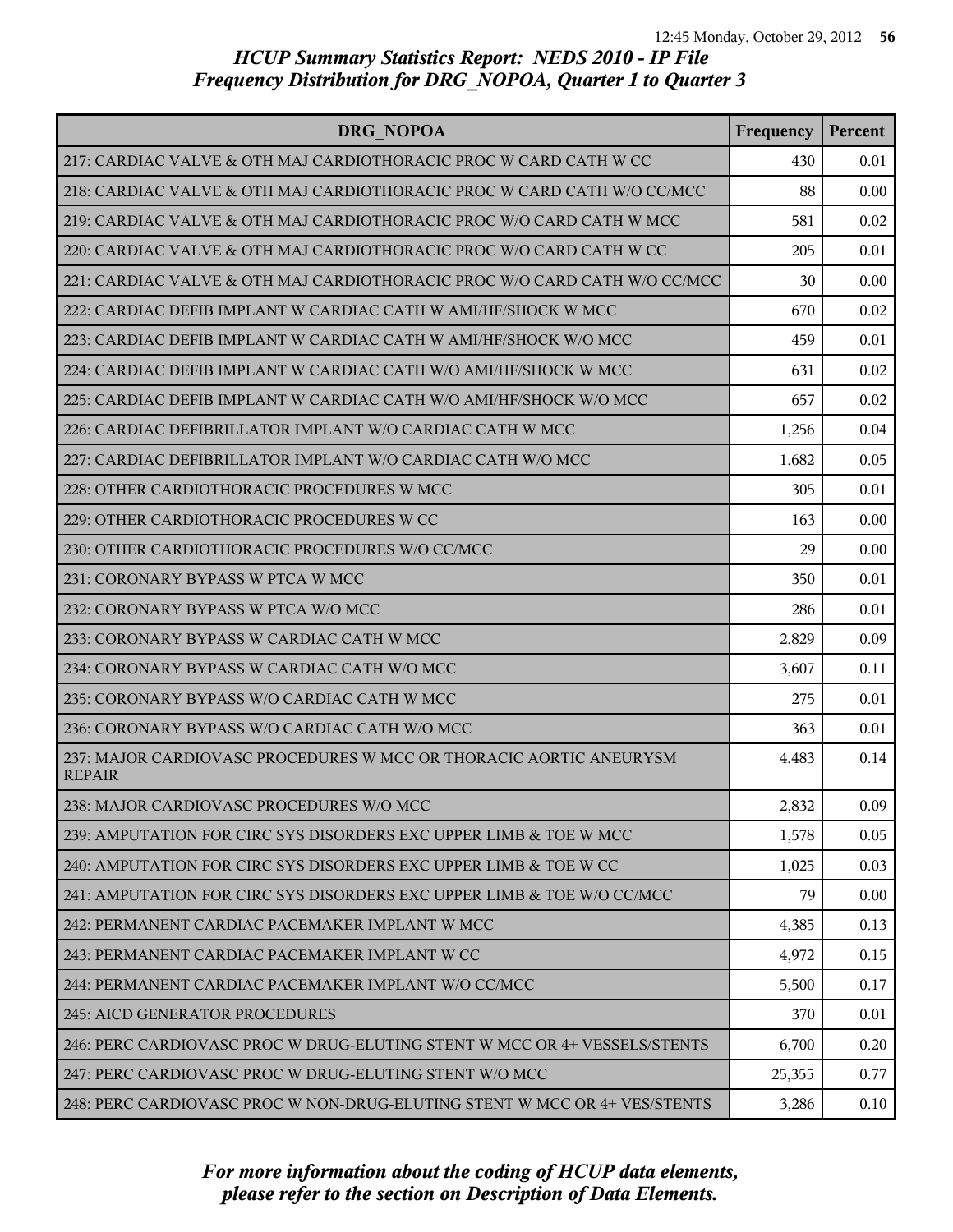| DRG NOPOA                                                             | Frequency | Percent |
|-----------------------------------------------------------------------|-----------|---------|
| 249: PERC CARDIOVASC PROC W NON-DRUG-ELUTING STENT W/O MCC            | 9,144     | 0.28    |
| 250: PERC CARDIOVASC PROC W/O CORONARY ARTERY STENT W MCC             | 1,628     | 0.05    |
| 251: PERC CARDIOVASC PROC W/O CORONARY ARTERY STENT W/O MCC           | 4,940     | 0.15    |
| 252: OTHER VASCULAR PROCEDURES W MCC                                  | 6,422     | 0.19    |
| 253: OTHER VASCULAR PROCEDURES W CC                                   | 4,265     | 0.13    |
| 254: OTHER VASCULAR PROCEDURES W/O CC/MCC                             | 1,853     | 0.06    |
| 255: UPPER LIMB & TOE AMPUTATION FOR CIRC SYSTEM DISORDERS W MCC      | 490       | 0.01    |
| 256: UPPER LIMB & TOE AMPUTATION FOR CIRC SYSTEM DISORDERS W CC       | 533       | 0.02    |
| 257: UPPER LIMB & TOE AMPUTATION FOR CIRC SYSTEM DISORDERS W/O CC/MCC | 36        | 0.00    |
| 258: CARDIAC PACEMAKER DEVICE REPLACEMENT W MCC                       | 158       | 0.00    |
| 259: CARDIAC PACEMAKER DEVICE REPLACEMENT W/O MCC                     | 456       | 0.01    |
| 260: CARDIAC PACEMAKER REVISION EXCEPT DEVICE REPLACEMENT W MCC       | 272       | 0.01    |
| 261: CARDIAC PACEMAKER REVISION EXCEPT DEVICE REPLACEMENT W CC        | 353       | 0.01    |
| 262: CARDIAC PACEMAKER REVISION EXCEPT DEVICE REPLACEMENT W/O CC/MCC  | 262       | 0.01    |
| 263: VEIN LIGATION & STRIPPING                                        | 86        | 0.00    |
| 264: OTHER CIRCULATORY SYSTEM O.R. PROCEDURES                         | 3,547     | 0.11    |
| 265: AICD LEAD PROCEDURES                                             | 121       | 0.00    |
| 280: ACUTE MYOCARDIAL INFARCTION, DISCHARGED ALIVE W MCC              | 18,202    | 0.55    |
| 281: ACUTE MYOCARDIAL INFARCTION, DISCHARGED ALIVE W CC               | 9,978     | 0.30    |
| 282: ACUTE MYOCARDIAL INFARCTION, DISCHARGED ALIVE W/O CC/MCC         | 11,004    | 0.33    |
| 283: ACUTE MYOCARDIAL INFARCTION, EXPIRED W MCC                       | 2,834     | 0.09    |
| 284: ACUTE MYOCARDIAL INFARCTION, EXPIRED W CC                        | 448       | 0.01    |
| 285: ACUTE MYOCARDIAL INFARCTION, EXPIRED W/O CC/MCC                  | 249       | 0.01    |
| 286: CIRCULATORY DISORDERS EXCEPT AMI, W CARD CATH W MCC              | 7,532     | 0.23    |
| 287: CIRCULATORY DISORDERS EXCEPT AMI, W CARD CATH W/O MCC            | 37,860    | 1.14    |
| 288: ACUTE & SUBACUTE ENDOCARDITIS W MCC                              | 705       | 0.02    |
| 289: ACUTE & SUBACUTE ENDOCARDITIS W CC                               | 310       | 0.01    |
| 290: ACUTE & SUBACUTE ENDOCARDITIS W/O CC/MCC                         | 85        | 0.00    |
| 291: HEART FAILURE & SHOCK W MCC                                      | 57,398    | 1.74    |
| 292: HEART FAILURE & SHOCK W CC                                       | 42,886    | 1.30    |
| 293: HEART FAILURE & SHOCK W/O CC/MCC                                 | 26,580    | 0.80    |
| 294: DEEP VEIN THROMBOPHLEBITIS W CC/MCC                              | 251       | 0.01    |
| 295: DEEP VEIN THROMBOPHLEBITIS W/O CC/MCC                            | 116       | 0.00    |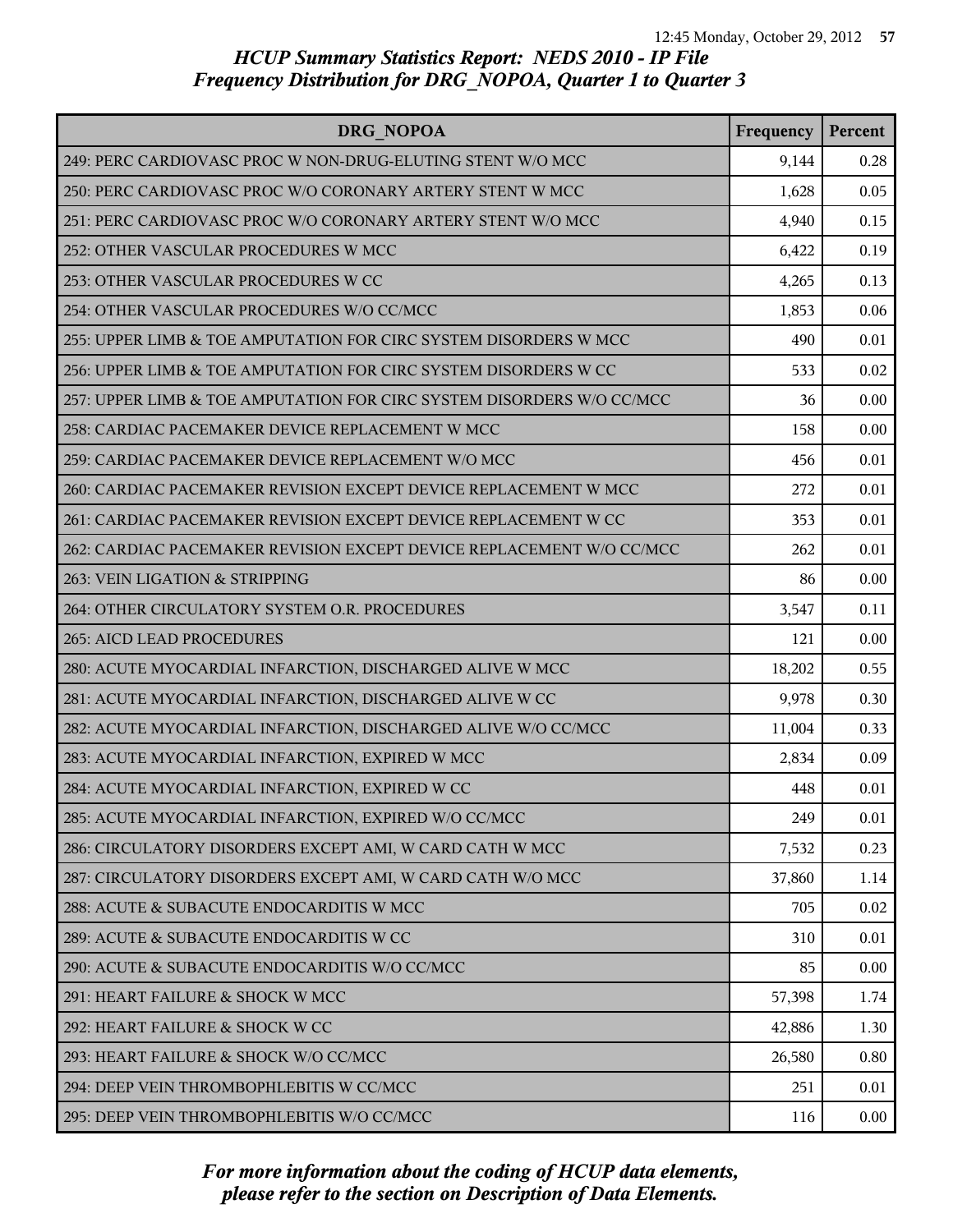| DRG NOPOA                                                 | Frequency | Percent |
|-----------------------------------------------------------|-----------|---------|
| 296: CARDIAC ARREST, UNEXPLAINED W MCC                    | 677       | 0.02    |
| 297: CARDIAC ARREST, UNEXPLAINED W CC                     | 152       | 0.00    |
| 298: CARDIAC ARREST, UNEXPLAINED W/O CC/MCC               | 76        | 0.00    |
| 299: PERIPHERAL VASCULAR DISORDERS W MCC                  | 7,018     | 0.21    |
| 300: PERIPHERAL VASCULAR DISORDERS W CC                   | 10,141    | 0.31    |
| 301: PERIPHERAL VASCULAR DISORDERS W/O CC/MCC             | 7,805     | 0.24    |
| 302: ATHEROSCLEROSIS W MCC                                | 2,332     | 0.07    |
| 303: ATHEROSCLEROSIS W/O MCC                              | 13,368    | 0.40    |
| 304: HYPERTENSION W MCC                                   | 1,838     | 0.06    |
| 305: HYPERTENSION W/O MCC                                 | 15,180    | 0.46    |
| 306: CARDIAC CONGENITAL & VALVULAR DISORDERS W MCC        | 703       | 0.02    |
| 307: CARDIAC CONGENITAL & VALVULAR DISORDERS W/O MCC      | 1,261     | 0.04    |
| 308: CARDIAC ARRHYTHMIA & CONDUCTION DISORDERS W MCC      | 17,975    | 0.54    |
| 309: CARDIAC ARRHYTHMIA & CONDUCTION DISORDERS W CC       | 22,897    | 0.69    |
| 310: CARDIAC ARRHYTHMIA & CONDUCTION DISORDERS W/O CC/MCC | 38,134    | 1.15    |
| 311: ANGINA PECTORIS                                      | 6,151     | 0.19    |
| 312: SYNCOPE & COLLAPSE                                   | 51,063    | 1.54    |
| 313: CHEST PAIN                                           | 85,934    | 2.60    |
| 314: OTHER CIRCULATORY SYSTEM DIAGNOSES W MCC             | 15,768    | 0.48    |
| 315: OTHER CIRCULATORY SYSTEM DIAGNOSES W CC              | 7,004     | 0.21    |
| 316: OTHER CIRCULATORY SYSTEM DIAGNOSES W/O CC/MCC        | 3,820     | 0.12    |
| 326: STOMACH, ESOPHAGEAL & DUODENAL PROC W MCC            | 2,827     | 0.09    |
| 327: STOMACH, ESOPHAGEAL & DUODENAL PROC W CC             | 1,433     | 0.04    |
| 328: STOMACH, ESOPHAGEAL & DUODENAL PROC W/O CC/MCC       | 1,382     | 0.04    |
| 329: MAJOR SMALL & LARGE BOWEL PROCEDURES W MCC           | 11,399    | 0.34    |
| 330: MAJOR SMALL & LARGE BOWEL PROCEDURES W CC            | 8,406     | 0.25    |
| 331: MAJOR SMALL & LARGE BOWEL PROCEDURES W/O CC/MCC      | 2,477     | 0.07    |
| 332: RECTAL RESECTION W MCC                               | 142       | 0.00    |
| 333: RECTAL RESECTION W CC                                | 184       | 0.01    |
| 334: RECTAL RESECTION W/O CC/MCC                          | 47        | 0.00    |
| 335: PERITONEAL ADHESIOLYSIS W MCC                        | 2,008     | 0.06    |
| 336: PERITONEAL ADHESIOLYSIS W CC                         | 3,147     | 0.10    |
| 337: PERITONEAL ADHESIOLYSIS W/O CC/MCC                   | 2,733     | 0.08    |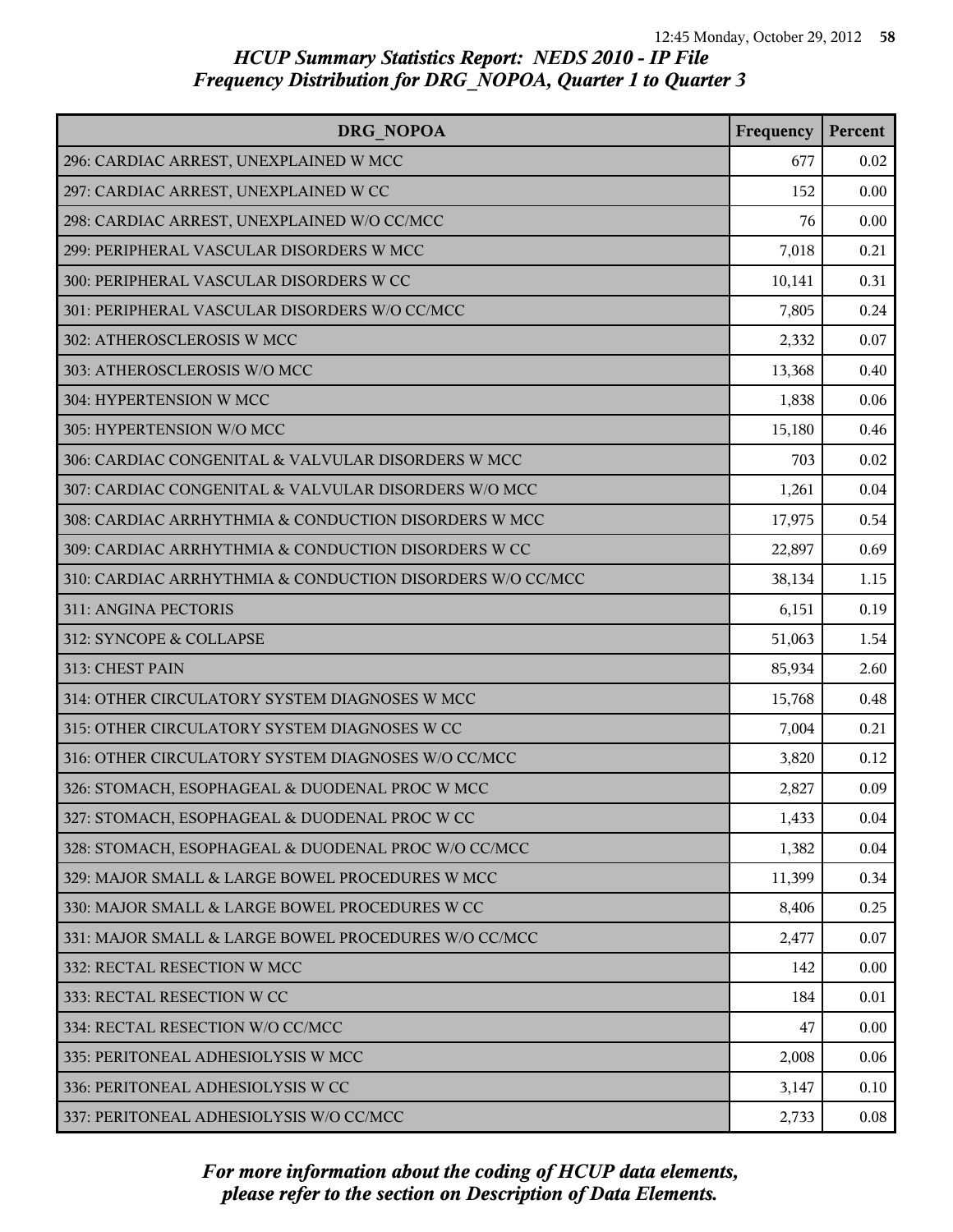| DRG NOPOA                                                                | Frequency | Percent |
|--------------------------------------------------------------------------|-----------|---------|
| 338: APPENDECTOMY W COMPLICATED PRINCIPAL DIAG W MCC                     | 789       | 0.02    |
| 339: APPENDECTOMY W COMPLICATED PRINCIPAL DIAG W CC                      | 2,665     | 0.08    |
| 340: APPENDECTOMY W COMPLICATED PRINCIPAL DIAG W/O CC/MCC                | 6,451     | 0.20    |
| 341: APPENDECTOMY W/O COMPLICATED PRINCIPAL DIAG W MCC                   | 713       | 0.02    |
| 342: APPENDECTOMY W/O COMPLICATED PRINCIPAL DIAG W CC                    | 3,143     | 0.10    |
| 343: APPENDECTOMY W/O COMPLICATED PRINCIPAL DIAG W/O CC/MCC              | 26,843    | 0.81    |
| 344: MINOR SMALL & LARGE BOWEL PROCEDURES W MCC                          | 138       | 0.00    |
| 345: MINOR SMALL & LARGE BOWEL PROCEDURES W CC                           | 198       | 0.01    |
| 346: MINOR SMALL & LARGE BOWEL PROCEDURES W/O CC/MCC                     | 155       | 0.00    |
| 347: ANAL & STOMAL PROCEDURES W MCC                                      | 525       | 0.02    |
| 348: ANAL & STOMAL PROCEDURES W CC                                       | 1,339     | 0.04    |
| 349: ANAL & STOMAL PROCEDURES W/O CC/MCC                                 | 2,147     | 0.06    |
| 350: INGUINAL & FEMORAL HERNIA PROCEDURES W MCC                          | 398       | 0.01    |
| 351: INGUINAL & FEMORAL HERNIA PROCEDURES W CC                           | 910       | 0.03    |
| 352: INGUINAL & FEMORAL HERNIA PROCEDURES W/O CC/MCC                     | 1,784     | 0.05    |
| 353: HERNIA PROCEDURES EXCEPT INGUINAL & FEMORAL W MCC                   | 698       | 0.02    |
| 354: HERNIA PROCEDURES EXCEPT INGUINAL & FEMORAL W CC                    | 1,493     | 0.05    |
| 355: HERNIA PROCEDURES EXCEPT INGUINAL & FEMORAL W/O CC/MCC              | 2,023     | 0.06    |
| 356: OTHER DIGESTIVE SYSTEM O.R. PROCEDURES W MCC                        | 2,179     | 0.07    |
| 357: OTHER DIGESTIVE SYSTEM O.R. PROCEDURES W CC                         | 1,726     | 0.05    |
| 358: OTHER DIGESTIVE SYSTEM O.R. PROCEDURES W/O CC/MCC                   | 883       | 0.03    |
| 368: MAJOR ESOPHAGEAL DISORDERS W MCC                                    | 1,447     | 0.04    |
| 369: MAJOR ESOPHAGEAL DISORDERS W CC                                     | 1,908     | 0.06    |
| 370: MAJOR ESOPHAGEAL DISORDERS W/O CC/MCC                               | 1,005     | 0.03    |
| 371: MAJOR GASTROINTESTINAL DISORDERS & PERITONEAL INFECTIONS W MCC      | 7,960     | 0.24    |
| 372: MAJOR GASTROINTESTINAL DISORDERS & PERITONEAL INFECTIONS W CC       | 7,850     | 0.24    |
| 373: MAJOR GASTROINTESTINAL DISORDERS & PERITONEAL INFECTIONS W/O CC/MCC | 5,309     | 0.16    |
| 374: DIGESTIVE MALIGNANCY W MCC                                          | 2,689     | 0.08    |
| 375: DIGESTIVE MALIGNANCY W CC                                           | 4,152     | 0.13    |
| 376: DIGESTIVE MALIGNANCY W/O CC/MCC                                     | 591       | 0.02    |
| 377: G.I. HEMORRHAGE W MCC                                               | 17,974    | 0.54    |
| 378: G.I. HEMORRHAGE W CC                                                | 31,916    | 0.96    |
| 379: G.I. HEMORRHAGE W/O CC/MCC                                          | 16,159    | 0.49    |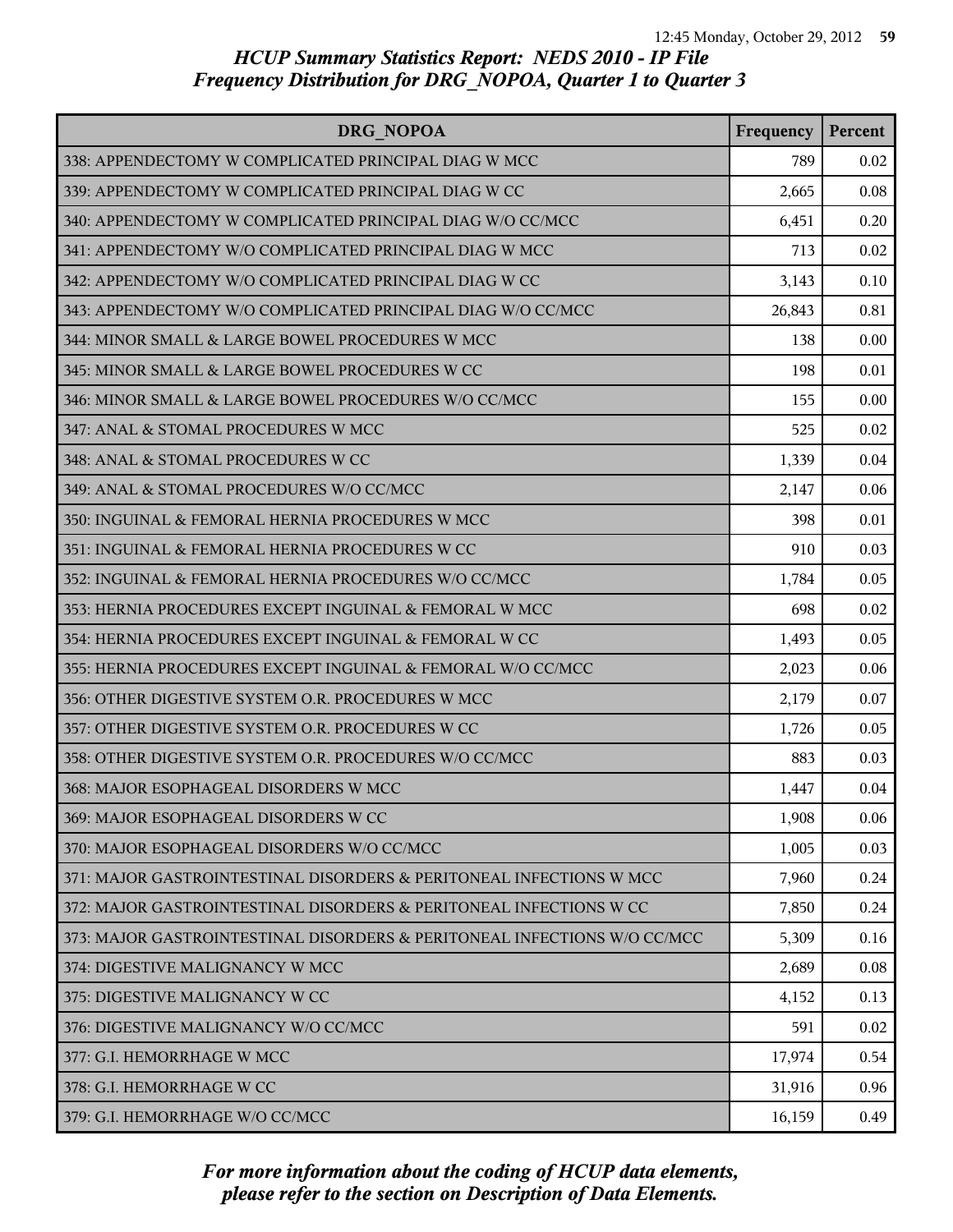| DRG NOPOA                                                                | Frequency | Percent |
|--------------------------------------------------------------------------|-----------|---------|
| 380: COMPLICATED PEPTIC ULCER W MCC                                      | 1,121     | 0.03    |
| 381: COMPLICATED PEPTIC ULCER W CC                                       | 1,578     | 0.05    |
| 382: COMPLICATED PEPTIC ULCER W/O CC/MCC                                 | 1,125     | 0.03    |
| 383: UNCOMPLICATED PEPTIC ULCER W MCC                                    | 624       | 0.02    |
| 384: UNCOMPLICATED PEPTIC ULCER W/O MCC                                  | 3,186     | 0.10    |
| 385: INFLAMMATORY BOWEL DISEASE W MCC                                    | 1,384     | 0.04    |
| 386: INFLAMMATORY BOWEL DISEASE W CC                                     | 4,996     | 0.15    |
| 387: INFLAMMATORY BOWEL DISEASE W/O CC/MCC                               | 4,460     | 0.13    |
| 388: G.I. OBSTRUCTION W MCC                                              | 7,013     | 0.21    |
| 389: G.I. OBSTRUCTION W CC                                               | 14,245    | 0.43    |
| 390: G.I. OBSTRUCTION W/O CC/MCC                                         | 17,134    | 0.52    |
| 391: ESOPHAGITIS, GASTROENT & MISC DIGEST DISORDERS W MCC                | 22,509    | 0.68    |
| 392: ESOPHAGITIS, GASTROENT & MISC DIGEST DISORDERS W/O MCC              | 116,174   | 3.51    |
| 393: OTHER DIGESTIVE SYSTEM DIAGNOSES W MCC                              | 7,540     | 0.23    |
| 394: OTHER DIGESTIVE SYSTEM DIAGNOSES W CC                               | 13,974    | 0.42    |
| 395: OTHER DIGESTIVE SYSTEM DIAGNOSES W/O CC/MCC                         | 8,928     | 0.27    |
| 405: PANCREAS, LIVER & SHUNT PROCEDURES W MCC                            | 700       | 0.02    |
| 406: PANCREAS, LIVER & SHUNT PROCEDURES W CC                             | 323       | 0.01    |
| 407: PANCREAS, LIVER & SHUNT PROCEDURES W/O CC/MCC                       | 107       | 0.00    |
| 408: BILIARY TRACT PROC EXCEPT ONLY CHOLECYST W OR W/O C.D.E. W MCC      | 307       | 0.01    |
| 409: BILIARY TRACT PROC EXCEPT ONLY CHOLECYST W OR W/O C.D.E. W CC       | 203       | 0.01    |
| 410: BILIARY TRACT PROC EXCEPT ONLY CHOLECYST W OR W/O C.D.E. W/O CC/MCC | 100       | 0.00    |
| 411: CHOLECYSTECTOMY W C.D.E. W MCC                                      | 183       | 0.01    |
| 412: CHOLECYSTECTOMY W C.D.E. W CC                                       | 186       | 0.01    |
| 413: CHOLECYSTECTOMY W C.D.E. W/O CC/MCC                                 | 185       | 0.01    |
| 414: CHOLECYSTECTOMY EXCEPT BY LAPAROSCOPE W/O C.D.E. W MCC              | 1,187     | 0.04    |
| 415: CHOLECYSTECTOMY EXCEPT BY LAPAROSCOPE W/O C.D.E. W CC               | 1,173     | 0.04    |
| 416: CHOLECYSTECTOMY EXCEPT BY LAPAROSCOPE W/O C.D.E. W/O CC/MCC         | 1,142     | 0.03    |
| 417: LAPAROSCOPIC CHOLECYSTECTOMY W/O C.D.E. W MCC                       | 7,590     | 0.23    |
| 418: LAPAROSCOPIC CHOLECYSTECTOMY W/O C.D.E. W CC                        | 11,708    | 0.35    |
| 419: LAPAROSCOPIC CHOLECYSTECTOMY W/O C.D.E. W/O CC/MCC                  | 23,737    | 0.72    |
| 420: HEPATOBILIARY DIAGNOSTIC PROCEDURES W MCC                           | 182       | 0.01    |
| 421: HEPATOBILIARY DIAGNOSTIC PROCEDURES W CC                            | 112       | 0.00    |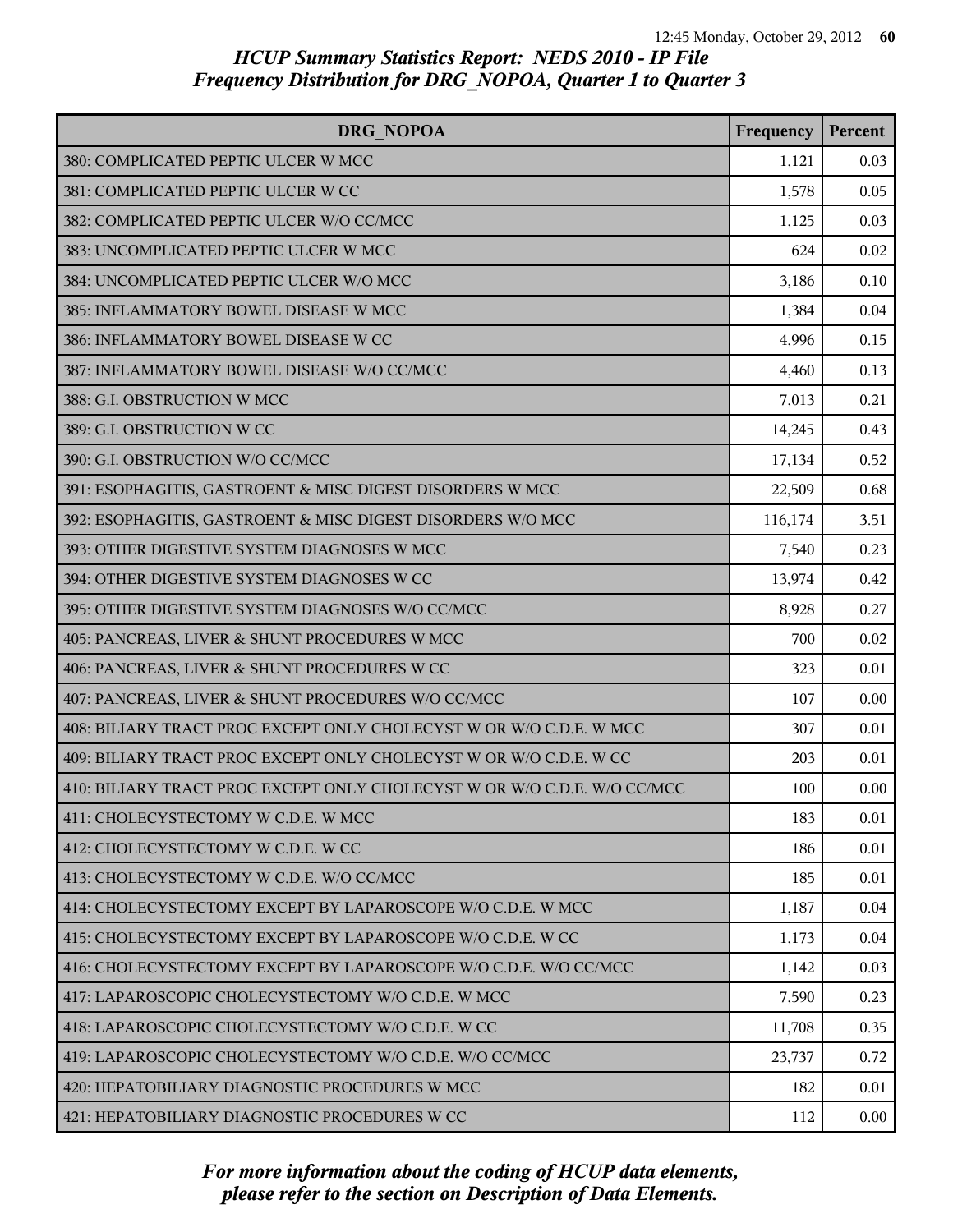| DRG NOPOA                                                                 | Frequency | Percent |
|---------------------------------------------------------------------------|-----------|---------|
| 422: HEPATOBILIARY DIAGNOSTIC PROCEDURES W/O CC/MCC                       | 50        | 0.00    |
| 423: OTHER HEPATOBILIARY OR PANCREAS O.R. PROCEDURES W MCC                | 417       | 0.01    |
| 424: OTHER HEPATOBILIARY OR PANCREAS O.R. PROCEDURES W CC                 | 172       | 0.01    |
| 425: OTHER HEPATOBILIARY OR PANCREAS O.R. PROCEDURES W/O CC/MCC           | 33        | 0.00    |
| 432: CIRRHOSIS & ALCOHOLIC HEPATITIS W MCC                                | 6,207     | 0.19    |
| 433: CIRRHOSIS & ALCOHOLIC HEPATITIS W CC                                 | 4,189     | 0.13    |
| 434: CIRRHOSIS & ALCOHOLIC HEPATITIS W/O CC/MCC                           | 342       | 0.01    |
| 435: MALIGNANCY OF HEPATOBILIARY SYSTEM OR PANCREAS W MCC                 | 3,415     | 0.10    |
| 436: MALIGNANCY OF HEPATOBILIARY SYSTEM OR PANCREAS W CC                  | 2,763     | 0.08    |
| 437: MALIGNANCY OF HEPATOBILIARY SYSTEM OR PANCREAS W/O CC/MCC            | 454       | 0.01    |
| 438: DISORDERS OF PANCREAS EXCEPT MALIGNANCY W MCC                        | 8,381     | 0.25    |
| 439: DISORDERS OF PANCREAS EXCEPT MALIGNANCY W CC                         | 14,557    | 0.44    |
| 440: DISORDERS OF PANCREAS EXCEPT MALIGNANCY W/O CC/MCC                   | 17,619    | 0.53    |
| 441: DISORDERS OF LIVER EXCEPT MALIG, CIRR, ALC HEPA W MCC                | 7,607     | 0.23    |
| 442: DISORDERS OF LIVER EXCEPT MALIG, CIRR, ALC HEPA W CC                 | 6,633     | 0.20    |
| 443: DISORDERS OF LIVER EXCEPT MALIG, CIRR, ALC HEPA W/O CC/MCC           | 2,822     | 0.09    |
| 444: DISORDERS OF THE BILIARY TRACT W MCC                                 | 4,184     | 0.13    |
| 445: DISORDERS OF THE BILIARY TRACT W CC                                  | 5,057     | 0.15    |
| 446: DISORDERS OF THE BILIARY TRACT W/O CC/MCC                            | 6,307     | 0.19    |
| 453: COMBINED ANTERIOR/POSTERIOR SPINAL FUSION W MCC                      | 128       | 0.00    |
| 454: COMBINED ANTERIOR/POSTERIOR SPINAL FUSION W CC                       | 129       | 0.00    |
| 455: COMBINED ANTERIOR/POSTERIOR SPINAL FUSION W/O CC/MCC                 | 57        | 0.00    |
| 456: SPINAL FUS EXC CERV W SPINAL CURV/MALIG/INFEC OR 9+ FUS W MCC        | 141       | 0.00    |
| 457: SPINAL FUS EXC CERV W SPINAL CURV/MALIG/INFEC OR 9+ FUS W CC         | 153       | 0.00    |
| 458: SPINAL FUS EXC CERV W SPINAL CURV/MALIG/INFEC OR 9+ FUS W/O CC/MCC   | 12        | 0.00    |
| 459: SPINAL FUSION EXCEPT CERVICAL W MCC                                  | 287       | 0.01    |
| 460: SPINAL FUSION EXCEPT CERVICAL W/O MCC                                | 1,331     | 0.04    |
| 461: BILATERAL OR MULTIPLE MAJOR JOINT PROCS OF LOWER EXTREMITY W MCC     | 23        | 0.00    |
| 462: BILATERAL OR MULTIPLE MAJOR JOINT PROCS OF LOWER EXTREMITY W/O MCC   | 62        | 0.00    |
| 463: WND DEBRID & SKN GRFT EXC HAND, FOR MUSCULO-CONN TISS DIS W MCC      | 1,089     | 0.03    |
| 464: WND DEBRID & SKN GRFT EXC HAND, FOR MUSCULO-CONN TISS DIS W CC       | 1,443     | 0.04    |
| 465: WND DEBRID & SKN GRFT EXC HAND, FOR MUSCULO-CONN TISS DIS W/O CC/MCC | 474       | 0.01    |
| 466: REVISION OF HIP OR KNEE REPLACEMENT W MCC                            | 344       | 0.01    |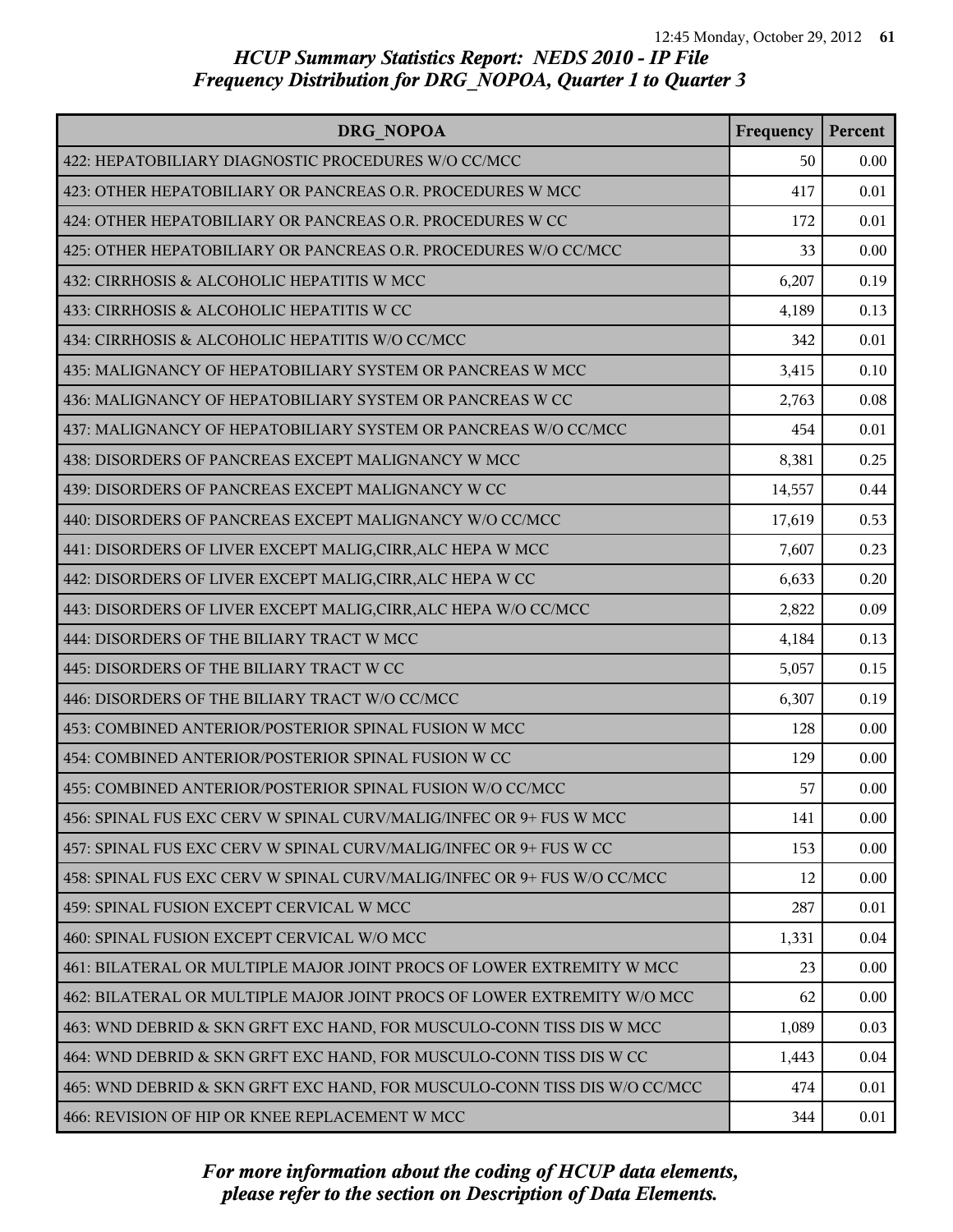| DRG NOPOA                                                                 | Frequency | Percent |
|---------------------------------------------------------------------------|-----------|---------|
| 467: REVISION OF HIP OR KNEE REPLACEMENT W CC                             | 677       | 0.02    |
| 468: REVISION OF HIP OR KNEE REPLACEMENT W/O CC/MCC                       | 270       | 0.01    |
| 469: MAJOR JOINT REPLACEMENT OR REATTACHMENT OF LOWER EXTREMITY W MCC     | 3,932     | 0.12    |
| 470: MAJOR JOINT REPLACEMENT OR REATTACHMENT OF LOWER EXTREMITY W/O MCC   | 11,341    | 0.34    |
| 471: CERVICAL SPINAL FUSION W MCC                                         | 403       | 0.01    |
| 472: CERVICAL SPINAL FUSION W CC                                          | 556       | 0.02    |
| 473: CERVICAL SPINAL FUSION W/O CC/MCC                                    | 724       | 0.02    |
| 474: AMPUTATION FOR MUSCULOSKELETAL SYS & CONN TISSUE DIS W MCC           | 438       | 0.01    |
| 475: AMPUTATION FOR MUSCULOSKELETAL SYS & CONN TISSUE DIS W CC            | 335       | 0.01    |
| 476: AMPUTATION FOR MUSCULOSKELETAL SYS & CONN TISSUE DIS W/O CC/MCC      | 55        | 0.00    |
| 477: BIOPSIES OF MUSCULOSKELETAL SYSTEM & CONNECTIVE TISSUE W MCC         | 688       | 0.02    |
| 478: BIOPSIES OF MUSCULOSKELETAL SYSTEM & CONNECTIVE TISSUE W CC          | 1,377     | 0.04    |
| 479: BIOPSIES OF MUSCULOSKELETAL SYSTEM & CONNECTIVE TISSUE W/O CC/MCC    | 620       | 0.02    |
| 480: HIP & FEMUR PROCEDURES EXCEPT MAJOR JOINT W MCC                      | 7,193     | 0.22    |
| 481: HIP & FEMUR PROCEDURES EXCEPT MAJOR JOINT W CC                       | 16,348    | 0.49    |
| 482: HIP & FEMUR PROCEDURES EXCEPT MAJOR JOINT W/O CC/MCC                 | 9,148     | 0.28    |
| 483: MAJOR JOINT & LIMB REATTACHMENT PROC OF UPPER EXTREMITY W CC/MCC     | 401       | 0.01    |
| 484: MAJOR JOINT & LIMB REATTACHMENT PROC OF UPPER EXTREMITY W/O CC/MCC   | 279       | 0.01    |
| 485: KNEE PROCEDURES W PDX OF INFECTION W MCC                             | 277       | 0.01    |
| 486: KNEE PROCEDURES W PDX OF INFECTION W CC                              | 403       | 0.01    |
| 487: KNEE PROCEDURES W PDX OF INFECTION W/O CC/MCC                        | 256       | 0.01    |
| 488: KNEE PROCEDURES W/O PDX OF INFECTION W CC/MCC                        | 487       | 0.01    |
| 489: KNEE PROCEDURES W/O PDX OF INFECTION W/O CC/MCC                      | 433       | 0.01    |
| 490: BACK & NECK PROC EXC SPINAL FUSION W CC/MCC OR DISC DEVICE/NEUROSTIM | 1,296     | 0.04    |
| 491: BACK & NECK PROC EXC SPINAL FUSION W/O CC/MCC                        | 1,456     | 0.04    |
| 492: LOWER EXTREM & HUMER PROC EXCEPT HIP, FOOT, FEMUR W MCC              | 1,886     | 0.06    |
| 493: LOWER EXTREM & HUMER PROC EXCEPT HIP, FOOT, FEMUR W CC               | 6,202     | 0.19    |
| 494: LOWER EXTREM & HUMER PROC EXCEPT HIP, FOOT, FEMUR W/O CC/MCC         | 13,712    | 0.41    |
| 495: LOCAL EXCISION & REMOVAL INT FIX DEVICES EXC HIP & FEMUR W MCC       | 345       | 0.01    |
| 496: LOCAL EXCISION & REMOVAL INT FIX DEVICES EXC HIP & FEMUR W CC        | 698       | 0.02    |
| 497: LOCAL EXCISION & REMOVAL INT FIX DEVICES EXC HIP & FEMUR W/O CC/MCC  | 406       | 0.01    |
| 498: LOCAL EXCISION & REMOVAL INT FIX DEVICES OF HIP & FEMUR W CC/MCC     | 164       | 0.00    |
| 499: LOCAL EXCISION & REMOVAL INT FIX DEVICES OF HIP & FEMUR W/O CC/MCC   | 48        | 0.00    |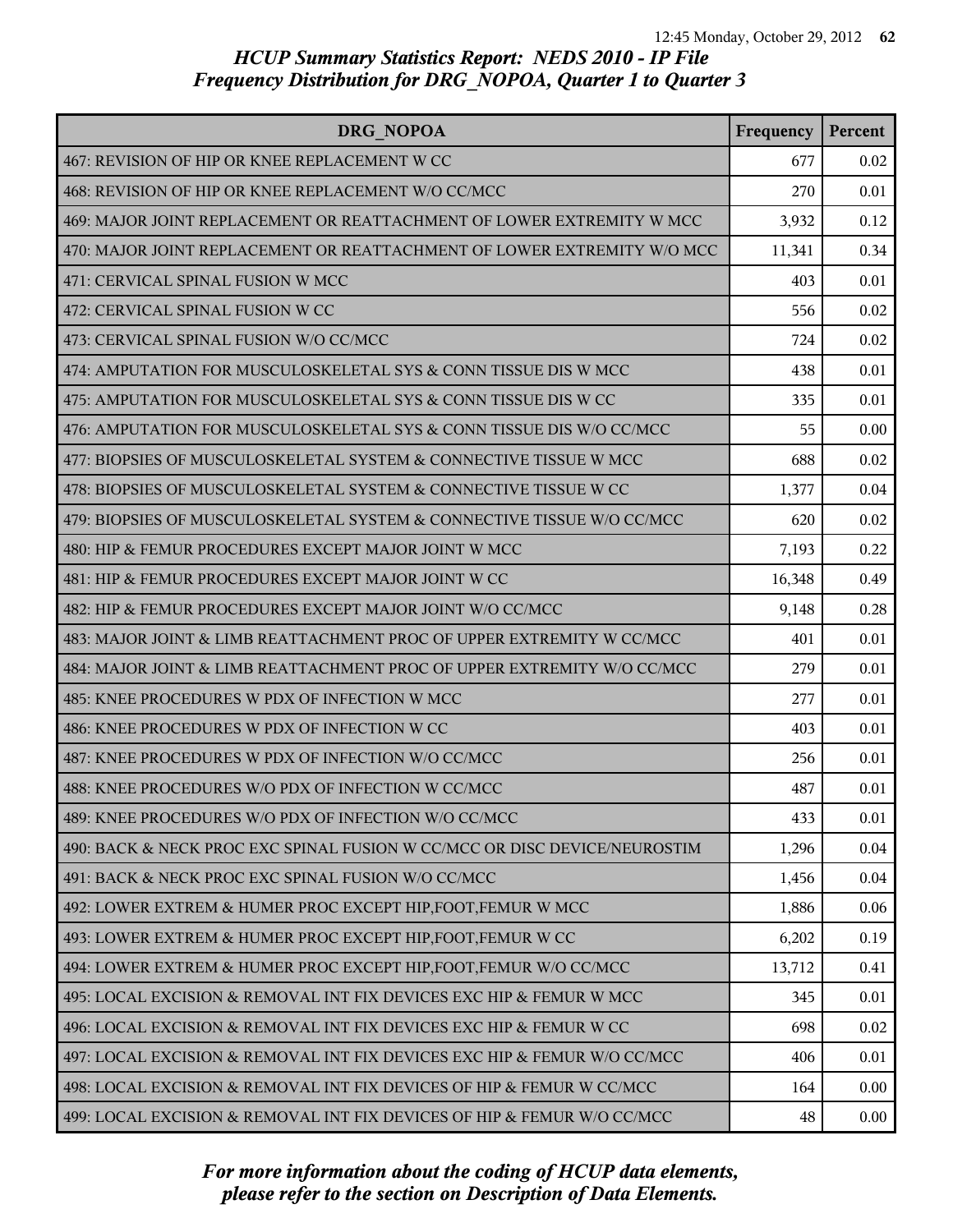| DRG NOPOA                                                                | Frequency | Percent |
|--------------------------------------------------------------------------|-----------|---------|
| 500: SOFT TISSUE PROCEDURES W MCC                                        | 634       | 0.02    |
| 501: SOFT TISSUE PROCEDURES W CC                                         | 1,602     | 0.05    |
| 502: SOFT TISSUE PROCEDURES W/O CC/MCC                                   | 1,233     | 0.04    |
| 503: FOOT PROCEDURES W MCC                                               | 240       | 0.01    |
| 504: FOOT PROCEDURES W CC                                                | 609       | 0.02    |
| 505: FOOT PROCEDURES W/O CC/MCC                                          | 774       | 0.02    |
| 506: MAJOR THUMB OR JOINT PROCEDURES                                     | 319       | 0.01    |
| 507: MAJOR SHOULDER OR ELBOW JOINT PROCEDURES W CC/MCC                   | 115       | 0.00    |
| 508: MAJOR SHOULDER OR ELBOW JOINT PROCEDURES W/O CC/MCC                 | 100       | 0.00    |
| 509: ARTHROSCOPY                                                         | 41        | 0.00    |
| 510: SHOULDER, ELBOW OR FOREARM PROC, EXC MAJOR JOINT PROC W MCC         | 330       | 0.01    |
| 511: SHOULDER, ELBOW OR FOREARM PROC, EXC MAJOR JOINT PROC W CC          | 1,335     | 0.04    |
| 512: SHOULDER, ELBOW OR FOREARM PROC, EXC MAJOR JOINT PROC W/O CC/MCC    | 3,209     | 0.10    |
| 513: HAND OR WRIST PROC, EXCEPT MAJOR THUMB OR JOINT PROC W CC/MCC       | 890       | 0.03    |
| 514: HAND OR WRIST PROC, EXCEPT MAJOR THUMB OR JOINT PROC W/O CC/MCC     | 996       | 0.03    |
| 515: OTHER MUSCULOSKELET SYS & CONN TISS O.R. PROC W MCC                 | 1,021     | 0.03    |
| 516: OTHER MUSCULOSKELET SYS & CONN TISS O.R. PROC W CC                  | 1,944     | 0.06    |
| 517: OTHER MUSCULOSKELET SYS & CONN TISS O.R. PROC W/O CC/MCC            | 1,351     | 0.04    |
| 533: FRACTURES OF FEMUR W MCC                                            | 257       | 0.01    |
| 534: FRACTURES OF FEMUR W/O MCC                                          | 1,133     | 0.03    |
| 535: FRACTURES OF HIP & PELVIS W MCC                                     | 2,128     | 0.06    |
| 536: FRACTURES OF HIP & PELVIS W/O MCC                                   | 7,702     | 0.23    |
| 537: SPRAINS, STRAINS, & DISLOCATIONS OF HIP, PELVIS & THIGH W CC/MCC    | 248       | 0.01    |
| 538: SPRAINS, STRAINS, & DISLOCATIONS OF HIP, PELVIS & THIGH W/O CC/MCC  | 267       | 0.01    |
| 539: OSTEOMYELITIS W MCC                                                 | 871       | 0.03    |
| 540: OSTEOMYELITIS W CC                                                  | 1,064     | 0.03    |
| 541: OSTEOMYELITIS W/O CC/MCC                                            | 454       | 0.01    |
| 542: PATHOLOGICAL FRACTURES & MUSCULOSKELET & CONN TISS MALIG W MCC      | 1,609     | 0.05    |
| 543: PATHOLOGICAL FRACTURES & MUSCULOSKELET & CONN TISS MALIG W CC       | 3,287     | 0.10    |
| 544: PATHOLOGICAL FRACTURES & MUSCULOSKELET & CONN TISS MALIG W/O CC/MCC | 1,269     | 0.04    |
| 545: CONNECTIVE TISSUE DISORDERS W MCC                                   | 1,654     | 0.05    |
| 546: CONNECTIVE TISSUE DISORDERS W CC                                    | 1,993     | 0.06    |
| 547: CONNECTIVE TISSUE DISORDERS W/O CC/MCC                              | 1,674     | 0.05    |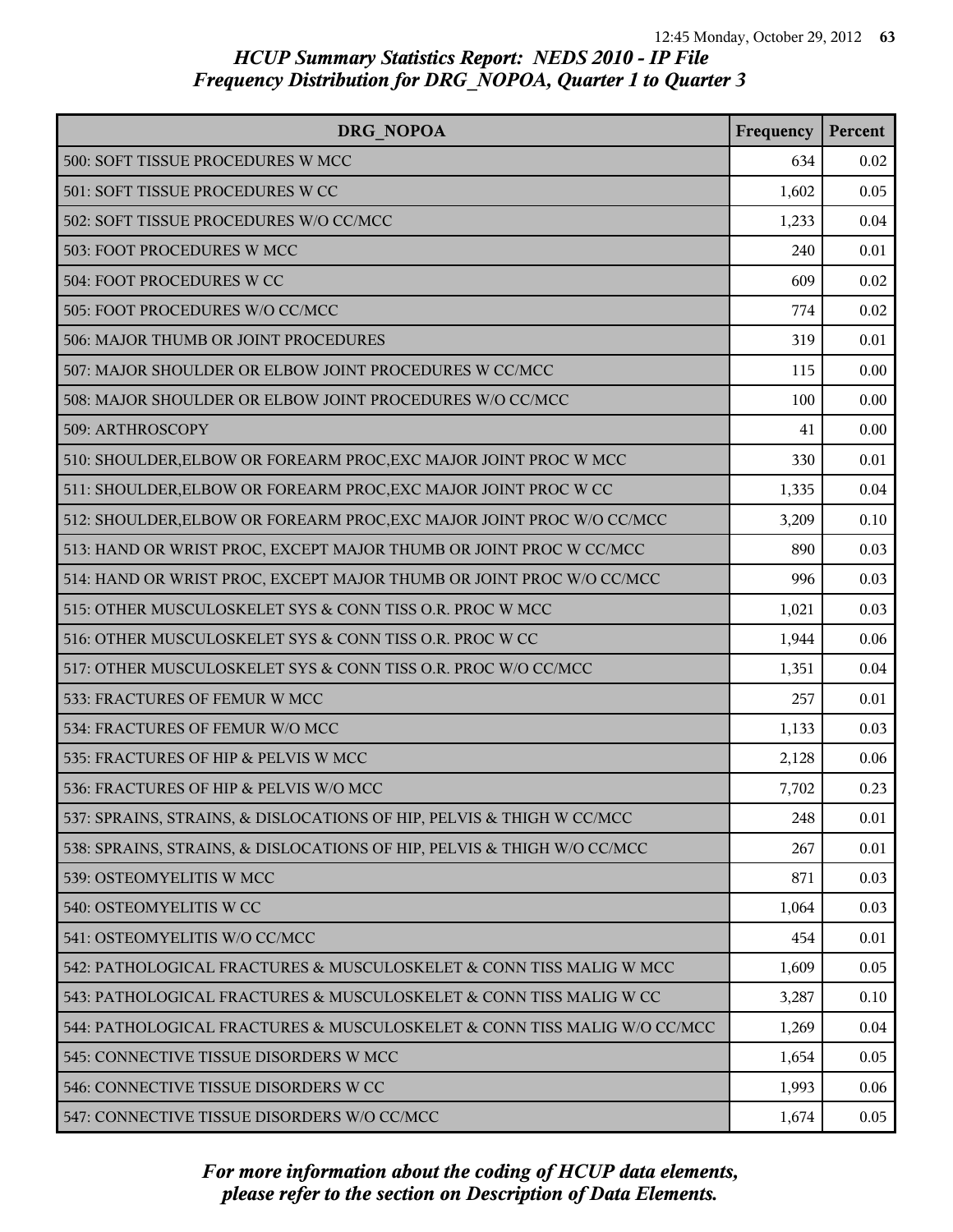| DRG NOPOA                                                               | Frequency | Percent |
|-------------------------------------------------------------------------|-----------|---------|
| 548: SEPTIC ARTHRITIS W MCC                                             | 176       | 0.01    |
| 549: SEPTIC ARTHRITIS W CC                                              | 375       | 0.01    |
| 550: SEPTIC ARTHRITIS W/O CC/MCC                                        | 249       | 0.01    |
| 551: MEDICAL BACK PROBLEMS W MCC                                        | 3,976     | 0.12    |
| 552: MEDICAL BACK PROBLEMS W/O MCC                                      | 24,426    | 0.74    |
| 553: BONE DISEASES & ARTHROPATHIES W MCC                                | 1,255     | 0.04    |
| 554: BONE DISEASES & ARTHROPATHIES W/O MCC                              | 3,988     | 0.12    |
| 555: SIGNS & SYMPTOMS OF MUSCULOSKELETAL SYSTEM & CONN TISSUE W MCC     | 1,021     | 0.03    |
| 556: SIGNS & SYMPTOMS OF MUSCULOSKELETAL SYSTEM & CONN TISSUE W/O MCC   | 6,114     | 0.18    |
| 557: TENDONITIS, MYOSITIS & BURSITIS W MCC                              | 2,341     | 0.07    |
| 558: TENDONITIS, MYOSITIS & BURSITIS W/O MCC                            | 5,956     | 0.18    |
| 559: AFTERCARE, MUSCULOSKELETAL SYSTEM & CONNECTIVE TISSUE W MCC        | 461       | 0.01    |
| 560: AFTERCARE, MUSCULOSKELETAL SYSTEM & CONNECTIVE TISSUE W CC         | 980       | 0.03    |
| 561: AFTERCARE, MUSCULOSKELETAL SYSTEM & CONNECTIVE TISSUE W/O CC/MCC   | 1,128     | 0.03    |
| 562: FX, SPRN, STRN & DISL EXCEPT FEMUR, HIP, PELVIS & THIGH W MCC      | 2,029     | 0.06    |
| 563: FX, SPRN, STRN & DISL EXCEPT FEMUR, HIP, PELVIS & THIGH W/O MCC    | 11,130    | 0.34    |
| 564: OTHER MUSCULOSKELETAL SYS & CONNECTIVE TISSUE DIAGNOSES W MCC      | 578       | 0.02    |
| 565: OTHER MUSCULOSKELETAL SYS & CONNECTIVE TISSUE DIAGNOSES W CC       | 1,149     | 0.03    |
| 566: OTHER MUSCULOSKELETAL SYS & CONNECTIVE TISSUE DIAGNOSES W/O CC/MCC | 702       | 0.02    |
| 573: SKIN GRAFT &/OR DEBRID FOR SKN ULCER OR CELLULITIS W MCC           | 1,125     | 0.03    |
| 574: SKIN GRAFT &/OR DEBRID FOR SKN ULCER OR CELLULITIS W CC            | 1,808     | 0.05    |
| 575: SKIN GRAFT &/OR DEBRID FOR SKN ULCER OR CELLULITIS W/O CC/MCC      | 1,425     | 0.04    |
| 576: SKIN GRAFT &/OR DEBRID EXC FOR SKIN ULCER OR CELLULITIS W MCC      | 133       | 0.00    |
| 577: SKIN GRAFT &/OR DEBRID EXC FOR SKIN ULCER OR CELLULITIS W CC       | 302       | 0.01    |
| 578: SKIN GRAFT &/OR DEBRID EXC FOR SKIN ULCER OR CELLULITIS W/O CC/MCC | 295       | 0.01    |
| 579: OTHER SKIN, SUBCUT TISS & BREAST PROC W MCC                        | 1,213     | 0.04    |
| 580: OTHER SKIN, SUBCUT TISS & BREAST PROC W CC                         | 2,305     | 0.07    |
| 581: OTHER SKIN, SUBCUT TISS & BREAST PROC W/O CC/MCC                   | 2,249     | 0.07    |
| 582: MASTECTOMY FOR MALIGNANCY W CC/MCC                                 | 53        | 0.00    |
| 583: MASTECTOMY FOR MALIGNANCY W/O CC/MCC                               | 26        | 0.00    |
| 584: BREAST BIOPSY, LOCAL EXCISION & OTHER BREAST PROCEDURES W CC/MCC   | 118       | 0.00    |
| 585: BREAST BIOPSY, LOCAL EXCISION & OTHER BREAST PROCEDURES W/O CC/MCC | 170       | 0.01    |
| 592: SKIN ULCERS W MCC                                                  | 1,042     | 0.03    |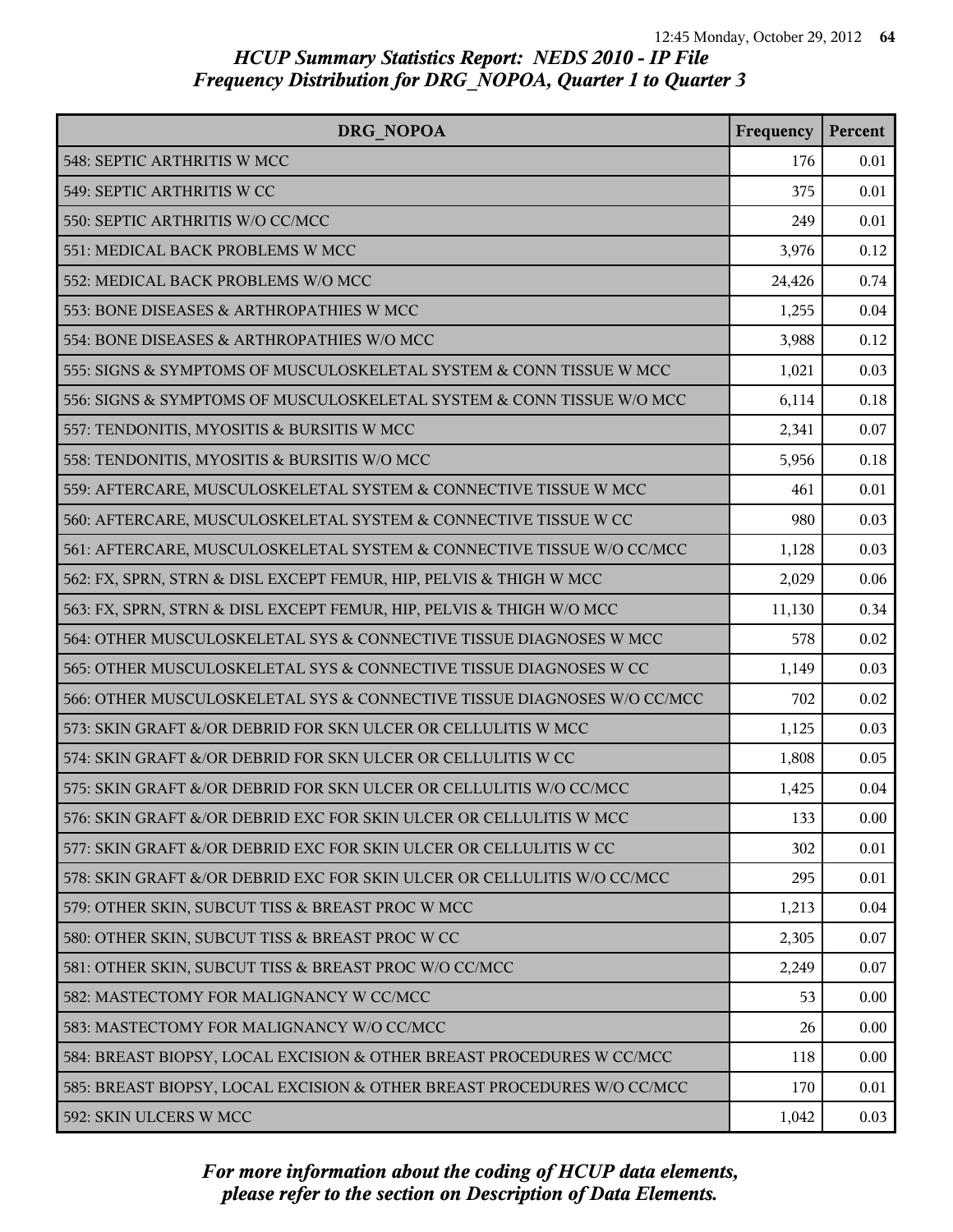| <b>DRG NOPOA</b>                                                           | Frequency | Percent |
|----------------------------------------------------------------------------|-----------|---------|
| 593: SKIN ULCERS W CC                                                      | 2,073     | 0.06    |
| 594: SKIN ULCERS W/O CC/MCC                                                | 300       | 0.01    |
| 595: MAJOR SKIN DISORDERS W MCC                                            | 430       | 0.01    |
| 596: MAJOR SKIN DISORDERS W/O MCC                                          | 1,536     | 0.05    |
| 597: MALIGNANT BREAST DISORDERS W MCC                                      | 233       | 0.01    |
| 598: MALIGNANT BREAST DISORDERS W CC                                       | 475       | 0.01    |
| 599: MALIGNANT BREAST DISORDERS W/O CC/MCC                                 | 63        | 0.00    |
| 600: NON-MALIGNANT BREAST DISORDERS W CC/MCC                               | 468       | 0.01    |
| 601: NON-MALIGNANT BREAST DISORDERS W/O CC/MCC                             | 916       | 0.03    |
| 602: CELLULITIS W MCC                                                      | 10,334    | 0.31    |
| 603: CELLULITIS W/O MCC                                                    | 60,156    | 1.82    |
| 604: TRAUMA TO THE SKIN, SUBCUT TISS & BREAST W MCC                        | 1,157     | 0.03    |
| 605: TRAUMA TO THE SKIN, SUBCUT TISS & BREAST W/O MCC                      | 8,364     | 0.25    |
| 606: MINOR SKIN DISORDERS W MCC                                            | 696       | 0.02    |
| 607: MINOR SKIN DISORDERS W/O MCC                                          | 3,425     | 0.10    |
| 614: ADRENAL & PITUITARY PROCEDURES W CC/MCC                               | 128       | 0.00    |
| 615: ADRENAL & PITUITARY PROCEDURES W/O CC/MCC                             | 41        | 0.00    |
| 616: AMPUTAT OF LOWER LIMB FOR ENDOCRINE, NUTRIT, & METABOL DIS W MCC      | 431       | 0.01    |
| 617: AMPUTAT OF LOWER LIMB FOR ENDOCRINE, NUTRIT, & METABOL DIS W CC       | 1,761     | 0.05    |
| 618: AMPUTAT OF LOWER LIMB FOR ENDOCRINE, NUTRIT, & METABOL DIS W/O CC/MCC | 34        | 0.00    |
| 619: O.R. PROCEDURES FOR OBESITY W MCC                                     | 14        | 0.00    |
| 620: O.R. PROCEDURES FOR OBESITY W CC                                      | 16        | 0.00    |
| 621: O.R. PROCEDURES FOR OBESITY W/O CC/MCC                                | 60        | 0.00    |
| 622: SKIN GRAFTS & WOUND DEBRID FOR ENDOC, NUTRIT & METAB DIS W MCC        | 305       | 0.01    |
| 623: SKIN GRAFTS & WOUND DEBRID FOR ENDOC, NUTRIT & METAB DIS W CC         | 719       | 0.02    |
| 624: SKIN GRAFTS & WOUND DEBRID FOR ENDOC, NUTRIT & METAB DIS W/O CC/MCC   | 57        | 0.00    |
| 625: THYROID, PARATHYROID & THYROGLOSSAL PROCEDURES W MCC                  | 74        | 0.00    |
| 626: THYROID, PARATHYROID & THYROGLOSSAL PROCEDURES W CC                   | 74        | 0.00    |
| 627: THYROID, PARATHYROID & THYROGLOSSAL PROCEDURES W/O CC/MCC             | 77        | 0.00    |
| 628: OTHER ENDOCRINE, NUTRIT & METAB O.R. PROC W MCC                       | 860       | 0.03    |
| 629: OTHER ENDOCRINE, NUTRIT & METAB O.R. PROC W CC                        | 1,047     | 0.03    |
| 630: OTHER ENDOCRINE, NUTRIT & METAB O.R. PROC W/O CC/MCC                  | 53        | 0.00    |
| 637: DIABETES W MCC                                                        | 13,174    | 0.40    |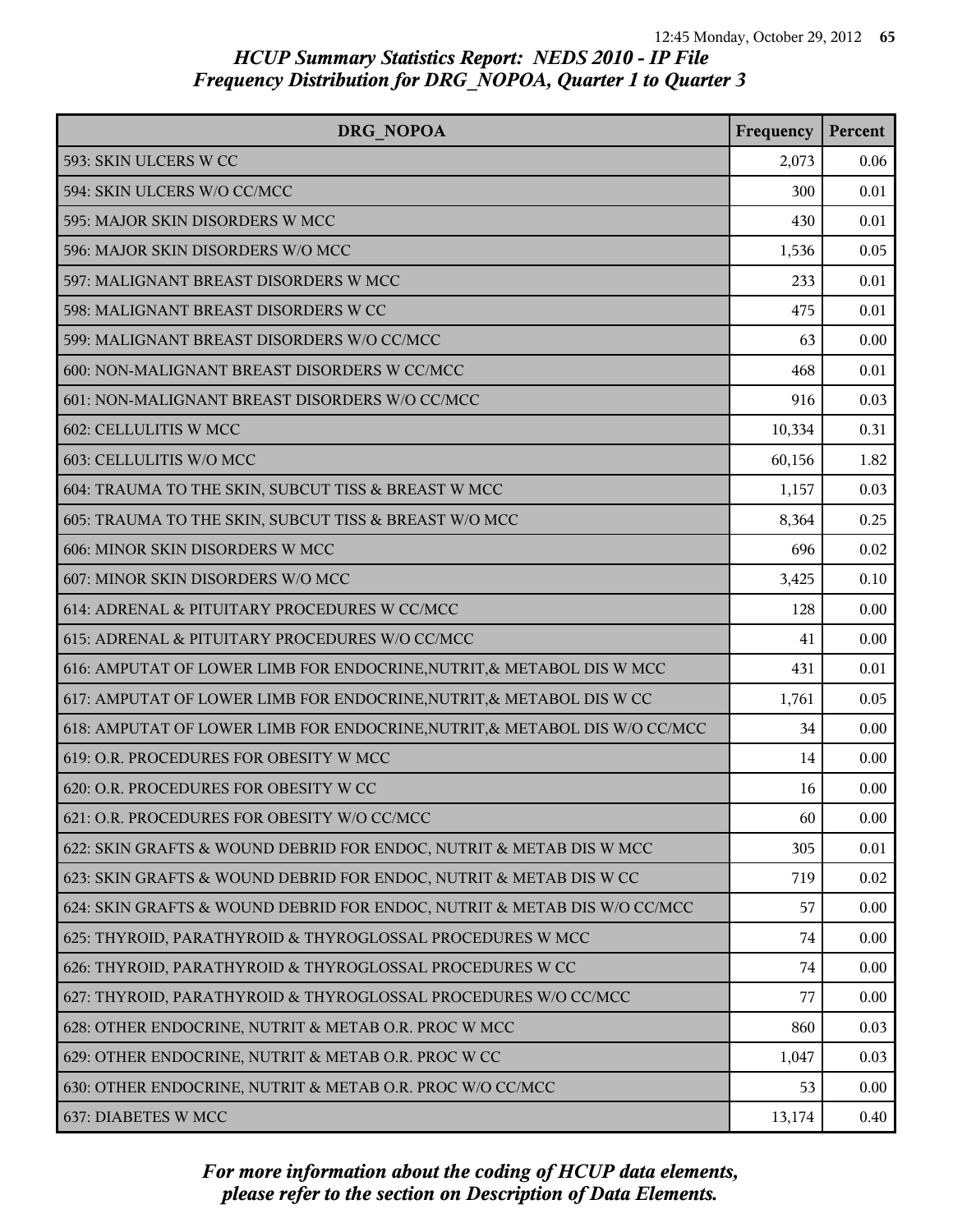| <b>DRG NOPOA</b>                                            | Frequency | Percent |
|-------------------------------------------------------------|-----------|---------|
| 638: DIABETES W CC                                          | 20,342    | 0.62    |
| 639: DIABETES W/O CC/MCC                                    | 19,207    | 0.58    |
| 640: NUTRITIONAL & MISC METABOLIC DISORDERS W MCC           | 22,045    | 0.67    |
| 641: NUTRITIONAL & MISC METABOLIC DISORDERS W/O MCC         | 44,329    | 1.34    |
| 642: INBORN ERRORS OF METABOLISM                            | 912       | 0.03    |
| 643: ENDOCRINE DISORDERS W MCC                              | 2,208     | 0.07    |
| 644: ENDOCRINE DISORDERS W CC                               | 3,536     | 0.11    |
| 645: ENDOCRINE DISORDERS W/O CC/MCC                         | 2,531     | 0.08    |
| <b>652: KIDNEY TRANSPLANT</b>                               | 169       | 0.01    |
| 653: MAJOR BLADDER PROCEDURES W MCC                         | 117       | 0.00    |
| 654: MAJOR BLADDER PROCEDURES W CC                          | 76        | 0.00    |
| 655: MAJOR BLADDER PROCEDURES W/O CC/MCC                    | $\leq 10$ | $* * *$ |
| 656: KIDNEY & URETER PROCEDURES FOR NEOPLASM W MCC          | 280       | 0.01    |
| 657: KIDNEY & URETER PROCEDURES FOR NEOPLASM W CC           | 164       | 0.00    |
| 658: KIDNEY & URETER PROCEDURES FOR NEOPLASM W/O CC/MCC     | 56        | 0.00    |
| 659: KIDNEY & URETER PROCEDURES FOR NON-NEOPLASM W MCC      | 880       | 0.03    |
| 660: KIDNEY & URETER PROCEDURES FOR NON-NEOPLASM W CC       | 967       | 0.03    |
| 661: KIDNEY & URETER PROCEDURES FOR NON-NEOPLASM W/O CC/MCC | 219       | 0.01    |
| 662: MINOR BLADDER PROCEDURES W MCC                         | 194       | 0.01    |
| 663: MINOR BLADDER PROCEDURES W CC                          | 221       | 0.01    |
| 664: MINOR BLADDER PROCEDURES W/O CC/MCC                    | 118       | 0.00    |
| <b>665: PROSTATECTOMY W MCC</b>                             | 137       | 0.00    |
| <b>666: PROSTATECTOMY W CC</b>                              | 241       | 0.01    |
| 667: PROSTATECTOMY W/O CC/MCC                               | 78        | 0.00    |
| 668: TRANSURETHRAL PROCEDURES W MCC                         | 1,563     | 0.05    |
| 669: TRANSURETHRAL PROCEDURES W CC                          | 4,778     | 0.14    |
| 670: TRANSURETHRAL PROCEDURES W/O CC/MCC                    | 1,756     | 0.05    |
| 671: URETHRAL PROCEDURES W CC/MCC                           | 137       | 0.00    |
| 672: URETHRAL PROCEDURES W/O CC/MCC                         | 58        | 0.00    |
| 673: OTHER KIDNEY & URINARY TRACT PROCEDURES W MCC          | 2,228     | 0.07    |
| 674: OTHER KIDNEY & URINARY TRACT PROCEDURES W CC           | 1,315     | 0.04    |
| 675: OTHER KIDNEY & URINARY TRACT PROCEDURES W/O CC/MCC     | 169       | 0.01    |
| 682: RENAL FAILURE W MCC                                    | 26,363    | 0.80    |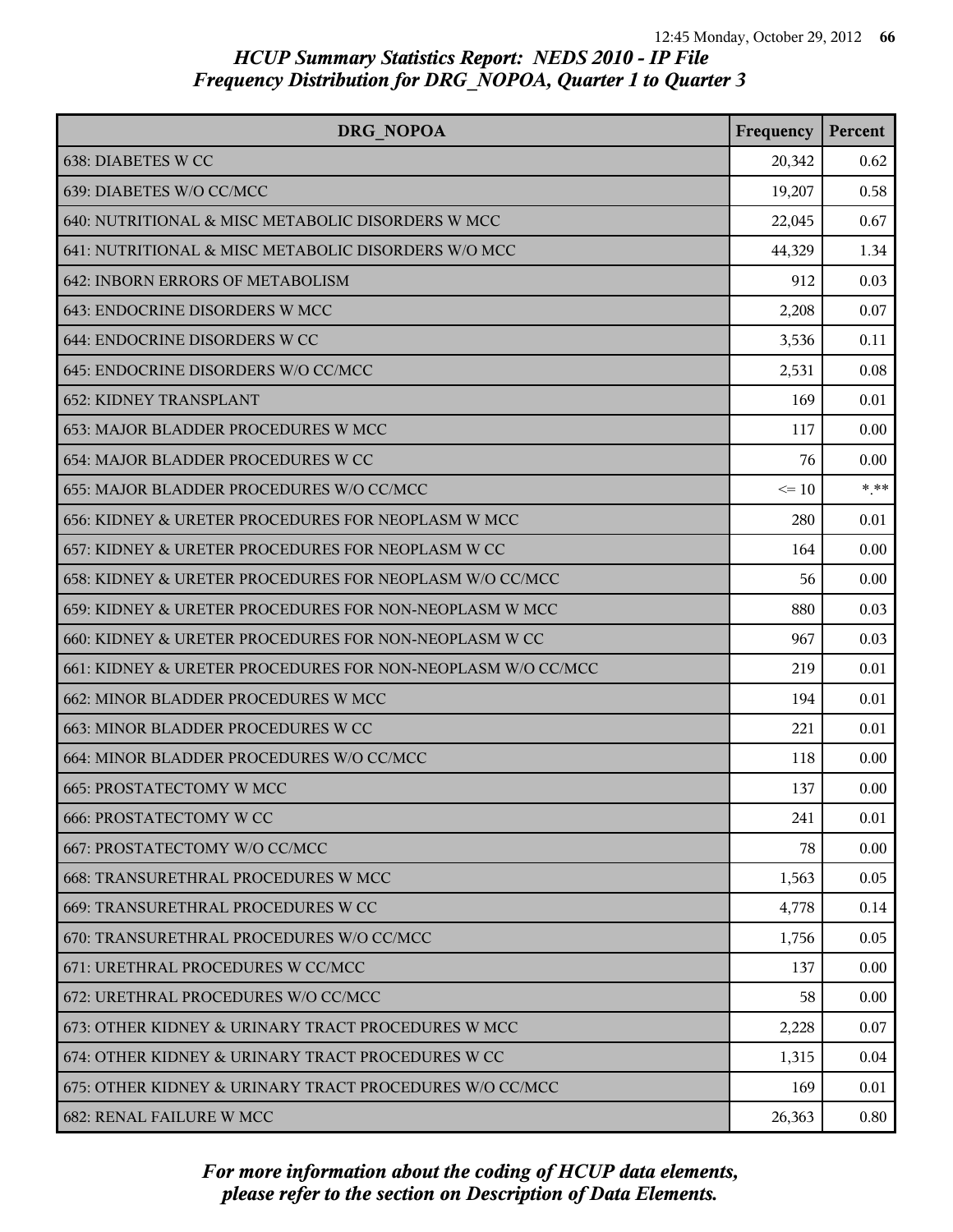| DRG NOPOA                                                               | Frequency | Percent |
|-------------------------------------------------------------------------|-----------|---------|
| 683: RENAL FAILURE W CC                                                 | 29,242    | 0.88    |
| 684: RENAL FAILURE W/O CC/MCC                                           | 9,254     | 0.28    |
| <b>685: ADMIT FOR RENAL DIALYSIS</b>                                    | 1,265     | 0.04    |
| 686: KIDNEY & URINARY TRACT NEOPLASMS W MCC                             | 457       | 0.01    |
| 687: KIDNEY & URINARY TRACT NEOPLASMS W CC                              | 593       | 0.02    |
| 688: KIDNEY & URINARY TRACT NEOPLASMS W/O CC/MCC                        | 152       | 0.00    |
| 689: KIDNEY & URINARY TRACT INFECTIONS W MCC                            | 24,395    | 0.74    |
| 690: KIDNEY & URINARY TRACT INFECTIONS W/O MCC                          | 59,465    | 1.80    |
| 691: URINARY STONES W ESW LITHOTRIPSY W CC/MCC                          | 590       | 0.02    |
| 692: URINARY STONES W ESW LITHOTRIPSY W/O CC/MCC                        | 214       | 0.01    |
| 693: URINARY STONES W/O ESW LITHOTRIPSY W MCC                           | 1,974     | 0.06    |
| 694: URINARY STONES W/O ESW LITHOTRIPSY W/O MCC                         | 11,394    | 0.34    |
| 695: KIDNEY & URINARY TRACT SIGNS & SYMPTOMS W MCC                      | 438       | 0.01    |
| 696: KIDNEY & URINARY TRACT SIGNS & SYMPTOMS W/O MCC                    | 2,912     | 0.09    |
| 697: URETHRAL STRICTURE                                                 | 154       | 0.00    |
| 698: OTHER KIDNEY & URINARY TRACT DIAGNOSES W MCC                       | 7,869     | 0.24    |
| 699: OTHER KIDNEY & URINARY TRACT DIAGNOSES W CC                        | 5,956     | 0.18    |
| 700: OTHER KIDNEY & URINARY TRACT DIAGNOSES W/O CC/MCC                  | 2,472     | 0.07    |
| 707: MAJOR MALE PELVIC PROCEDURES W CC/MCC                              | 37        | 0.00    |
| 708: MAJOR MALE PELVIC PROCEDURES W/O CC/MCC                            | 54        | 0.00    |
| 709: PENIS PROCEDURES W CC/MCC                                          | 135       | 0.00    |
| 710: PENIS PROCEDURES W/O CC/MCC                                        | 174       | 0.01    |
| 711: TESTES PROCEDURES W CC/MCC                                         | 245       | 0.01    |
| 712: TESTES PROCEDURES W/O CC/MCC                                       | 452       | 0.01    |
| 713: TRANSURETHRAL PROSTATECTOMY W CC/MCC                               | 529       | 0.02    |
| 714: TRANSURETHRAL PROSTATECTOMY W/O CC/MCC                             | 216       | 0.01    |
| 715: OTHER MALE REPRODUCTIVE SYSTEM O.R. PROC FOR MALIGNANCY W CC/MCC   | 76        | 0.00    |
| 716: OTHER MALE REPRODUCTIVE SYSTEM O.R. PROC FOR MALIGNANCY W/O CC/MCC | $\leq 10$ | $* * *$ |
| 717: OTHER MALE REPRODUCTIVE SYSTEM O.R. PROC EXC MALIGNANCY W CC/MCC   | 184       | 0.01    |
| 718: OTHER MALE REPRODUCTIVE SYSTEM O.R. PROC EXC MALIGNANCY W/O CC/MCC | 65        | 0.00    |
| 722: MALIGNANCY, MALE REPRODUCTIVE SYSTEM W MCC                         | 227       | 0.01    |
| 723: MALIGNANCY, MALE REPRODUCTIVE SYSTEM W CC                          | 316       | 0.01    |
| 724: MALIGNANCY, MALE REPRODUCTIVE SYSTEM W/O CC/MCC                    | 41        | 0.00    |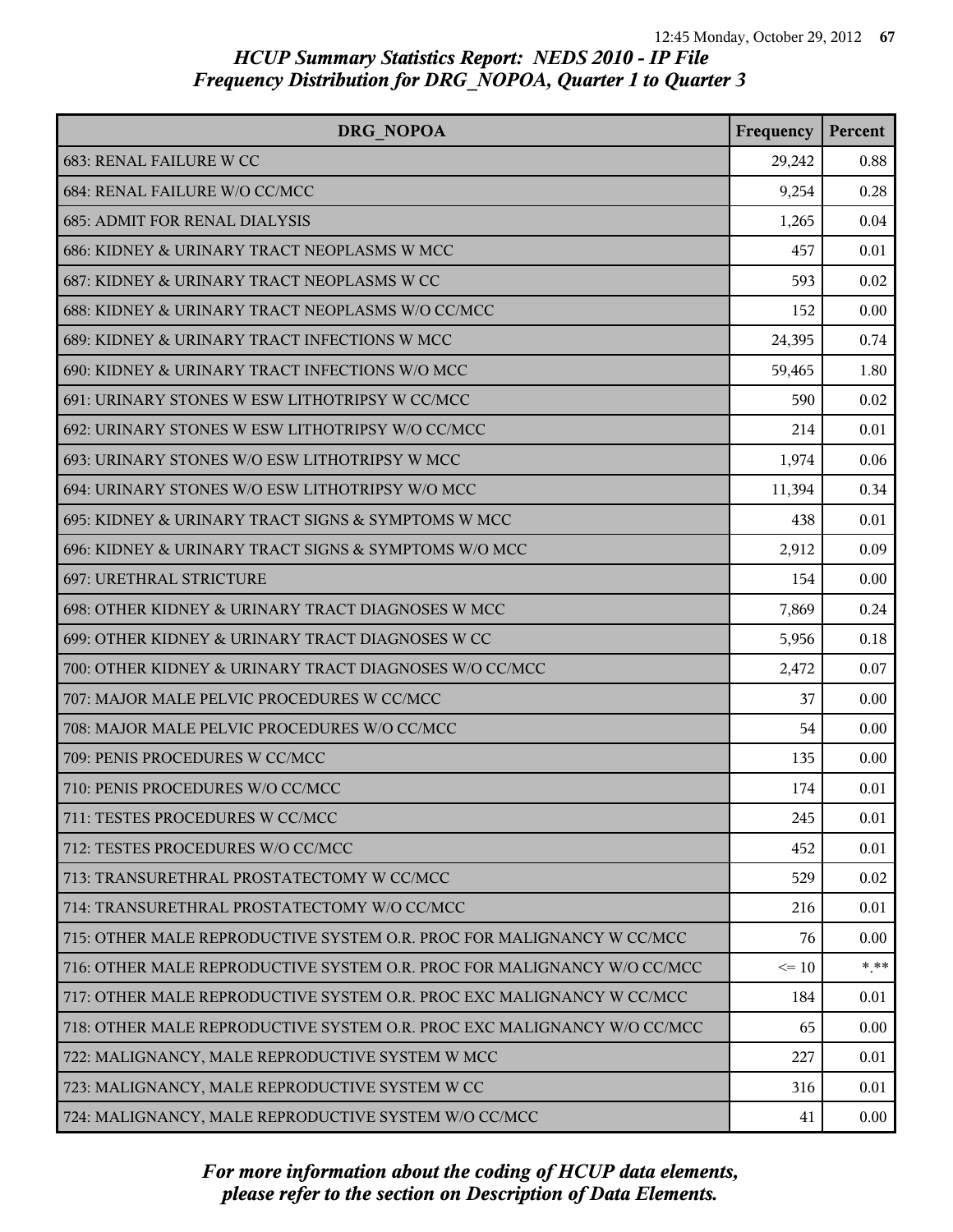| DRG NOPOA                                                               | Frequency | Percent |
|-------------------------------------------------------------------------|-----------|---------|
| 725: BENIGN PROSTATIC HYPERTROPHY W MCC                                 | 482       | 0.01    |
| 726: BENIGN PROSTATIC HYPERTROPHY W/O MCC                               | 783       | 0.02    |
| 727: INFLAMMATION OF THE MALE REPRODUCTIVE SYSTEM W MCC                 | 751       | 0.02    |
| 728: INFLAMMATION OF THE MALE REPRODUCTIVE SYSTEM W/O MCC               | 2,820     | 0.09    |
| 729: OTHER MALE REPRODUCTIVE SYSTEM DIAGNOSES W CC/MCC                  | 303       | 0.01    |
| 730: OTHER MALE REPRODUCTIVE SYSTEM DIAGNOSES W/O CC/MCC                | 237       | 0.01    |
| 734: PELVIC EVISCERATION, RAD HYSTERECTOMY & RAD VULVECTOMY W CC/MCC    | 59        | 0.00    |
| 735: PELVIC EVISCERATION, RAD HYSTERECTOMY & RAD VULVECTOMY W/O CC/MCC  | $\leq 10$ | $*$ **  |
| 736: UTERINE & ADNEXA PROC FOR OVARIAN OR ADNEXAL MALIGNANCY W MCC      | 83        | 0.00    |
| 737: UTERINE & ADNEXA PROC FOR OVARIAN OR ADNEXAL MALIGNANCY W CC       | 135       | 0.00    |
| 738: UTERINE & ADNEXA PROC FOR OVARIAN OR ADNEXAL MALIGNANCY W/O CC/MCC | 28        | 0.00    |
| 739: UTERINE, ADNEXA PROC FOR NON-OVARIAN/ADNEXAL MALIG W MCC           | 46        | 0.00    |
| 740: UTERINE, ADNEXA PROC FOR NON-OVARIAN/ADNEXAL MALIG W CC            | 79        | 0.00    |
| 741: UTERINE, ADNEXA PROC FOR NON-OVARIAN/ADNEXAL MALIG W/O CC/MCC      | 33        | 0.00    |
| 742: UTERINE & ADNEXA PROC FOR NON-MALIGNANCY W CC/MCC                  | 1,861     | 0.06    |
| 743: UTERINE & ADNEXA PROC FOR NON-MALIGNANCY W/O CC/MCC                | 2,509     | 0.08    |
| 744: D&C, CONIZATION, LAPAROSCOPY & TUBAL INTERRUPTION W CC/MCC         | 717       | 0.02    |
| 745: D&C, CONIZATION, LAPAROSCOPY & TUBAL INTERRUPTION W/O CC/MCC       | 720       | 0.02    |
| 746: VAGINA, CERVIX & VULVA PROCEDURES W CC/MCC                         | 352       | 0.01    |
| 747: VAGINA, CERVIX & VULVA PROCEDURES W/O CC/MCC                       | 502       | 0.02    |
| 748: FEMALE REPRODUCTIVE SYSTEM RECONSTRUCTIVE PROCEDURES               | 31        | 0.00    |
| 749: OTHER FEMALE REPRODUCTIVE SYSTEM O.R. PROCEDURES W CC/MCC          | 210       | 0.01    |
| 750: OTHER FEMALE REPRODUCTIVE SYSTEM O.R. PROCEDURES W/O CC/MCC        | 139       | 0.00    |
| 754: MALIGNANCY, FEMALE REPRODUCTIVE SYSTEM W MCC                       | 459       | 0.01    |
| 755: MALIGNANCY, FEMALE REPRODUCTIVE SYSTEM W CC                        | 798       | 0.02    |
| 756: MALIGNANCY, FEMALE REPRODUCTIVE SYSTEM W/O CC/MCC                  | 133       | 0.00    |
| 757: INFECTIONS, FEMALE REPRODUCTIVE SYSTEM W MCC                       | 595       | 0.02    |
| 758: INFECTIONS, FEMALE REPRODUCTIVE SYSTEM W CC                        | 1,103     | 0.03    |
| 759: INFECTIONS, FEMALE REPRODUCTIVE SYSTEM W/O CC/MCC                  | 2,070     | 0.06    |
| 760: MENSTRUAL & OTHER FEMALE REPRODUCTIVE SYSTEM DISORDERS W CC/MCC    | 1,751     | 0.05    |
| 761: MENSTRUAL & OTHER FEMALE REPRODUCTIVE SYSTEM DISORDERS W/O CC/MCC  | 2,591     | 0.08    |
| 765: CESAREAN SECTION W CC/MCC                                          | 6,672     | 0.20    |
| 766: CESAREAN SECTION W/O CC/MCC                                        | 7,424     | 0.22    |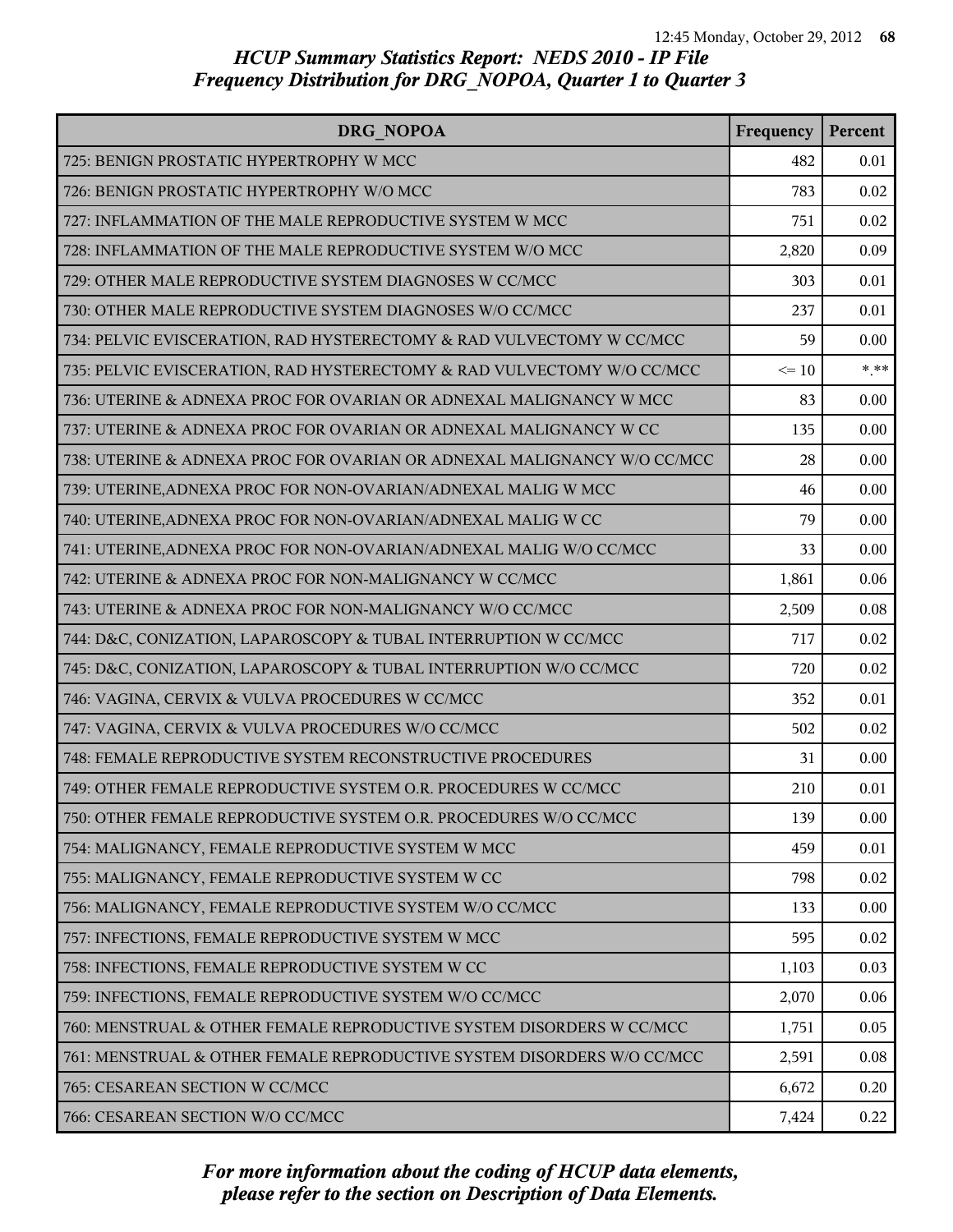| DRG NOPOA                                                                | Frequency | Percent |
|--------------------------------------------------------------------------|-----------|---------|
| 767: VAGINAL DELIVERY W STERILIZATION &/OR D&C                           | 1,041     | 0.03    |
| 768: VAGINAL DELIVERY W O.R. PROC EXCEPT STERIL &/OR D&C                 | 21        | 0.00    |
| 769: POSTPARTUM & POST ABORTION DIAGNOSES W O.R. PROCEDURE               | 1,379     | 0.04    |
| 770: ABORTION W D&C, ASPIRATION CURETTAGE OR HYSTEROTOMY                 | 1,923     | 0.06    |
| 774: VAGINAL DELIVERY W COMPLICATING DIAGNOSES                           | 5,419     | 0.16    |
| 775: VAGINAL DELIVERY W/O COMPLICATING DIAGNOSES                         | 30,737    | 0.93    |
| 776: POSTPARTUM & POST ABORTION DIAGNOSES W/O O.R. PROCEDURE             | 5,589     | 0.17    |
| 777: ECTOPIC PREGNANCY                                                   | 3,346     | 0.10    |
| 778: THREATENED ABORTION                                                 | 1,425     | 0.04    |
| 779: ABORTION W/O D&C                                                    | 1,172     | 0.04    |
| 780: FALSE LABOR                                                         | 134       | 0.00    |
| 781: OTHER ANTEPARTUM DIAGNOSES W MEDICAL COMPLICATIONS                  | 13,859    | 0.42    |
| 782: OTHER ANTEPARTUM DIAGNOSES W/O MEDICAL COMPLICATIONS                | 1,045     | 0.03    |
| 789: NEONATES, DIED OR TRANSFERRED TO ANOTHER ACUTE CARE FACILITY        | 204       | 0.01    |
| 790: EXTREME IMMATURITY OR RESPIRATORY DISTRESS SYNDROME, NEONATE        | 69        | 0.00    |
| 791: PREMATURITY W MAJOR PROBLEMS                                        | 138       | 0.00    |
| 792: PREMATURITY W/O MAJOR PROBLEMS                                      | 160       | 0.00    |
| 793: FULL TERM NEONATE W MAJOR PROBLEMS                                  | 2,242     | 0.07    |
| 794: NEONATE W OTHER SIGNIFICANT PROBLEMS                                | 2,123     | 0.06    |
| 795: NORMAL NEWBORN                                                      | 1,078     | 0.03    |
| 799: SPLENECTOMY W MCC                                                   | 236       | 0.01    |
| 800: SPLENECTOMY W CC                                                    | 141       | 0.00    |
| 801: SPLENECTOMY W/O CC/MCC                                              | 88        | 0.00    |
| 802: OTHER O.R. PROC OF THE BLOOD & BLOOD FORMING ORGANS W MCC           | 270       | 0.01    |
| 803: OTHER O.R. PROC OF THE BLOOD & BLOOD FORMING ORGANS W CC            | 237       | 0.01    |
| 804: OTHER O.R. PROC OF THE BLOOD & BLOOD FORMING ORGANS W/O CC/MCC      | 175       | 0.01    |
| 808: MAJOR HEMATOL/IMMUN DIAG EXC SICKLE CELL CRISIS & COAGUL W MCC      | 2,423     | 0.07    |
| 809: MAJOR HEMATOL/IMMUN DIAG EXC SICKLE CELL CRISIS & COAGUL W CC       | 3,757     | 0.11    |
| 810: MAJOR HEMATOL/IMMUN DIAG EXC SICKLE CELL CRISIS & COAGUL W/O CC/MCC | 1,007     | 0.03    |
| 811: RED BLOOD CELL DISORDERS W MCC                                      | 10,099    | 0.31    |
| 812: RED BLOOD CELL DISORDERS W/O MCC                                    | 32,695    | 0.99    |
| 813: COAGULATION DISORDERS                                               | 3,725     | 0.11    |
| 814: RETICULOENDOTHELIAL & IMMUNITY DISORDERS W MCC                      | 624       | 0.02    |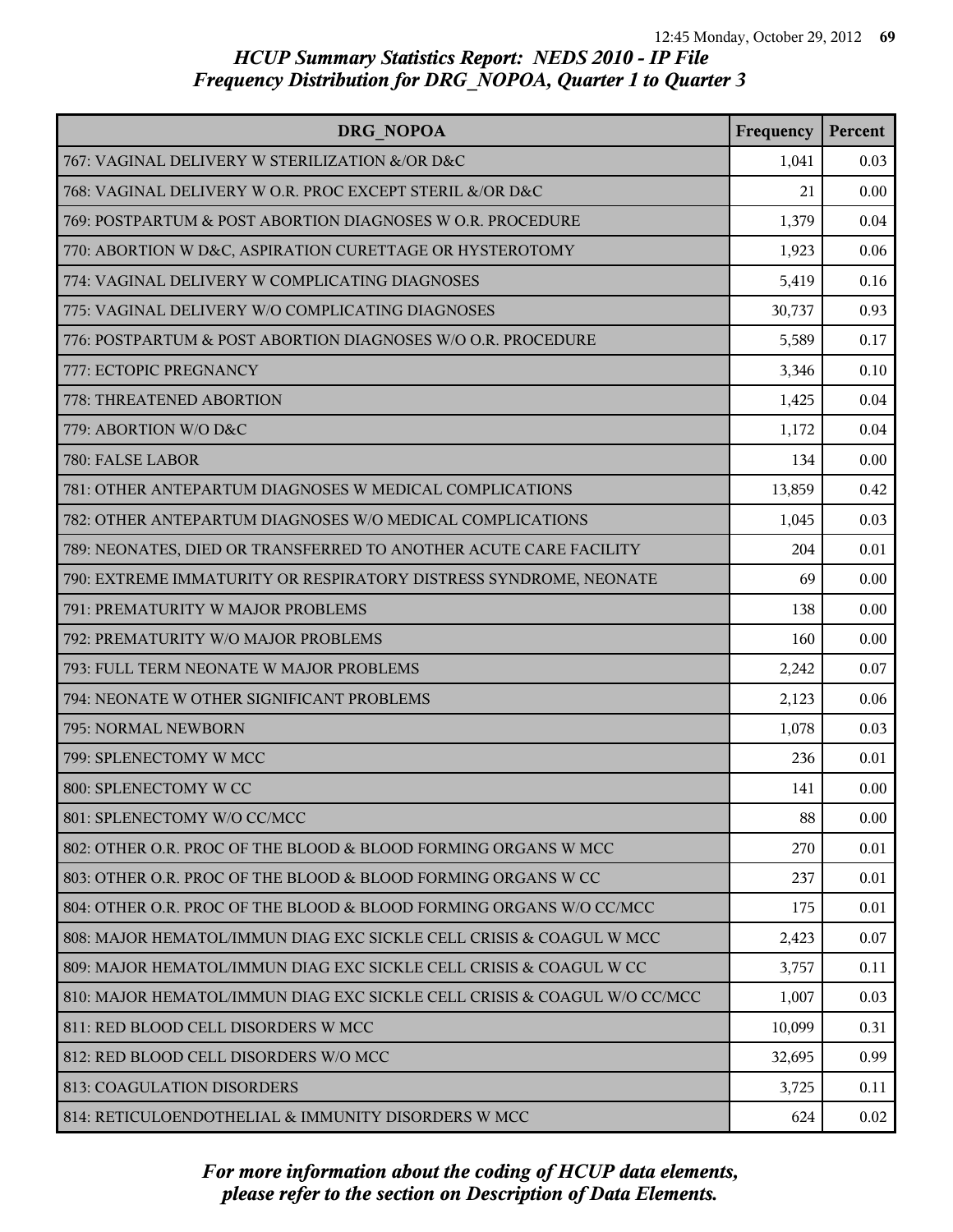| DRG NOPOA                                                                 | Frequency | Percent |
|---------------------------------------------------------------------------|-----------|---------|
| 815: RETICULOENDOTHELIAL & IMMUNITY DISORDERS W CC                        | 1,424     | 0.04    |
| 816: RETICULOENDOTHELIAL & IMMUNITY DISORDERS W/O CC/MCC                  | 1,408     | 0.04    |
| 820: LYMPHOMA & LEUKEMIA W MAJOR O.R. PROCEDURE W MCC                     | 266       | 0.01    |
| 821: LYMPHOMA & LEUKEMIA W MAJOR O.R. PROCEDURE W CC                      | 192       | 0.01    |
| 822: LYMPHOMA & LEUKEMIA W MAJOR O.R. PROCEDURE W/O CC/MCC                | 51        | 0.00    |
| 823: LYMPHOMA & NON-ACUTE LEUKEMIA W OTHER O.R. PROC W MCC                | 561       | 0.02    |
| 824: LYMPHOMA & NON-ACUTE LEUKEMIA W OTHER O.R. PROC W CC                 | 460       | 0.01    |
| 825: LYMPHOMA & NON-ACUTE LEUKEMIA W OTHER O.R. PROC W/O CC/MCC           | 254       | 0.01    |
| 826: MYELOPROLIF DISORD OR POORLY DIFF NEOPL W MAJ O.R. PROC W MCC        | 99        | 0.00    |
| 827: MYELOPROLIF DISORD OR POORLY DIFF NEOPL W MAJ O.R. PROC W CC         | 90        | 0.00    |
| 828: MYELOPROLIF DISORD OR POORLY DIFF NEOPL W MAJ O.R. PROC W/O CC/MCC   | 18        | 0.00    |
| 829: MYELOPROLIF DISORD OR POORLY DIFF NEOPL W OTHER O.R. PROC W CC/MCC   | 206       | 0.01    |
| 830: MYELOPROLIF DISORD OR POORLY DIFF NEOPL W OTHER O.R. PROC W/O CC/MCC | 35        | 0.00    |
| 834: ACUTE LEUKEMIA W/O MAJOR O.R. PROCEDURE W MCC                        | 996       | 0.03    |
| 835: ACUTE LEUKEMIA W/O MAJOR O.R. PROCEDURE W CC                         | 651       | 0.02    |
| 836: ACUTE LEUKEMIA W/O MAJOR O.R. PROCEDURE W/O CC/MCC                   | 374       | 0.01    |
| 837: CHEMO W ACUTE LEUKEMIA AS SDX OR W HIGH DOSE CHEMO AGENT W MCC       | 39        | 0.00    |
| 838: CHEMO W ACUTE LEUKEMIA AS SDX W CC OR HIGH DOSE CHEMO AGENT          | 30        | 0.00    |
| 839: CHEMO W ACUTE LEUKEMIA AS SDX W/O CC/MCC                             | 26        | 0.00    |
| 840: LYMPHOMA & NON-ACUTE LEUKEMIA W MCC                                  | 2,198     | 0.07    |
| 841: LYMPHOMA & NON-ACUTE LEUKEMIA W CC                                   | 1,761     | 0.05    |
| 842: LYMPHOMA & NON-ACUTE LEUKEMIA W/O CC/MCC                             | 768       | 0.02    |
| 843: OTHER MYELOPROLIF DIS OR POORLY DIFF NEOPL DIAG W MCC                | 501       | 0.02    |
| 844: OTHER MYELOPROLIF DIS OR POORLY DIFF NEOPL DIAG W CC                 | 722       | 0.02    |
| 845: OTHER MYELOPROLIF DIS OR POORLY DIFF NEOPL DIAG W/O CC/MCC           | 205       | 0.01    |
| 846: CHEMOTHERAPY W/O ACUTE LEUKEMIA AS SECONDARY DIAGNOSIS W MCC         | 42        | 0.00    |
| 847: CHEMOTHERAPY W/O ACUTE LEUKEMIA AS SECONDARY DIAGNOSIS W CC          | 280       | 0.01    |
| 848: CHEMOTHERAPY W/O ACUTE LEUKEMIA AS SECONDARY DIAGNOSIS W/O CC/MCC    | 17        | 0.00    |
| 849: RADIOTHERAPY                                                         | 15        | 0.00    |
| 853: INFECTIOUS & PARASITIC DISEASES W O.R. PROCEDURE W MCC               | 12,518    | 0.38    |
| 854: INFECTIOUS & PARASITIC DISEASES W O.R. PROCEDURE W CC                | 1,854     | 0.06    |
| 855: INFECTIOUS & PARASITIC DISEASES W O.R. PROCEDURE W/O CC/MCC          | 129       | 0.00    |
| 856: POSTOPERATIVE OR POST-TRAUMATIC INFECTIONS W O.R. PROC W MCC         | 1,584     | 0.05    |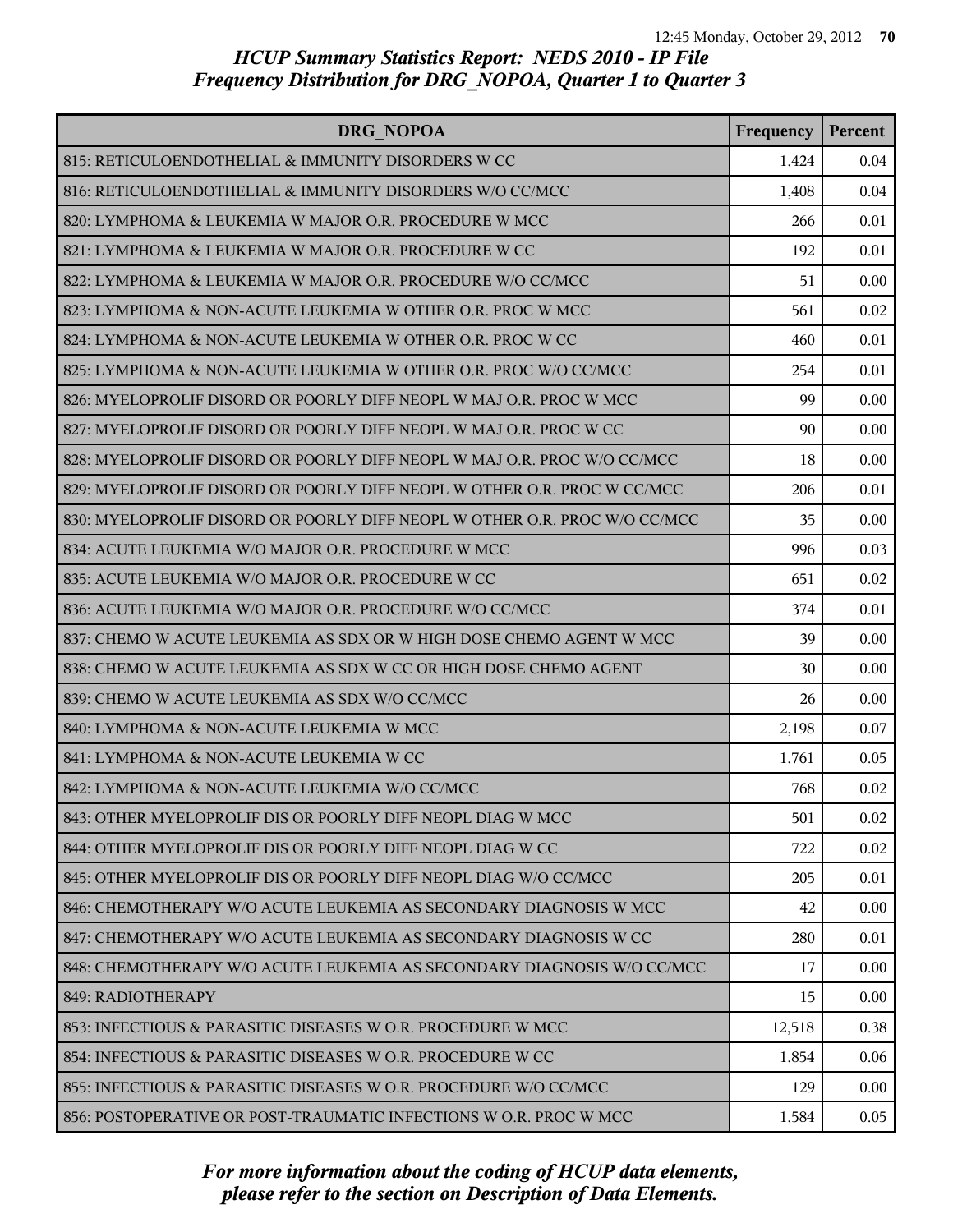| DRG NOPOA                                                                | Frequency | Percent |
|--------------------------------------------------------------------------|-----------|---------|
| 857: POSTOPERATIVE OR POST-TRAUMATIC INFECTIONS W O.R. PROC W CC         | 1,802     | 0.05    |
| 858: POSTOPERATIVE OR POST-TRAUMATIC INFECTIONS W O.R. PROC W/O CC/MCC   | 382       | 0.01    |
| 862: POSTOPERATIVE & POST-TRAUMATIC INFECTIONS W MCC                     | 3,454     | 0.10    |
| 863: POSTOPERATIVE & POST-TRAUMATIC INFECTIONS W/O MCC                   | 6,813     | 0.21    |
| <b>864: FEVER</b>                                                        | 8,696     | 0.26    |
| 865: VIRAL ILLNESS W MCC                                                 | 941       | 0.03    |
| 866: VIRAL ILLNESS W/O MCC                                               | 4,980     | 0.15    |
| 867: OTHER INFECTIOUS & PARASITIC DISEASES DIAGNOSES W MCC               | 1,688     | 0.05    |
| 868: OTHER INFECTIOUS & PARASITIC DISEASES DIAGNOSES W CC                | 1,033     | 0.03    |
| 869: OTHER INFECTIOUS & PARASITIC DISEASES DIAGNOSES W/O CC/MCC          | 659       | 0.02    |
| 870: SEPTICEMIA OR SEVERE SEPSIS W MV 96+ HOURS                          | 7,596     | 0.23    |
| 871: SEPTICEMIA OR SEVERE SEPSIS W/O MV 96+ HOURS W MCC                  | 83,521    | 2.53    |
| 872: SEPTICEMIA OR SEVERE SEPSIS W/O MV 96+ HOURS W/O MCC                | 23,753    | 0.72    |
| 876: O.R. PROCEDURE W PRINCIPAL DIAGNOSES OF MENTAL ILLNESS              | 247       | 0.01    |
| 880: ACUTE ADJUSTMENT REACTION & PSYCHOSOCIAL DYSFUNCTION                | 5,304     | 0.16    |
| 881: DEPRESSIVE NEUROSES                                                 | 12,293    | 0.37    |
| 882: NEUROSES EXCEPT DEPRESSIVE                                          | 4,312     | 0.13    |
| 883: DISORDERS OF PERSONALITY & IMPULSE CONTROL                          | 1,169     | 0.04    |
| 884: ORGANIC DISTURBANCES & MENTAL RETARDATION                           | 6,760     | 0.20    |
| 885: PSYCHOSES                                                           | 111,269   | 3.36    |
| 886: BEHAVIORAL & DEVELOPMENTAL DISORDERS                                | 1,900     | 0.06    |
| 887: OTHER MENTAL DISORDER DIAGNOSES                                     | 241       | 0.01    |
| 894: ALCOHOL/DRUG ABUSE OR DEPENDENCE, LEFT AMA                          | 4,963     | 0.15    |
| 895: ALCOHOL/DRUG ABUSE OR DEPENDENCE W REHABILITATION THERAPY           | 1,461     | 0.04    |
| 896: ALCOHOL/DRUG ABUSE OR DEPENDENCE W/O REHABILITATION THERAPY W MCC   | 5,611     | 0.17    |
| 897: ALCOHOL/DRUG ABUSE OR DEPENDENCE W/O REHABILITATION THERAPY W/O MCC | 35,856    | 1.08    |
| 901: WOUND DEBRIDEMENTS FOR INJURIES W MCC                               | 183       | 0.01    |
| 902: WOUND DEBRIDEMENTS FOR INJURIES W CC                                | 380       | 0.01    |
| 903: WOUND DEBRIDEMENTS FOR INJURIES W/O CC/MCC                          | 225       | 0.01    |
| 904: SKIN GRAFTS FOR INJURIES W CC/MCC                                   | 422       | 0.01    |
| 905: SKIN GRAFTS FOR INJURIES W/O CC/MCC                                 | 93        | 0.00    |
| 906: HAND PROCEDURES FOR INJURIES                                        | 975       | 0.03    |
| 907: OTHER O.R. PROCEDURES FOR INJURIES W MCC                            | 2,198     | 0.07    |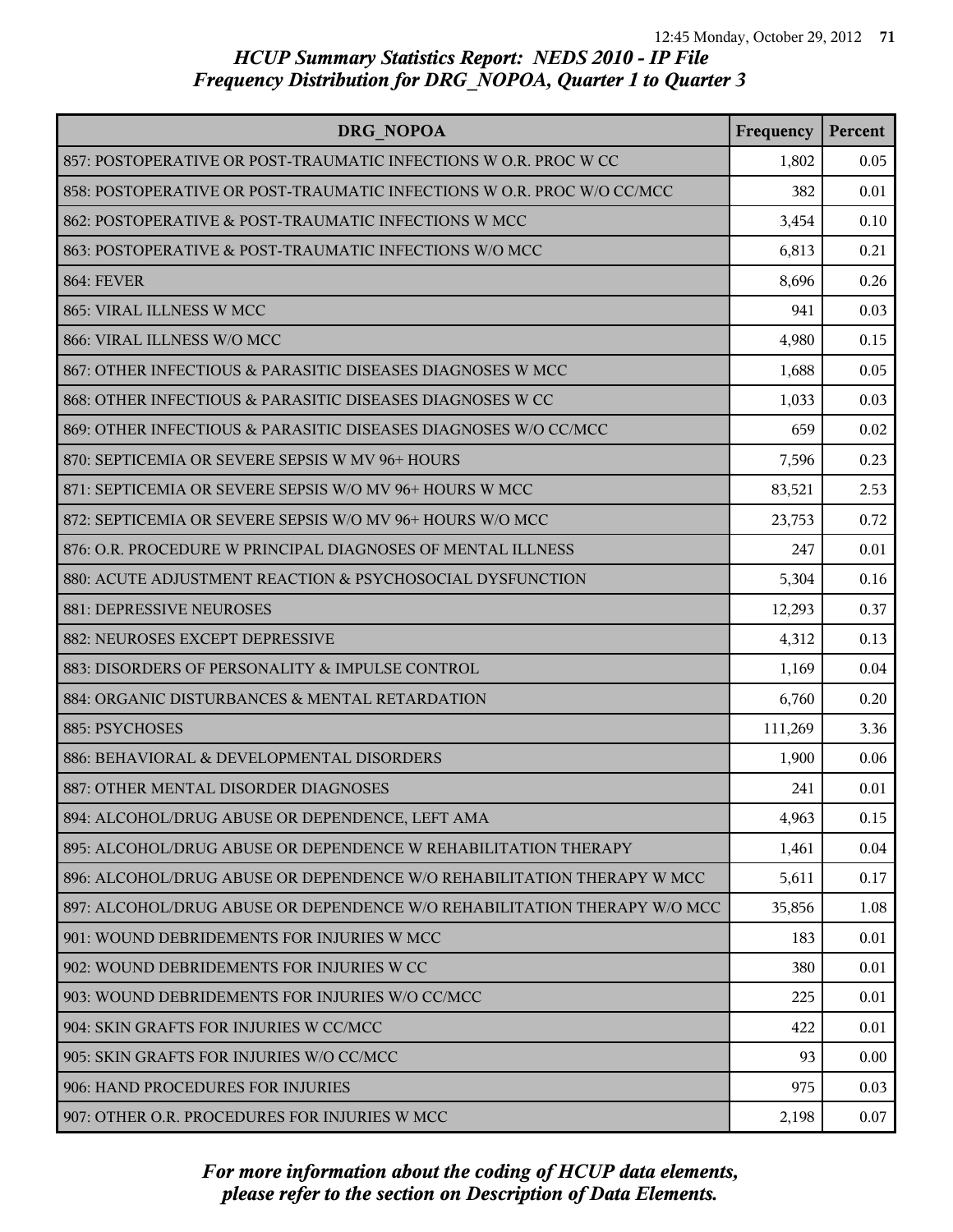| DRG NOPOA                                                                | Frequency | Percent |
|--------------------------------------------------------------------------|-----------|---------|
| 908: OTHER O.R. PROCEDURES FOR INJURIES W CC                             | 2,311     | 0.07    |
| 909: OTHER O.R. PROCEDURES FOR INJURIES W/O CC/MCC                       | 1,909     | 0.06    |
| 913: TRAUMATIC INJURY W MCC                                              | 433       | 0.01    |
| 914: TRAUMATIC INJURY W/O MCC                                            | 3,194     | 0.10    |
| 915: ALLERGIC REACTIONS W MCC                                            | 807       | 0.02    |
| 916: ALLERGIC REACTIONS W/O MCC                                          | 3,436     | 0.10    |
| 917: POISONING & TOXIC EFFECTS OF DRUGS W MCC                            | 14,725    | 0.45    |
| 918: POISONING & TOXIC EFFECTS OF DRUGS W/O MCC                          | 30,803    | 0.93    |
| 919: COMPLICATIONS OF TREATMENT W MCC                                    | 3,014     | 0.09    |
| 920: COMPLICATIONS OF TREATMENT W CC                                     | 4,056     | 0.12    |
| 921: COMPLICATIONS OF TREATMENT W/O CC/MCC                               | 2,667     | 0.08    |
| 922: OTHER INJURY, POISONING & TOXIC EFFECT DIAG W MCC                   | 1,308     | 0.04    |
| 923: OTHER INJURY, POISONING & TOXIC EFFECT DIAG W/O MCC                 | 2,278     | 0.07    |
| 927: EXTENSIVE BURNS OR FULL THICKNESS BURNS W MV 96+ HRS W SKIN GRAFT   | 118       | 0.00    |
| 928: FULL THICKNESS BURN W SKIN GRAFT OR INHAL INJ W CC/MCC              | 388       | 0.01    |
| 929: FULL THICKNESS BURN W SKIN GRAFT OR INHAL INJ W/O CC/MCC            | 214       | 0.01    |
| 933: EXTENSIVE BURNS OR FULL THICKNESS BURNS W MV 96+ HRS W/O SKIN GRAFT | 59        | 0.00    |
| 934: FULL THICKNESS BURN W/O SKIN GRFT OR INHAL INJ                      | 324       | 0.01    |
| 935: NON-EXTENSIVE BURNS                                                 | 1,862     | 0.06    |
| 939: O.R. PROC W DIAGNOSES OF OTHER CONTACT W HEALTH SERVICES W MCC      | 162       | 0.00    |
| 940: O.R. PROC W DIAGNOSES OF OTHER CONTACT W HEALTH SERVICES W CC       | 179       | 0.01    |
| 941: O.R. PROC W DIAGNOSES OF OTHER CONTACT W HEALTH SERVICES W/O CC/MCC | 61        | 0.00    |
| 945: REHABILITATION W CC/MCC                                             | 481       | 0.01    |
| 946: REHABILITATION W/O CC/MCC                                           | 131       | 0.00    |
| 947: SIGNS & SYMPTOMS W MCC                                              | 4,924     | 0.15    |
| 948: SIGNS & SYMPTOMS W/O MCC                                            | 17,170    | 0.52    |
| 949: AFTERCARE W CC/MCC                                                  | 78        | 0.00    |
| 950: AFTERCARE W/O CC/MCC                                                | 31        | 0.00    |
| 951: OTHER FACTORS INFLUENCING HEALTH STATUS                             | 1,810     | 0.05    |
| 955: CRANIOTOMY FOR MULTIPLE SIGNIFICANT TRAUMA                          | 521       | 0.02    |
| 956: LIMB REATTACHMENT, HIP & FEMUR PROC FOR MULTIPLE SIGNIFICANT TRAUMA | 2,373     | 0.07    |
| 957: OTHER O.R. PROCEDURES FOR MULTIPLE SIGNIFICANT TRAUMA W MCC         | 2,058     | 0.06    |
| 958: OTHER O.R. PROCEDURES FOR MULTIPLE SIGNIFICANT TRAUMA W CC          | 2,194     | 0.07    |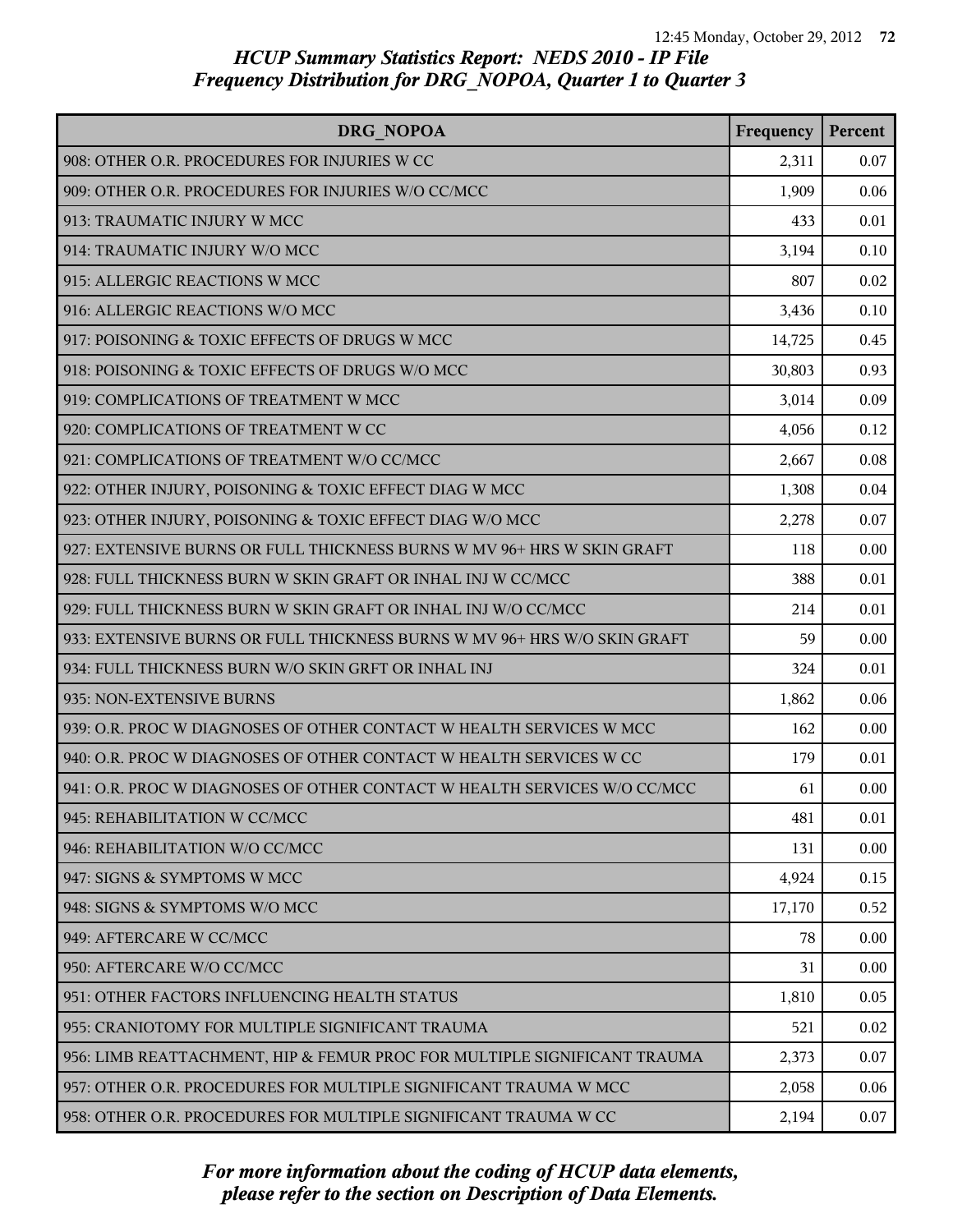| DRG NOPOA                                                                 | Frequency | Percent |
|---------------------------------------------------------------------------|-----------|---------|
| 959: OTHER O.R. PROCEDURES FOR MULTIPLE SIGNIFICANT TRAUMA W/O CC/MCC     | 703       | 0.02    |
| 963: OTHER MULTIPLE SIGNIFICANT TRAUMA W MCC                              | 1,204     | 0.04    |
| 964: OTHER MULTIPLE SIGNIFICANT TRAUMA W CC                               | 2,525     | 0.08    |
| 965: OTHER MULTIPLE SIGNIFICANT TRAUMA W/O CC/MCC                         | 1,023     | 0.03    |
| 969: HIV W EXTENSIVE O.R. PROCEDURE W MCC                                 | 311       | 0.01    |
| 970: HIV W EXTENSIVE O.R. PROCEDURE W/O MCC                               | 28        | 0.00    |
| 974: HIV W MAJOR RELATED CONDITION W MCC                                  | 3,136     | 0.09    |
| 975: HIV W MAJOR RELATED CONDITION W CC                                   | 2,393     | 0.07    |
| 976: HIV W MAJOR RELATED CONDITION W/O CC/MCC                             | 1,158     | 0.04    |
| 977: HIV W OR W/O OTHER RELATED CONDITION                                 | 1,703     | 0.05    |
| 981: EXTENSIVE O.R. PROCEDURE UNRELATED TO PRINCIPAL DIAGNOSIS W MCC      | 6,602     | 0.20    |
| 982: EXTENSIVE O.R. PROCEDURE UNRELATED TO PRINCIPAL DIAGNOSIS W CC       | 3,720     | 0.11    |
| 983: EXTENSIVE O.R. PROCEDURE UNRELATED TO PRINCIPAL DIAGNOSIS W/O CC/MCC | 1,078     | 0.03    |
| 984: PROSTATIC O.R. PROCEDURE UNRELATED TO PRINCIPAL DIAGNOSIS W MCC      | 157       | 0.00    |
| 985: PROSTATIC O.R. PROCEDURE UNRELATED TO PRINCIPAL DIAGNOSIS W CC       | 120       | 0.00    |
| 986: PROSTATIC O.R. PROCEDURE UNRELATED TO PRINCIPAL DIAGNOSIS W/O CC/MCC | 45        | 0.00    |
| 987: NON-EXTENSIVE O.R. PROC UNRELATED TO PRINCIPAL DIAGNOSIS W MCC       | 2,086     | 0.06    |
| 988: NON-EXTENSIVE O.R. PROC UNRELATED TO PRINCIPAL DIAGNOSIS W CC        | 2,171     | 0.07    |
| 989: NON-EXTENSIVE O.R. PROC UNRELATED TO PRINCIPAL DIAGNOSIS W/O CC/MCC  | 983       | 0.03    |
| 998: PRINCIPAL DIAGNOSIS INVALID AS DISCHARGE DIAGNOSIS                   | $\leq 10$ | $* * *$ |
| 999: UNGROUPABLE                                                          | 677       | 0.02    |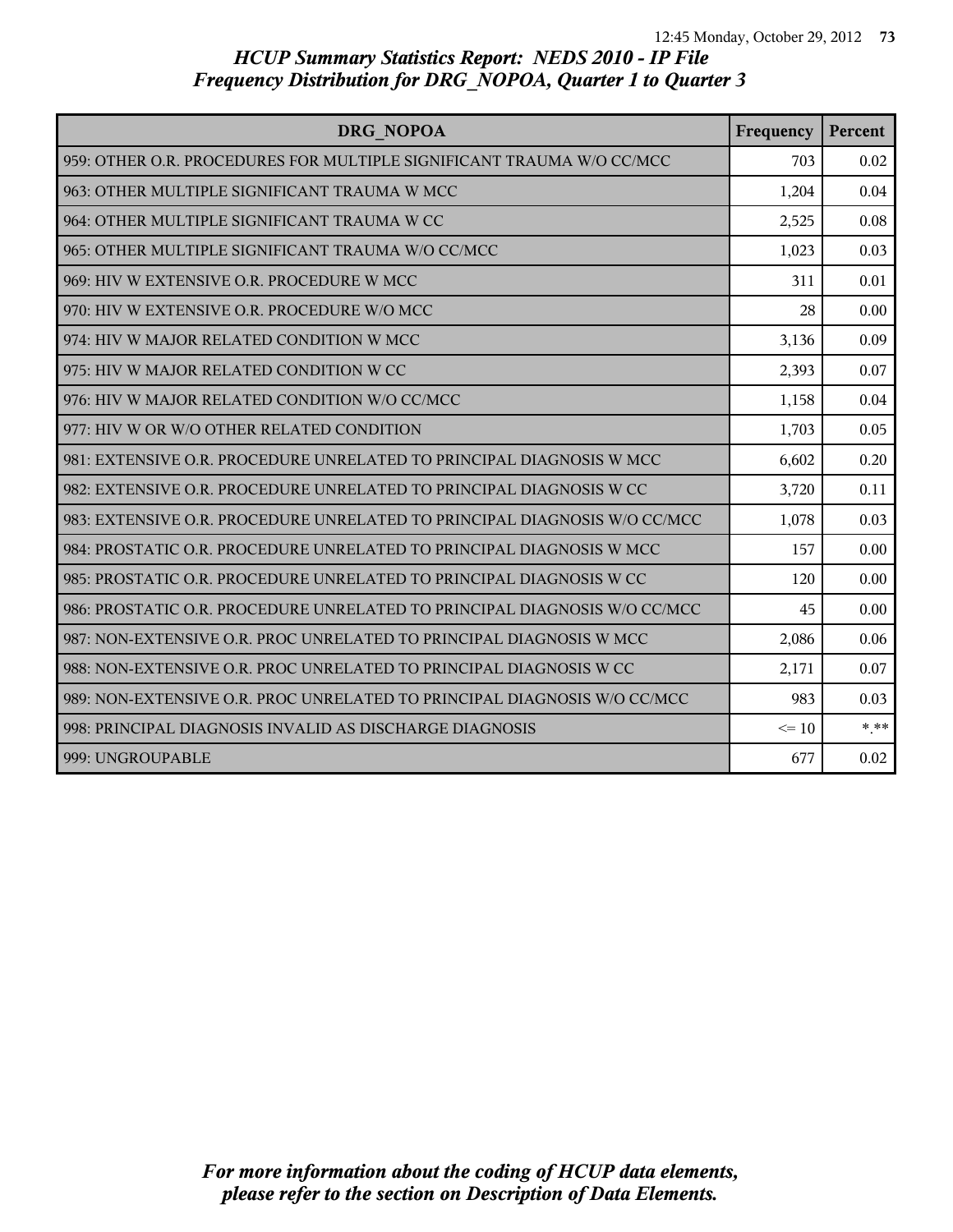| DRG NOPOA                                                                | Frequency | Percent |
|--------------------------------------------------------------------------|-----------|---------|
| 1: HEART TRANSPLANT OR IMPLANT OF HEART ASSIST SYSTEM W MCC              | 24        | 0.00    |
| 2: HEART TRANSPLANT OR IMPLANT OF HEART ASSIST SYSTEM W/O MCC            | $\leq 10$ | $***$   |
| 3: ECMO OR TRACH W MV 96+ HRS OR PDX EXC FACE, MOUTH & NECK W MAJ O.R.   | 1,978     | 0.18    |
| 4: TRACH W MV 96+ HRS OR PDX EXC FACE, MOUTH & NECK W/O MAJ O.R.         | 1,917     | 0.18    |
| 5: LIVER TRANSPLANT W MCC OR INTESTINAL TRANSPLANT                       | 46        | 0.00    |
| 6: LIVER TRANSPLANT W/O MCC                                              | $\leq 10$ | $* * *$ |
| 7: LUNG TRANSPLANT                                                       | $\leq 10$ | $* * *$ |
| 8: SIMULTANEOUS PANCREAS/KIDNEY TRANSPLANT                               | $\leq 10$ | $*$ **  |
| 11: TRACHEOSTOMY FOR FACE, MOUTH & NECK DIAGNOSES W MCC                  | 88        | 0.01    |
| 12: TRACHEOSTOMY FOR FACE, MOUTH & NECK DIAGNOSES W CC                   | 56        | 0.01    |
| 13: TRACHEOSTOMY FOR FACE, MOUTH & NECK DIAGNOSES W/O CC/MCC             | 28        | 0.00    |
| 14: ALLOGENEIC BONE MARROW TRANSPLANT                                    | $\leq 10$ | $***$   |
| 15: AUTOLOGOUS BONE MARROW TRANSPLANT                                    | $\leq 10$ | $* * *$ |
| 20: INTRACRANIAL VASCULAR PROCEDURES W PDX HEMORRHAGE W MCC              | 169       | 0.02    |
| 21: INTRACRANIAL VASCULAR PROCEDURES W PDX HEMORRHAGE W CC               | 104       | 0.01    |
| 22: INTRACRANIAL VASCULAR PROCEDURES W PDX HEMORRHAGE W/O CC/MCC         | 34        | 0.00    |
| 23: CRANIO W MAJOR DEV IMPL/ACUTE COMPLEX CNS PDX W MCC OR CHEMO IMPLANT | 595       | 0.06    |
| 24: CRANIO W MAJOR DEV IMPL/ACUTE COMPLEX CNS PDX W/O MCC                | 176       | 0.02    |
| 25: CRANIOTOMY & ENDOVASCULAR INTRACRANIAL PROCEDURES W MCC              | 1,309     | 0.12    |
| 26: CRANIOTOMY & ENDOVASCULAR INTRACRANIAL PROCEDURES W CC               | 702       | 0.07    |
| 27: CRANIOTOMY & ENDOVASCULAR INTRACRANIAL PROCEDURES W/O CC/MCC         | 513       | 0.05    |
| 28: SPINAL PROCEDURES W MCC                                              | 182       | 0.02    |
| 29: SPINAL PROCEDURES W CC OR SPINAL NEUROSTIMULATORS                    | 281       | 0.03    |
| 30: SPINAL PROCEDURES W/O CC/MCC                                         | 118       | 0.01    |
| 31: VENTRICULAR SHUNT PROCEDURES W MCC                                   | 170       | 0.02    |
| 32: VENTRICULAR SHUNT PROCEDURES W CC                                    | 300       | 0.03    |
| 33: VENTRICULAR SHUNT PROCEDURES W/O CC/MCC                              | 99        | 0.01    |
| 34: CAROTID ARTERY STENT PROCEDURE W MCC                                 | 33        | 0.00    |
| 35: CAROTID ARTERY STENT PROCEDURE W CC                                  | 36        | 0.00    |
| 36: CAROTID ARTERY STENT PROCEDURE W/O CC/MCC                            | 20        | 0.00    |
| 37: EXTRACRANIAL PROCEDURES W MCC                                        | 183       | 0.02    |
| 38: EXTRACRANIAL PROCEDURES W CC                                         | 261       | 0.02    |
| 39: EXTRACRANIAL PROCEDURES W/O CC/MCC                                   | 222       | 0.02    |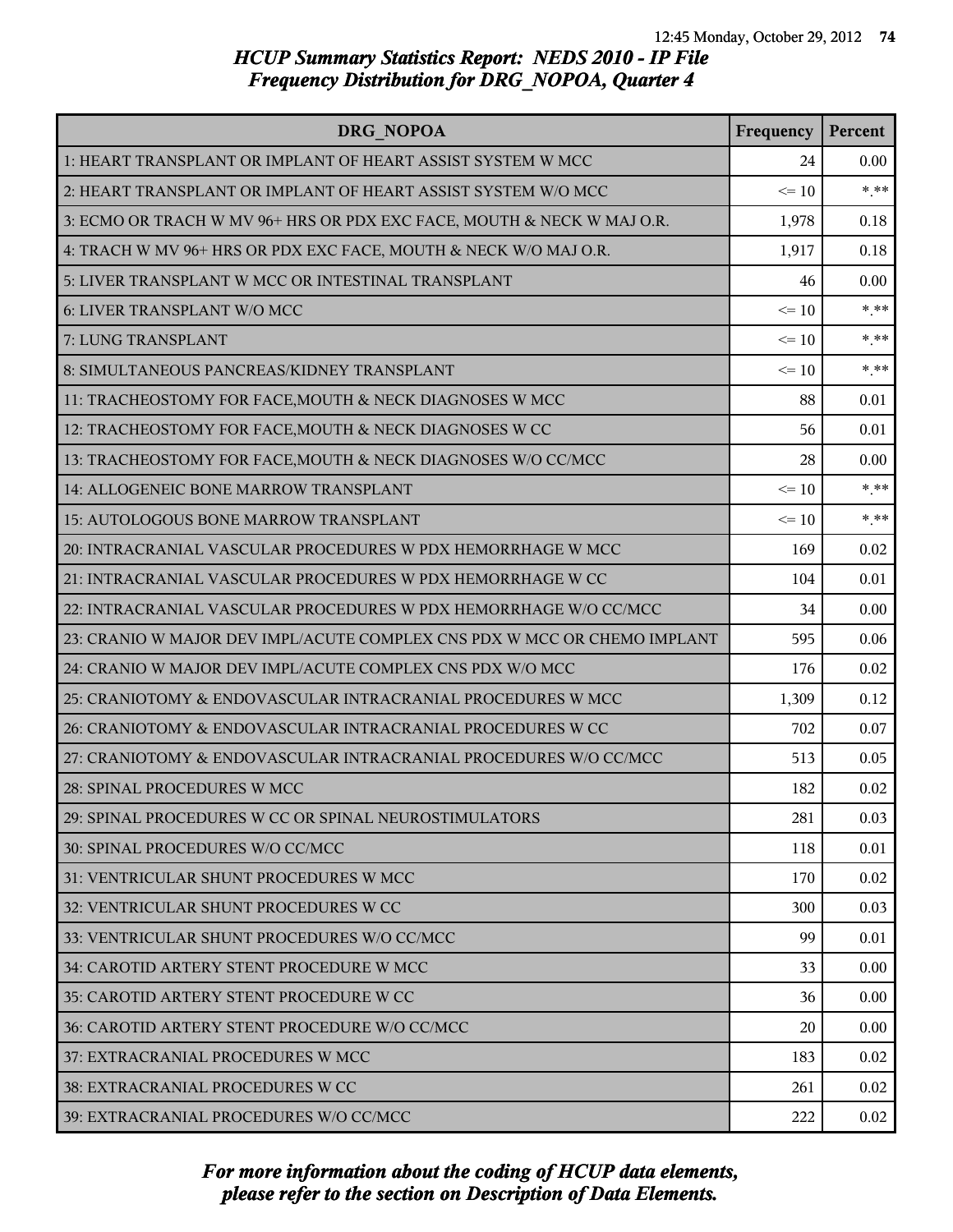| DRG NOPOA                                                                | Frequency | Percent |
|--------------------------------------------------------------------------|-----------|---------|
| 40: PERIPH/CRANIAL NERVE & OTHER NERV SYST PROC W MCC                    | 379       | 0.04    |
| 41: PERIPH/CRANIAL NERVE & OTHER NERV SYST PROC W CC OR PERIPH NEUROSTIM | 574       | 0.05    |
| 42: PERIPH/CRANIAL NERVE & OTHER NERV SYST PROC W/O CC/MCC               | 152       | 0.01    |
| 52: SPINAL DISORDERS & INJURIES W CC/MCC                                 | 128       | 0.01    |
| 53: SPINAL DISORDERS & INJURIES W/O CC/MCC                               | 95        | 0.01    |
| 54: NERVOUS SYSTEM NEOPLASMS W MCC                                       | 979       | 0.09    |
| 55: NERVOUS SYSTEM NEOPLASMS W/O MCC                                     | 1,181     | 0.11    |
| 56: DEGENERATIVE NERVOUS SYSTEM DISORDERS W MCC                          | 777       | 0.07    |
| 57: DEGENERATIVE NERVOUS SYSTEM DISORDERS W/O MCC                        | 3,982     | 0.37    |
| 58: MULTIPLE SCLEROSIS & CEREBELLAR ATAXIA W MCC                         | 83        | 0.01    |
| 59: MULTIPLE SCLEROSIS & CEREBELLAR ATAXIA W CC                          | 358       | 0.03    |
| 60: MULTIPLE SCLEROSIS & CEREBELLAR ATAXIA W/O CC/MCC                    | 536       | 0.05    |
| 61: ACUTE ISCHEMIC STROKE W USE OF THROMBOLYTIC AGENT W MCC              | 329       | 0.03    |
| 62: ACUTE ISCHEMIC STROKE W USE OF THROMBOLYTIC AGENT W CC               | 617       | 0.06    |
| 63: ACUTE ISCHEMIC STROKE W USE OF THROMBOLYTIC AGENT W/O CC/MCC         | 228       | 0.02    |
| 64: INTRACRANIAL HEMORRHAGE OR CEREBRAL INFARCTION W MCC                 | 5,867     | 0.55    |
| 65: INTRACRANIAL HEMORRHAGE OR CEREBRAL INFARCTION W CC                  | 10,485    | 0.98    |
| 66: INTRACRANIAL HEMORRHAGE OR CEREBRAL INFARCTION W/O CC/MCC            | 6,734     | 0.63    |
| 67: NONSPECIFIC CVA & PRECEREBRAL OCCLUSION W/O INFARCT W MCC            | 93        | 0.01    |
| 68: NONSPECIFIC CVA & PRECEREBRAL OCCLUSION W/O INFARCT W/O MCC          | 671       | 0.06    |
| 69: TRANSIENT ISCHEMIA                                                   | 9,123     | 0.85    |
| 70: NONSPECIFIC CEREBROVASCULAR DISORDERS W MCC                          | 1,037     | 0.10    |
| 71: NONSPECIFIC CEREBROVASCULAR DISORDERS W CC                           | 1,361     | 0.13    |
| 72: NONSPECIFIC CEREBROVASCULAR DISORDERS W/O CC/MCC                     | 637       | 0.06    |
| 73: CRANIAL & PERIPHERAL NERVE DISORDERS W MCC                           | 798       | 0.07    |
| 74: CRANIAL & PERIPHERAL NERVE DISORDERS W/O MCC                         | 4,134     | 0.39    |
| 75: VIRAL MENINGITIS W CC/MCC                                            | 412       | 0.04    |
| 76: VIRAL MENINGITIS W/O CC/MCC                                          | 979       | 0.09    |
| 77: HYPERTENSIVE ENCEPHALOPATHY W MCC                                    | 159       | 0.01    |
| 78: HYPERTENSIVE ENCEPHALOPATHY W CC                                     | 253       | 0.02    |
| 79: HYPERTENSIVE ENCEPHALOPATHY W/O CC/MCC                               | 96        | 0.01    |
| 80: NONTRAUMATIC STUPOR & COMA W MCC                                     | 171       | 0.02    |
| 81: NONTRAUMATIC STUPOR & COMA W/O MCC                                   | 724       | 0.07    |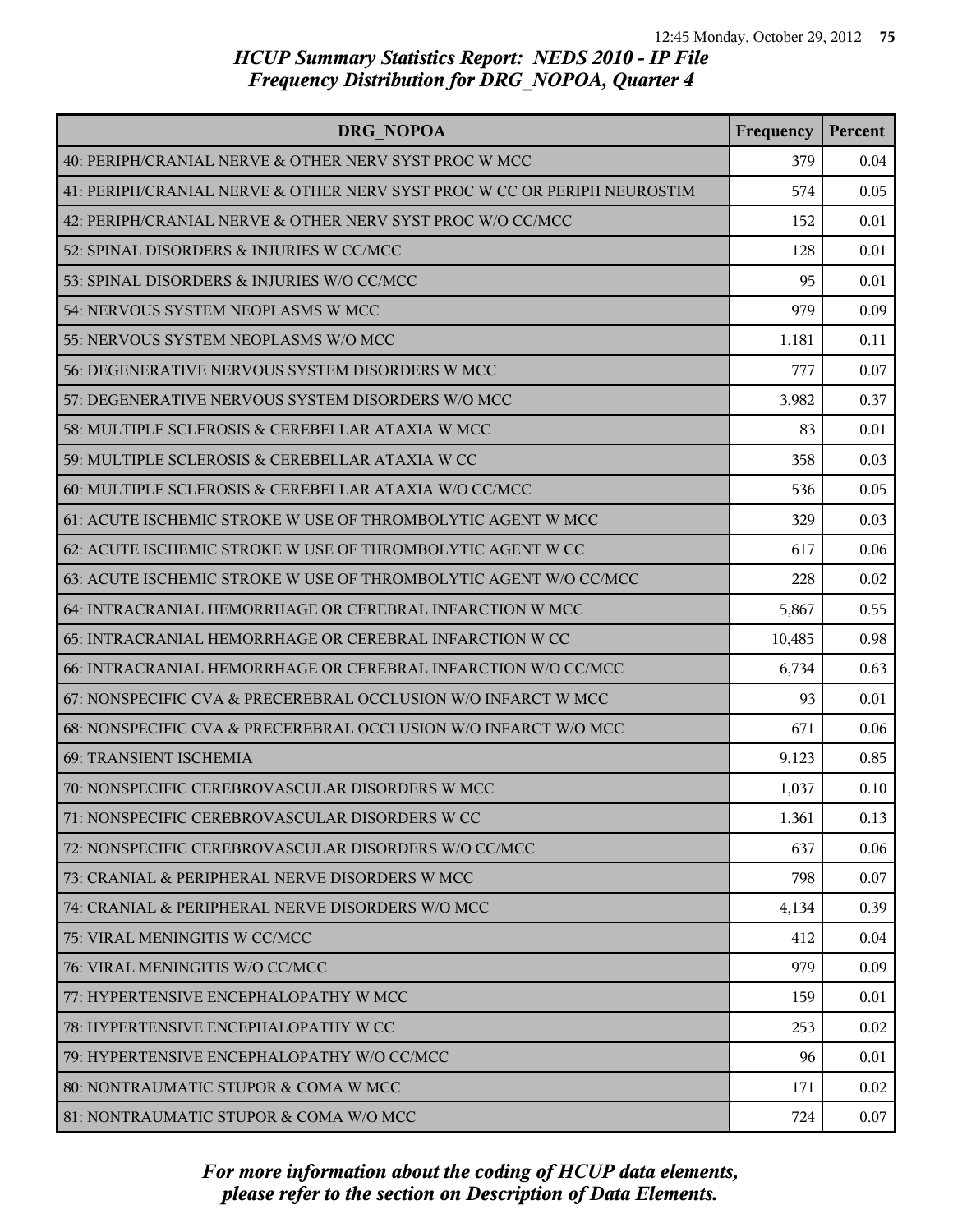| DRG NOPOA                                                               | Frequency | Percent  |
|-------------------------------------------------------------------------|-----------|----------|
| 82: TRAUMATIC STUPOR & COMA, COMA >1 HR W MCC                           | 423       | 0.04     |
| 83: TRAUMATIC STUPOR & COMA, COMA >1 HR W CC                            | 405       | 0.04     |
| 84: TRAUMATIC STUPOR & COMA, COMA >1 HR W/O CC/MCC                      | 644       | 0.06     |
| 85: TRAUMATIC STUPOR & COMA, COMA <1 HR W MCC                           | 869       | 0.08     |
| 86: TRAUMATIC STUPOR & COMA, COMA <1 HR W CC                            | 1,599     | 0.15     |
| 87: TRAUMATIC STUPOR & COMA, COMA <1 HR W/O CC/MCC                      | 2,278     | 0.21     |
| 88: CONCUSSION W MCC                                                    | 143       | 0.01     |
| 89: CONCUSSION W CC                                                     | 523       | 0.05     |
| 90: CONCUSSION W/O CC/MCC                                               | 993       | 0.09     |
| 91: OTHER DISORDERS OF NERVOUS SYSTEM W MCC                             | 917       | 0.09     |
| 92: OTHER DISORDERS OF NERVOUS SYSTEM W CC                              | 1,947     | 0.18     |
| 93: OTHER DISORDERS OF NERVOUS SYSTEM W/O CC/MCC                        | 1,644     | 0.15     |
| 94: BACTERIAL & TUBERCULOUS INFECTIONS OF NERVOUS SYSTEM W MCC          | 169       | 0.02     |
| 95: BACTERIAL & TUBERCULOUS INFECTIONS OF NERVOUS SYSTEM W CC           | 196       | 0.02     |
| 96: BACTERIAL & TUBERCULOUS INFECTIONS OF NERVOUS SYSTEM W/O CC/MCC     | 188       | 0.02     |
| 97: NON-BACTERIAL INFECT OF NERVOUS SYS EXC VIRAL MENINGITIS W MCC      | 164       | 0.02     |
| 98: NON-BACTERIAL INFECT OF NERVOUS SYS EXC VIRAL MENINGITIS W CC       | 162       | 0.02     |
| 99: NON-BACTERIAL INFECT OF NERVOUS SYS EXC VIRAL MENINGITIS W/O CC/MCC | 159       | 0.01     |
| 100: SEIZURES W MCC                                                     | 2,635     | 0.25     |
| 101: SEIZURES W/O MCC                                                   | 9,322     | 0.87     |
| 102: HEADACHES W MCC                                                    | 237       | 0.02     |
| 103: HEADACHES W/O MCC                                                  | 3,457     | 0.32     |
| 113: ORBITAL PROCEDURES W CC/MCC                                        | 106       | 0.01     |
| 114: ORBITAL PROCEDURES W/O CC/MCC                                      | 87        | 0.01     |
| 115: EXTRAOCULAR PROCEDURES EXCEPT ORBIT                                | 97        | 0.01     |
| 116: INTRAOCULAR PROCEDURES W CC/MCC                                    | 40        | 0.00     |
| 117: INTRAOCULAR PROCEDURES W/O CC/MCC                                  | 55        | 0.01     |
| 121: ACUTE MAJOR EYE INFECTIONS W CC/MCC                                | 100       | 0.01     |
| 122: ACUTE MAJOR EYE INFECTIONS W/O CC/MCC                              | 196       | 0.02     |
| 123: NEUROLOGICAL EYE DISORDERS                                         | 456       | 0.04     |
| 124: OTHER DISORDERS OF THE EYE W MCC                                   | 98        | 0.01     |
| 125: OTHER DISORDERS OF THE EYE W/O MCC                                 | 765       | 0.07     |
| 129: MAJOR HEAD & NECK PROCEDURES W CC/MCC OR MAJOR DEVICE              | $\leq 10$ | $*$ $**$ |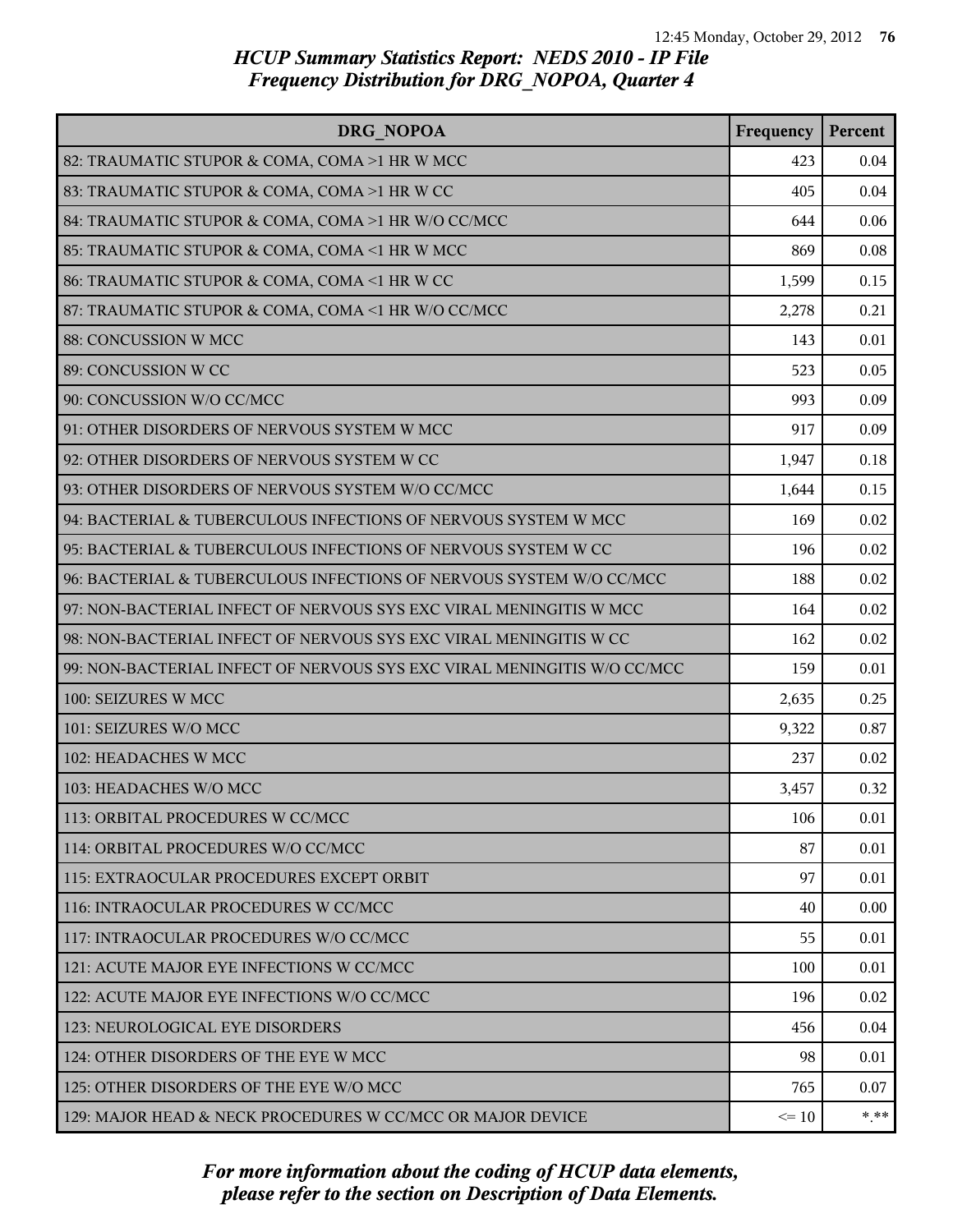| DRG NOPOA                                                       | Frequency | Percent |
|-----------------------------------------------------------------|-----------|---------|
| 130: MAJOR HEAD & NECK PROCEDURES W/O CC/MCC                    | $\leq 10$ | $*$ **  |
| 131: CRANIAL/FACIAL PROCEDURES W CC/MCC                         | 304       | 0.03    |
| 132: CRANIAL/FACIAL PROCEDURES W/O CC/MCC                       | 265       | 0.02    |
| 133: OTHER EAR, NOSE, MOUTH & THROAT O.R. PROCEDURES W CC/MCC   | 266       | 0.02    |
| 134: OTHER EAR, NOSE, MOUTH & THROAT O.R. PROCEDURES W/O CC/MCC | 464       | 0.04    |
| 135: SINUS & MASTOID PROCEDURES W CC/MCC                        | 27        | 0.00    |
| 136: SINUS & MASTOID PROCEDURES W/O CC/MCC                      | 18        | 0.00    |
| 137: MOUTH PROCEDURES W CC/MCC                                  | 154       | 0.01    |
| 138: MOUTH PROCEDURES W/O CC/MCC                                | 120       | 0.01    |
| 139: SALIVARY GLAND PROCEDURES                                  | 13        | 0.00    |
| 146: EAR, NOSE, MOUTH & THROAT MALIGNANCY W MCC                 | 66        | 0.01    |
| 147: EAR, NOSE, MOUTH & THROAT MALIGNANCY W CC                  | 133       | 0.01    |
| 148: EAR, NOSE, MOUTH & THROAT MALIGNANCY W/O CC/MCC            | 48        | 0.00    |
| 149: DYSEQUILIBRIUM                                             | 3,510     | 0.33    |
| 150: EPISTAXIS W MCC                                            | 114       | 0.01    |
| 151: EPISTAXIS W/O MCC                                          | 642       | 0.06    |
| 152: OTITIS MEDIA & URI W MCC                                   | 358       | 0.03    |
| 153: OTITIS MEDIA & URI W/O MCC                                 | 4,034     | 0.38    |
| 154: OTHER EAR, NOSE, MOUTH & THROAT DIAGNOSES W MCC            | 216       | 0.02    |
| 155: OTHER EAR, NOSE, MOUTH & THROAT DIAGNOSES W CC             | 709       | 0.07    |
| 156: OTHER EAR, NOSE, MOUTH & THROAT DIAGNOSES W/O CC/MCC       | 639       | 0.06    |
| 157: DENTAL & ORAL DISEASES W MCC                               | 135       | 0.01    |
| 158: DENTAL & ORAL DISEASES W CC                                | 677       | 0.06    |
| 159: DENTAL & ORAL DISEASES W/O CC/MCC                          | 517       | 0.05    |
| 163: MAJOR CHEST PROCEDURES W MCC                               | 853       | 0.08    |
| 164: MAJOR CHEST PROCEDURES W CC                                | 347       | 0.03    |
| 165: MAJOR CHEST PROCEDURES W/O CC/MCC                          | 212       | 0.02    |
| 166: OTHER RESP SYSTEM O.R. PROCEDURES W MCC                    | 1,753     | 0.16    |
| 167: OTHER RESP SYSTEM O.R. PROCEDURES W CC                     | 1,260     | 0.12    |
| 168: OTHER RESP SYSTEM O.R. PROCEDURES W/O CC/MCC               | 273       | 0.03    |
| 175: PULMONARY EMBOLISM W MCC                                   | 1,678     | 0.16    |
| 176: PULMONARY EMBOLISM W/O MCC                                 | 5,334     | 0.50    |
| 177: RESPIRATORY INFECTIONS & INFLAMMATIONS W MCC               | 5,115     | 0.48    |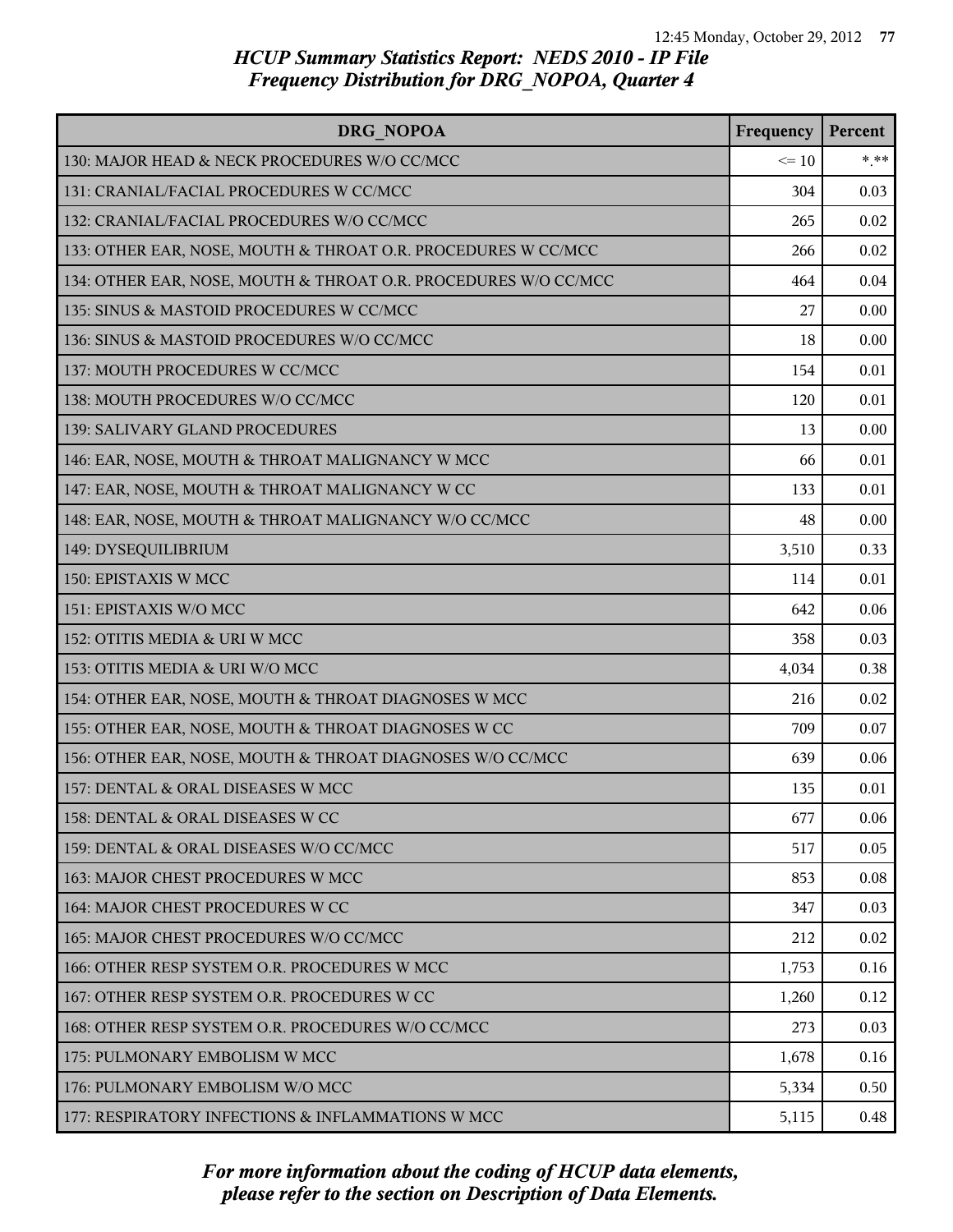| DRG NOPOA                                                          | Frequency | Percent |
|--------------------------------------------------------------------|-----------|---------|
| 178: RESPIRATORY INFECTIONS & INFLAMMATIONS W CC                   | 4,673     | 0.44    |
| 179: RESPIRATORY INFECTIONS & INFLAMMATIONS W/O CC/MCC             | 1,292     | 0.12    |
| 180: RESPIRATORY NEOPLASMS W MCC                                   | 1,792     | 0.17    |
| 181: RESPIRATORY NEOPLASMS W CC                                    | 1,945     | 0.18    |
| 182: RESPIRATORY NEOPLASMS W/O CC/MCC                              | 240       | 0.02    |
| 183: MAJOR CHEST TRAUMA W MCC                                      | 331       | 0.03    |
| 184: MAJOR CHEST TRAUMA W CC                                       | 783       | 0.07    |
| 185: MAJOR CHEST TRAUMA W/O CC/MCC                                 | 315       | 0.03    |
| 186: PLEURAL EFFUSION W MCC                                        | 837       | 0.08    |
| 187: PLEURAL EFFUSION W CC                                         | 870       | 0.08    |
| 188: PLEURAL EFFUSION W/O CC/MCC                                   | 266       | 0.02    |
| 189: PULMONARY EDEMA & RESPIRATORY FAILURE                         | 8,507     | 0.79    |
| 190: CHRONIC OBSTRUCTIVE PULMONARY DISEASE W MCC                   | 12,340    | 1.15    |
| 191: CHRONIC OBSTRUCTIVE PULMONARY DISEASE W CC                    | 13,057    | 1.22    |
| 192: CHRONIC OBSTRUCTIVE PULMONARY DISEASE W/O CC/MCC              | 12,803    | 1.20    |
| 193: SIMPLE PNEUMONIA & PLEURISY W MCC                             | 9,886     | 0.92    |
| 194: SIMPLE PNEUMONIA & PLEURISY W CC                              | 19,863    | 1.86    |
| 195: SIMPLE PNEUMONIA & PLEURISY W/O CC/MCC                        | 11,067    | 1.03    |
| 196: INTERSTITIAL LUNG DISEASE W MCC                               | 588       | 0.05    |
| 197: INTERSTITIAL LUNG DISEASE W CC                                | 549       | 0.05    |
| 198: INTERSTITIAL LUNG DISEASE W/O CC/MCC                          | 303       | 0.03    |
| 199: PNEUMOTHORAX W MCC                                            | 417       | 0.04    |
| 200: PNEUMOTHORAX W CC                                             | 1,224     | 0.11    |
| 201: PNEUMOTHORAX W/O CC/MCC                                       | 948       | 0.09    |
| 202: BRONCHITIS & ASTHMA W CC/MCC                                  | 7,109     | 0.66    |
| 203: BRONCHITIS & ASTHMA W/O CC/MCC                                | 11,842    | 1.11    |
| 204: RESPIRATORY SIGNS & SYMPTOMS                                  | 2,540     | 0.24    |
| 205: OTHER RESPIRATORY SYSTEM DIAGNOSES W MCC                      | 739       | 0.07    |
| 206: OTHER RESPIRATORY SYSTEM DIAGNOSES W/O MCC                    | 2,431     | 0.23    |
| 207: RESPIRATORY SYSTEM DIAGNOSIS W VENTILATOR SUPPORT 96+ HOURS   | 3,101     | 0.29    |
| 208: RESPIRATORY SYSTEM DIAGNOSIS W VENTILATOR SUPPORT < 96 HOURS  | 6,972     | 0.65    |
| 215: OTHER HEART ASSIST SYSTEM IMPLANT                             | $\leq 10$ | $* * *$ |
| 216: CARDIAC VALVE & OTH MAJ CARDIOTHORACIC PROC W CARD CATH W MCC | 432       | 0.04    |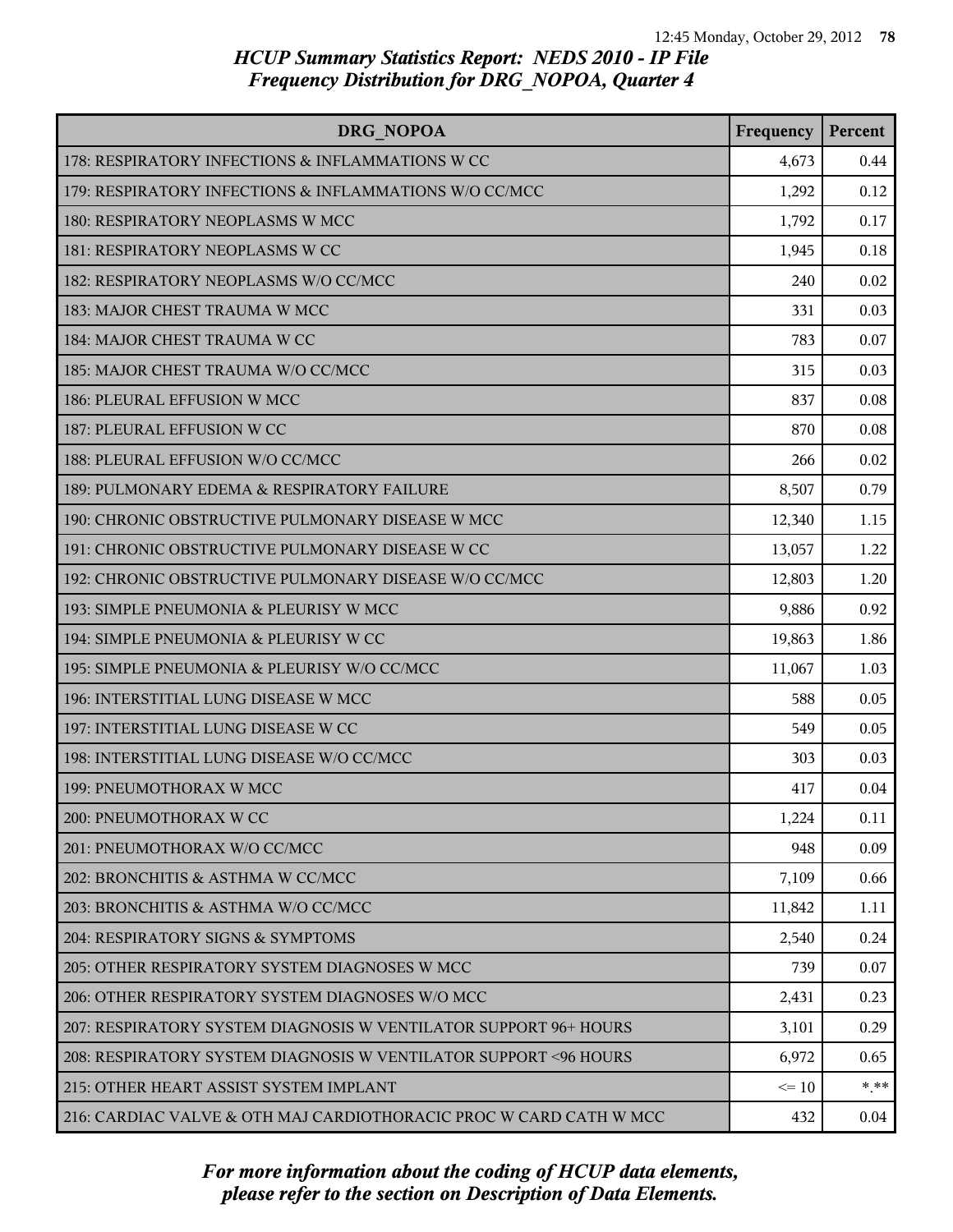| DRG NOPOA                                                                           | Frequency | Percent |
|-------------------------------------------------------------------------------------|-----------|---------|
| 217: CARDIAC VALVE & OTH MAJ CARDIOTHORACIC PROC W CARD CATH W CC                   | 184       | 0.02    |
| 218: CARDIAC VALVE & OTH MAJ CARDIOTHORACIC PROC W CARD CATH W/O CC/MCC             | 34        | 0.00    |
| 219: CARDIAC VALVE & OTH MAJ CARDIOTHORACIC PROC W/O CARD CATH W MCC                | 186       | 0.02    |
| 220: CARDIAC VALVE & OTH MAJ CARDIOTHORACIC PROC W/O CARD CATH W CC                 | 71        | 0.01    |
| 221: CARDIAC VALVE & OTH MAJ CARDIOTHORACIC PROC W/O CARD CATH W/O CC/MCC           | 20        | 0.00    |
| 222: CARDIAC DEFIB IMPLANT W CARDIAC CATH W AMI/HF/SHOCK W MCC                      | 190       | 0.02    |
| 223: CARDIAC DEFIB IMPLANT W CARDIAC CATH W AMI/HF/SHOCK W/O MCC                    | 152       | 0.01    |
| 224: CARDIAC DEFIB IMPLANT W CARDIAC CATH W/O AMI/HF/SHOCK W MCC                    | 217       | 0.02    |
| 225: CARDIAC DEFIB IMPLANT W CARDIAC CATH W/O AMI/HF/SHOCK W/O MCC                  | 235       | 0.02    |
| 226: CARDIAC DEFIBRILLATOR IMPLANT W/O CARDIAC CATH W MCC                           | 312       | 0.03    |
| 227: CARDIAC DEFIBRILLATOR IMPLANT W/O CARDIAC CATH W/O MCC                         | 669       | 0.06    |
| 228: OTHER CARDIOTHORACIC PROCEDURES W MCC                                          | 102       | 0.01    |
| 229: OTHER CARDIOTHORACIC PROCEDURES W CC                                           | 65        | 0.01    |
| 230: OTHER CARDIOTHORACIC PROCEDURES W/O CC/MCC                                     | $\leq 10$ | $***$   |
| 231: CORONARY BYPASS W PTCA W MCC                                                   | 101       | 0.01    |
| 232: CORONARY BYPASS W PTCA W/O MCC                                                 | 104       | 0.01    |
| 233: CORONARY BYPASS W CARDIAC CATH W MCC                                           | 828       | 0.08    |
| 234: CORONARY BYPASS W CARDIAC CATH W/O MCC                                         | 1,300     | 0.12    |
| 235: CORONARY BYPASS W/O CARDIAC CATH W MCC                                         | 87        | 0.01    |
| 236: CORONARY BYPASS W/O CARDIAC CATH W/O MCC                                       | 121       | 0.01    |
| 237: MAJOR CARDIOVASC PROCEDURES W MCC OR THORACIC AORTIC ANEURYSM<br><b>REPAIR</b> | 1,467     | 0.14    |
| 238: MAJOR CARDIOVASC PROCEDURES W/O MCC                                            | 1,015     | 0.09    |
| 239: AMPUTATION FOR CIRC SYS DISORDERS EXC UPPER LIMB & TOE W MCC                   | 396       | 0.04    |
| 240: AMPUTATION FOR CIRC SYS DISORDERS EXC UPPER LIMB & TOE W CC                    | 368       | 0.03    |
| 241: AMPUTATION FOR CIRC SYS DISORDERS EXC UPPER LIMB & TOE W/O CC/MCC              | 26        | 0.00    |
| 242: PERMANENT CARDIAC PACEMAKER IMPLANT W MCC                                      | 1,041     | 0.10    |
| 243: PERMANENT CARDIAC PACEMAKER IMPLANT W CC                                       | 1,797     | 0.17    |
| 244: PERMANENT CARDIAC PACEMAKER IMPLANT W/O CC/MCC                                 | 1,563     | 0.15    |
| 245: AICD GENERATOR PROCEDURES                                                      | 112       | 0.01    |
| 246: PERC CARDIOVASC PROC W DRUG-ELUTING STENT W MCC OR 4+ VESSELS/STENTS           | 1,938     | 0.18    |
| 247: PERC CARDIOVASC PROC W DRUG-ELUTING STENT W/O MCC                              | 8,232     | 0.77    |
| 248: PERC CARDIOVASC PROC W NON-DRUG-ELUTING STENT W MCC OR 4+ VES/STENTS           | 1,033     | 0.10    |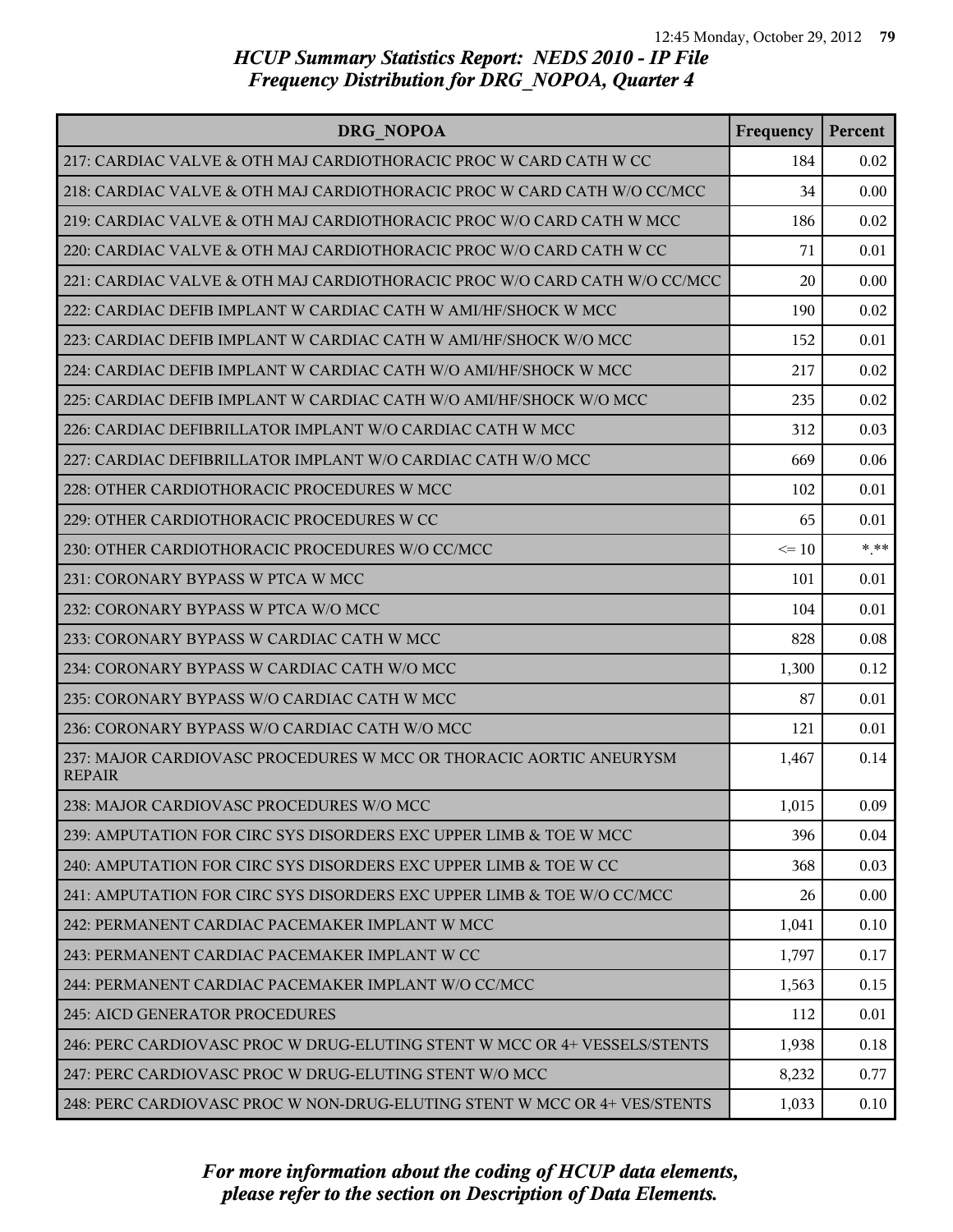| DRG NOPOA                                                             | Frequency | Percent |
|-----------------------------------------------------------------------|-----------|---------|
| 249: PERC CARDIOVASC PROC W NON-DRUG-ELUTING STENT W/O MCC            | 3,152     | 0.29    |
| 250: PERC CARDIOVASC PROC W/O CORONARY ARTERY STENT W MCC             | 498       | 0.05    |
| 251: PERC CARDIOVASC PROC W/O CORONARY ARTERY STENT W/O MCC           | 1,666     | 0.16    |
| 252: OTHER VASCULAR PROCEDURES W MCC                                  | 1,873     | 0.17    |
| 253: OTHER VASCULAR PROCEDURES W CC                                   | 1,608     | 0.15    |
| 254: OTHER VASCULAR PROCEDURES W/O CC/MCC                             | 568       | 0.05    |
| 255: UPPER LIMB & TOE AMPUTATION FOR CIRC SYSTEM DISORDERS W MCC      | 123       | 0.01    |
| 256: UPPER LIMB & TOE AMPUTATION FOR CIRC SYSTEM DISORDERS W CC       | 225       | 0.02    |
| 257: UPPER LIMB & TOE AMPUTATION FOR CIRC SYSTEM DISORDERS W/O CC/MCC | 16        | 0.00    |
| 258: CARDIAC PACEMAKER DEVICE REPLACEMENT W MCC                       | 39        | 0.00    |
| 259: CARDIAC PACEMAKER DEVICE REPLACEMENT W/O MCC                     | 159       | 0.01    |
| 260: CARDIAC PACEMAKER REVISION EXCEPT DEVICE REPLACEMENT W MCC       | 90        | 0.01    |
| 261: CARDIAC PACEMAKER REVISION EXCEPT DEVICE REPLACEMENT W CC        | 137       | 0.01    |
| 262: CARDIAC PACEMAKER REVISION EXCEPT DEVICE REPLACEMENT W/O CC/MCC  | 80        | 0.01    |
| 263: VEIN LIGATION & STRIPPING                                        | 19        | 0.00    |
| 264: OTHER CIRCULATORY SYSTEM O.R. PROCEDURES                         | 1,115     | 0.10    |
| 265: AICD LEAD PROCEDURES                                             | 36        | 0.00    |
| 280: ACUTE MYOCARDIAL INFARCTION, DISCHARGED ALIVE W MCC              | 5,220     | 0.49    |
| 281: ACUTE MYOCARDIAL INFARCTION, DISCHARGED ALIVE W CC               | 4,234     | 0.40    |
| 282: ACUTE MYOCARDIAL INFARCTION, DISCHARGED ALIVE W/O CC/MCC         | 3,505     | 0.33    |
| 283: ACUTE MYOCARDIAL INFARCTION, EXPIRED W MCC                       | 866       | 0.08    |
| 284: ACUTE MYOCARDIAL INFARCTION, EXPIRED W CC                        | 227       | 0.02    |
| 285: ACUTE MYOCARDIAL INFARCTION, EXPIRED W/O CC/MCC                  | 86        | 0.01    |
| 286: CIRCULATORY DISORDERS EXCEPT AMI, W CARD CATH W MCC              | 1,821     | 0.17    |
| 287: CIRCULATORY DISORDERS EXCEPT AMI, W CARD CATH W/O MCC            | 11,283    | 1.05    |
| 288: ACUTE & SUBACUTE ENDOCARDITIS W MCC                              | 200       | 0.02    |
| 289: ACUTE & SUBACUTE ENDOCARDITIS W CC                               | 108       | 0.01    |
| 290: ACUTE & SUBACUTE ENDOCARDITIS W/O CC/MCC                         | 19        | 0.00    |
| 291: HEART FAILURE & SHOCK W MCC                                      | 14,442    | 1.35    |
| 292: HEART FAILURE & SHOCK W CC                                       | 18,253    | 1.71    |
| 293: HEART FAILURE & SHOCK W/O CC/MCC                                 | 8,577     | 0.80    |
| 294: DEEP VEIN THROMBOPHLEBITIS W CC/MCC                              | 76        | 0.01    |
| 295: DEEP VEIN THROMBOPHLEBITIS W/O CC/MCC                            | 22        | 0.00    |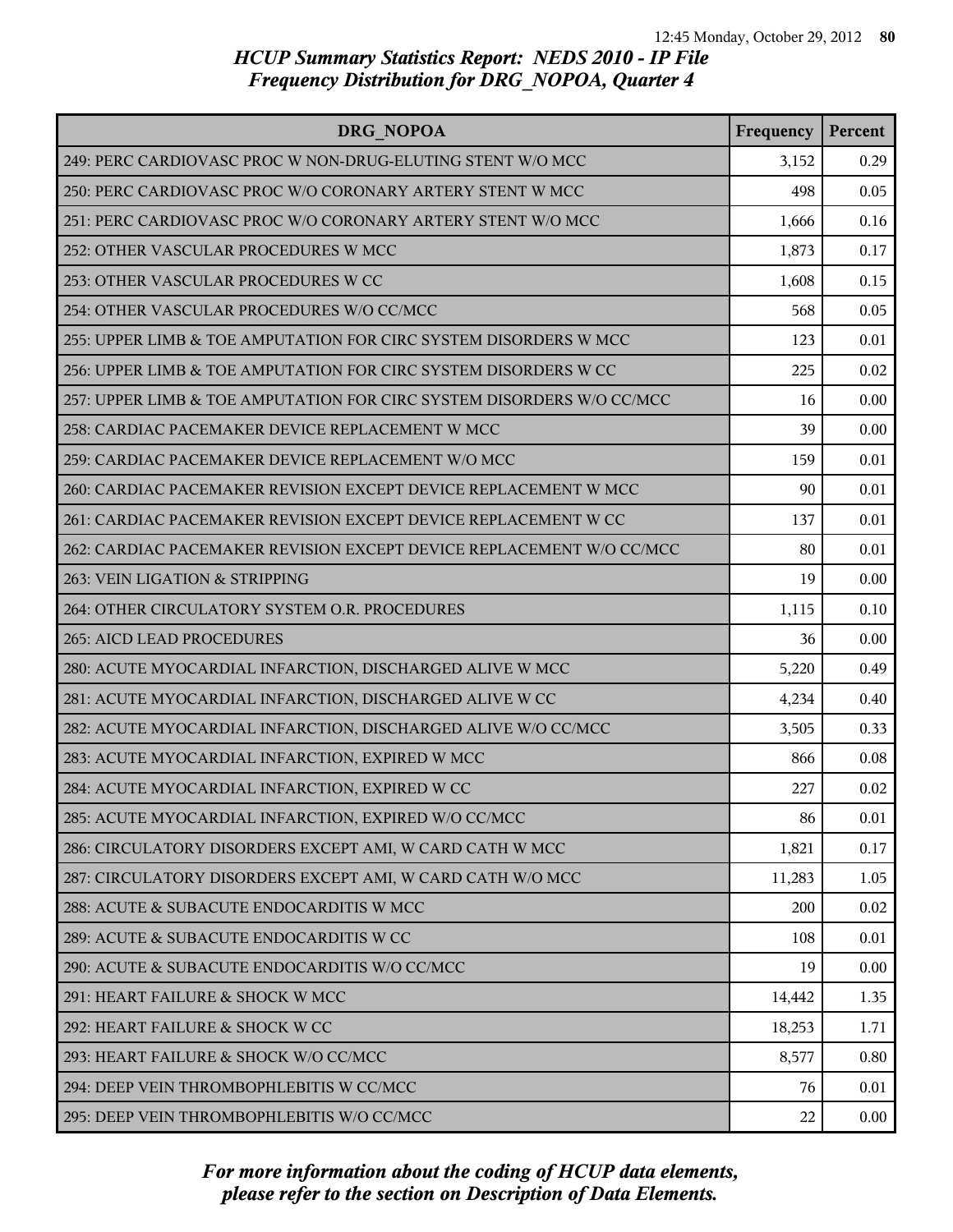| DRG NOPOA                                                 | Frequency | Percent |
|-----------------------------------------------------------|-----------|---------|
| 296: CARDIAC ARREST, UNEXPLAINED W MCC                    | 222       | 0.02    |
| 297: CARDIAC ARREST, UNEXPLAINED W CC                     | 56        | 0.01    |
| 298: CARDIAC ARREST, UNEXPLAINED W/O CC/MCC               | 47        | 0.00    |
| 299: PERIPHERAL VASCULAR DISORDERS W MCC                  | 1,918     | 0.18    |
| 300: PERIPHERAL VASCULAR DISORDERS W CC                   | 3,707     | 0.35    |
| 301: PERIPHERAL VASCULAR DISORDERS W/O CC/MCC             | 2,496     | 0.23    |
| 302: ATHEROSCLEROSIS W MCC                                | 479       | 0.04    |
| 303: ATHEROSCLEROSIS W/O MCC                              | 4,109     | 0.38    |
| 304: HYPERTENSION W MCC                                   | 380       | 0.04    |
| 305: HYPERTENSION W/O MCC                                 | 5,175     | 0.48    |
| 306: CARDIAC CONGENITAL & VALVULAR DISORDERS W MCC        | 190       | 0.02    |
| 307: CARDIAC CONGENITAL & VALVULAR DISORDERS W/O MCC      | 445       | 0.04    |
| 308: CARDIAC ARRHYTHMIA & CONDUCTION DISORDERS W MCC      | 5,014     | 0.47    |
| 309: CARDIAC ARRHYTHMIA & CONDUCTION DISORDERS W CC       | 8,913     | 0.83    |
| 310: CARDIAC ARRHYTHMIA & CONDUCTION DISORDERS W/O CC/MCC | 12,203    | 1.14    |
| 311: ANGINA PECTORIS                                      | 1,645     | 0.15    |
| 312: SYNCOPE & COLLAPSE                                   | 16,569    | 1.55    |
| 313: CHEST PAIN                                           | 23,641    | 2.21    |
| 314: OTHER CIRCULATORY SYSTEM DIAGNOSES W MCC             | 4,612     | 0.43    |
| 315: OTHER CIRCULATORY SYSTEM DIAGNOSES W CC              | 2,634     | 0.25    |
| 316: OTHER CIRCULATORY SYSTEM DIAGNOSES W/O CC/MCC        | 1,233     | 0.12    |
| 326: STOMACH, ESOPHAGEAL & DUODENAL PROC W MCC            | 876       | 0.08    |
| 327: STOMACH, ESOPHAGEAL & DUODENAL PROC W CC             | 493       | 0.05    |
| 328: STOMACH, ESOPHAGEAL & DUODENAL PROC W/O CC/MCC       | 451       | 0.04    |
| 329: MAJOR SMALL & LARGE BOWEL PROCEDURES W MCC           | 3,385     | 0.32    |
| 330: MAJOR SMALL & LARGE BOWEL PROCEDURES W CC            | 2,943     | 0.27    |
| 331: MAJOR SMALL & LARGE BOWEL PROCEDURES W/O CC/MCC      | 845       | 0.08    |
| 332: RECTAL RESECTION W MCC                               | 41        | 0.00    |
| 333: RECTAL RESECTION W CC                                | 67        | 0.01    |
| 334: RECTAL RESECTION W/O CC/MCC                          | 12        | 0.00    |
| 335: PERITONEAL ADHESIOLYSIS W MCC                        | 594       | 0.06    |
| 336: PERITONEAL ADHESIOLYSIS W CC                         | 1,139     | 0.11    |
| 337: PERITONEAL ADHESIOLYSIS W/O CC/MCC                   | 926       | 0.09    |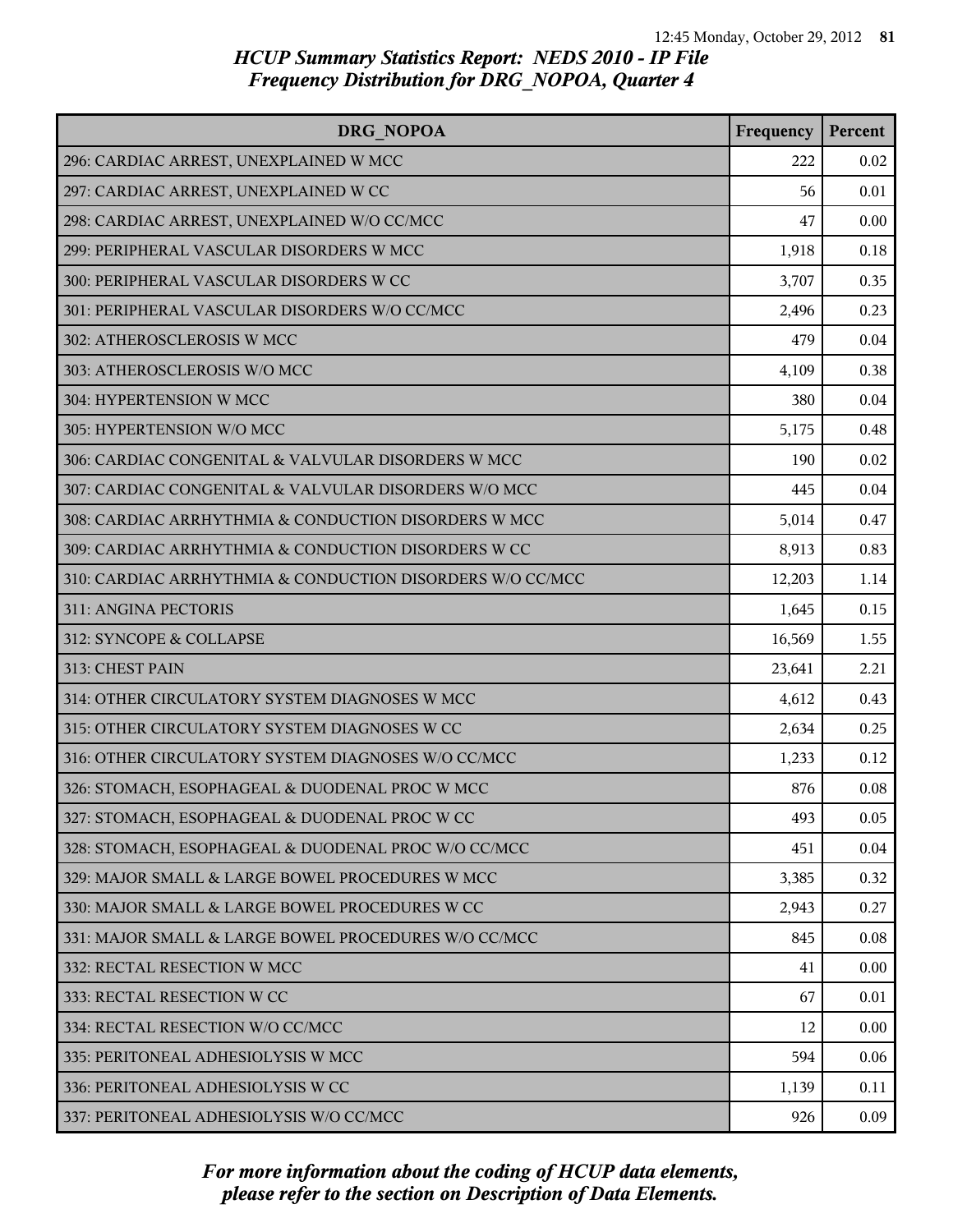| DRG NOPOA                                                                | Frequency | Percent |
|--------------------------------------------------------------------------|-----------|---------|
| 338: APPENDECTOMY W COMPLICATED PRINCIPAL DIAG W MCC                     | 211       | 0.02    |
| 339: APPENDECTOMY W COMPLICATED PRINCIPAL DIAG W CC                      | 893       | 0.08    |
| 340: APPENDECTOMY W COMPLICATED PRINCIPAL DIAG W/O CC/MCC                | 2,007     | 0.19    |
| 341: APPENDECTOMY W/O COMPLICATED PRINCIPAL DIAG W MCC                   | 210       | 0.02    |
| 342: APPENDECTOMY W/O COMPLICATED PRINCIPAL DIAG W CC                    | 934       | 0.09    |
| 343: APPENDECTOMY W/O COMPLICATED PRINCIPAL DIAG W/O CC/MCC              | 7,975     | 0.74    |
| 344: MINOR SMALL & LARGE BOWEL PROCEDURES W MCC                          | 30        | 0.00    |
| 345: MINOR SMALL & LARGE BOWEL PROCEDURES W CC                           | 77        | 0.01    |
| 346: MINOR SMALL & LARGE BOWEL PROCEDURES W/O CC/MCC                     | 42        | 0.00    |
| 347: ANAL & STOMAL PROCEDURES W MCC                                      | 119       | 0.01    |
| 348: ANAL & STOMAL PROCEDURES W CC                                       | 503       | 0.05    |
| 349: ANAL & STOMAL PROCEDURES W/O CC/MCC                                 | 747       | 0.07    |
| 350: INGUINAL & FEMORAL HERNIA PROCEDURES W MCC                          | 110       | 0.01    |
| 351: INGUINAL & FEMORAL HERNIA PROCEDURES W CC                           | 290       | 0.03    |
| 352: INGUINAL & FEMORAL HERNIA PROCEDURES W/O CC/MCC                     | 556       | 0.05    |
| 353: HERNIA PROCEDURES EXCEPT INGUINAL & FEMORAL W MCC                   | 197       | 0.02    |
| 354: HERNIA PROCEDURES EXCEPT INGUINAL & FEMORAL W CC                    | 510       | 0.05    |
| 355: HERNIA PROCEDURES EXCEPT INGUINAL & FEMORAL W/O CC/MCC              | 681       | 0.06    |
| 356: OTHER DIGESTIVE SYSTEM O.R. PROCEDURES W MCC                        | 673       | 0.06    |
| 357: OTHER DIGESTIVE SYSTEM O.R. PROCEDURES W CC                         | 656       | 0.06    |
| 358: OTHER DIGESTIVE SYSTEM O.R. PROCEDURES W/O CC/MCC                   | 269       | 0.03    |
| 368: MAJOR ESOPHAGEAL DISORDERS W MCC                                    | 424       | 0.04    |
| 369: MAJOR ESOPHAGEAL DISORDERS W CC                                     | 694       | 0.06    |
| 370: MAJOR ESOPHAGEAL DISORDERS W/O CC/MCC                               | 319       | 0.03    |
| 371: MAJOR GASTROINTESTINAL DISORDERS & PERITONEAL INFECTIONS W MCC      | 1,911     | 0.18    |
| 372: MAJOR GASTROINTESTINAL DISORDERS & PERITONEAL INFECTIONS W CC       | 3,328     | 0.31    |
| 373: MAJOR GASTROINTESTINAL DISORDERS & PERITONEAL INFECTIONS W/O CC/MCC | 1,701     | 0.16    |
| 374: DIGESTIVE MALIGNANCY W MCC                                          | 678       | 0.06    |
| 375: DIGESTIVE MALIGNANCY W CC                                           | 1,407     | 0.13    |
| 376: DIGESTIVE MALIGNANCY W/O CC/MCC                                     | 182       | 0.02    |
| 377: G.I. HEMORRHAGE W MCC                                               | 4,186     | 0.39    |
| 378: G.I. HEMORRHAGE W CC                                                | 12,390    | 1.16    |
| 379: G.I. HEMORRHAGE W/O CC/MCC                                          | 5,209     | 0.49    |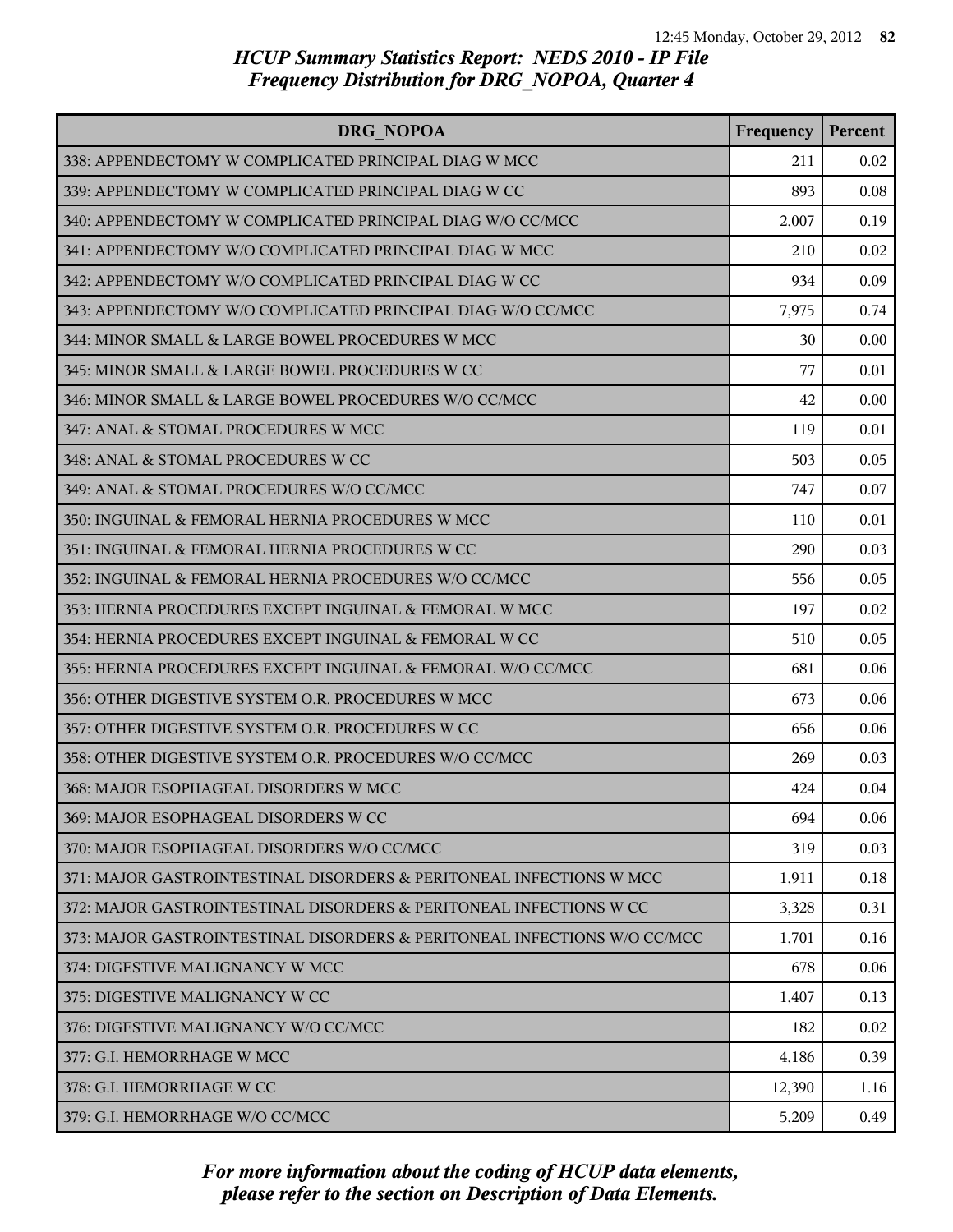| DRG NOPOA                                                                | Frequency | Percent |
|--------------------------------------------------------------------------|-----------|---------|
| 380: COMPLICATED PEPTIC ULCER W MCC                                      | 291       | 0.03    |
| 381: COMPLICATED PEPTIC ULCER W CC                                       | 608       | 0.06    |
| 382: COMPLICATED PEPTIC ULCER W/O CC/MCC                                 | 337       | 0.03    |
| 383: UNCOMPLICATED PEPTIC ULCER W MCC                                    | 107       | 0.01    |
| 384: UNCOMPLICATED PEPTIC ULCER W/O MCC                                  | 1,022     | 0.10    |
| 385: INFLAMMATORY BOWEL DISEASE W MCC                                    | 300       | 0.03    |
| 386: INFLAMMATORY BOWEL DISEASE W CC                                     | 1,757     | 0.16    |
| 387: INFLAMMATORY BOWEL DISEASE W/O CC/MCC                               | 1,460     | 0.14    |
| 388: G.I. OBSTRUCTION W MCC                                              | 1,554     | 0.15    |
| 389: G.I. OBSTRUCTION W CC                                               | 5,269     | 0.49    |
| 390: G.I. OBSTRUCTION W/O CC/MCC                                         | 5,549     | 0.52    |
| 391: ESOPHAGITIS, GASTROENT & MISC DIGEST DISORDERS W MCC                | 4,847     | 0.45    |
| 392: ESOPHAGITIS, GASTROENT & MISC DIGEST DISORDERS W/O MCC              | 38,986    | 3.64    |
| 393: OTHER DIGESTIVE SYSTEM DIAGNOSES W MCC                              | 2,016     | 0.19    |
| 394: OTHER DIGESTIVE SYSTEM DIAGNOSES W CC                               | 5,155     | 0.48    |
| 395: OTHER DIGESTIVE SYSTEM DIAGNOSES W/O CC/MCC                         | 3,004     | 0.28    |
| 405: PANCREAS, LIVER & SHUNT PROCEDURES W MCC                            | 264       | 0.02    |
| 406: PANCREAS, LIVER & SHUNT PROCEDURES W CC                             | 110       | 0.01    |
| 407: PANCREAS, LIVER & SHUNT PROCEDURES W/O CC/MCC                       | 49        | 0.00    |
| 408: BILIARY TRACT PROC EXCEPT ONLY CHOLECYST W OR W/O C.D.E. W MCC      | 84        | 0.01    |
| 409: BILIARY TRACT PROC EXCEPT ONLY CHOLECYST W OR W/O C.D.E. W CC       | 83        | 0.01    |
| 410: BILIARY TRACT PROC EXCEPT ONLY CHOLECYST W OR W/O C.D.E. W/O CC/MCC | 33        | 0.00    |
| 411: CHOLECYSTECTOMY W C.D.E. W MCC                                      | 53        | 0.00    |
| 412: CHOLECYSTECTOMY W C.D.E. W CC                                       | 63        | 0.01    |
| 413: CHOLECYSTECTOMY W C.D.E. W/O CC/MCC                                 | 61        | 0.01    |
| 414: CHOLECYSTECTOMY EXCEPT BY LAPAROSCOPE W/O C.D.E. W MCC              | 351       | 0.03    |
| 415: CHOLECYSTECTOMY EXCEPT BY LAPAROSCOPE W/O C.D.E. W CC               | 433       | 0.04    |
| 416: CHOLECYSTECTOMY EXCEPT BY LAPAROSCOPE W/O C.D.E. W/O CC/MCC         | 366       | 0.03    |
| 417: LAPAROSCOPIC CHOLECYSTECTOMY W/O C.D.E. W MCC                       | 2,205     | 0.21    |
| 418: LAPAROSCOPIC CHOLECYSTECTOMY W/O C.D.E. W CC                        | 4,025     | 0.38    |
| 419: LAPAROSCOPIC CHOLECYSTECTOMY W/O C.D.E. W/O CC/MCC                  | 7,747     | 0.72    |
| 420: HEPATOBILIARY DIAGNOSTIC PROCEDURES W MCC                           | 44        | 0.00    |
| 421: HEPATOBILIARY DIAGNOSTIC PROCEDURES W CC                            | 43        | 0.00    |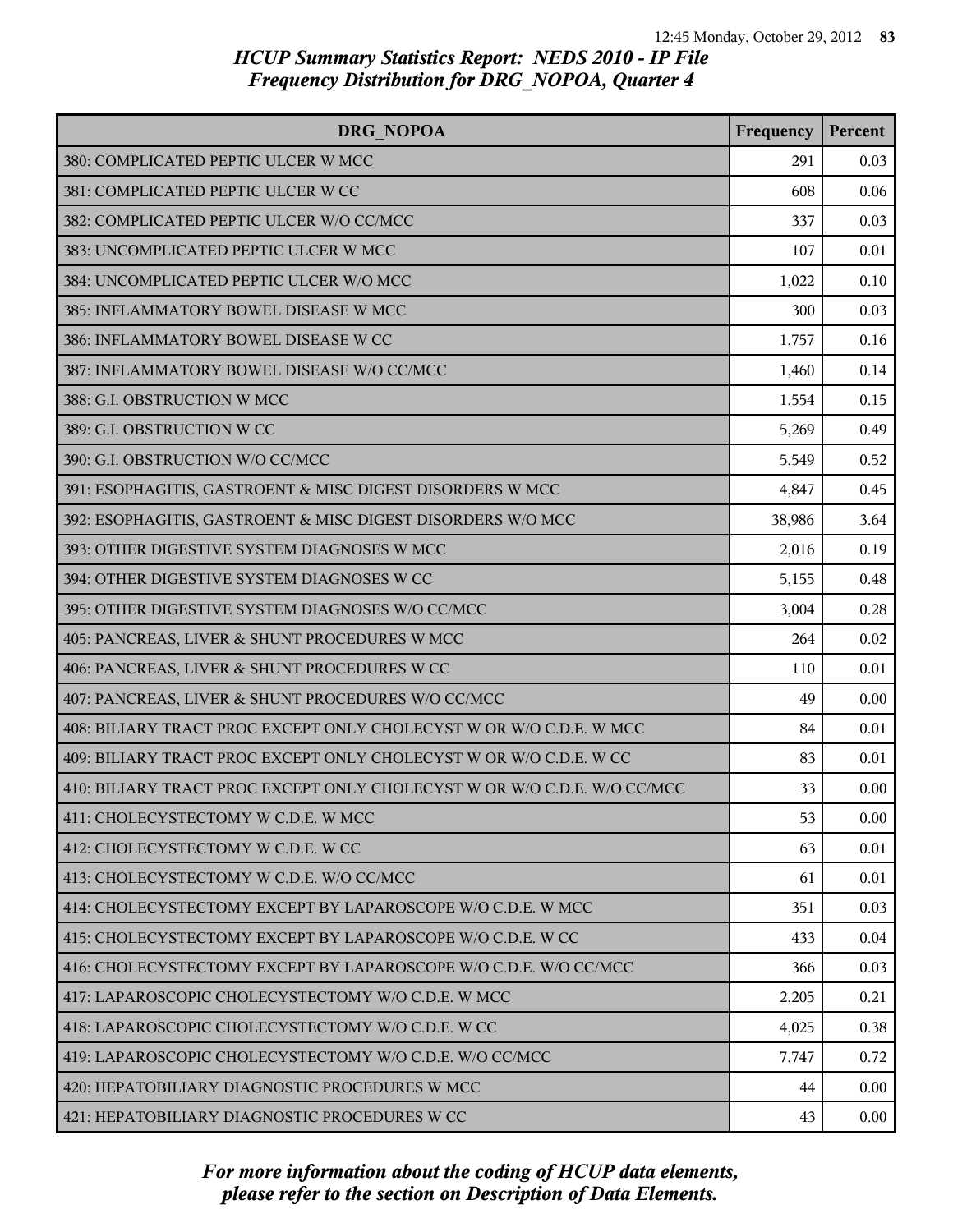| DRG NOPOA                                                                 | Frequency | Percent |
|---------------------------------------------------------------------------|-----------|---------|
| 422: HEPATOBILIARY DIAGNOSTIC PROCEDURES W/O CC/MCC                       | 19        | 0.00    |
| 423: OTHER HEPATOBILIARY OR PANCREAS O.R. PROCEDURES W MCC                | 110       | 0.01    |
| 424: OTHER HEPATOBILIARY OR PANCREAS O.R. PROCEDURES W CC                 | 62        | 0.01    |
| 425: OTHER HEPATOBILIARY OR PANCREAS O.R. PROCEDURES W/O CC/MCC           | 13        | 0.00    |
| 432: CIRRHOSIS & ALCOHOLIC HEPATITIS W MCC                                | 2,011     | 0.19    |
| 433: CIRRHOSIS & ALCOHOLIC HEPATITIS W CC                                 | 1,458     | 0.14    |
| 434: CIRRHOSIS & ALCOHOLIC HEPATITIS W/O CC/MCC                           | 105       | 0.01    |
| 435: MALIGNANCY OF HEPATOBILIARY SYSTEM OR PANCREAS W MCC                 | 967       | 0.09    |
| 436: MALIGNANCY OF HEPATOBILIARY SYSTEM OR PANCREAS W CC                  | 1,093     | 0.10    |
| 437: MALIGNANCY OF HEPATOBILIARY SYSTEM OR PANCREAS W/O CC/MCC            | 161       | 0.02    |
| 438: DISORDERS OF PANCREAS EXCEPT MALIGNANCY W MCC                        | 2,008     | 0.19    |
| 439: DISORDERS OF PANCREAS EXCEPT MALIGNANCY W CC                         | 5,347     | 0.50    |
| 440: DISORDERS OF PANCREAS EXCEPT MALIGNANCY W/O CC/MCC                   | 5,468     | 0.51    |
| 441: DISORDERS OF LIVER EXCEPT MALIG, CIRR, ALC HEPA W MCC                | 2,225     | 0.21    |
| 442: DISORDERS OF LIVER EXCEPT MALIG, CIRR, ALC HEPA W CC                 | 2,645     | 0.25    |
| 443: DISORDERS OF LIVER EXCEPT MALIG, CIRR, ALC HEPA W/O CC/MCC           | 897       | 0.08    |
| 444: DISORDERS OF THE BILIARY TRACT W MCC                                 | 1,163     | 0.11    |
| 445: DISORDERS OF THE BILIARY TRACT W CC                                  | 1,865     | 0.17    |
| 446: DISORDERS OF THE BILIARY TRACT W/O CC/MCC                            | 2,001     | 0.19    |
| 453: COMBINED ANTERIOR/POSTERIOR SPINAL FUSION W MCC                      | 36        | 0.00    |
| 454: COMBINED ANTERIOR/POSTERIOR SPINAL FUSION W CC                       | 41        | 0.00    |
| 455: COMBINED ANTERIOR/POSTERIOR SPINAL FUSION W/O CC/MCC                 | 28        | 0.00    |
| 456: SPINAL FUS EXC CERV W SPINAL CURV/MALIG/INFEC OR 9+ FUS W MCC        | 46        | 0.00    |
| 457: SPINAL FUS EXC CERV W SPINAL CURV/MALIG/INFEC OR 9+ FUS W CC         | 55        | 0.01    |
| 458: SPINAL FUS EXC CERV W SPINAL CURV/MALIG/INFEC OR 9+ FUS W/O CC/MCC   | $\leq 10$ | * **    |
| 459: SPINAL FUSION EXCEPT CERVICAL W MCC                                  | 108       | 0.01    |
| 460: SPINAL FUSION EXCEPT CERVICAL W/O MCC                                | 475       | 0.04    |
| 461: BILATERAL OR MULTIPLE MAJOR JOINT PROCS OF LOWER EXTREMITY W MCC     | $\leq 10$ | $* * *$ |
| 462: BILATERAL OR MULTIPLE MAJOR JOINT PROCS OF LOWER EXTREMITY W/O MCC   | 27        | 0.00    |
| 463: WND DEBRID & SKN GRFT EXC HAND, FOR MUSCULO-CONN TISS DIS W MCC      | 323       | 0.03    |
| 464: WND DEBRID & SKN GRFT EXC HAND, FOR MUSCULO-CONN TISS DIS W CC       | 499       | 0.05    |
| 465: WND DEBRID & SKN GRFT EXC HAND, FOR MUSCULO-CONN TISS DIS W/O CC/MCC | 142       | 0.01    |
| 466: REVISION OF HIP OR KNEE REPLACEMENT W MCC                            | 98        | 0.01    |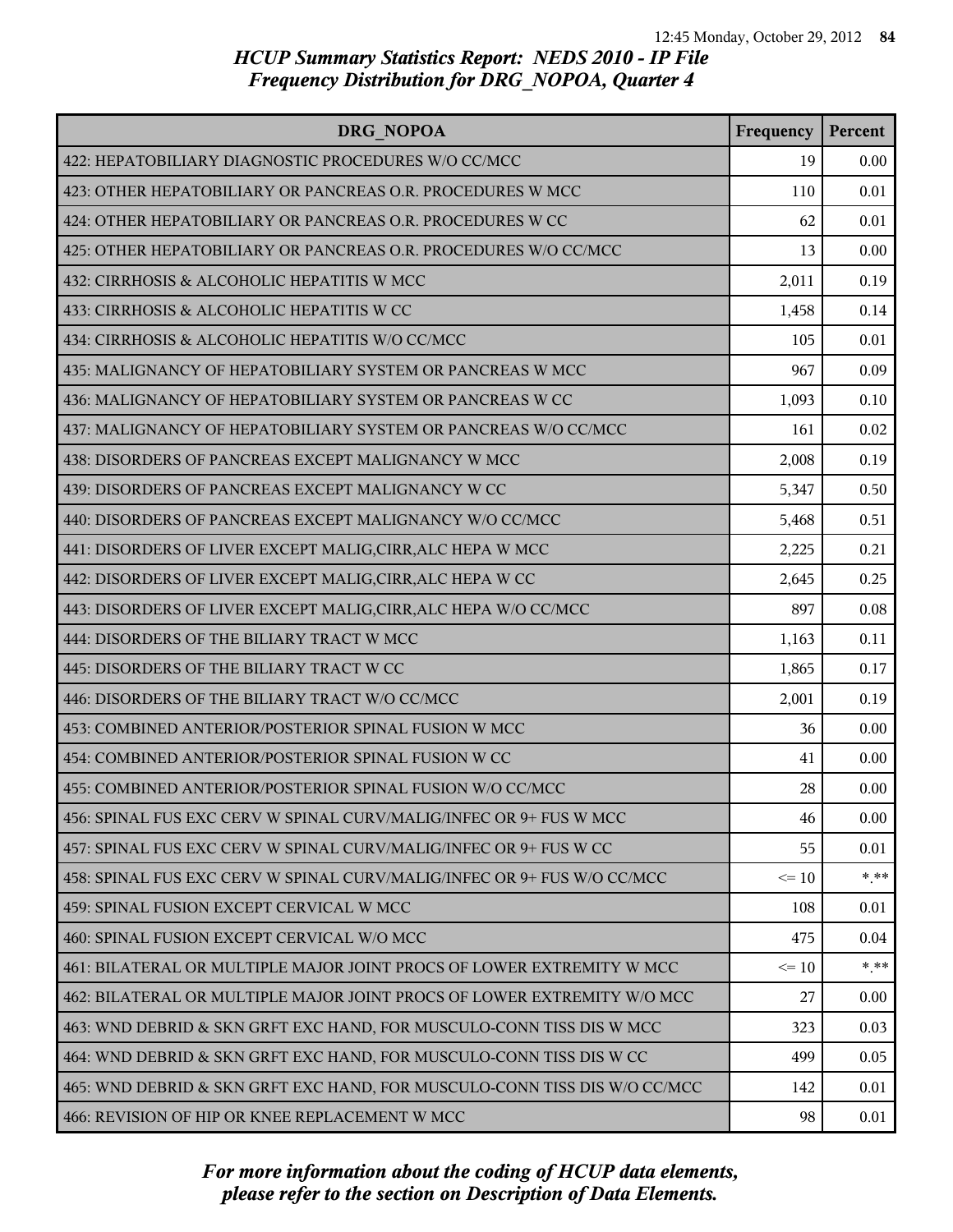| DRG NOPOA                                                                 | Frequency | Percent |
|---------------------------------------------------------------------------|-----------|---------|
| 467: REVISION OF HIP OR KNEE REPLACEMENT W CC                             | 231       | 0.02    |
| 468: REVISION OF HIP OR KNEE REPLACEMENT W/O CC/MCC                       | 100       | 0.01    |
| 469: MAJOR JOINT REPLACEMENT OR REATTACHMENT OF LOWER EXTREMITY W MCC     | 1,040     | 0.10    |
| 470: MAJOR JOINT REPLACEMENT OR REATTACHMENT OF LOWER EXTREMITY W/O MCC   | 4,204     | 0.39    |
| 471: CERVICAL SPINAL FUSION W MCC                                         | 130       | 0.01    |
| 472: CERVICAL SPINAL FUSION W CC                                          | 205       | 0.02    |
| 473: CERVICAL SPINAL FUSION W/O CC/MCC                                    | 265       | 0.02    |
| 474: AMPUTATION FOR MUSCULOSKELETAL SYS & CONN TISSUE DIS W MCC           | 127       | 0.01    |
| 475: AMPUTATION FOR MUSCULOSKELETAL SYS & CONN TISSUE DIS W CC            | 153       | 0.01    |
| 476: AMPUTATION FOR MUSCULOSKELETAL SYS & CONN TISSUE DIS W/O CC/MCC      | 13        | 0.00    |
| 477: BIOPSIES OF MUSCULOSKELETAL SYSTEM & CONNECTIVE TISSUE W MCC         | 179       | 0.02    |
| 478: BIOPSIES OF MUSCULOSKELETAL SYSTEM & CONNECTIVE TISSUE W CC          | 496       | 0.05    |
| 479: BIOPSIES OF MUSCULOSKELETAL SYSTEM & CONNECTIVE TISSUE W/O CC/MCC    | 198       | 0.02    |
| 480: HIP & FEMUR PROCEDURES EXCEPT MAJOR JOINT W MCC                      | 1,997     | 0.19    |
| 481: HIP & FEMUR PROCEDURES EXCEPT MAJOR JOINT W CC                       | 6,310     | 0.59    |
| 482: HIP & FEMUR PROCEDURES EXCEPT MAJOR JOINT W/O CC/MCC                 | 3,006     | 0.28    |
| 483: MAJOR JOINT & LIMB REATTACHMENT PROC OF UPPER EXTREMITY W CC/MCC     | 165       | 0.02    |
| 484: MAJOR JOINT & LIMB REATTACHMENT PROC OF UPPER EXTREMITY W/O CC/MCC   | 83        | 0.01    |
| 485: KNEE PROCEDURES W PDX OF INFECTION W MCC                             | 72        | 0.01    |
| 486: KNEE PROCEDURES W PDX OF INFECTION W CC                              | 150       | 0.01    |
| 487: KNEE PROCEDURES W PDX OF INFECTION W/O CC/MCC                        | 92        | 0.01    |
| 488: KNEE PROCEDURES W/O PDX OF INFECTION W CC/MCC                        | 182       | 0.02    |
| 489: KNEE PROCEDURES W/O PDX OF INFECTION W/O CC/MCC                      | 146       | 0.01    |
| 490: BACK & NECK PROC EXC SPINAL FUSION W CC/MCC OR DISC DEVICE/NEUROSTIM | 444       | 0.04    |
| 491: BACK & NECK PROC EXC SPINAL FUSION W/O CC/MCC                        | 494       | 0.05    |
| 492: LOWER EXTREM & HUMER PROC EXCEPT HIP, FOOT, FEMUR W MCC              | 562       | 0.05    |
| 493: LOWER EXTREM & HUMER PROC EXCEPT HIP, FOOT, FEMUR W CC               | 2,294     | 0.21    |
| 494: LOWER EXTREM & HUMER PROC EXCEPT HIP, FOOT, FEMUR W/O CC/MCC         | 4,193     | 0.39    |
| 495: LOCAL EXCISION & REMOVAL INT FIX DEVICES EXC HIP & FEMUR W MCC       | 87        | 0.01    |
| 496: LOCAL EXCISION & REMOVAL INT FIX DEVICES EXC HIP & FEMUR W CC        | 262       | 0.02    |
| 497: LOCAL EXCISION & REMOVAL INT FIX DEVICES EXC HIP & FEMUR W/O CC/MCC  | 126       | 0.01    |
| 498: LOCAL EXCISION & REMOVAL INT FIX DEVICES OF HIP & FEMUR W CC/MCC     | 54        | 0.01    |
| 499: LOCAL EXCISION & REMOVAL INT FIX DEVICES OF HIP & FEMUR W/O CC/MCC   | 14        | 0.00    |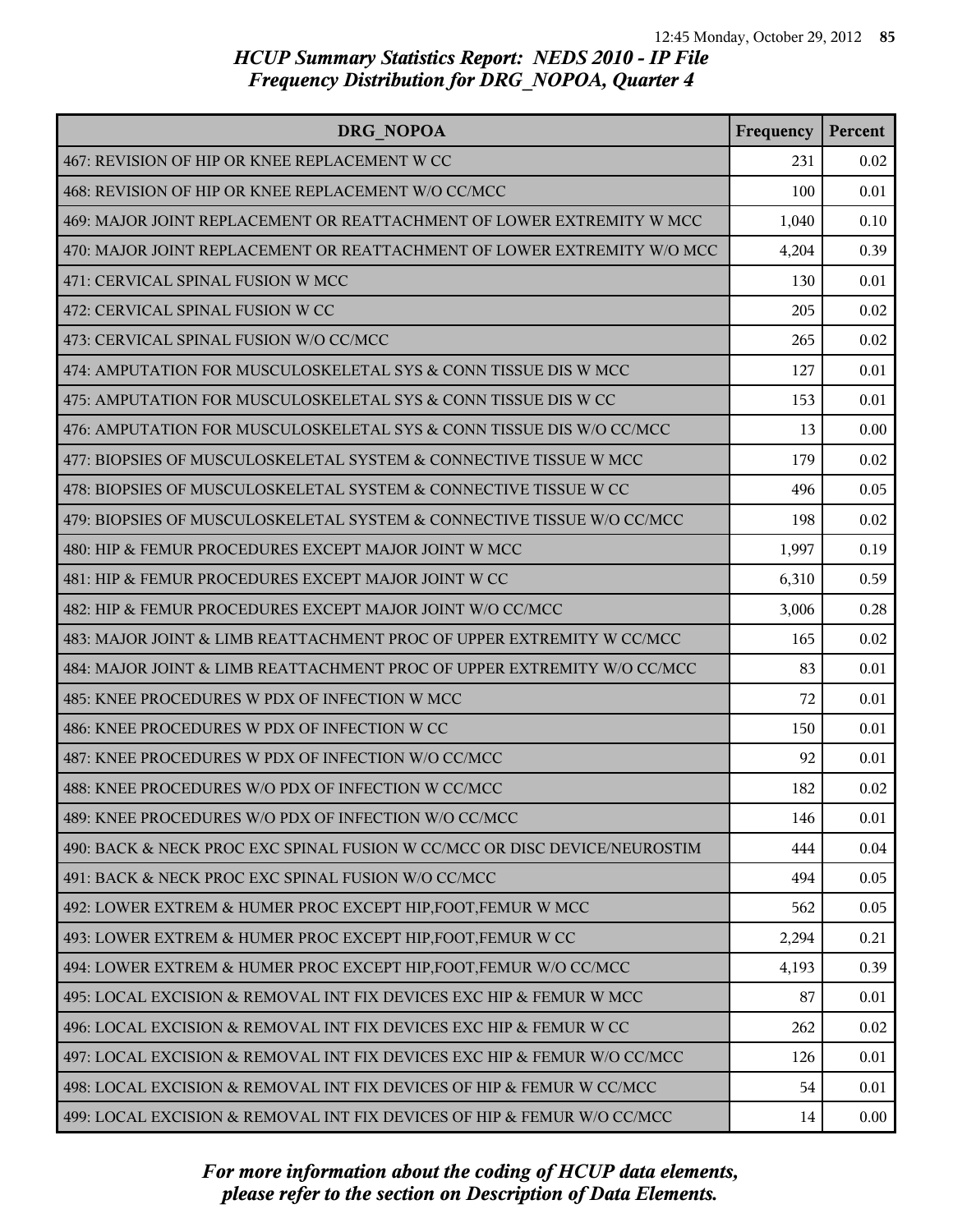| DRG NOPOA                                                                | Frequency | Percent |
|--------------------------------------------------------------------------|-----------|---------|
| 500: SOFT TISSUE PROCEDURES W MCC                                        | 147       | 0.01    |
| 501: SOFT TISSUE PROCEDURES W CC                                         | 484       | 0.05    |
| 502: SOFT TISSUE PROCEDURES W/O CC/MCC                                   | 364       | 0.03    |
| 503: FOOT PROCEDURES W MCC                                               | 52        | 0.00    |
| 504: FOOT PROCEDURES W CC                                                | 216       | 0.02    |
| 505: FOOT PROCEDURES W/O CC/MCC                                          | 219       | 0.02    |
| 506: MAJOR THUMB OR JOINT PROCEDURES                                     | 105       | 0.01    |
| 507: MAJOR SHOULDER OR ELBOW JOINT PROCEDURES W CC/MCC                   | 38        | 0.00    |
| 508: MAJOR SHOULDER OR ELBOW JOINT PROCEDURES W/O CC/MCC                 | 28        | 0.00    |
| 509: ARTHROSCOPY                                                         | 17        | 0.00    |
| 510: SHOULDER, ELBOW OR FOREARM PROC, EXC MAJOR JOINT PROC W MCC         | 135       | 0.01    |
| 511: SHOULDER, ELBOW OR FOREARM PROC, EXC MAJOR JOINT PROC W CC          | 425       | 0.04    |
| 512: SHOULDER, ELBOW OR FOREARM PROC, EXC MAJOR JOINT PROC W/O CC/MCC    | 1,039     | 0.10    |
| 513: HAND OR WRIST PROC, EXCEPT MAJOR THUMB OR JOINT PROC W CC/MCC       | 347       | 0.03    |
| 514: HAND OR WRIST PROC, EXCEPT MAJOR THUMB OR JOINT PROC W/O CC/MCC     | 368       | 0.03    |
| 515: OTHER MUSCULOSKELET SYS & CONN TISS O.R. PROC W MCC                 | 300       | 0.03    |
| 516: OTHER MUSCULOSKELET SYS & CONN TISS O.R. PROC W CC                  | 778       | 0.07    |
| 517: OTHER MUSCULOSKELET SYS & CONN TISS O.R. PROC W/O CC/MCC            | 449       | 0.04    |
| 533: FRACTURES OF FEMUR W MCC                                            | 69        | 0.01    |
| 534: FRACTURES OF FEMUR W/O MCC                                          | 406       | 0.04    |
| 535: FRACTURES OF HIP & PELVIS W MCC                                     | 629       | 0.06    |
| 536: FRACTURES OF HIP & PELVIS W/O MCC                                   | 2,860     | 0.27    |
| 537: SPRAINS, STRAINS, & DISLOCATIONS OF HIP, PELVIS & THIGH W CC/MCC    | 94        | 0.01    |
| 538: SPRAINS, STRAINS, & DISLOCATIONS OF HIP, PELVIS & THIGH W/O CC/MCC  | 86        | 0.01    |
| 539: OSTEOMYELITIS W MCC                                                 | 244       | 0.02    |
| 540: OSTEOMYELITIS W CC                                                  | 387       | 0.04    |
| 541: OSTEOMYELITIS W/O CC/MCC                                            | 162       | 0.02    |
| 542: PATHOLOGICAL FRACTURES & MUSCULOSKELET & CONN TISS MALIG W MCC      | 392       | 0.04    |
| 543: PATHOLOGICAL FRACTURES & MUSCULOSKELET & CONN TISS MALIG W CC       | 1,091     | 0.10    |
| 544: PATHOLOGICAL FRACTURES & MUSCULOSKELET & CONN TISS MALIG W/O CC/MCC | 410       | 0.04    |
| 545: CONNECTIVE TISSUE DISORDERS W MCC                                   | 410       | 0.04    |
| 546: CONNECTIVE TISSUE DISORDERS W CC                                    | 752       | 0.07    |
| 547: CONNECTIVE TISSUE DISORDERS W/O CC/MCC                              | 529       | 0.05    |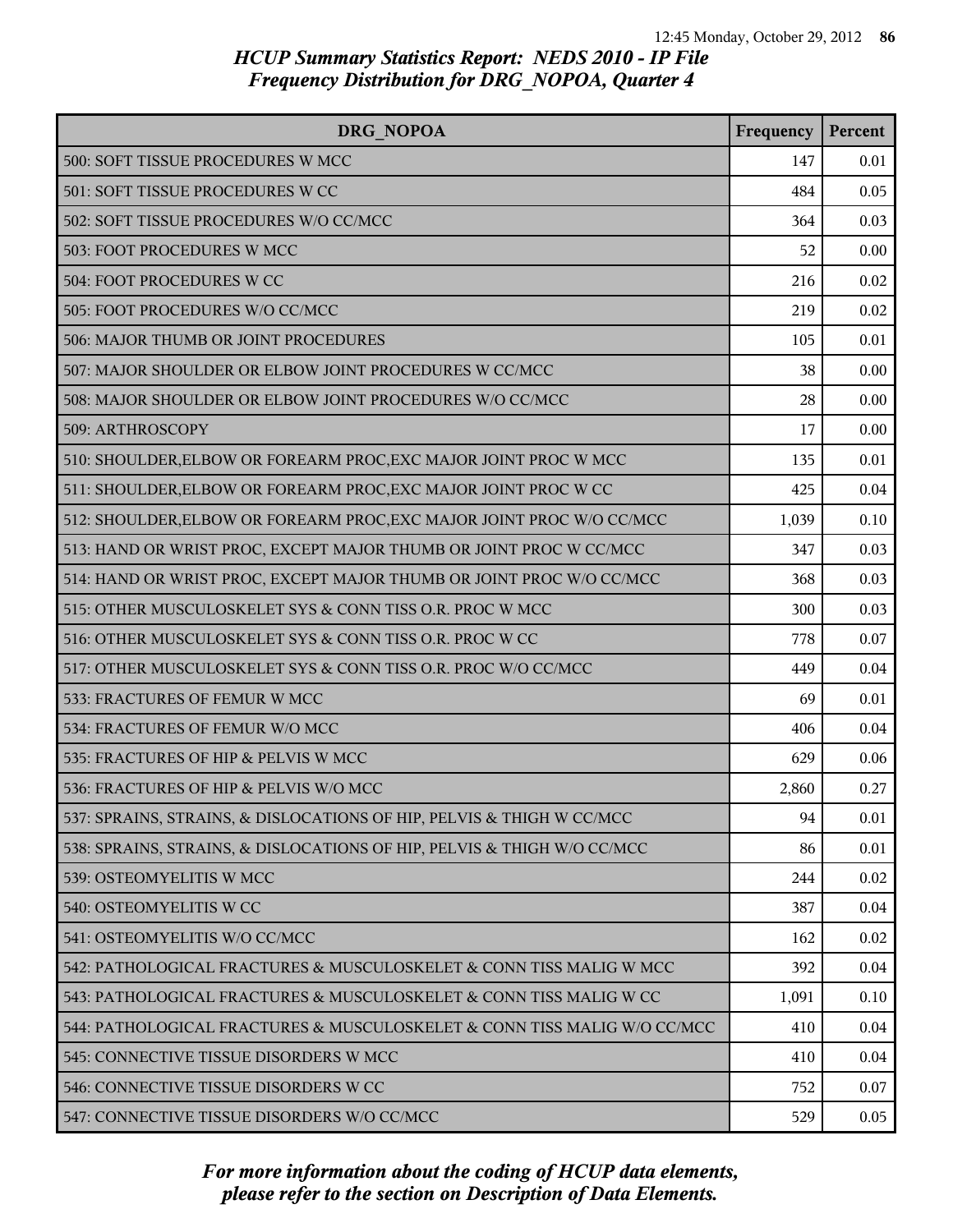| DRG NOPOA                                                               | Frequency | Percent |
|-------------------------------------------------------------------------|-----------|---------|
| 548: SEPTIC ARTHRITIS W MCC                                             | 53        | 0.00    |
| 549: SEPTIC ARTHRITIS W CC                                              | 143       | 0.01    |
| 550: SEPTIC ARTHRITIS W/O CC/MCC                                        | 95        | 0.01    |
| 551: MEDICAL BACK PROBLEMS W MCC                                        | 1,102     | 0.10    |
| 552: MEDICAL BACK PROBLEMS W/O MCC                                      | 8,333     | 0.78    |
| 553: BONE DISEASES & ARTHROPATHIES W MCC                                | 209       | 0.02    |
| 554: BONE DISEASES & ARTHROPATHIES W/O MCC                              | 1,642     | 0.15    |
| 555: SIGNS & SYMPTOMS OF MUSCULOSKELETAL SYSTEM & CONN TISSUE W MCC     | 261       | 0.02    |
| 556: SIGNS & SYMPTOMS OF MUSCULOSKELETAL SYSTEM & CONN TISSUE W/O MCC   | 2,100     | 0.20    |
| 557: TENDONITIS, MYOSITIS & BURSITIS W MCC                              | 406       | 0.04    |
| 558: TENDONITIS, MYOSITIS & BURSITIS W/O MCC                            | 2,163     | 0.20    |
| 559: AFTERCARE, MUSCULOSKELETAL SYSTEM & CONNECTIVE TISSUE W MCC        | 134       | 0.01    |
| 560: AFTERCARE, MUSCULOSKELETAL SYSTEM & CONNECTIVE TISSUE W CC         | 358       | 0.03    |
| 561: AFTERCARE, MUSCULOSKELETAL SYSTEM & CONNECTIVE TISSUE W/O CC/MCC   | 395       | 0.04    |
| 562: FX, SPRN, STRN & DISL EXCEPT FEMUR, HIP, PELVIS & THIGH W MCC      | 547       | 0.05    |
| 563: FX, SPRN, STRN & DISL EXCEPT FEMUR, HIP, PELVIS & THIGH W/O MCC    | 3,853     | 0.36    |
| 564: OTHER MUSCULOSKELETAL SYS & CONNECTIVE TISSUE DIAGNOSES W MCC      | 157       | 0.01    |
| 565: OTHER MUSCULOSKELETAL SYS & CONNECTIVE TISSUE DIAGNOSES W CC       | 446       | 0.04    |
| 566: OTHER MUSCULOSKELETAL SYS & CONNECTIVE TISSUE DIAGNOSES W/O CC/MCC | 194       | 0.02    |
| 573: SKIN GRAFT &/OR DEBRID FOR SKN ULCER OR CELLULITIS W MCC           | 246       | 0.02    |
| 574: SKIN GRAFT &/OR DEBRID FOR SKN ULCER OR CELLULITIS W CC            | 676       | 0.06    |
| 575: SKIN GRAFT &/OR DEBRID FOR SKN ULCER OR CELLULITIS W/O CC/MCC      | 458       | 0.04    |
| 576: SKIN GRAFT &/OR DEBRID EXC FOR SKIN ULCER OR CELLULITIS W MCC      | 44        | 0.00    |
| 577: SKIN GRAFT &/OR DEBRID EXC FOR SKIN ULCER OR CELLULITIS W CC       | 113       | 0.01    |
| 578: SKIN GRAFT &/OR DEBRID EXC FOR SKIN ULCER OR CELLULITIS W/O CC/MCC | 74        | 0.01    |
| 579: OTHER SKIN, SUBCUT TISS & BREAST PROC W MCC                        | 312       | 0.03    |
| 580: OTHER SKIN, SUBCUT TISS & BREAST PROC W CC                         | 845       | 0.08    |
| 581: OTHER SKIN, SUBCUT TISS & BREAST PROC W/O CC/MCC                   | 712       | 0.07    |
| 582: MASTECTOMY FOR MALIGNANCY W CC/MCC                                 | 11        | 0.00    |
| 583: MASTECTOMY FOR MALIGNANCY W/O CC/MCC                               | 15        | 0.00    |
| 584: BREAST BIOPSY, LOCAL EXCISION & OTHER BREAST PROCEDURES W CC/MCC   | 44        | 0.00    |
| 585: BREAST BIOPSY, LOCAL EXCISION & OTHER BREAST PROCEDURES W/O CC/MCC | 70        | 0.01    |
| 592: SKIN ULCERS W MCC                                                  | 247       | 0.02    |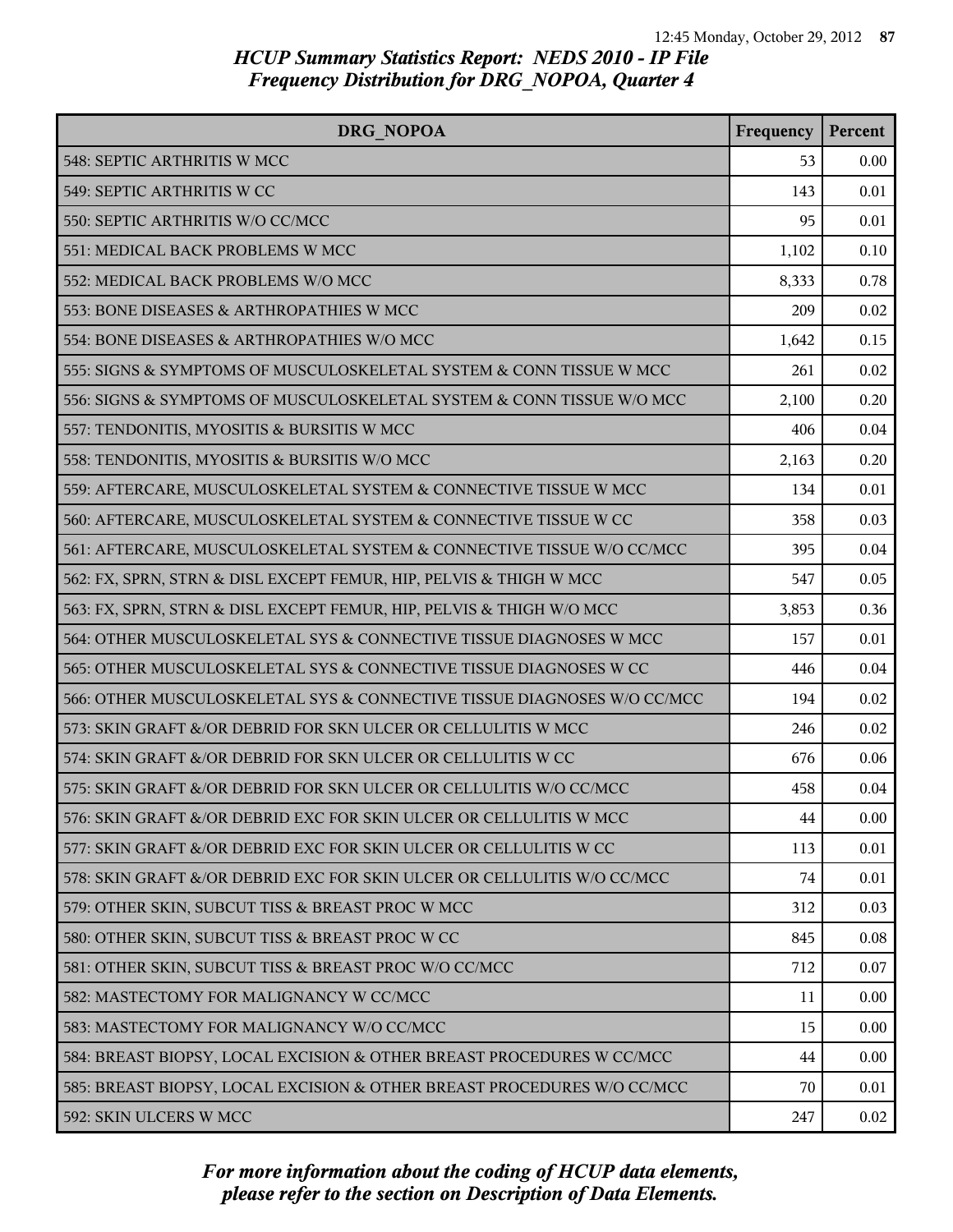| DRG NOPOA                                                                  | Frequency | Percent |
|----------------------------------------------------------------------------|-----------|---------|
| 593: SKIN ULCERS W CC                                                      | 756       | 0.07    |
| 594: SKIN ULCERS W/O CC/MCC                                                | 110       | 0.01    |
| 595: MAJOR SKIN DISORDERS W MCC                                            | 128       | 0.01    |
| 596: MAJOR SKIN DISORDERS W/O MCC                                          | 510       | 0.05    |
| 597: MALIGNANT BREAST DISORDERS W MCC                                      | 57        | 0.01    |
| 598: MALIGNANT BREAST DISORDERS W CC                                       | 148       | 0.01    |
| 599: MALIGNANT BREAST DISORDERS W/O CC/MCC                                 | 24        | 0.00    |
| 600: NON-MALIGNANT BREAST DISORDERS W CC/MCC                               | 150       | 0.01    |
| 601: NON-MALIGNANT BREAST DISORDERS W/O CC/MCC                             | 313       | 0.03    |
| 602: CELLULITIS W MCC                                                      | 2,137     | 0.20    |
| 603: CELLULITIS W/O MCC                                                    | 20,102    | 1.88    |
| 604: TRAUMA TO THE SKIN, SUBCUT TISS & BREAST W MCC                        | 255       | 0.02    |
| 605: TRAUMA TO THE SKIN, SUBCUT TISS & BREAST W/O MCC                      | 2,787     | 0.26    |
| 606: MINOR SKIN DISORDERS W MCC                                            | 154       | 0.01    |
| 607: MINOR SKIN DISORDERS W/O MCC                                          | 1,151     | 0.11    |
| 614: ADRENAL & PITUITARY PROCEDURES W CC/MCC                               | 46        | 0.00    |
| 615: ADRENAL & PITUITARY PROCEDURES W/O CC/MCC                             | 16        | 0.00    |
| 616: AMPUTAT OF LOWER LIMB FOR ENDOCRINE, NUTRIT, & METABOL DIS W MCC      | 150       | 0.01    |
| 617: AMPUTAT OF LOWER LIMB FOR ENDOCRINE, NUTRIT, & METABOL DIS W CC       | 620       | 0.06    |
| 618: AMPUTAT OF LOWER LIMB FOR ENDOCRINE, NUTRIT, & METABOL DIS W/O CC/MCC | 13        | 0.00    |
| 619: O.R. PROCEDURES FOR OBESITY W MCC                                     | $\leq 10$ | $* * *$ |
| 620: O.R. PROCEDURES FOR OBESITY W CC                                      | $\leq 10$ | $*$ **  |
| 621: O.R. PROCEDURES FOR OBESITY W/O CC/MCC                                | $\leq 10$ | * **    |
| 622: SKIN GRAFTS & WOUND DEBRID FOR ENDOC, NUTRIT & METAB DIS W MCC        | 103       | 0.01    |
| 623: SKIN GRAFTS & WOUND DEBRID FOR ENDOC, NUTRIT & METAB DIS W CC         | 227       | 0.02    |
| 624: SKIN GRAFTS & WOUND DEBRID FOR ENDOC, NUTRIT & METAB DIS W/O CC/MCC   | 18        | 0.00    |
| 625: THYROID, PARATHYROID & THYROGLOSSAL PROCEDURES W MCC                  | 22        | 0.00    |
| 626: THYROID, PARATHYROID & THYROGLOSSAL PROCEDURES W CC                   | 21        | 0.00    |
| 627: THYROID, PARATHYROID & THYROGLOSSAL PROCEDURES W/O CC/MCC             | 30        | 0.00    |
| 628: OTHER ENDOCRINE, NUTRIT & METAB O.R. PROC W MCC                       | 249       | 0.02    |
| 629: OTHER ENDOCRINE, NUTRIT & METAB O.R. PROC W CC                        | 381       | 0.04    |
| 630: OTHER ENDOCRINE, NUTRIT & METAB O.R. PROC W/O CC/MCC                  | 27        | 0.00    |
| 637: DIABETES W MCC                                                        | 2,640     | 0.25    |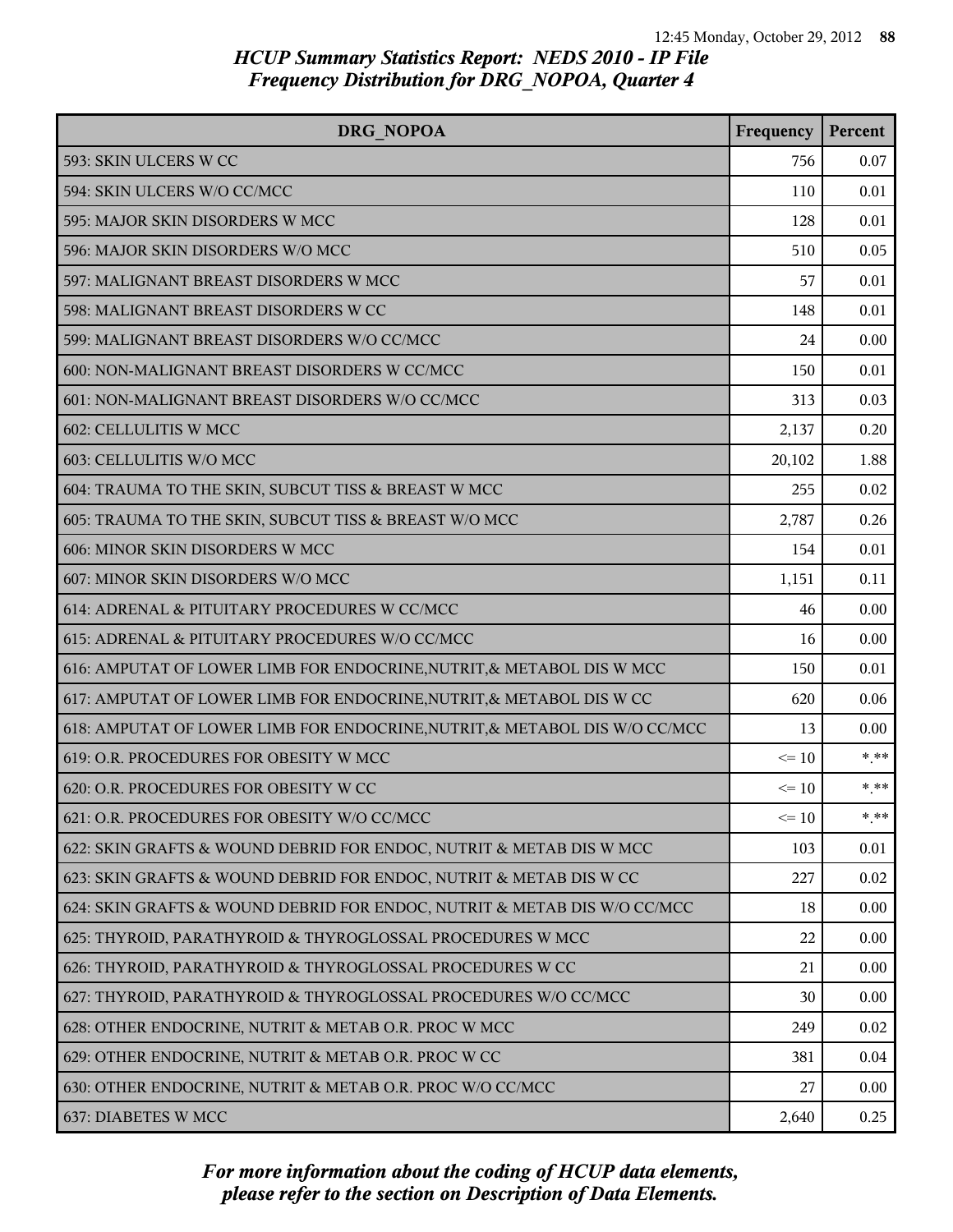| DRG NOPOA                                                   | Frequency | Percent |
|-------------------------------------------------------------|-----------|---------|
| 638: DIABETES W CC                                          | 8,660     | 0.81    |
| 639: DIABETES W/O CC/MCC                                    | 6,333     | 0.59    |
| 640: NUTRITIONAL & MISC METABOLIC DISORDERS W MCC           | 5,038     | 0.47    |
| 641: NUTRITIONAL & MISC METABOLIC DISORDERS W/O MCC         | 14,818    | 1.38    |
| 642: INBORN ERRORS OF METABOLISM                            | 282       | 0.03    |
| 643: ENDOCRINE DISORDERS W MCC                              | 552       | 0.05    |
| 644: ENDOCRINE DISORDERS W CC                               | 1,334     | 0.12    |
| 645: ENDOCRINE DISORDERS W/O CC/MCC                         | 730       | 0.07    |
| <b>652: KIDNEY TRANSPLANT</b>                               | 19        | 0.00    |
| 653: MAJOR BLADDER PROCEDURES W MCC                         | 27        | 0.00    |
| 654: MAJOR BLADDER PROCEDURES W CC                          | 33        | 0.00    |
| 655: MAJOR BLADDER PROCEDURES W/O CC/MCC                    | $\leq 10$ | $***$   |
| 656: KIDNEY & URETER PROCEDURES FOR NEOPLASM W MCC          | 40        | 0.00    |
| 657: KIDNEY & URETER PROCEDURES FOR NEOPLASM W CC           | 96        | 0.01    |
| 658: KIDNEY & URETER PROCEDURES FOR NEOPLASM W/O CC/MCC     | 22        | 0.00    |
| 659: KIDNEY & URETER PROCEDURES FOR NON-NEOPLASM W MCC      | 185       | 0.02    |
| 660: KIDNEY & URETER PROCEDURES FOR NON-NEOPLASM W CC       | 423       | 0.04    |
| 661: KIDNEY & URETER PROCEDURES FOR NON-NEOPLASM W/O CC/MCC | 76        | 0.01    |
| 662: MINOR BLADDER PROCEDURES W MCC                         | 41        | 0.00    |
| 663: MINOR BLADDER PROCEDURES W CC                          | 86        | 0.01    |
| 664: MINOR BLADDER PROCEDURES W/O CC/MCC                    | 39        | 0.00    |
| 665: PROSTATECTOMY W MCC                                    | 39        | 0.00    |
| <b>666: PROSTATECTOMY W CC</b>                              | 104       | 0.01    |
| 667: PROSTATECTOMY W/O CC/MCC                               | 32        | 0.00    |
| <b>668: TRANSURETHRAL PROCEDURES W MCC</b>                  | 217       | 0.02    |
| 669: TRANSURETHRAL PROCEDURES W CC                          | 1,885     | 0.18    |
| 670: TRANSURETHRAL PROCEDURES W/O CC/MCC                    | 601       | 0.06    |
| 671: URETHRAL PROCEDURES W CC/MCC                           | 49        | 0.00    |
| 672: URETHRAL PROCEDURES W/O CC/MCC                         | 19        | 0.00    |
| 673: OTHER KIDNEY & URINARY TRACT PROCEDURES W MCC          | 669       | 0.06    |
| 674: OTHER KIDNEY & URINARY TRACT PROCEDURES W CC           | 489       | 0.05    |
| 675: OTHER KIDNEY & URINARY TRACT PROCEDURES W/O CC/MCC     | 46        | 0.00    |
| 682: RENAL FAILURE W MCC                                    | 8,236     | 0.77    |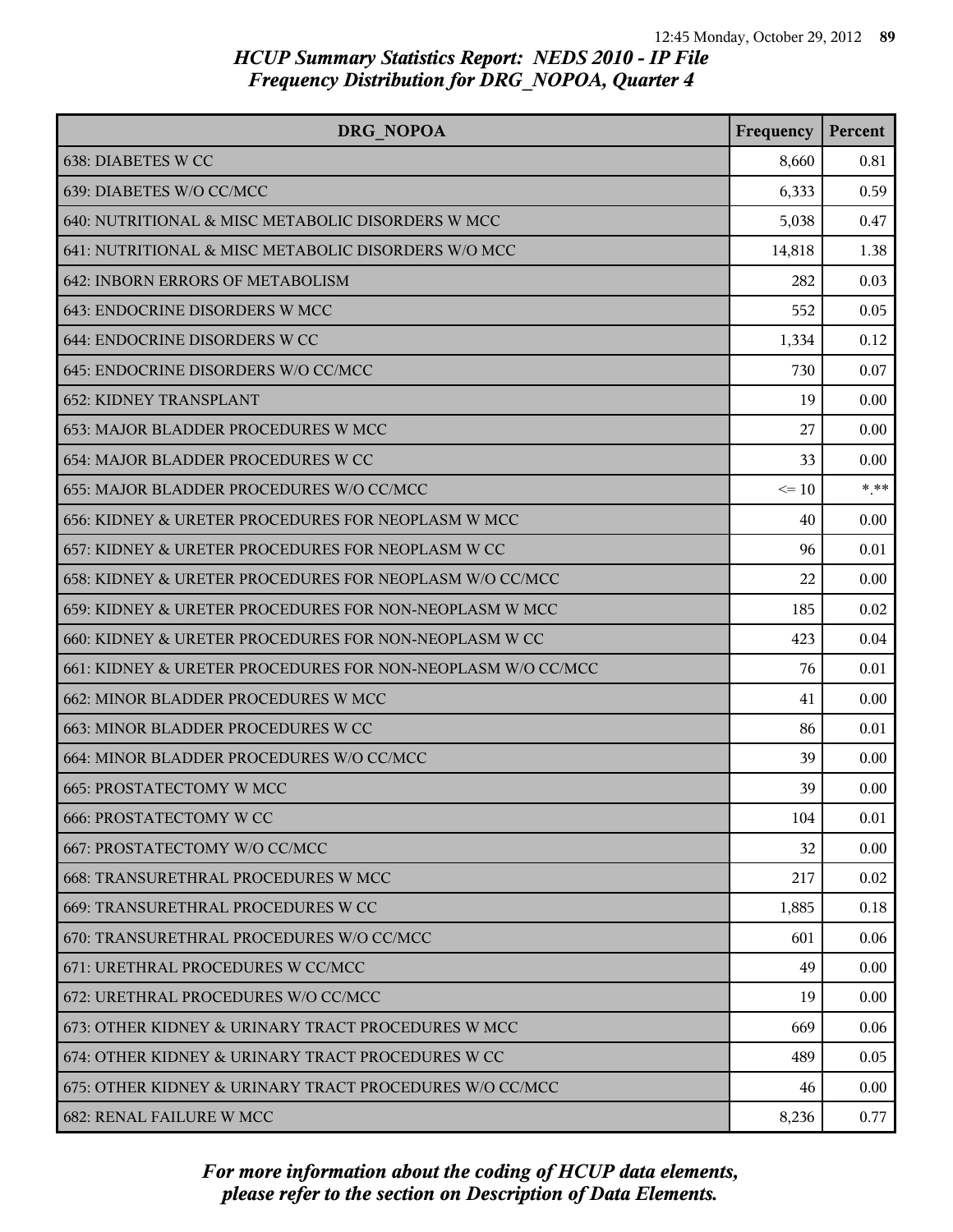| DRG NOPOA                                                               | Frequency | Percent |
|-------------------------------------------------------------------------|-----------|---------|
| <b>683: RENAL FAILURE W CC</b>                                          | 12,218    | 1.14    |
| 684: RENAL FAILURE W/O CC/MCC                                           | 2,705     | 0.25    |
| <b>685: ADMIT FOR RENAL DIALYSIS</b>                                    | 228       | 0.02    |
| 686: KIDNEY & URINARY TRACT NEOPLASMS W MCC                             | 101       | 0.01    |
| 687: KIDNEY & URINARY TRACT NEOPLASMS W CC                              | 271       | 0.03    |
| 688: KIDNEY & URINARY TRACT NEOPLASMS W/O CC/MCC                        | 59        | 0.01    |
| 689: KIDNEY & URINARY TRACT INFECTIONS W MCC                            | 5,723     | 0.53    |
| 690: KIDNEY & URINARY TRACT INFECTIONS W/O MCC                          | 20,867    | 1.95    |
| 691: URINARY STONES W ESW LITHOTRIPSY W CC/MCC                          | 178       | 0.02    |
| 692: URINARY STONES W ESW LITHOTRIPSY W/O CC/MCC                        | 72        | 0.01    |
| 693: URINARY STONES W/O ESW LITHOTRIPSY W MCC                           | 281       | 0.03    |
| 694: URINARY STONES W/O ESW LITHOTRIPSY W/O MCC                         | 3,964     | 0.37    |
| 695: KIDNEY & URINARY TRACT SIGNS & SYMPTOMS W MCC                      | 120       | 0.01    |
| 696: KIDNEY & URINARY TRACT SIGNS & SYMPTOMS W/O MCC                    | 1,032     | 0.10    |
| <b>697: URETHRAL STRICTURE</b>                                          | 42        | 0.00    |
| 698: OTHER KIDNEY & URINARY TRACT DIAGNOSES W MCC                       | 2,056     | 0.19    |
| 699: OTHER KIDNEY & URINARY TRACT DIAGNOSES W CC                        | 2,559     | 0.24    |
| 700: OTHER KIDNEY & URINARY TRACT DIAGNOSES W/O CC/MCC                  | 832       | 0.08    |
| 707: MAJOR MALE PELVIC PROCEDURES W CC/MCC                              | 11        | 0.00    |
| 708: MAJOR MALE PELVIC PROCEDURES W/O CC/MCC                            | 23        | 0.00    |
| 709: PENIS PROCEDURES W CC/MCC                                          | 46        | 0.00    |
| 710: PENIS PROCEDURES W/O CC/MCC                                        | 66        | 0.01    |
| 711: TESTES PROCEDURES W CC/MCC                                         | 89        | 0.01    |
| 712: TESTES PROCEDURES W/O CC/MCC                                       | 137       | 0.01    |
| 713: TRANSURETHRAL PROSTATECTOMY W CC/MCC                               | 177       | 0.02    |
| 714: TRANSURETHRAL PROSTATECTOMY W/O CC/MCC                             | 81        | 0.01    |
| 715: OTHER MALE REPRODUCTIVE SYSTEM O.R. PROC FOR MALIGNANCY W CC/MCC   | 25        | 0.00    |
| 716: OTHER MALE REPRODUCTIVE SYSTEM O.R. PROC FOR MALIGNANCY W/O CC/MCC | $\leq$ 10 | * **    |
| 717: OTHER MALE REPRODUCTIVE SYSTEM O.R. PROC EXC MALIGNANCY W CC/MCC   | 78        | 0.01    |
| 718: OTHER MALE REPRODUCTIVE SYSTEM O.R. PROC EXC MALIGNANCY W/O CC/MCC | 24        | 0.00    |
| 722: MALIGNANCY, MALE REPRODUCTIVE SYSTEM W MCC                         | 45        | 0.00    |
| 723: MALIGNANCY, MALE REPRODUCTIVE SYSTEM W CC                          | 136       | 0.01    |
| 724: MALIGNANCY, MALE REPRODUCTIVE SYSTEM W/O CC/MCC                    | 14        | 0.00    |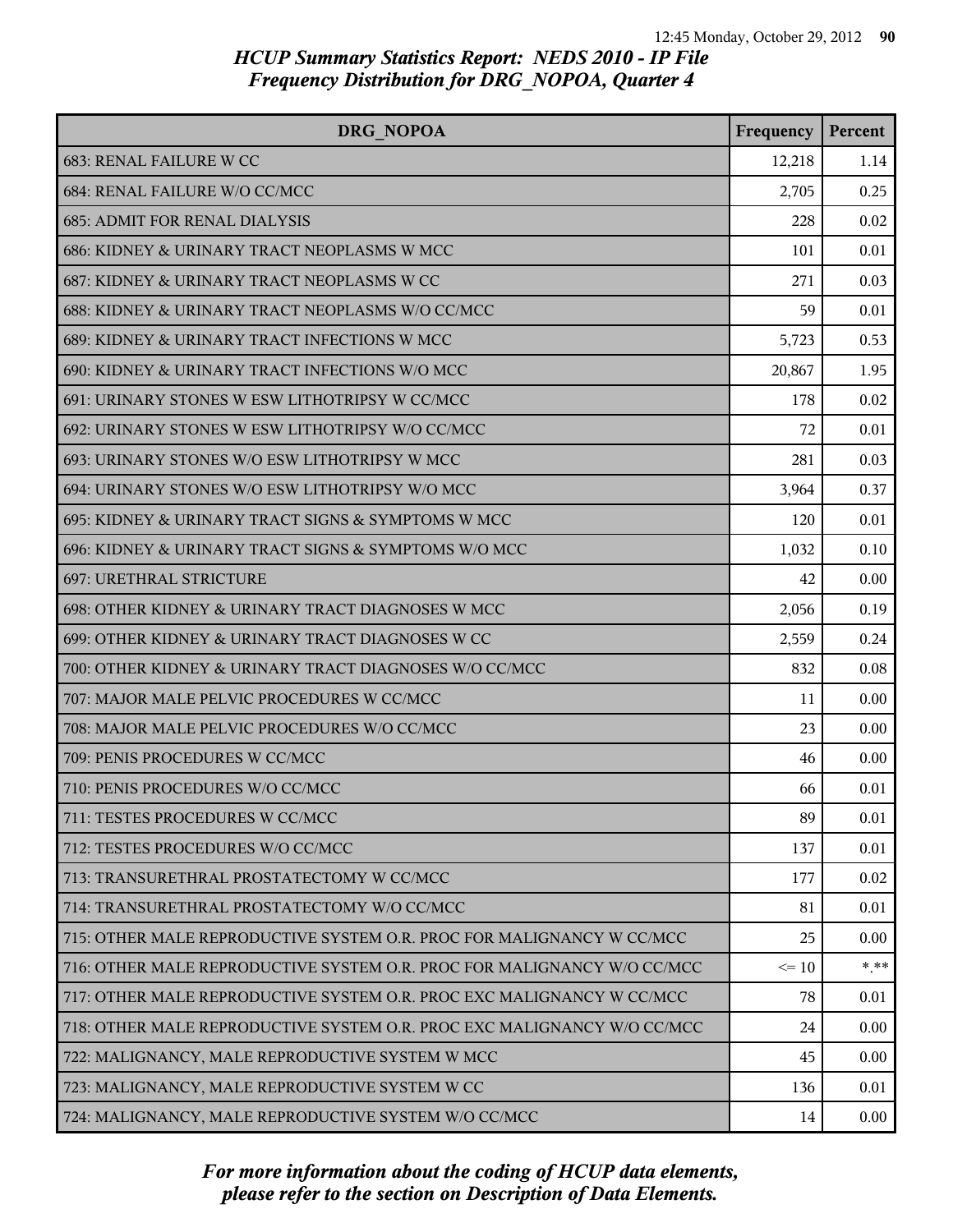| DRG NOPOA                                                               | Frequency | Percent |
|-------------------------------------------------------------------------|-----------|---------|
| 725: BENIGN PROSTATIC HYPERTROPHY W MCC                                 | 62        | 0.01    |
| 726: BENIGN PROSTATIC HYPERTROPHY W/O MCC                               | 338       | 0.03    |
| 727: INFLAMMATION OF THE MALE REPRODUCTIVE SYSTEM W MCC                 | 148       | 0.01    |
| 728: INFLAMMATION OF THE MALE REPRODUCTIVE SYSTEM W/O MCC               | 940       | 0.09    |
| 729: OTHER MALE REPRODUCTIVE SYSTEM DIAGNOSES W CC/MCC                  | 77        | 0.01    |
| 730: OTHER MALE REPRODUCTIVE SYSTEM DIAGNOSES W/O CC/MCC                | 64        | 0.01    |
| 734: PELVIC EVISCERATION, RAD HYSTERECTOMY & RAD VULVECTOMY W CC/MCC    | 18        | 0.00    |
| 735: PELVIC EVISCERATION, RAD HYSTERECTOMY & RAD VULVECTOMY W/O CC/MCC  | $\leq 10$ | $*$ **  |
| 736: UTERINE & ADNEXA PROC FOR OVARIAN OR ADNEXAL MALIGNANCY W MCC      | 31        | 0.00    |
| 737: UTERINE & ADNEXA PROC FOR OVARIAN OR ADNEXAL MALIGNANCY W CC       | 44        | 0.00    |
| 738: UTERINE & ADNEXA PROC FOR OVARIAN OR ADNEXAL MALIGNANCY W/O CC/MCC | $\leq 10$ | $* * *$ |
| 739: UTERINE, ADNEXA PROC FOR NON-OVARIAN/ADNEXAL MALIG W MCC           | $\leq 10$ | $* * *$ |
| 740: UTERINE, ADNEXA PROC FOR NON-OVARIAN/ADNEXAL MALIG W CC            | 27        | 0.00    |
| 741: UTERINE, ADNEXA PROC FOR NON-OVARIAN/ADNEXAL MALIG W/O CC/MCC      | 11        | 0.00    |
| 742: UTERINE & ADNEXA PROC FOR NON-MALIGNANCY W CC/MCC                  | 597       | 0.06    |
| 743: UTERINE & ADNEXA PROC FOR NON-MALIGNANCY W/O CC/MCC                | 759       | 0.07    |
| 744: D&C, CONIZATION, LAPAROSCOPY & TUBAL INTERRUPTION W CC/MCC         | 209       | 0.02    |
| 745: D&C, CONIZATION, LAPAROSCOPY & TUBAL INTERRUPTION W/O CC/MCC       | 236       | 0.02    |
| 746: VAGINA, CERVIX & VULVA PROCEDURES W CC/MCC                         | 119       | 0.01    |
| 747: VAGINA, CERVIX & VULVA PROCEDURES W/O CC/MCC                       | 180       | 0.02    |
| 748: FEMALE REPRODUCTIVE SYSTEM RECONSTRUCTIVE PROCEDURES               | $\leq 10$ | $* * *$ |
| 749: OTHER FEMALE REPRODUCTIVE SYSTEM O.R. PROCEDURES W CC/MCC          | 90        | 0.01    |
| 750: OTHER FEMALE REPRODUCTIVE SYSTEM O.R. PROCEDURES W/O CC/MCC        | 51        | 0.00    |
| 754: MALIGNANCY, FEMALE REPRODUCTIVE SYSTEM W MCC                       | 98        | 0.01    |
| 755: MALIGNANCY, FEMALE REPRODUCTIVE SYSTEM W CC                        | 299       | 0.03    |
| 756: MALIGNANCY, FEMALE REPRODUCTIVE SYSTEM W/O CC/MCC                  | 28        | 0.00    |
| 757: INFECTIONS, FEMALE REPRODUCTIVE SYSTEM W MCC                       | 132       | 0.01    |
| 758: INFECTIONS, FEMALE REPRODUCTIVE SYSTEM W CC                        | 385       | 0.04    |
| 759: INFECTIONS, FEMALE REPRODUCTIVE SYSTEM W/O CC/MCC                  | 639       | 0.06    |
| 760: MENSTRUAL & OTHER FEMALE REPRODUCTIVE SYSTEM DISORDERS W CC/MCC    | 549       | 0.05    |
| 761: MENSTRUAL & OTHER FEMALE REPRODUCTIVE SYSTEM DISORDERS W/O CC/MCC  | 892       | 0.08    |
| 765: CESAREAN SECTION W CC/MCC                                          | 2,079     | 0.19    |
| 766: CESAREAN SECTION W/O CC/MCC                                        | 2,149     | 0.20    |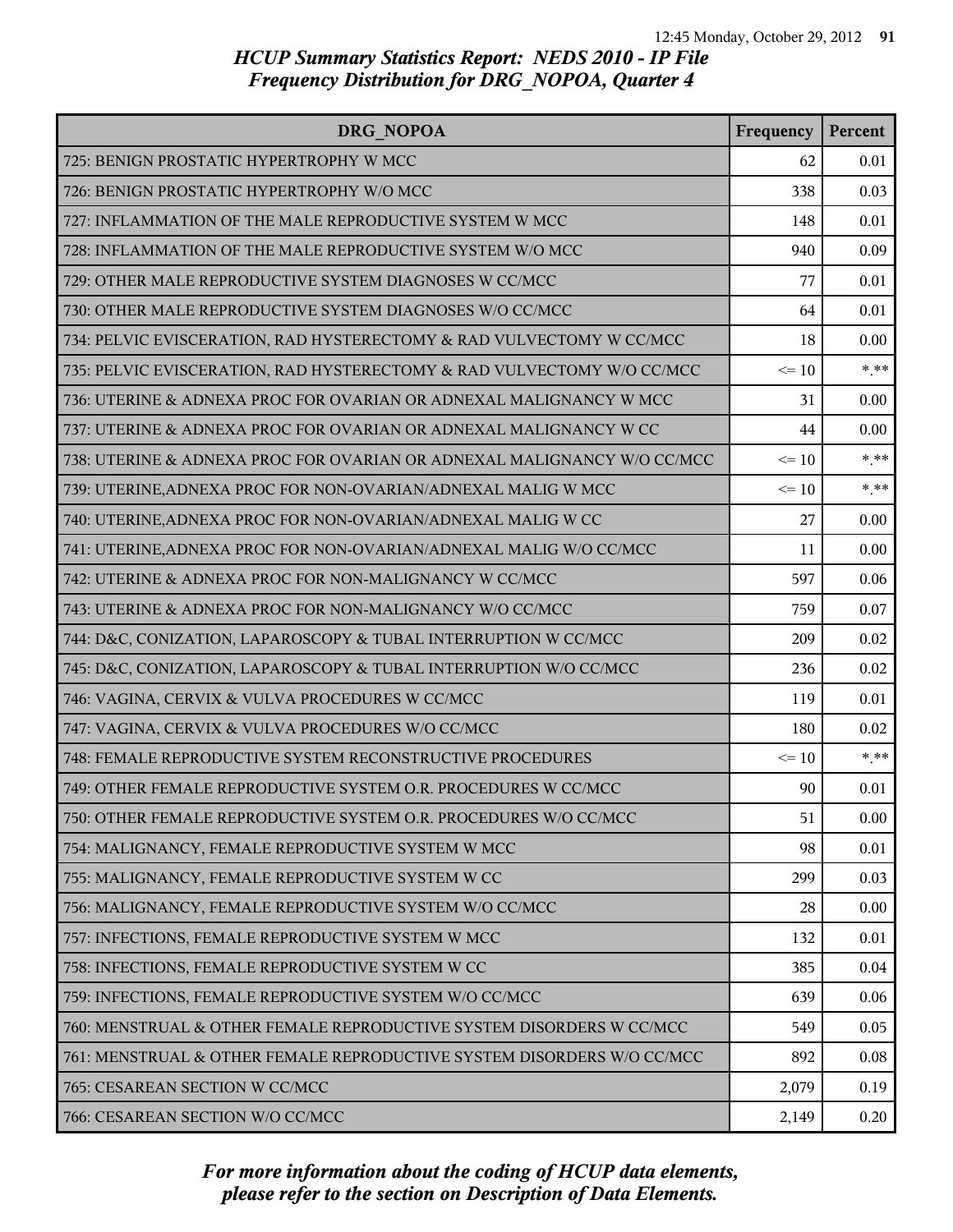| <b>DRG NOPOA</b>                                                         | Frequency | Percent |
|--------------------------------------------------------------------------|-----------|---------|
| 767: VAGINAL DELIVERY W STERILIZATION &/OR D&C                           | 284       | 0.03    |
| 768: VAGINAL DELIVERY W O.R. PROC EXCEPT STERIL &/OR D&C                 | 15        | 0.00    |
| 769: POSTPARTUM & POST ABORTION DIAGNOSES W O.R. PROCEDURE               | 500       | 0.05    |
| 770: ABORTION W D&C, ASPIRATION CURETTAGE OR HYSTEROTOMY                 | 605       | 0.06    |
| 774: VAGINAL DELIVERY W COMPLICATING DIAGNOSES                           | 1,651     | 0.15    |
| 775: VAGINAL DELIVERY W/O COMPLICATING DIAGNOSES                         | 8,975     | 0.84    |
| 776: POSTPARTUM & POST ABORTION DIAGNOSES W/O O.R. PROCEDURE             | 1,738     | 0.16    |
| 777: ECTOPIC PREGNANCY                                                   | 1,021     | 0.10    |
| 778: THREATENED ABORTION                                                 | 388       | 0.04    |
| 779: ABORTION W/O D&C                                                    | 367       | 0.03    |
| 780: FALSE LABOR                                                         | 40        | 0.00    |
| 781: OTHER ANTEPARTUM DIAGNOSES W MEDICAL COMPLICATIONS                  | 4,288     | 0.40    |
| 782: OTHER ANTEPARTUM DIAGNOSES W/O MEDICAL COMPLICATIONS                | 321       | 0.03    |
| 789: NEONATES, DIED OR TRANSFERRED TO ANOTHER ACUTE CARE FACILITY        | 74        | 0.01    |
| 790: EXTREME IMMATURITY OR RESPIRATORY DISTRESS SYNDROME, NEONATE        | 22        | 0.00    |
| 791: PREMATURITY W MAJOR PROBLEMS                                        | 40        | 0.00    |
| 792: PREMATURITY W/O MAJOR PROBLEMS                                      | 40        | 0.00    |
| 793: FULL TERM NEONATE W MAJOR PROBLEMS                                  | 796       | 0.07    |
| 794: NEONATE W OTHER SIGNIFICANT PROBLEMS                                | 700       | 0.07    |
| 795: NORMAL NEWBORN                                                      | 335       | 0.03    |
| 799: SPLENECTOMY W MCC                                                   | 74        | 0.01    |
| 800: SPLENECTOMY W CC                                                    | 39        | 0.00    |
| 801: SPLENECTOMY W/O CC/MCC                                              | 23        | 0.00    |
| 802: OTHER O.R. PROC OF THE BLOOD & BLOOD FORMING ORGANS W MCC           | 79        | 0.01    |
| 803: OTHER O.R. PROC OF THE BLOOD & BLOOD FORMING ORGANS W CC            | 96        | 0.01    |
| 804: OTHER O.R. PROC OF THE BLOOD & BLOOD FORMING ORGANS W/O CC/MCC      | 57        | 0.01    |
| 808: MAJOR HEMATOL/IMMUN DIAG EXC SICKLE CELL CRISIS & COAGUL W MCC      | 775       | 0.07    |
| 809: MAJOR HEMATOL/IMMUN DIAG EXC SICKLE CELL CRISIS & COAGUL W CC       | 1,351     | 0.13    |
| 810: MAJOR HEMATOL/IMMUN DIAG EXC SICKLE CELL CRISIS & COAGUL W/O CC/MCC | 307       | 0.03    |
| 811: RED BLOOD CELL DISORDERS W MCC                                      | 2,498     | 0.23    |
| 812: RED BLOOD CELL DISORDERS W/O MCC                                    | 11,162    | 1.04    |
| 813: COAGULATION DISORDERS                                               | 1,201     | 0.11    |
| 814: RETICULOENDOTHELIAL & IMMUNITY DISORDERS W MCC                      | 159       | 0.01    |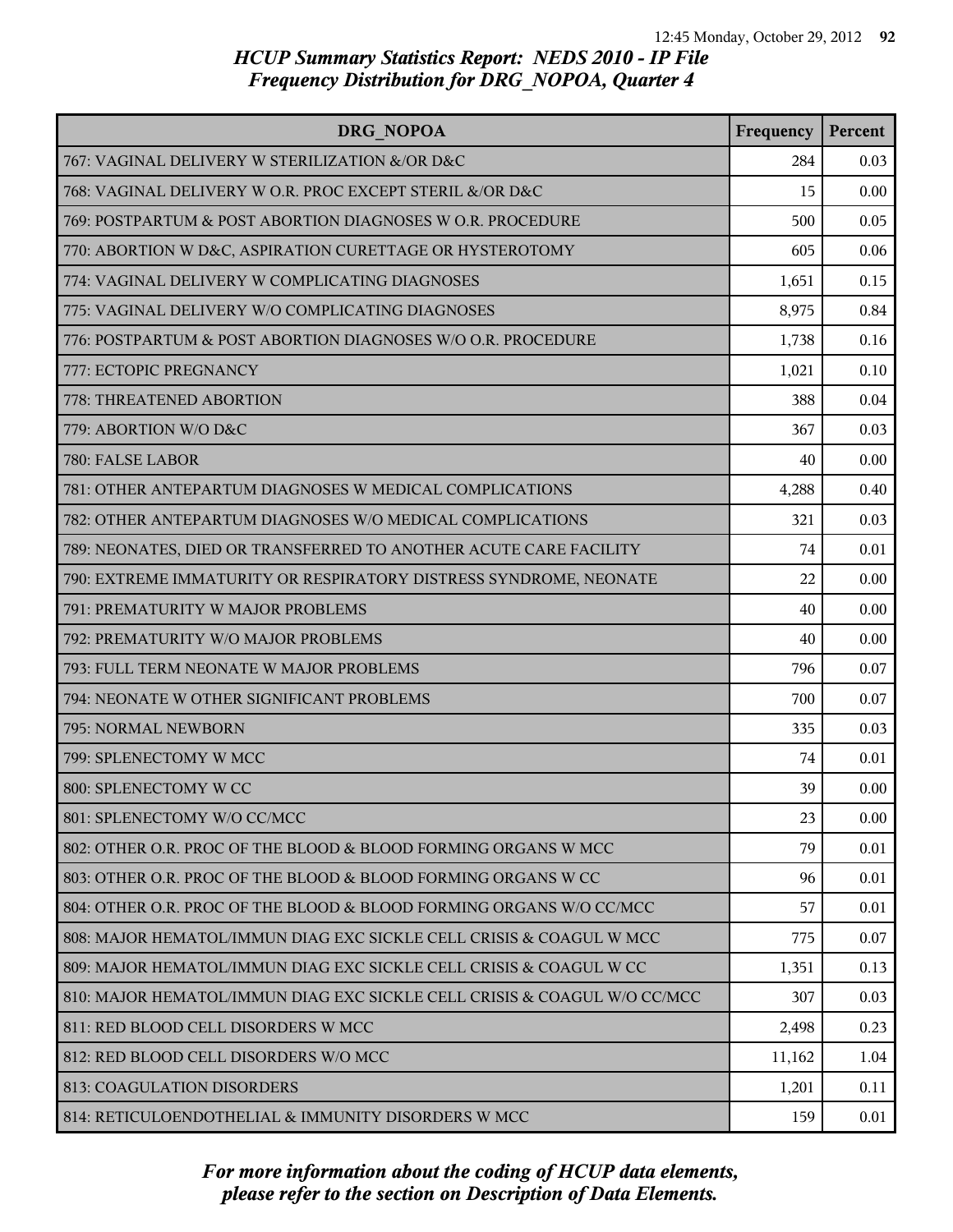| DRG NOPOA                                                                 | Frequency | Percent  |
|---------------------------------------------------------------------------|-----------|----------|
| 815: RETICULOENDOTHELIAL & IMMUNITY DISORDERS W CC                        | 477       | 0.04     |
| 816: RETICULOENDOTHELIAL & IMMUNITY DISORDERS W/O CC/MCC                  | 457       | 0.04     |
| 820: LYMPHOMA & LEUKEMIA W MAJOR O.R. PROCEDURE W MCC                     | 79        | 0.01     |
| 821: LYMPHOMA & LEUKEMIA W MAJOR O.R. PROCEDURE W CC                      | 78        | 0.01     |
| 822: LYMPHOMA & LEUKEMIA W MAJOR O.R. PROCEDURE W/O CC/MCC                | $\leq 10$ | $* * *$  |
| 823: LYMPHOMA & NON-ACUTE LEUKEMIA W OTHER O.R. PROC W MCC                | 115       | 0.01     |
| 824: LYMPHOMA & NON-ACUTE LEUKEMIA W OTHER O.R. PROC W CC                 | 202       | 0.02     |
| 825: LYMPHOMA & NON-ACUTE LEUKEMIA W OTHER O.R. PROC W/O CC/MCC           | 52        | 0.00     |
| 826: MYELOPROLIF DISORD OR POORLY DIFF NEOPL W MAJ O.R. PROC W MCC        | 25        | 0.00     |
| 827: MYELOPROLIF DISORD OR POORLY DIFF NEOPL W MAJ O.R. PROC W CC         | 34        | 0.00     |
| 828: MYELOPROLIF DISORD OR POORLY DIFF NEOPL W MAJ O.R. PROC W/O CC/MCC   | $\leq 10$ | $* * *$  |
| 829: MYELOPROLIF DISORD OR POORLY DIFF NEOPL W OTHER O.R. PROC W CC/MCC   | 65        | 0.01     |
| 830: MYELOPROLIF DISORD OR POORLY DIFF NEOPL W OTHER O.R. PROC W/O CC/MCC | $\leq 10$ | $*$ $**$ |
| 834: ACUTE LEUKEMIA W/O MAJOR O.R. PROCEDURE W MCC                        | 307       | 0.03     |
| 835: ACUTE LEUKEMIA W/O MAJOR O.R. PROCEDURE W CC                         | 230       | 0.02     |
| 836: ACUTE LEUKEMIA W/O MAJOR O.R. PROCEDURE W/O CC/MCC                   | 138       | 0.01     |
| 837: CHEMO W ACUTE LEUKEMIA AS SDX OR W HIGH DOSE CHEMO AGENT W MCC       | $\leq 10$ | $*$ $**$ |
| 838: CHEMO W ACUTE LEUKEMIA AS SDX W CC OR HIGH DOSE CHEMO AGENT          | $\leq 10$ | $* * *$  |
| 839: CHEMO W ACUTE LEUKEMIA AS SDX W/O CC/MCC                             | $\leq 10$ | * **     |
| 840: LYMPHOMA & NON-ACUTE LEUKEMIA W MCC                                  | 573       | 0.05     |
| 841: LYMPHOMA & NON-ACUTE LEUKEMIA W CC                                   | 754       | 0.07     |
| 842: LYMPHOMA & NON-ACUTE LEUKEMIA W/O CC/MCC                             | 274       | 0.03     |
| 843: OTHER MYELOPROLIF DIS OR POORLY DIFF NEOPL DIAG W MCC                | 144       | 0.01     |
| 844: OTHER MYELOPROLIF DIS OR POORLY DIFF NEOPL DIAG W CC                 | 254       | 0.02     |
| 845: OTHER MYELOPROLIF DIS OR POORLY DIFF NEOPL DIAG W/O CC/MCC           | 61        | 0.01     |
| 846: CHEMOTHERAPY W/O ACUTE LEUKEMIA AS SECONDARY DIAGNOSIS W MCC         | 13        | 0.00     |
| 847: CHEMOTHERAPY W/O ACUTE LEUKEMIA AS SECONDARY DIAGNOSIS W CC          | 41        | 0.00     |
| 848: CHEMOTHERAPY W/O ACUTE LEUKEMIA AS SECONDARY DIAGNOSIS W/O CC/MCC    | $\leq$ 10 | * **     |
| 849: RADIOTHERAPY                                                         | $\leq 10$ | * **     |
| 853: INFECTIOUS & PARASITIC DISEASES W O.R. PROCEDURE W MCC               | 4,008     | 0.37     |
| 854: INFECTIOUS & PARASITIC DISEASES W O.R. PROCEDURE W CC                | 982       | 0.09     |
| 855: INFECTIOUS & PARASITIC DISEASES W O.R. PROCEDURE W/O CC/MCC          | 29        | 0.00     |
| 856: POSTOPERATIVE OR POST-TRAUMATIC INFECTIONS W O.R. PROC W MCC         | 494       | 0.05     |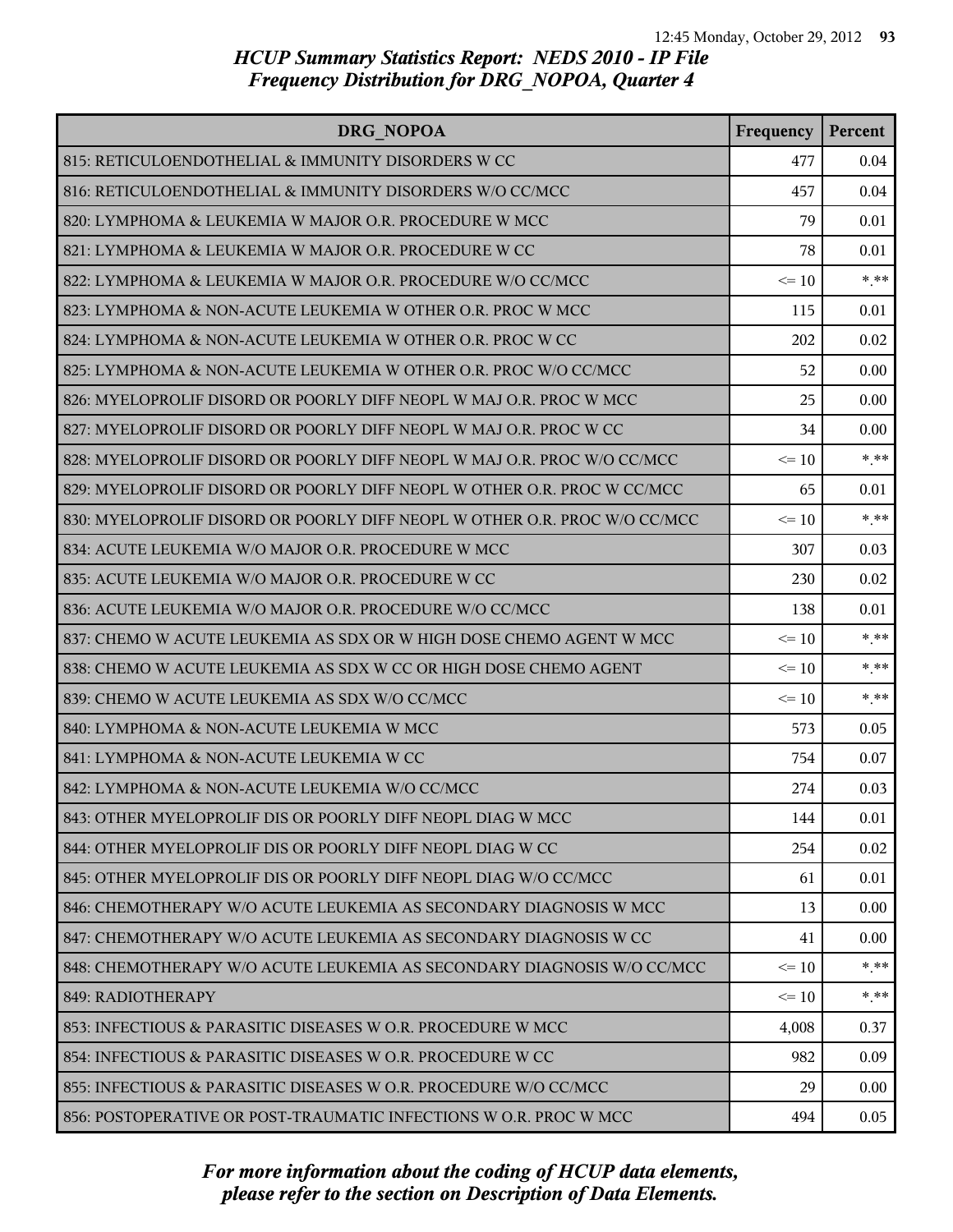| DRG NOPOA                                                                | Frequency | Percent |
|--------------------------------------------------------------------------|-----------|---------|
| 857: POSTOPERATIVE OR POST-TRAUMATIC INFECTIONS W O.R. PROC W CC         | 678       | 0.06    |
| 858: POSTOPERATIVE OR POST-TRAUMATIC INFECTIONS W O.R. PROC W/O CC/MCC   | 122       | 0.01    |
| 862: POSTOPERATIVE & POST-TRAUMATIC INFECTIONS W MCC                     | 1,054     | 0.10    |
| 863: POSTOPERATIVE & POST-TRAUMATIC INFECTIONS W/O MCC                   | 2,277     | 0.21    |
| <b>864: FEVER</b>                                                        | 2,734     | 0.26    |
| 865: VIRAL ILLNESS W MCC                                                 | 253       | 0.02    |
| 866: VIRAL ILLNESS W/O MCC                                               | 1,868     | 0.17    |
| 867: OTHER INFECTIOUS & PARASITIC DISEASES DIAGNOSES W MCC               | 459       | 0.04    |
| 868: OTHER INFECTIOUS & PARASITIC DISEASES DIAGNOSES W CC                | 316       | 0.03    |
| 869: OTHER INFECTIOUS & PARASITIC DISEASES DIAGNOSES W/O CC/MCC          | 151       | 0.01    |
| 870: SEPTICEMIA OR SEVERE SEPSIS W MV 96+ HOURS                          | 2,522     | 0.24    |
| 871: SEPTICEMIA OR SEVERE SEPSIS W/O MV 96+ HOURS W MCC                  | 26,609    | 2.49    |
| 872: SEPTICEMIA OR SEVERE SEPSIS W/O MV 96+ HOURS W/O MCC                | 11,308    | 1.06    |
| 876: O.R. PROCEDURE W PRINCIPAL DIAGNOSES OF MENTAL ILLNESS              | 81        | 0.01    |
| 880: ACUTE ADJUSTMENT REACTION & PSYCHOSOCIAL DYSFUNCTION                | 1,520     | 0.14    |
| 881: DEPRESSIVE NEUROSES                                                 | 3,991     | 0.37    |
| 882: NEUROSES EXCEPT DEPRESSIVE                                          | 1,374     | 0.13    |
| 883: DISORDERS OF PERSONALITY & IMPULSE CONTROL                          | 356       | 0.03    |
| 884: ORGANIC DISTURBANCES & MENTAL RETARDATION                           | 2,136     | 0.20    |
| 885: PSYCHOSES                                                           | 34,716    | 3.24    |
| 886: BEHAVIORAL & DEVELOPMENTAL DISORDERS                                | 572       | 0.05    |
| 887: OTHER MENTAL DISORDER DIAGNOSES                                     | 70        | 0.01    |
| 894: ALCOHOL/DRUG ABUSE OR DEPENDENCE, LEFT AMA                          | 1,538     | 0.14    |
| 895: ALCOHOL/DRUG ABUSE OR DEPENDENCE W REHABILITATION THERAPY           | 352       | 0.03    |
| 896: ALCOHOL/DRUG ABUSE OR DEPENDENCE W/O REHABILITATION THERAPY W MCC   | 1,465     | 0.14    |
| 897: ALCOHOL/DRUG ABUSE OR DEPENDENCE W/O REHABILITATION THERAPY W/O MCC | 11,357    | 1.06    |
| 901: WOUND DEBRIDEMENTS FOR INJURIES W MCC                               | 57        | 0.01    |
| 902: WOUND DEBRIDEMENTS FOR INJURIES W CC                                | 118       | 0.01    |
| 903: WOUND DEBRIDEMENTS FOR INJURIES W/O CC/MCC                          | 69        | 0.01    |
| 904: SKIN GRAFTS FOR INJURIES W CC/MCC                                   | 116       | 0.01    |
| 905: SKIN GRAFTS FOR INJURIES W/O CC/MCC                                 | 22        | 0.00    |
| 906: HAND PROCEDURES FOR INJURIES                                        | 325       | 0.03    |
| 907: OTHER O.R. PROCEDURES FOR INJURIES W MCC                            | 669       | 0.06    |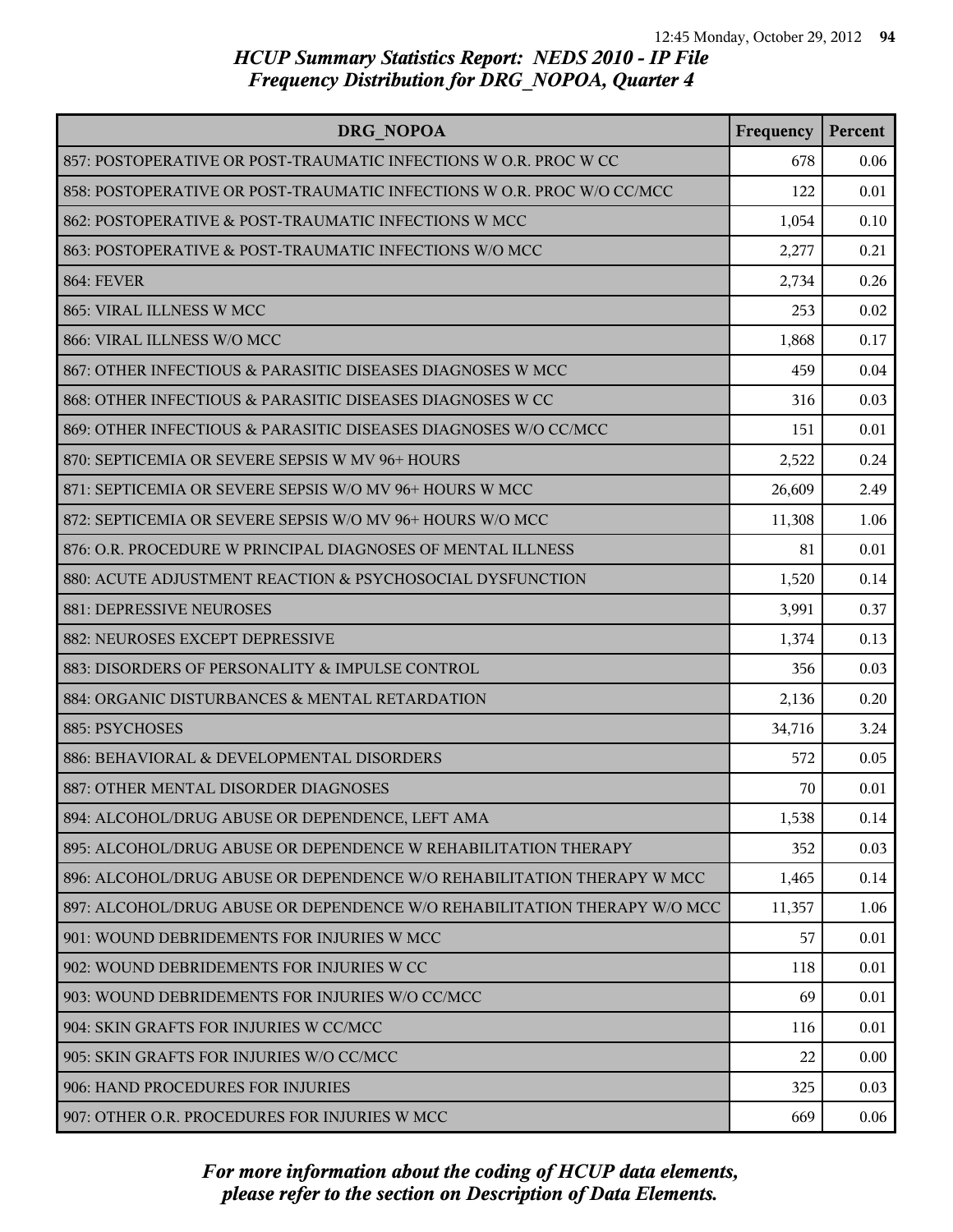| DRG NOPOA                                                                | Frequency | Percent |
|--------------------------------------------------------------------------|-----------|---------|
| 908: OTHER O.R. PROCEDURES FOR INJURIES W CC                             | 769       | 0.07    |
| 909: OTHER O.R. PROCEDURES FOR INJURIES W/O CC/MCC                       | 635       | 0.06    |
| 913: TRAUMATIC INJURY W MCC                                              | 101       | 0.01    |
| 914: TRAUMATIC INJURY W/O MCC                                            | 986       | 0.09    |
| 915: ALLERGIC REACTIONS W MCC                                            | 231       | 0.02    |
| 916: ALLERGIC REACTIONS W/O MCC                                          | 1,100     | 0.10    |
| 917: POISONING & TOXIC EFFECTS OF DRUGS W MCC                            | 4,409     | 0.41    |
| 918: POISONING & TOXIC EFFECTS OF DRUGS W/O MCC                          | 10,201    | 0.95    |
| 919: COMPLICATIONS OF TREATMENT W MCC                                    | 948       | 0.09    |
| 920: COMPLICATIONS OF TREATMENT W CC                                     | 1,516     | 0.14    |
| 921: COMPLICATIONS OF TREATMENT W/O CC/MCC                               | 850       | 0.08    |
| 922: OTHER INJURY, POISONING & TOXIC EFFECT DIAG W MCC                   | 193       | 0.02    |
| 923: OTHER INJURY, POISONING & TOXIC EFFECT DIAG W/O MCC                 | 563       | 0.05    |
| 927: EXTENSIVE BURNS OR FULL THICKNESS BURNS W MV 96+ HRS W SKIN GRAFT   | 34        | 0.00    |
| 928: FULL THICKNESS BURN W SKIN GRAFT OR INHAL INJ W CC/MCC              | 136       | 0.01    |
| 929: FULL THICKNESS BURN W SKIN GRAFT OR INHAL INJ W/O CC/MCC            | 67        | 0.01    |
| 933: EXTENSIVE BURNS OR FULL THICKNESS BURNS W MV 96+ HRS W/O SKIN GRAFT | 22        | 0.00    |
| 934: FULL THICKNESS BURN W/O SKIN GRFT OR INHAL INJ                      | 105       | 0.01    |
| 935: NON-EXTENSIVE BURNS                                                 | 570       | 0.05    |
| 939: O.R. PROC W DIAGNOSES OF OTHER CONTACT W HEALTH SERVICES W MCC      | 38        | 0.00    |
| 940: O.R. PROC W DIAGNOSES OF OTHER CONTACT W HEALTH SERVICES W CC       | 61        | 0.01    |
| 941: O.R. PROC W DIAGNOSES OF OTHER CONTACT W HEALTH SERVICES W/O CC/MCC | 28        | 0.00    |
| 945: REHABILITATION W CC/MCC                                             | 128       | 0.01    |
| 946: REHABILITATION W/O CC/MCC                                           | 43        | 0.00    |
| 947: SIGNS & SYMPTOMS W MCC                                              | 1,229     | 0.11    |
| 948: SIGNS & SYMPTOMS W/O MCC                                            | 5,864     | 0.55    |
| 949: AFTERCARE W CC/MCC                                                  | 19        | 0.00    |
| 950: AFTERCARE W/O CC/MCC                                                | $\leq$ 10 | * **    |
| 951: OTHER FACTORS INFLUENCING HEALTH STATUS                             | 282       | 0.03    |
| 955: CRANIOTOMY FOR MULTIPLE SIGNIFICANT TRAUMA                          | 200       | 0.02    |
| 956: LIMB REATTACHMENT, HIP & FEMUR PROC FOR MULTIPLE SIGNIFICANT TRAUMA | 851       | 0.08    |
| 957: OTHER O.R. PROCEDURES FOR MULTIPLE SIGNIFICANT TRAUMA W MCC         | 730       | 0.07    |
| 958: OTHER O.R. PROCEDURES FOR MULTIPLE SIGNIFICANT TRAUMA W CC          | 793       | 0.07    |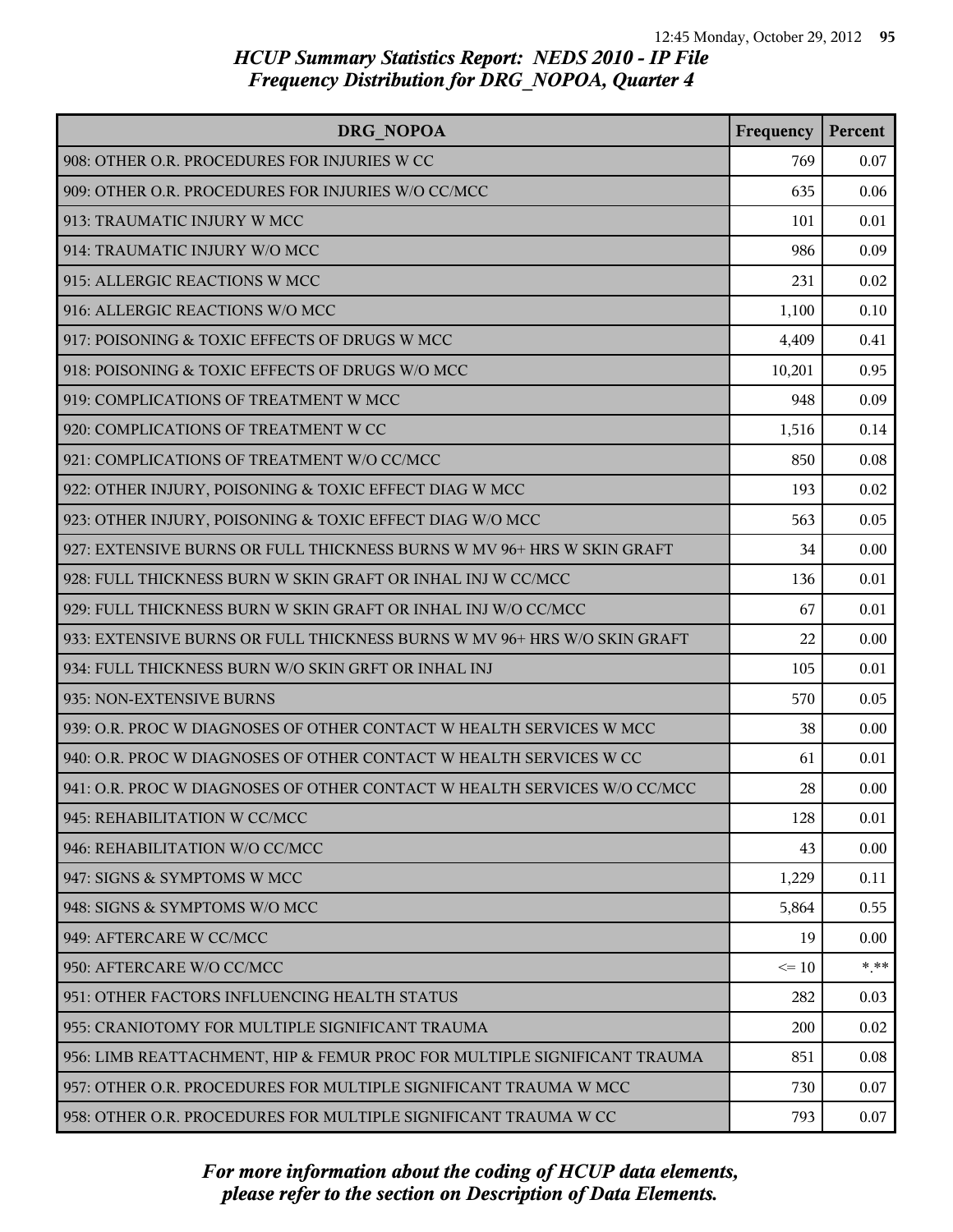| DRG NOPOA                                                                 | Frequency | Percent |
|---------------------------------------------------------------------------|-----------|---------|
| 959: OTHER O.R. PROCEDURES FOR MULTIPLE SIGNIFICANT TRAUMA W/O CC/MCC     | 193       | 0.02    |
| 963: OTHER MULTIPLE SIGNIFICANT TRAUMA W MCC                              | 424       | 0.04    |
| 964: OTHER MULTIPLE SIGNIFICANT TRAUMA W CC                               | 840       | 0.08    |
| 965: OTHER MULTIPLE SIGNIFICANT TRAUMA W/O CC/MCC                         | 335       | 0.03    |
| 969: HIV W EXTENSIVE O.R. PROCEDURE W MCC                                 | 102       | 0.01    |
| 970: HIV W EXTENSIVE O.R. PROCEDURE W/O MCC                               | $\leq$ 10 | $* * *$ |
| 974: HIV W MAJOR RELATED CONDITION W MCC                                  | 842       | 0.08    |
| 975: HIV W MAJOR RELATED CONDITION W CC                                   | 801       | 0.07    |
| 976: HIV W MAJOR RELATED CONDITION W/O CC/MCC                             | 359       | 0.03    |
| 977: HIV W OR W/O OTHER RELATED CONDITION                                 | 535       | 0.05    |
| 981: EXTENSIVE O.R. PROCEDURE UNRELATED TO PRINCIPAL DIAGNOSIS W MCC      | 1,895     | 0.18    |
| 982: EXTENSIVE O.R. PROCEDURE UNRELATED TO PRINCIPAL DIAGNOSIS W CC       | 1,374     | 0.13    |
| 983: EXTENSIVE O.R. PROCEDURE UNRELATED TO PRINCIPAL DIAGNOSIS W/O CC/MCC | 320       | 0.03    |
| 984: PROSTATIC O.R. PROCEDURE UNRELATED TO PRINCIPAL DIAGNOSIS W MCC      | 21        | 0.00    |
| 985: PROSTATIC O.R. PROCEDURE UNRELATED TO PRINCIPAL DIAGNOSIS W CC       | 51        | 0.00    |
| 986: PROSTATIC O.R. PROCEDURE UNRELATED TO PRINCIPAL DIAGNOSIS W/O CC/MCC | $\leq$ 10 | $* * *$ |
| 987: NON-EXTENSIVE O.R. PROC UNRELATED TO PRINCIPAL DIAGNOSIS W MCC       | 573       | 0.05    |
| 988: NON-EXTENSIVE O.R. PROC UNRELATED TO PRINCIPAL DIAGNOSIS W CC        | 759       | 0.07    |
| 989: NON-EXTENSIVE O.R. PROC UNRELATED TO PRINCIPAL DIAGNOSIS W/O CC/MCC  | 306       | 0.03    |
| 999: UNGROUPABLE                                                          | 277       | 0.03    |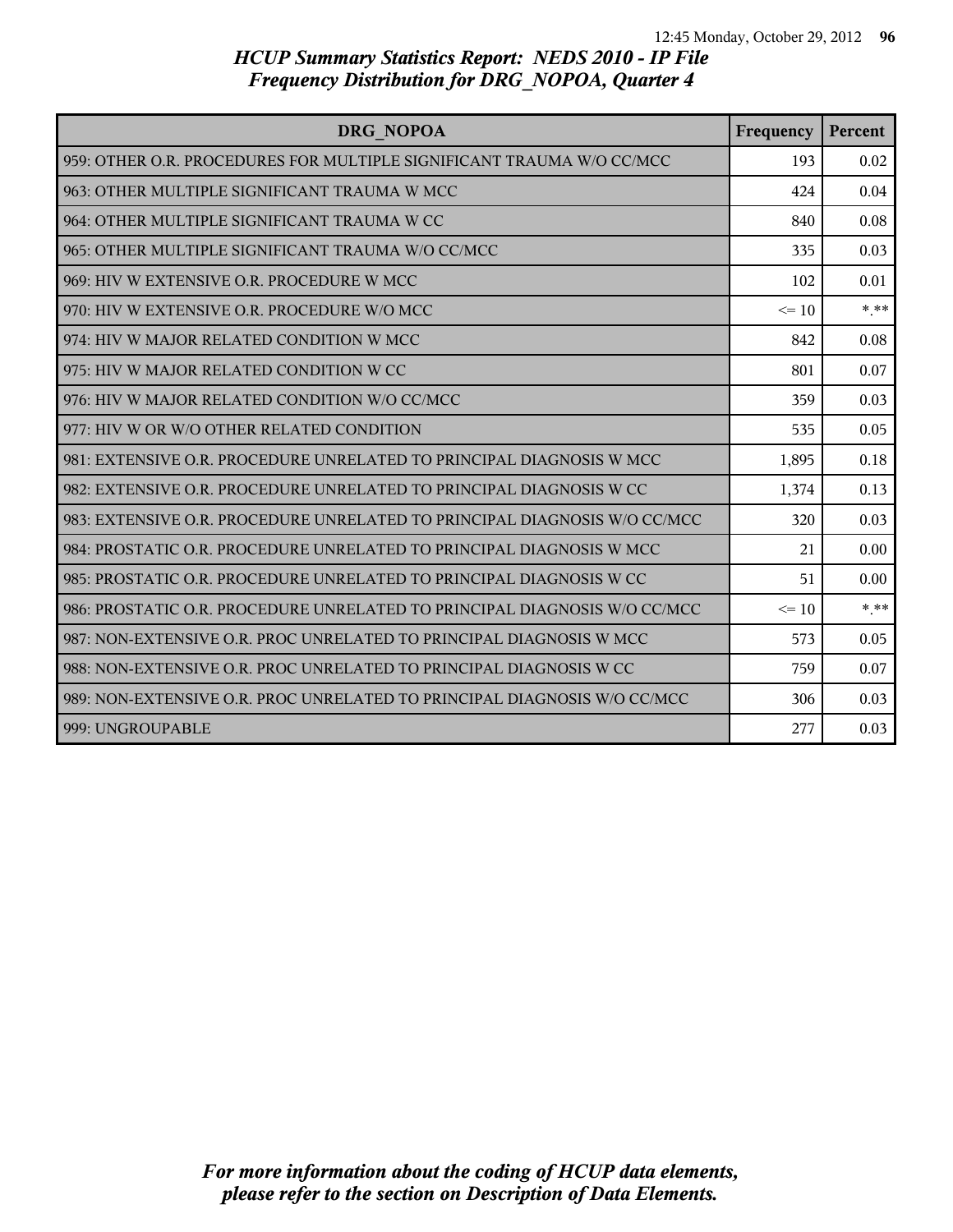| <b>HCUPFILE</b>   Frequency   Percent |           |        |
|---------------------------------------|-----------|--------|
| <b>SID</b>                            | 4,391,636 | 100.00 |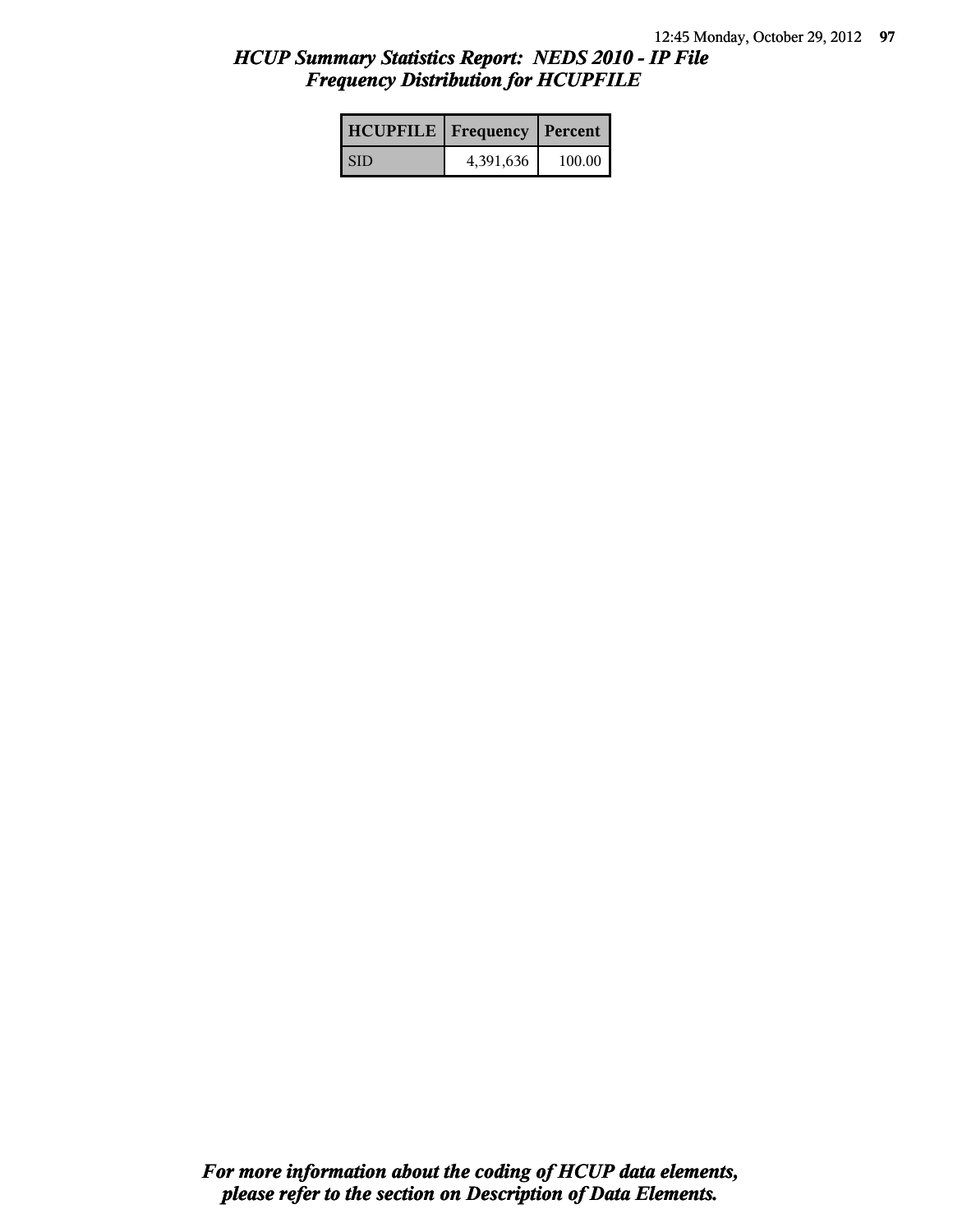| <b>LOS IP</b>      | Frequency | Percent |
|--------------------|-----------|---------|
| .C: Inconsistent   | 50        | 0.00    |
| 0 days             | 117,971   | 2.69    |
| $1$ day            | 657,907   | 14.98   |
| 2 days             | 854,036   | 19.45   |
| 3 days             | 731,229   | 16.65   |
| 4 days             | 520,073   | 11.84   |
| 5 days             | 364,172   | 8.29    |
| 6 days             | 263,214   | 5.99    |
| 7 days             | 193,720   | 4.41    |
| 8 days             | 139,438   | 3.18    |
| 9 days             | 102,383   | 2.33    |
| 10 days            | 78,492    | 1.79    |
| $11 -$<br>30 days  | 336,384   | 7.66    |
| 31 - 60 days       | 27,258    | 0.62    |
| 61 - 90 days       | 3,546     | 0.08    |
| $91 -$<br>120 days | 984       | 0.02    |
| 121 - 150 days     | 359       | 0.01    |
| 151 - 180 days     | 181       | 0.00    |
| 181 - 210 days     | 98        | 0.00    |
| 211 - 240 days     | 52        | 0.00    |
| 241 - 270 days     | 28        | 0.00    |
| 271 - 300 days     | 23        | 0.00    |
| 301 - 330 days     | 18        | 0.00    |
| 331 - 365 days     | 20        | 0.00    |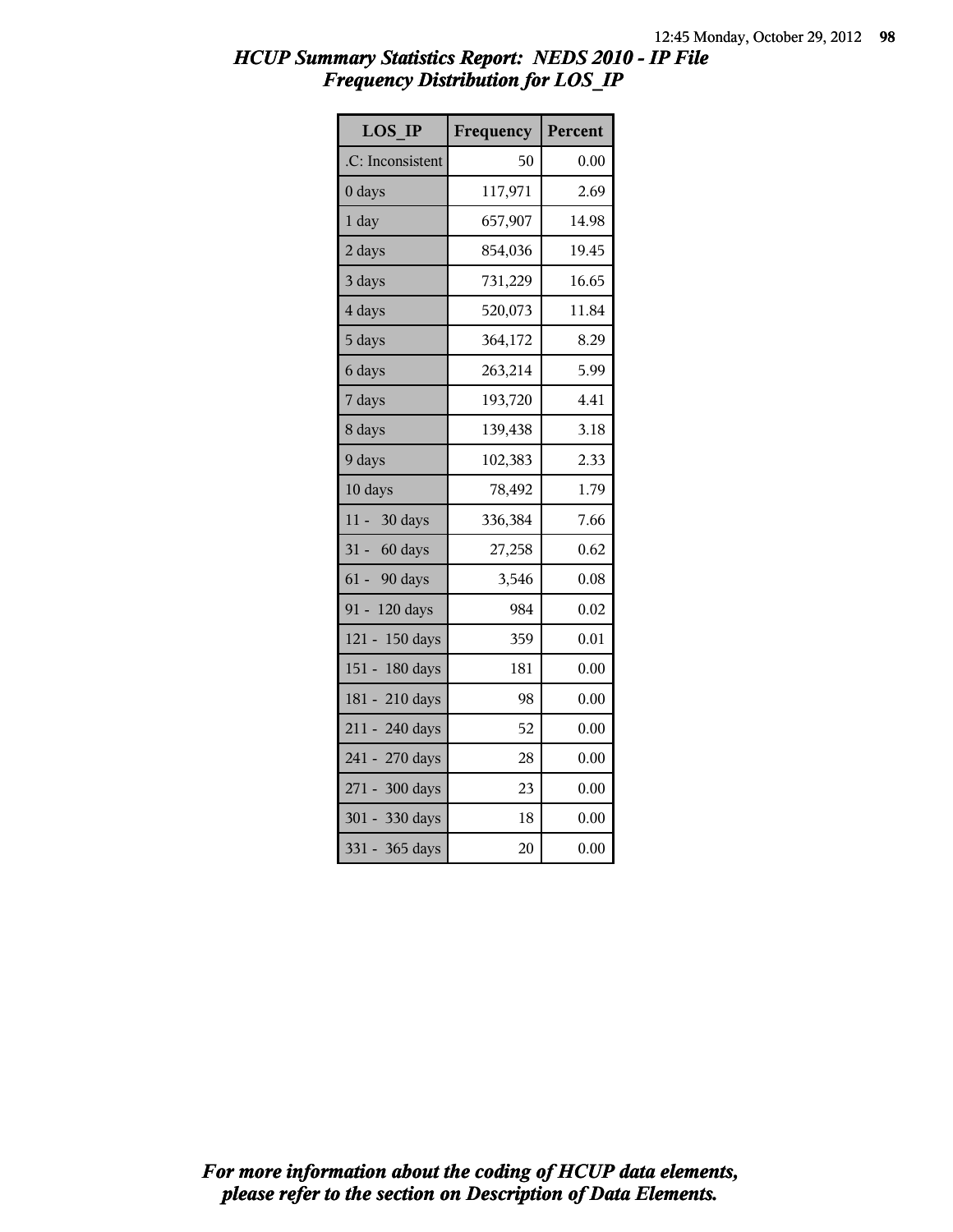| <b>MDC</b>                                                                            | Frequency | Percent |
|---------------------------------------------------------------------------------------|-----------|---------|
| 0: PRINCIPAL DX CAN NOT BE ASSIGNED TO MDC                                            | 26,278    | 0.60    |
| 1: DISEASES & DISORDERS OF THE NERVOUS SYSTEM                                         | 362,048   | 8.24    |
| 2: DISEASES & DISORDERS OF THE EYE                                                    | 7,974     | 0.18    |
| 3: DISEASES & DISORDERS OF THE EAR, NOSE, MOUTH & THROAT                              | 55,319    | 1.26    |
| 4: DISEASES & DISORDERS OF THE RESPIRATORY SYSTEM                                     | 633,101   | 14.42   |
| 5: DISEASES & DISORDERS OF THE CIRCULATORY SYSTEM                                     | 841,427   | 19.16   |
| 6: DISEASES & DISORDERS OF THE DIGESTIVE SYSTEM                                       | 555,941   | 12.66   |
| 7: DISEASES & DISORDERS OF THE HEPATOBILIARY SYSTEM & PANCREAS                        | 187,272   | 4.26    |
| 8: DISEASES & DISORDERS OF THE MUSCULOSKELETAL SYSTEM & CONN TISSUE                   | 262,725   | 5.98    |
| 9: DISEASES & DISORDERS OF THE SKIN, SUBCUTANEOUS TISSUE & BREAST                     | 137,300   | 3.13    |
| 10: ENDOCRINE, NUTRITIONAL & METABOLIC DISEASES & DISORDERS                           | 177,920   | 4.05    |
| 11: DISEASES & DISORDERS OF THE KIDNEY & URINARY TRACT                                | 268,941   | 6.12    |
| 12: DISEASES & DISORDERS OF THE MALE REPRODUCTIVE SYSTEM                              | 10,874    | 0.25    |
| 13: DISEASES & DISORDERS OF THE FEMALE REPRODUCTIVE SYSTEM                            | 22,733    | 0.52    |
| 14: PREGNANCY, CHILDBIRTH & THE PUERPERIUM                                            | 105,763   | 2.41    |
| 15: NEWBORNS & OTHER NEONATES WITH CONDTN ORIG IN PERINATAL PERIOD                    | 8,030     | 0.18    |
| 16: DISEASES & DISORDERS OF BLOOD, BLOOD FORMING ORGANS, IMMUNOLOG DISORD             | 78,141    | 1.78    |
| 17: MYELOPROLIFERATIVE DISEASES & DISORDERS, POORLY DIFFERENTIATED<br><b>NEOPLASM</b> | 14,484    | 0.33    |
| 18: INFECTIOUS & PARASITIC DISEASES, SYSTEMIC OR UNSPECIFIED SITES                    | 217,595   | 4.95    |
| 19: MENTAL DISEASES & DISORDERS                                                       | 189,542   | 4.32    |
| 20: ALCOHOL/DRUG USE & ALCOHOL/DRUG INDUCED ORGANIC MENTAL DISORDERS                  | 63,839    | 1.45    |
| 21: INJURIES, POISONINGS & TOXIC EFFECTS OF DRUGS                                     | 100,276   | 2.28    |
| 22: BURNS                                                                             | 3,649     | 0.08    |
| 23: FACTORS INFLUENCING HLTH STAT & OTHR CONTACTS WITH HLTH SERVCS                    | 32,689    | 0.74    |
| 24: MULTIPLE SIGNIFICANT TRAUMA                                                       | 14,308    | 0.33    |
| 25: HUMAN IMMUNODEFICIENCY VIRUS INFECTIONS                                           | 13,467    | 0.31    |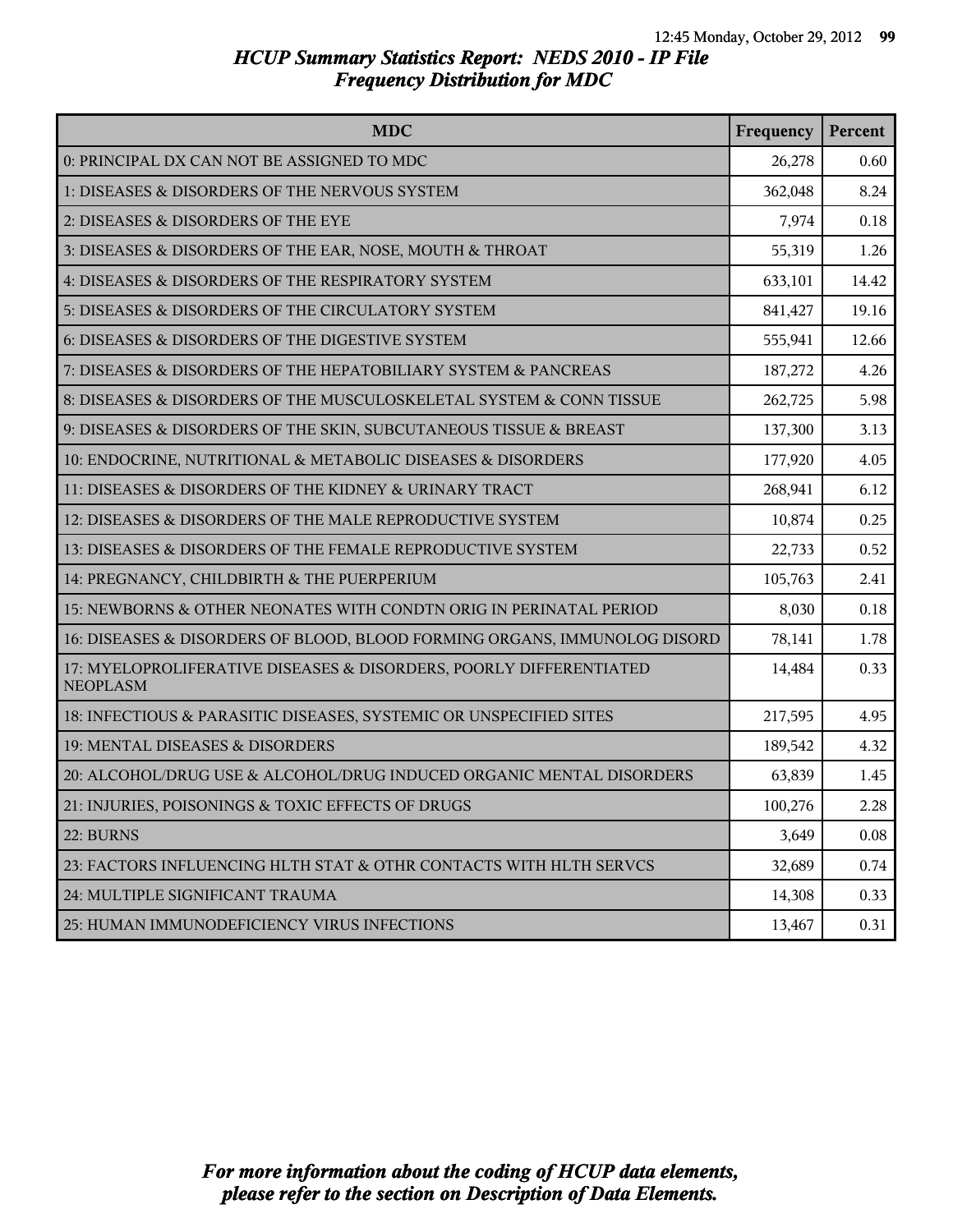| <b>MDC NOPOA</b>                                                                      | Frequency | Percent |
|---------------------------------------------------------------------------------------|-----------|---------|
| 0: PRINCIPAL DX CAN NOT BE ASSIGNED TO MDC                                            | 1,001     | 0.02    |
| 1: DISEASES & DISORDERS OF THE NERVOUS SYSTEM                                         | 364,178   | 8.29    |
| 2: DISEASES & DISORDERS OF THE EYE                                                    | 8,056     | 0.18    |
| 3: DISEASES & DISORDERS OF THE EAR, NOSE, MOUTH & THROAT                              | 55,831    | 1.27    |
| 4: DISEASES & DISORDERS OF THE RESPIRATORY SYSTEM                                     | 636,703   | 14.50   |
| 5: DISEASES & DISORDERS OF THE CIRCULATORY SYSTEM                                     | 843,513   | 19.21   |
| 6: DISEASES & DISORDERS OF THE DIGESTIVE SYSTEM                                       | 557,163   | 12.69   |
| 7: DISEASES & DISORDERS OF THE HEPATOBILIARY SYSTEM & PANCREAS                        | 187,680   | 4.27    |
| 8: DISEASES & DISORDERS OF THE MUSCULOSKELETAL SYSTEM & CONN TISSUE                   | 267,793   | 6.10    |
| 9: DISEASES & DISORDERS OF THE SKIN, SUBCUTANEOUS TISSUE & BREAST                     | 137,814   | 3.14    |
| 10: ENDOCRINE, NUTRITIONAL & METABOLIC DISEASES & DISORDERS                           | 178,508   | 4.06    |
| 11: DISEASES & DISORDERS OF THE KIDNEY & URINARY TRACT                                | 270,607   | 6.16    |
| 12: DISEASES & DISORDERS OF THE MALE REPRODUCTIVE SYSTEM                              | 10,918    | 0.25    |
| 13: DISEASES & DISORDERS OF THE FEMALE REPRODUCTIVE SYSTEM                            | 22,767    | 0.52    |
| 14: PREGNANCY, CHILDBIRTH & THE PUERPERIUM                                            | 105,859   | 2.41    |
| 15: NEWBORNS & OTHER NEONATES WITH CONDTN ORIG IN PERINATAL PERIOD                    | 8,033     | 0.18    |
| 16: DISEASES & DISORDERS OF BLOOD, BLOOD FORMING ORGANS, IMMUNOLOG DISORD             | 78,438    | 1.79    |
| 17: MYELOPROLIFERATIVE DISEASES & DISORDERS, POORLY DIFFERENTIATED<br><b>NEOPLASM</b> | 14,535    | 0.33    |
| 18: INFECTIOUS & PARASITIC DISEASES, SYSTEMIC OR UNSPECIFIED SITES                    | 220,312   | 5.02    |
| 19: MENTAL DISEASES & DISORDERS                                                       | 189,709   | 4.32    |
| 20: ALCOHOL/DRUG USE & ALCOHOL/DRUG INDUCED ORGANIC MENTAL DISORDERS                  | 64,023    | 1.46    |
| 21: INJURIES, POISONINGS & TOXIC EFFECTS OF DRUGS                                     | 100,846   | 2.30    |
| 22: BURNS                                                                             | 3,987     | 0.09    |
| 23: FACTORS INFLUENCING HLTH STAT & OTHR CONTACTS WITH HLTH SERVCS                    | 32,837    | 0.75    |
| 24: MULTIPLE SIGNIFICANT TRAUMA                                                       | 17,022    | 0.39    |
| 25: HUMAN IMMUNODEFICIENCY VIRUS INFECTIONS                                           | 13,503    | 0.31    |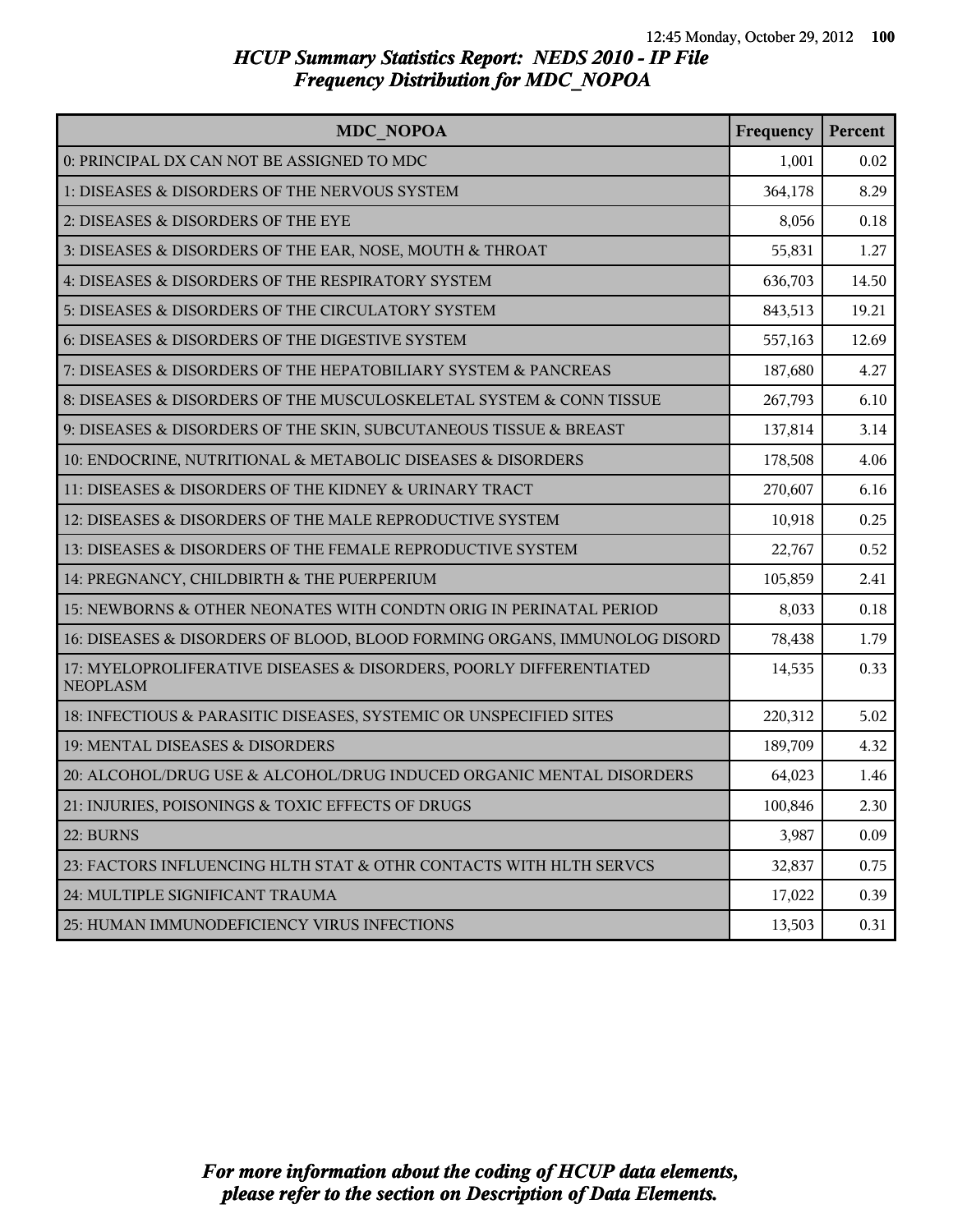| NPR IP         | Frequency | Percent |
|----------------|-----------|---------|
| $\overline{0}$ | 2,145,975 | 48.87   |
| $\mathbf{1}$   | 955,169   | 21.75   |
| $\overline{2}$ | 500,544   | 11.40   |
| 3              | 301,411   | 6.86    |
| 4              | 156,592   | 3.57    |
| 5              | 89,767    | 2.04    |
| 6              | 84,211    | 1.92    |
| 7              | 49,685    | 1.13    |
| 8              | 35,927    | 0.82    |
| 9              | 23,866    | 0.54    |
| 10             | 15,450    | 0.35    |
| 11             | 8,578     | 0.20    |
| 12             | 6,944     | 0.16    |
| 13             | 4,535     | 0.10    |
| 14             | 3,266     | 0.07    |
| 15             | 4,905     | 0.11    |
| 16 or greater  | 4,811     | 0.11    |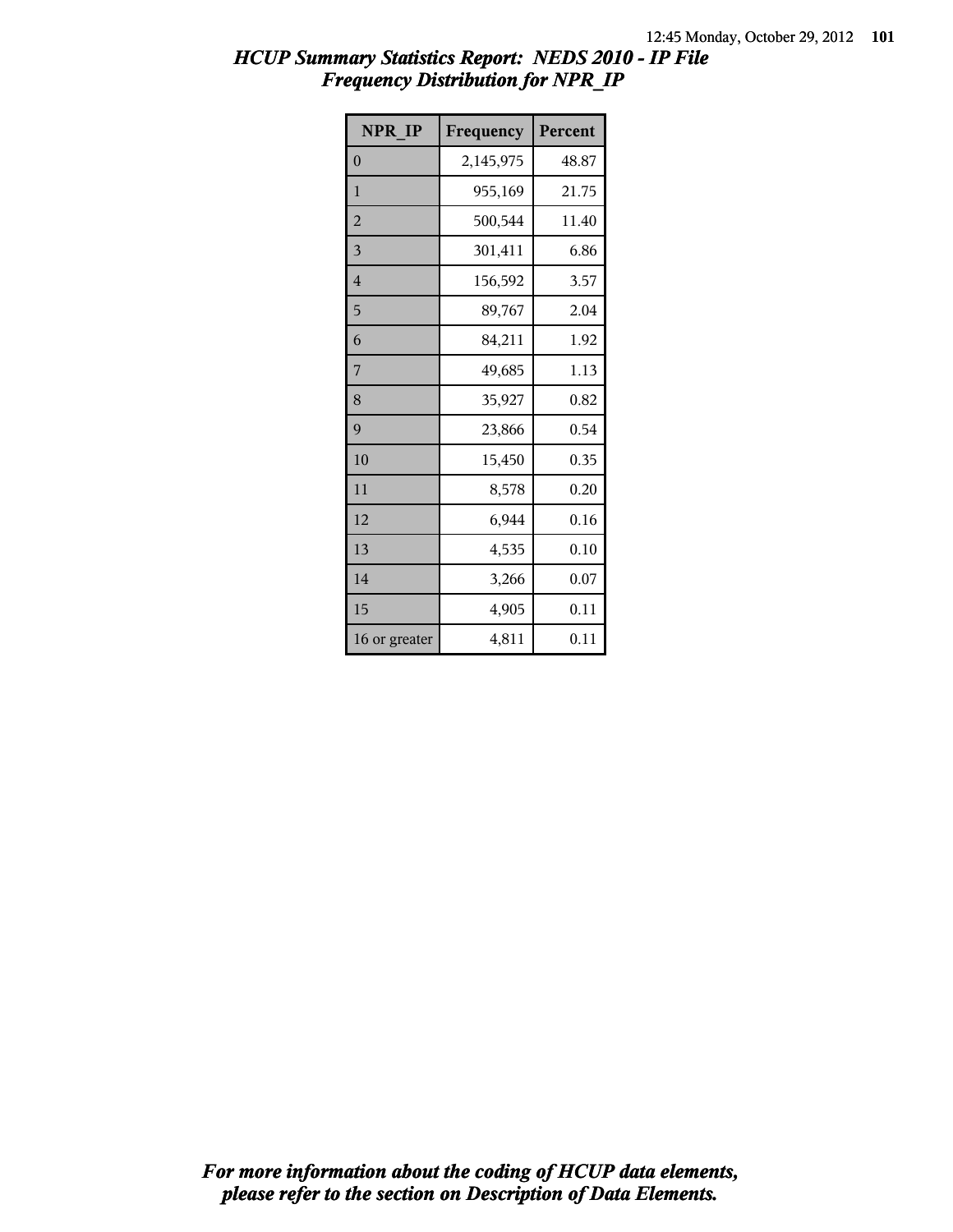| PCLASS IP1                                                       | Frequency | Percent |
|------------------------------------------------------------------|-----------|---------|
| $\therefore$ Missing                                             | 2,145,988 | 48.87   |
| .A: Invalid                                                      | $\leq 10$ | * **    |
| .C: Inconsistent                                                 | $\leq 10$ | * **    |
| 1: Minor Diagnostic - Non-operating room diagnostic procedures   | 538,442   | 12.26   |
| 2: Minor Therapeutic - Non-operating room therapeutic procedures | 1,032,071 | 23.50   |
| 3: Major Diagnostic - Operating room diagnostic procedures       | 24,130    | 0.55    |
| 4: Major Therapeutic - Operating room therapeutic procedures     | 650,990   | 14.82   |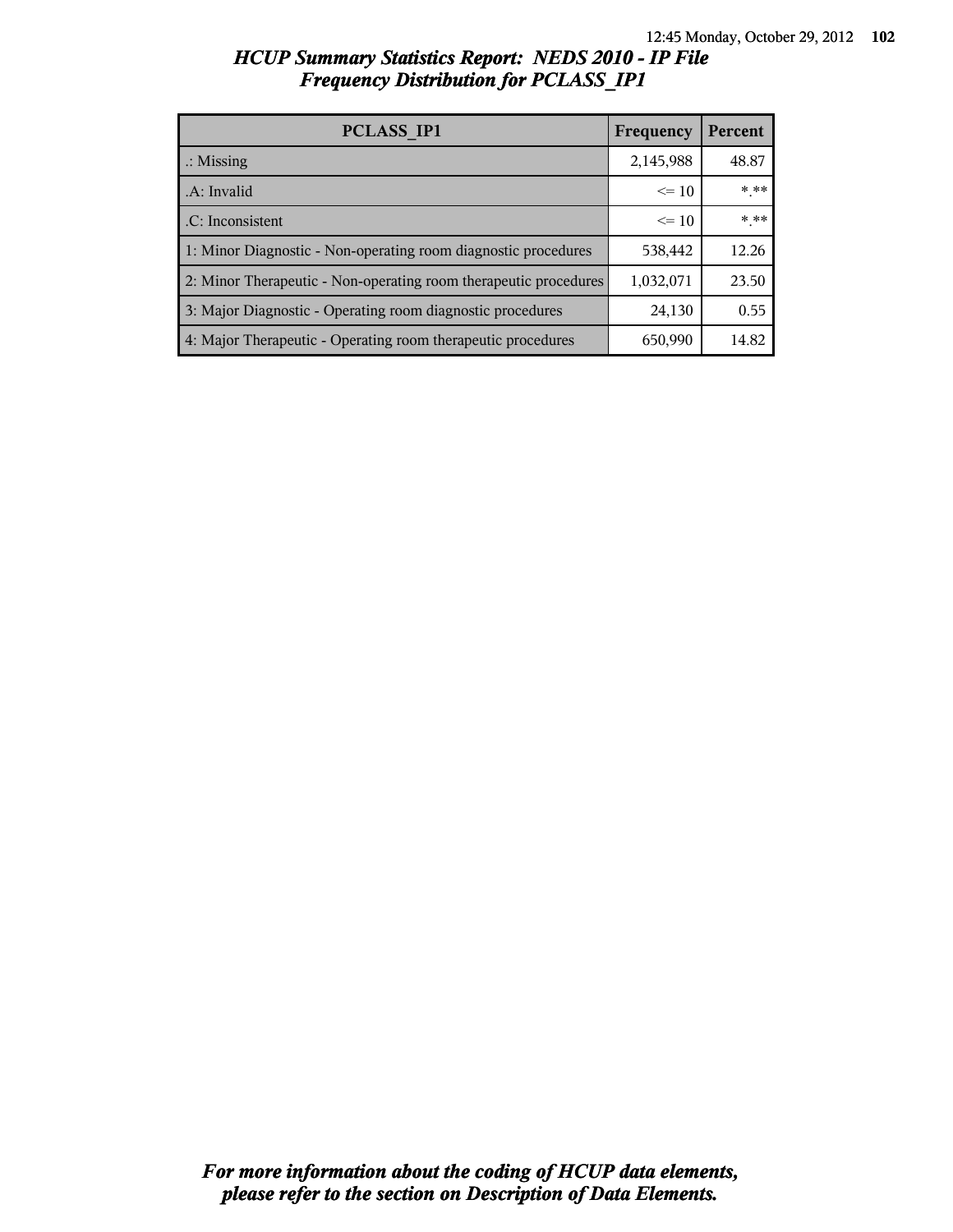| PRCCS IP1                                                                     | Frequency | Percent |
|-------------------------------------------------------------------------------|-----------|---------|
| $\therefore$ Missing                                                          | 2,145,988 | 48.87   |
| A: Invalid procedure                                                          | $\leq 10$ | $***$   |
| C: Inconsistent                                                               | $\leq 10$ | $***$   |
| 1: Incision and excision of CNS                                               | 11,025    | 0.25    |
| 2: Insertion; replacement; or removal of extracranial ventricular shunt       | 2,412     | 0.05    |
| 3: Laminectomy; excision intervertebral disc                                  | 4,962     | 0.11    |
| 4: Diagnostic spinal tap                                                      | 36,521    | 0.83    |
| 5: Insertion of catheter or spinal stimulator and injection into spinal canal | 4,316     | 0.10    |
| 6: Decompression peripheral nerve                                             | 245       | 0.01    |
| 7: Other diagnostic nervous system procedures                                 | 925       | 0.02    |
| 8: Other non-OR or closed therapeutic nervous system procedures               | 1,878     | 0.04    |
| 9: Other OR therapeutic nervous system procedures                             | 6,427     | 0.15    |
| 10: Thyroidectomy; partial or complete                                        | 278       | 0.01    |
| 11: Diagnostic endocrine procedures                                           | 676       | 0.02    |
| 12: Other therapeutic endocrine procedures                                    | 708       | 0.02    |
| 13: Corneal transplant                                                        | 26        | 0.00    |
| 14: Glaucoma procedures                                                       | 27        | 0.00    |
| 15: Lens and cataract procedures                                              | 49        | 0.00    |
| 16: Repair of retinal tear; detachment                                        | 47        | 0.00    |
| 17: Destruction of lesion of retina and choroid                               | $\leq 10$ | $***$   |
| 18: Diagnostic procedures on eye                                              | 67        | 0.00    |
| 19: Other therapeutic procedures on eyelids; conjunctiva; cornea              | 2,679     | 0.06    |
| 20: Other intraocular therapeutic procedures                                  | 205       | 0.00    |
| 21: Other extraocular muscle and orbit therapeutic procedures                 | 538       | 0.01    |
| 22: Tympanoplasty                                                             | 15        | 0.00    |
| 23: Myringotomy                                                               | 364       | 0.01    |
| 24: Mastoidectomy                                                             | 50        | 0.00    |
| 25: Diagnostic procedures on ear                                              | 51        | 0.00    |
| 26: Other therapeutic ear procedures                                          | 930       | 0.02    |
| 27: Control of epistaxis                                                      | 3,437     | 0.08    |
| 28: Plastic procedures on nose                                                | 635       | 0.01    |
| 29: Dental procedures                                                         | 779       | 0.02    |
| 30: Tonsillectomy and/or adenoidectomy                                        | 839       | 0.02    |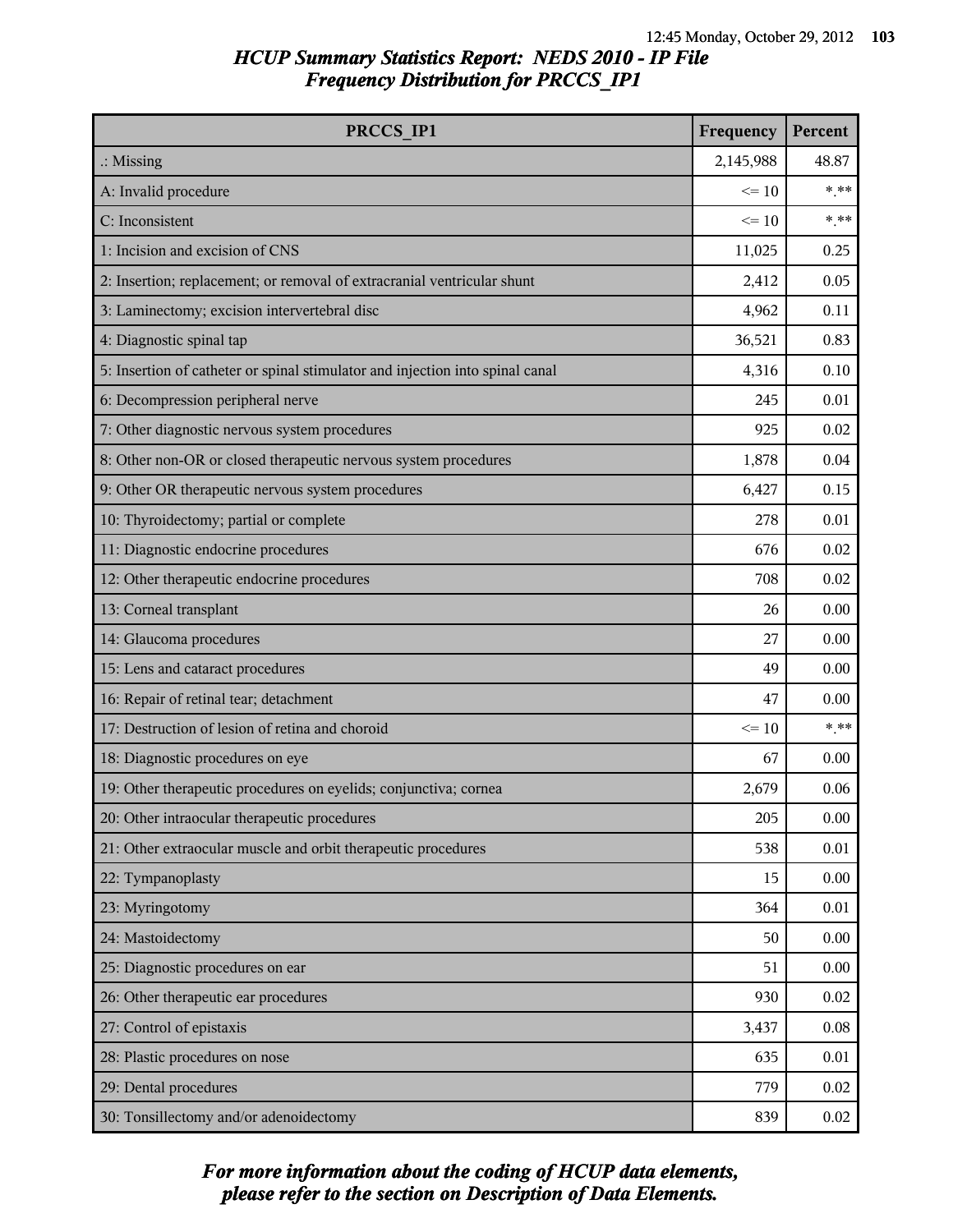| PRCCS IP1                                                                                        | Frequency | Percent |
|--------------------------------------------------------------------------------------------------|-----------|---------|
| 31: Diagnostic procedures on nose; mouth and pharynx                                             | 1,219     | 0.03    |
| 32: Other non-OR therapeutic procedures on nose; mouth and pharynx                               | 2,124     | 0.05    |
| 33: Other OR therapeutic procedures on nose; mouth and pharynx                                   | 4,323     | 0.10    |
| 34: Tracheostomy; temporary and permanent                                                        | 9,844     | 0.22    |
| 35: Tracheoscopy and laryngoscopy with biopsy                                                    | 3,119     | 0.07    |
| 36: Lobectomy or pneumonectomy                                                                   | 2,391     | 0.05    |
| 37: Diagnostic bronchoscopy and biopsy of bronchus                                               | 24,390    | 0.56    |
| 38: Other diagnostic procedures on lung and bronchus                                             | 650       | 0.01    |
| 39: Incision of pleura; thoracentesis; chest drainage                                            | 35,824    | 0.82    |
| 40: Other diagnostic procedures of respiratory tract and mediastinum                             | 1,801     | 0.04    |
| 41: Other non-OR therapeutic procedures on respiratory system                                    | 2,227     | 0.05    |
| 42: Other OR Rx procedures on respiratory system and mediastinum                                 | 5,515     | 0.13    |
| 43: Heart valve procedures                                                                       | 3,530     | 0.08    |
| 44: Coronary artery bypass graft (CABG)                                                          | 10,476    | 0.24    |
| 45: Percutaneous transluminal coronary angioplasty (PTCA)                                        | 64,735    | 1.47    |
| 46: Coronary thrombolysis                                                                        | $\leq 10$ | $***$   |
| 47: Diagnostic cardiac catheterization; coronary arteriography                                   | 83,030    | 1.89    |
| 48: Insertion; revision; replacement; removal of cardiac pacemaker or cardioverter/defibrillator | 32,782    | 0.75    |
| 49: Other OR heart procedures                                                                    | 10,153    | 0.23    |
| 50: Extracorporeal circulation auxiliary to open heart procedures                                | 148       | 0.00    |
| 51: Endarterectomy; vessel of head and neck                                                      | 2,500     | 0.06    |
| 52: Aortic resection; replacement or anastomosis                                                 | 1,731     | 0.04    |
| 53: Varicose vein stripping; lower limb                                                          | 23        | 0.00    |
| 54: Other vascular catheterization; not heart                                                    | 103,169   | 2.35    |
| 55: Peripheral vascular bypass                                                                   | 1,874     | 0.04    |
| 56: Other vascular bypass and shunt; not heart                                                   | 634       | 0.01    |
| 57: Creation; revision and removal of arteriovenous fistula or vessel-to-vessel cannula for di a | 5,244     | 0.12    |
| 58: Hemodialysis                                                                                 | 73,159    | 1.67    |
| 59: Other OR procedures on vessels of head and neck                                              | 2,472     | 0.06    |
| 60: Embolectomy and endarterectomy of lower limbs                                                | 1,653     | 0.04    |
| 61: Other OR procedures on vessels other than head and neck                                      | 35,595    | 0.81    |
| 62: Other diagnostic cardiovascular procedures                                                   | 2,727     | 0.06    |
| 63: Other non-OR therapeutic cardiovascular procedures                                           | 11,384    | 0.26    |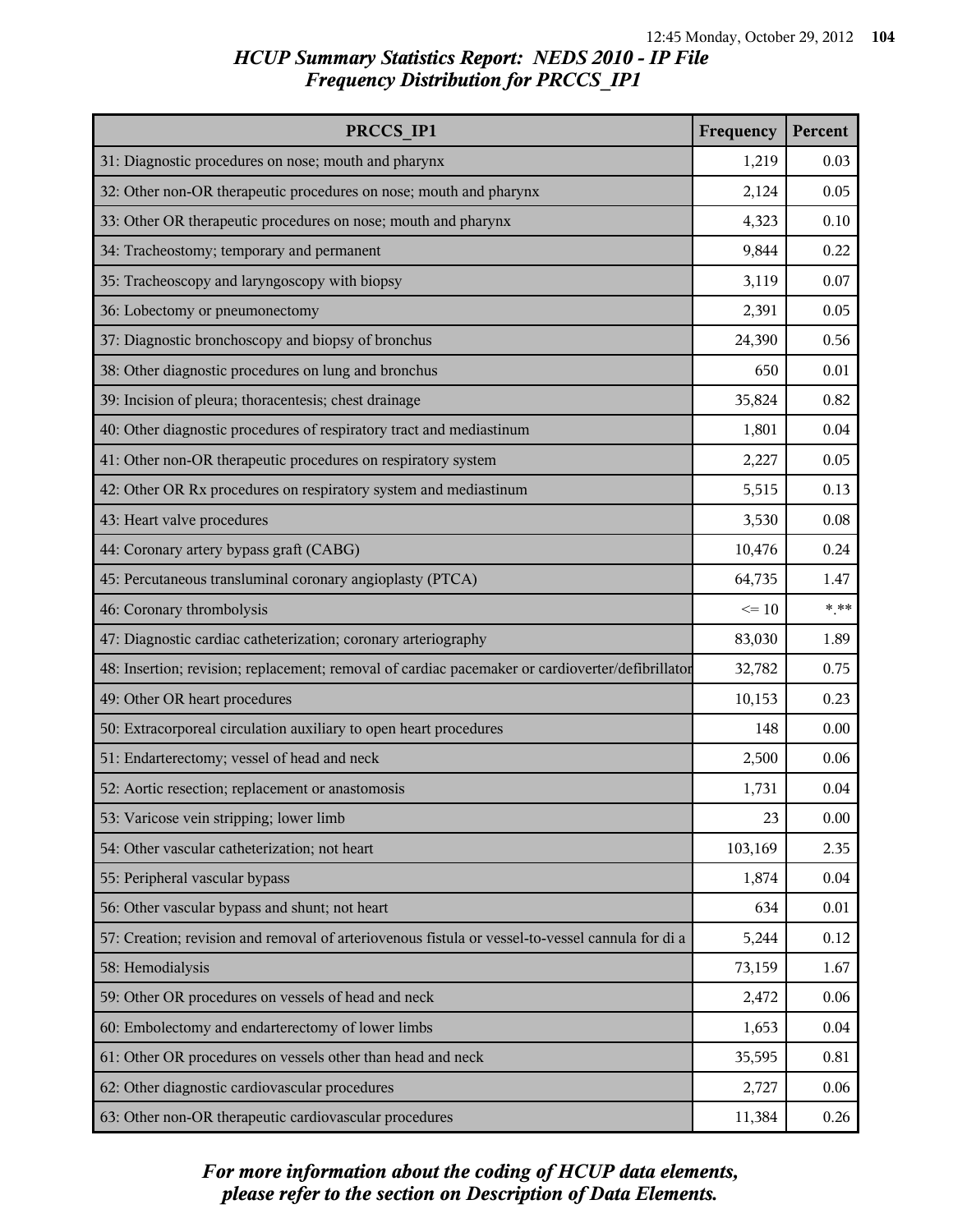| PRCCS IP1                                                     | Frequency | Percent |
|---------------------------------------------------------------|-----------|---------|
| 64: Bone marrow transplant                                    | 82        | 0.00    |
| 65: Bone marrow biopsy                                        | 5,085     | 0.12    |
| 66: Procedures on spleen                                      | 1,519     | 0.03    |
| 67: Other therapeutic procedures; hemic and lymphatic system  | 4,359     | 0.10    |
| 68: Injection or ligation of esophageal varices               | 15        | 0.00    |
| 69: Esophageal dilatation                                     | 2,689     | 0.06    |
| 70: Upper gastrointestinal endoscopy; biopsy                  | 124,502   | 2.83    |
| 71: Gastrostomy; temporary and permanent                      | 12,328    | 0.28    |
| 72: Colostomy; temporary and permanent                        | 924       | 0.02    |
| 73: Ileostomy and other enterostomy                           | 910       | 0.02    |
| 74: Gastrectomy; partial and total                            | 1,164     | 0.03    |
| 75: Small bowel resection                                     | 9,542     | 0.22    |
| 76: Colonoscopy and biopsy                                    | 39,814    | 0.91    |
| 77: Proctoscopy and anorectal biopsy                          | 2,474     | 0.06    |
| 78: Colorectal resection                                      | 19,633    | 0.45    |
| 79: Local excision of large intestine lesion (not endoscopic) | 58        | 0.00    |
| 80: Appendectomy                                              | 54,372    | 1.24    |
| 81: Hemorrhoid procedures                                     | 1,060     | 0.02    |
| 82: Endoscopic retrograde cannulation of pancreas (ERCP)      | 2,234     | 0.05    |
| 83: Biopsy of liver                                           | 4,129     | 0.09    |
| 84: Cholecystectomy and common duct exploration               | 66,834    | 1.52    |
| 85: Inguinal and femoral hernia repair                        | 4,318     | 0.10    |
| 86: Other hernia repair                                       | 6,922     | 0.16    |
| 87: Laparoscopy (GI only)                                     | 1,829     | 0.04    |
| 88: Abdominal paracentesis                                    | 23,354    | 0.53    |
| 89: Exploratory laparotomy                                    | 1,920     | 0.04    |
| 90: Excision; lysis peritoneal adhesions                      | 11,161    | 0.25    |
| 91: Peritoneal dialysis                                       | 2,989     | 0.07    |
| 92: Other bowel diagnostic procedures                         | 619       | 0.01    |
| 93: Other non-OR upper GI therapeutic procedures              | 19,040    | 0.43    |
| 94: Other OR upper GI therapeutic procedures                  | 6,812     | 0.16    |
| 95: Other non-OR lower GI therapeutic procedures              | 14,563    | 0.33    |
| 96: Other OR lower GI therapeutic procedures                  | 11,167    | 0.25    |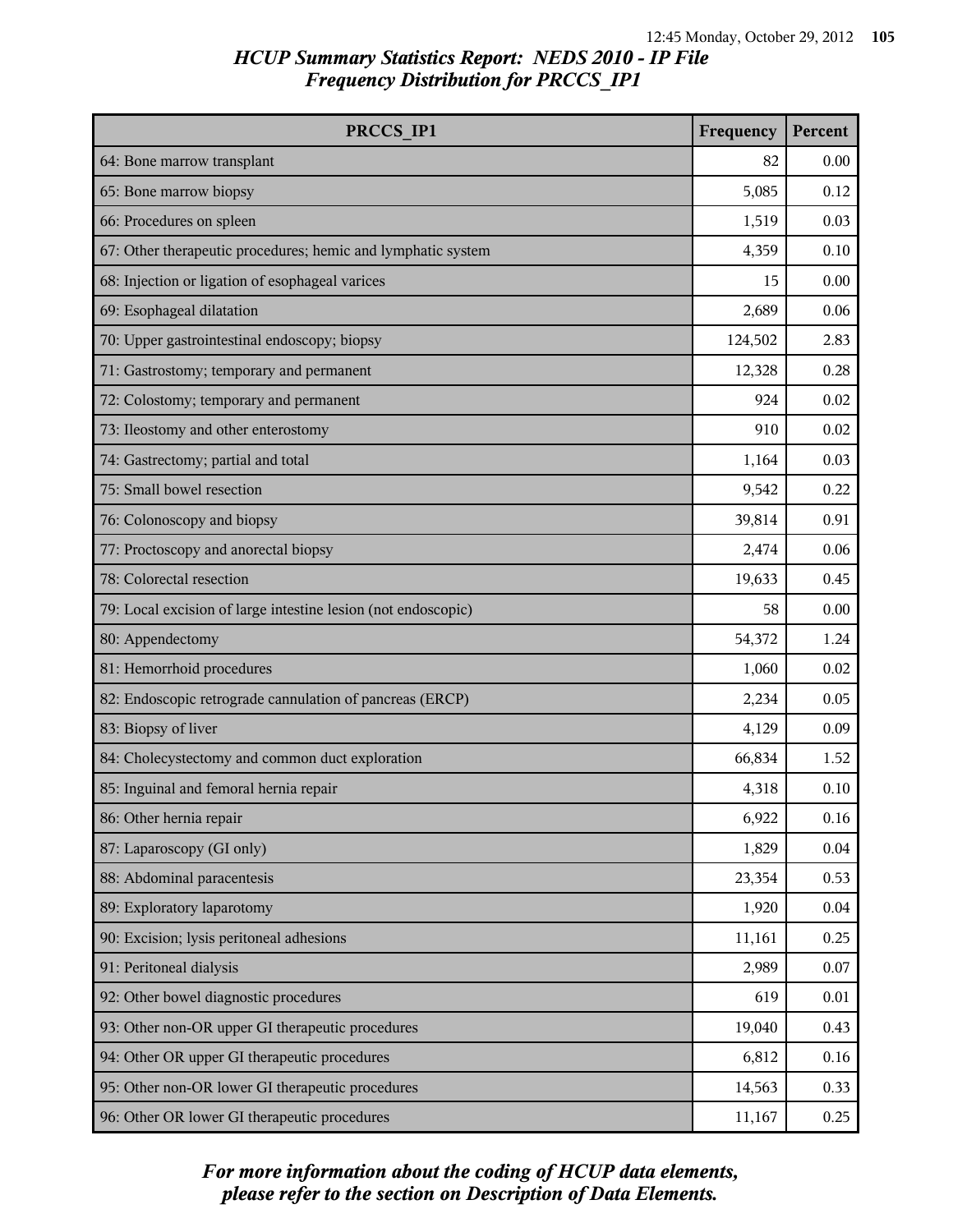| PRCCS IP1                                                                  | Frequency | Percent |
|----------------------------------------------------------------------------|-----------|---------|
| 97: Other gastrointestinal diagnostic procedures                           | 2,087     | 0.05    |
| 98: Other non-OR gastrointestinal therapeutic procedures                   | 13,600    | 0.31    |
| 99: Other OR gastrointestinal therapeutic procedures                       | 7,756     | 0.18    |
| 100: Endoscopy and endoscopic biopsy of the urinary tract                  | 3,970     | 0.09    |
| 101: Transurethral excision; drainage; or removal urinary obstruction      | 12,757    | 0.29    |
| 102: Ureteral catheterization                                              | 10,718    | 0.24    |
| 103: Nephrotomy and nephrostomy                                            | 4,090     | 0.09    |
| 104: Nephrectomy; partial or complete                                      | 695       | 0.02    |
| 105: Kidney transplant                                                     | 226       | 0.01    |
| 106: Genitourinary incontinence procedures                                 | 18        | 0.00    |
| 107: Extracorporeal lithotripsy; urinary                                   | 1,224     | 0.03    |
| 108: Indwelling catheter                                                   | 15,069    | 0.34    |
| 109: Procedures on the urethra                                             | 1,372     | 0.03    |
| 110: Other diagnostic procedures of urinary tract                          | 2,154     | 0.05    |
| 111: Other non-OR therapeutic procedures of urinary tract                  | 4,445     | 0.10    |
| 112: Other OR therapeutic procedures of urinary tract                      | 1,809     | 0.04    |
| 113: Transurethral resection of prostate (TURP)                            | 2,033     | 0.05    |
| 114: Open prostatectomy                                                    | 155       | 0.00    |
| 115: Circumcision                                                          | 235       | 0.01    |
| 116: Diagnostic procedures; male genital                                   | 221       | 0.01    |
| 117: Other non-OR therapeutic procedures; male genital                     | 1,281     | 0.03    |
| 118: Other OR therapeutic procedures; male genital                         | 2,041     | 0.05    |
| 119: Oophorectomy; unilateral and bilateral                                | 2,200     | 0.05    |
| 120: Other operations on ovary                                             | 1,683     | 0.04    |
| 121: Ligation or occlusion of fallopian tubes                              | 784       | 0.02    |
| 122: Removal of ectopic pregnancy                                          | 2,936     | 0.07    |
| 123: Other operations on fallopian tubes                                   | 639       | 0.01    |
| 124: Hysterectomy; abdominal and vaginal                                   | 2,032     | 0.05    |
| 125: Other excision of cervix and uterus                                   | 808       | 0.02    |
| 126: Abortion (termination of pregnancy)                                   | 80        | 0.00    |
| 127: Dilatation and curettage (D&C); aspiration after delivery or abortion | 3,095     | 0.07    |
| 128: Diagnostic dilatation and curettage (D&C)                             | 1,406     | 0.03    |
| 129: Repair of cystocele and rectocele; obliteration of vaginal vault      | 40        | 0.00    |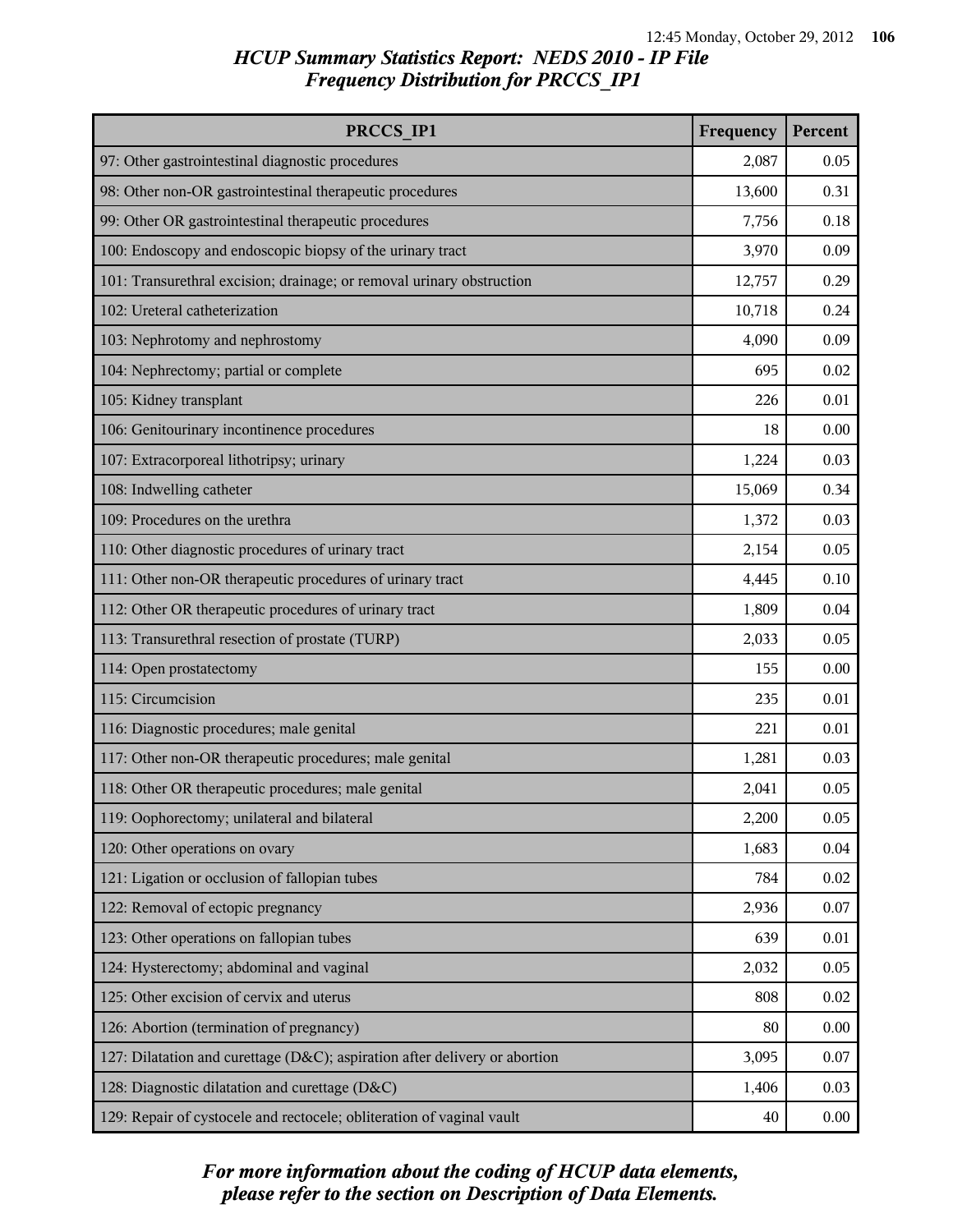| PRCCS IP1                                                                            | Frequency | Percent |
|--------------------------------------------------------------------------------------|-----------|---------|
| 130: Other diagnostic procedures; female organs                                      | 1,087     | 0.02    |
| 131: Other non-OR therapeutic procedures; female organs                              | 584       | 0.01    |
| 132: Other OR therapeutic procedures; female organs                                  | 2,225     | 0.05    |
| 133: Episiotomy                                                                      | 2,047     | 0.05    |
| 134: Cesarean section                                                                | 18,355    | 0.42    |
| 135: Forceps; vacuum; and breech delivery                                            | 1,992     | 0.05    |
| 136: Artificial rupture of membranes to assist delivery                              | 726       | 0.02    |
| 137: Other procedures to assist delivery                                             | 29,264    | 0.67    |
| 138: Diagnostic amniocentesis                                                        | 60        | 0.00    |
| 139: Fetal monitoring                                                                | 1,418     | 0.03    |
| 140: Repair of current obstetric laceration                                          | 12,746    | 0.29    |
| 141: Other therapeutic obstetrical procedures                                        | 367       | 0.01    |
| 142: Partial excision bone                                                           | 3,813     | 0.09    |
| 143: Bunionectomy or repair of toe deformities                                       | 37        | 0.00    |
| 144: Treatment; facial fracture or dislocation                                       | 4,093     | 0.09    |
| 145: Treatment; fracture or dislocation of radius and ulna                           | 8,743     | 0.20    |
| 146: Treatment; fracture or dislocation of hip and femur                             | 49,269    | 1.12    |
| 147: Treatment; fracture or dislocation of lower extremity (other than hip or femur) | 26,112    | 0.59    |
| 148: Other fracture and dislocation procedure                                        | 12,323    | 0.28    |
| 149: Arthroscopy                                                                     | 178       | 0.00    |
| 150: Division of joint capsule; ligament or cartilage                                | 49        | 0.00    |
| 151: Excision of semilunar cartilage of knee                                         | 291       | 0.01    |
| 152: Arthroplasty knee                                                               | 1,621     | 0.04    |
| 153: Hip replacement; total and partial                                              | 22,242    | 0.51    |
| 154: Arthroplasty other than hip or knee                                             | 1,203     | 0.03    |
| 155: Arthrocentesis                                                                  | 6,938     | 0.16    |
| 156: Injections and aspirations of muscles; tendons; bursa; joints and soft tissue   | 1,067     | 0.02    |
| 157: Amputation of lower extremity                                                   | 11,896    | 0.27    |
| 158: Spinal fusion                                                                   | 6,359     | 0.14    |
| 159: Other diagnostic procedures on musculoskeletal system                           | 6,494     | 0.15    |
| 160: Other therapeutic procedures on muscles and tendons                             | 14,000    | 0.32    |
| 161: Other OR therapeutic procedures on bone                                         | 6,963     | 0.16    |
| 162: Other OR therapeutic procedures on joints                                       | 5,606     | 0.13    |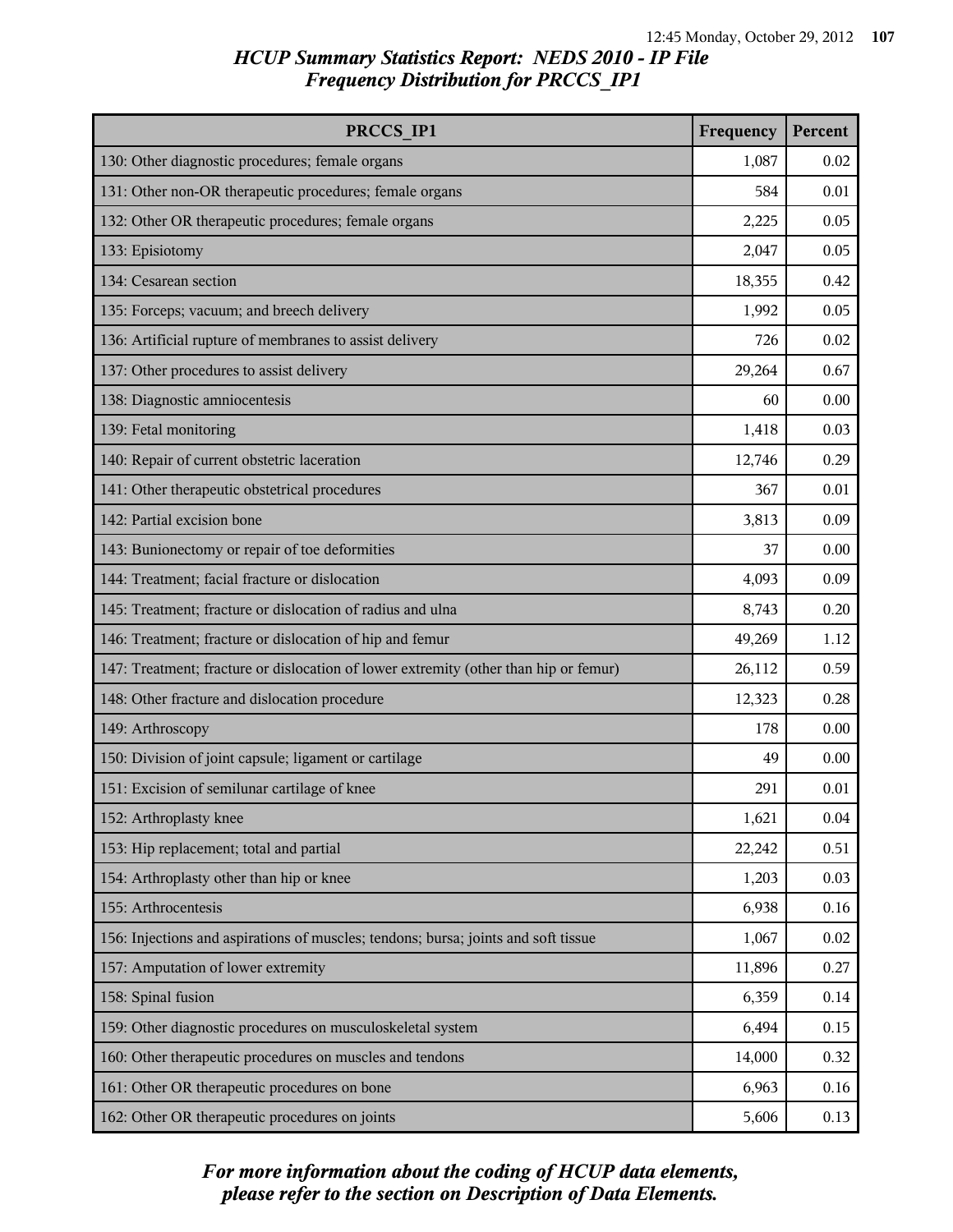| PRCCS IP1                                                          | Frequency | Percent |
|--------------------------------------------------------------------|-----------|---------|
| 163: Other non-OR therapeutic procedures on musculoskeletal system | 2,628     | 0.06    |
| 164: Other OR therapeutic procedures on musculoskeletal system     | 1,562     | 0.04    |
| 165: Breast biopsy and other diagnostic procedures on breast       | 703       | 0.02    |
| 166: Lumpectomy; quadrantectomy of breast                          | 391       | 0.01    |
| 167: Mastectomy                                                    | 174       | 0.00    |
| 168: Incision and drainage; skin and subcutaneous tissue           | 26,951    | 0.61    |
| 169: Debridement of wound; infection or burn                       | 22,246    | 0.51    |
| 170: Excision of skin lesion                                       | 1,286     | 0.03    |
| 171: Suture of skin and subcutaneous tissue                        | 17,595    | 0.40    |
| 172: Skin graft                                                    | 3,990     | 0.09    |
| 173: Other diagnostic procedures on skin and subcutaneous tissue   | 2,255     | 0.05    |
| 174: Other non-OR therapeutic procedures on skin and breast        | 14,455    | 0.33    |
| 175: Other OR therapeutic procedures on skin and breast            | 941       | 0.02    |
| 176: Other organ transplantation                                   | 378       | 0.01    |
| 177: Computerized axial tomography (CT) scan head                  | 18,053    | 0.41    |
| 178: CT scan chest                                                 | 9,128     | 0.21    |
| 179: CT scan abdomen                                               | 12,823    | 0.29    |
| 180: Other CT scan                                                 | 2,139     | 0.05    |
| 181: Myelogram                                                     | 391       | 0.01    |
| 182: Mammography                                                   | 37        | 0.00    |
| 183: Routine chest X-ray                                           | 286       | 0.01    |
| 184: Intraoperative cholangiogram                                  | 65        | 0.00    |
| 185: Upper gastrointestinal X-ray                                  | 276       | 0.01    |
| 186: Lower gastrointestinal X-ray                                  | 53        | 0.00    |
| 187: Intravenous pyelogram                                         | 155       | 0.00    |
| 188: Cerebral arteriogram                                          | 7,109     | 0.16    |
| 189: Contrast aortogram                                            | 1,034     | 0.02    |
| 190: Contrast arteriogram of femoral and lower extremity arteries  | 752       | 0.02    |
| 191: Arterio- or venogram (not heart and head)                     | 5,663     | 0.13    |
| 192: Diagnostic ultrasound of head and neck                        | 1,873     | 0.04    |
| 193: Diagnostic ultrasound of heart (echocardiogram)               | 55,833    | 1.27    |
| 194: Diagnostic ultrasound of gastrointestinal tract               | 402       | 0.01    |
| 195: Diagnostic ultrasound of urinary tract                        | 1,662     | 0.04    |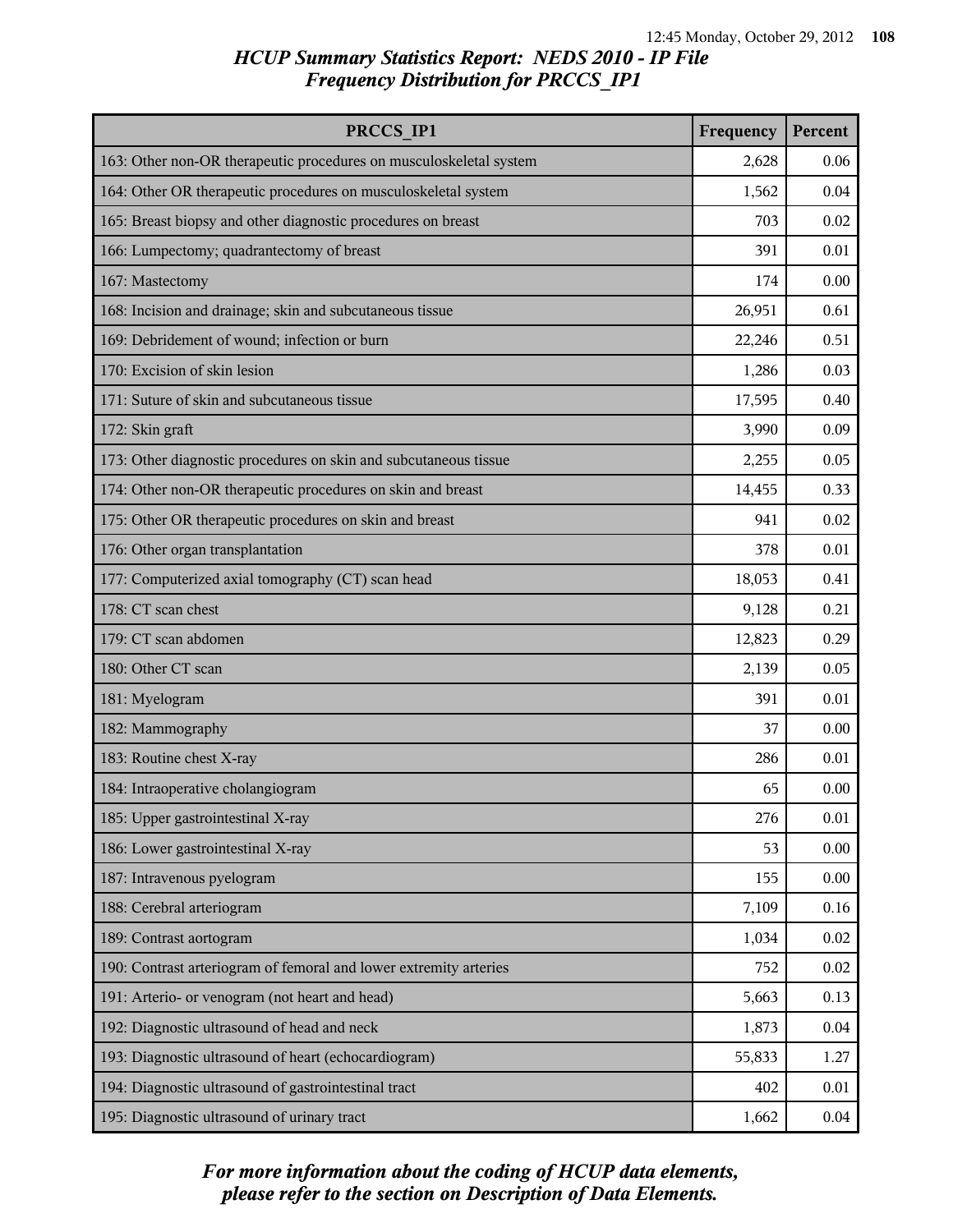# *HCUP Summary Statistics Report: NEDS 2010 - IP File Frequency Distribution for PRCCS\_IP1*

| PRCCS IP1                                                              | Frequency | Percent |
|------------------------------------------------------------------------|-----------|---------|
| 196: Diagnostic ultrasound of abdomen or retroperitoneum               | 2,987     | 0.07    |
| 197: Other diagnostic ultrasound                                       | 4,495     | 0.10    |
| 198: Magnetic resonance imaging                                        | 19,127    | 0.44    |
| 199: Electroencephalogram (EEG)                                        | 4,469     | 0.10    |
| 200: Nonoperative urinary system measurements                          | 282       | 0.01    |
| 201: Cardiac stress tests                                              | 9,697     | 0.22    |
| 202: Electrocardiogram                                                 | 4,789     | 0.11    |
| 203: Electrographic cardiac monitoring                                 | 7,513     | 0.17    |
| 204: Swan-Ganz catheterization for monitoring                          | 248       | 0.01    |
| 205: Arterial blood gases                                              | 2,909     | 0.07    |
| 206: Microscopic examination (bacterial smear; culture; toxicology)    | 68        | 0.00    |
| 207: Radioisotope bone scan                                            | 309       | 0.01    |
| 208: Radioisotope pulmonary scan                                       | 1,219     | 0.03    |
| 209: Radioisotope scan and function studies                            | 2,157     | 0.05    |
| 210: Other radioisotope scan                                           | 153       | 0.00    |
| 211: Therapeutic radiology for cancer treatment                        | 3,677     | 0.08    |
| 212: Diagnostic physical therapy                                       | 416       | 0.01    |
| 213: Physical therapy exercises; manipulation; and other procedures    | 2,385     | 0.05    |
| 214: Traction; splints; and other wound care                           | 6,364     | 0.14    |
| 215: Other physical therapy and rehabilitation                         | 2,883     | 0.07    |
| 216: Respiratory intubation and mechanical ventilation                 | 147,782   | 3.37    |
| 217: Other respiratory therapy                                         | 13,318    | 0.30    |
| 218: Psychological and psychiatric evaluation and therapy              | 19,510    | 0.44    |
| 219: Alcohol and drug rehabilitation/detoxification                    | 42,946    | 0.98    |
| 220: Ophthalmologic and otologic diagnosis and treatment               | 121       | 0.00    |
| 221: Nasogastric tube                                                  | 9,216     | 0.21    |
| 222: Blood transfusion                                                 | 137,954   | 3.14    |
| 223: Enteral and parenteral nutrition                                  | 14,276    | 0.33    |
| 224: Cancer chemotherapy                                               | 3,351     | 0.08    |
| 225: Conversion of cardiac rhythm                                      | 11,740    | 0.27    |
| 226: Other diagnostic radiology and related techniques                 | 4,673     | 0.11    |
| 227: Other diagnostic procedures (interview; evaluation; consultation) | 13,807    | 0.31    |
| 228: Prophylactic vaccinations and inoculations                        | 15,138    | 0.34    |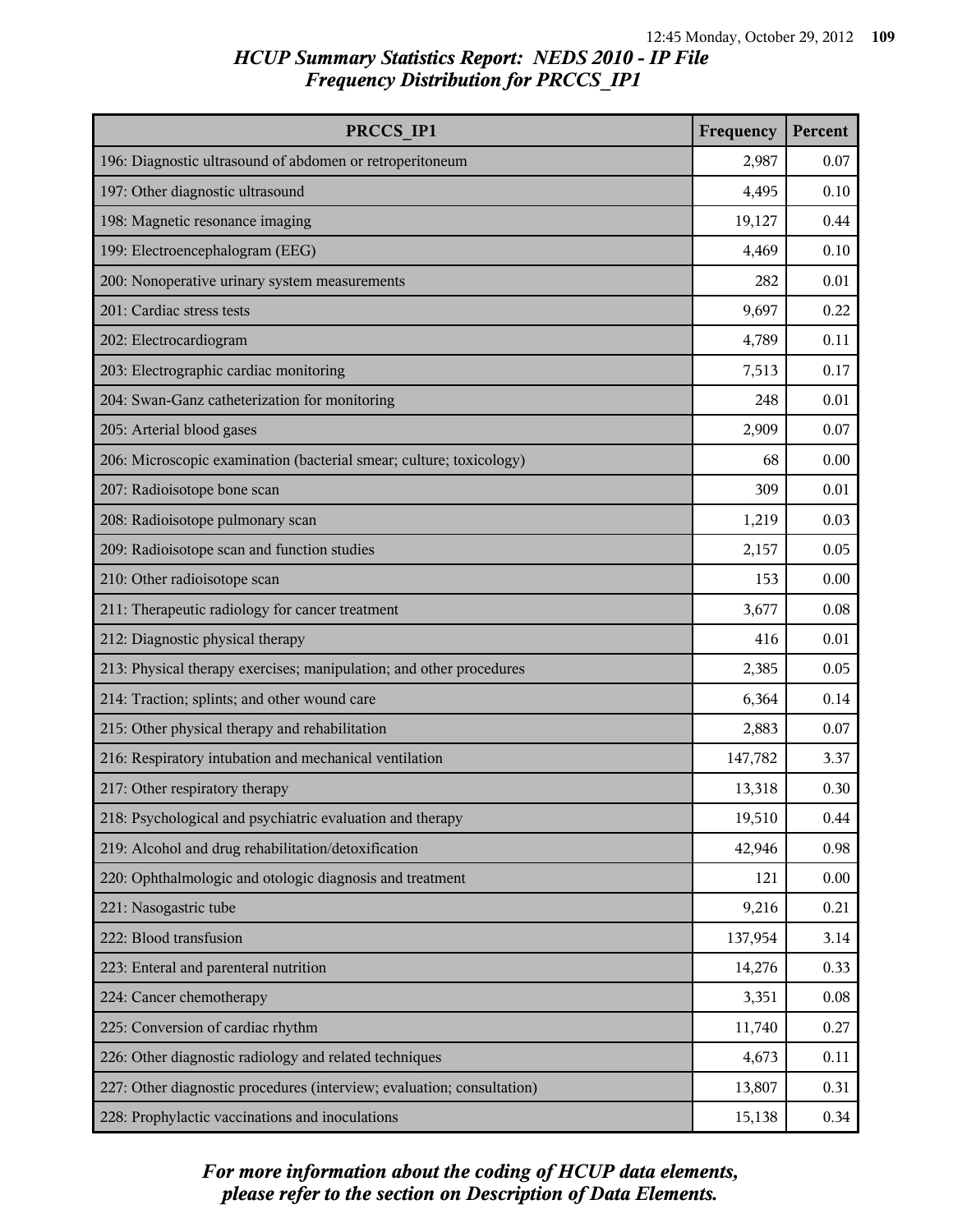# *HCUP Summary Statistics Report: NEDS 2010 - IP File Frequency Distribution for PRCCS\_IP1*

| PRCCS IP1                                         | Frequency | Percent |
|---------------------------------------------------|-----------|---------|
| 229: Nonoperative removal of foreign body         | 1.093     | 0.02    |
| 230: Extracorporeal shock wave other than urinary | $\leq$ 10 | * **    |
| 231: Other therapeutic procedures                 | 77.442    | 1.76    |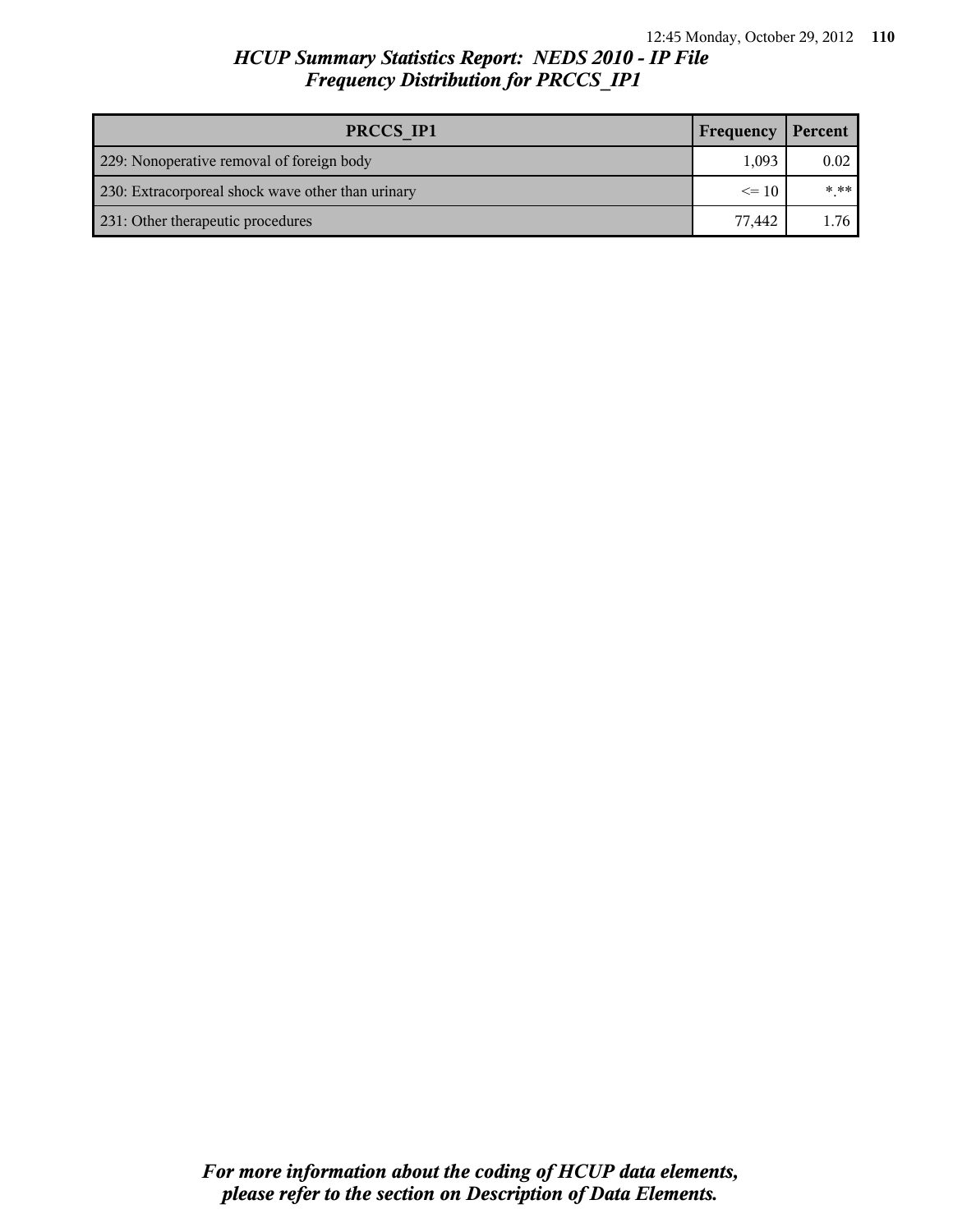| PR IP1                 | Frequency | Percent |  |
|------------------------|-----------|---------|--|
| <b>Blank</b>           | 2,145,988 | 48.87   |  |
| Valid PR               | 2,245,633 | 51.13   |  |
| Inconsistent PR (incn) | $\leq$ 10 | * **    |  |
| Invalid PR (invl)      | $\leq$ 10 | * **    |  |

# *HCUP Summary Statistics Report: NEDS 2010 - IP File Frequency Distribution for PR\_IP1*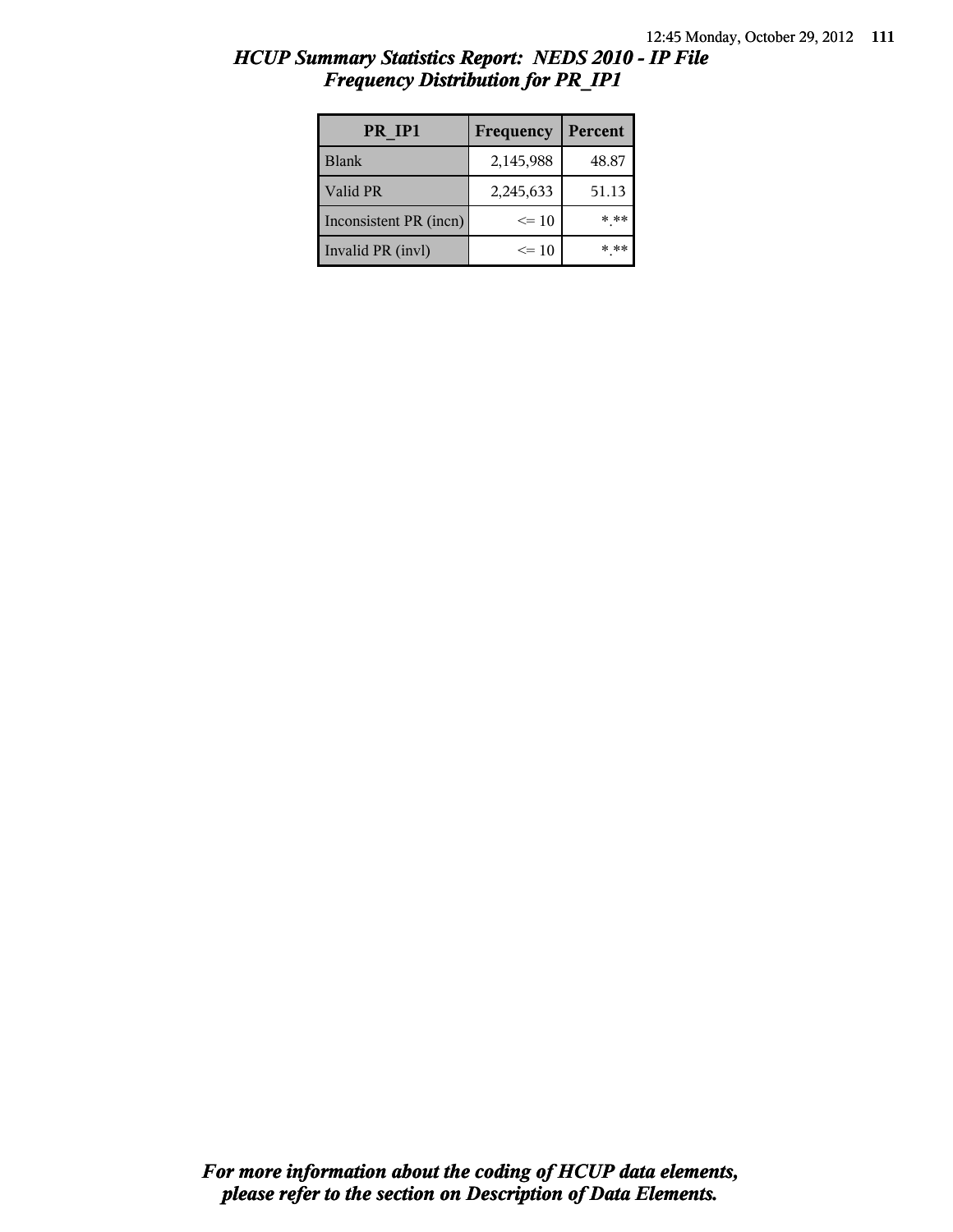| <b>TOTCHG IP</b>      | Frequency | Percent |
|-----------------------|-----------|---------|
| $\therefore$ Missing  | 52,135    | 1.19    |
| .A: Invalid           | 98        | 0.00    |
| .C: Inconsistent      | 567       | 0.01    |
| $$100-$<br>\$1,000    | 2,026     | 0.05    |
| $$1,001 - $5,000$     | 202,434   | 4.61    |
| \$5,001- \$10,000     | 675,797   | 15.39   |
| \$10,001-\$50,000     | 2,711,025 | 61.73   |
| \$50,001-\$100,000    | 502,772   | 11.45   |
| \$100,001-\$200,000   | 177,468   | 4.04    |
| \$200,001- \$300,000  | 38,630    | 0.88    |
| \$300,001-\$400,000   | 14,086    | 0.32    |
| \$400,001- \$500,000  | 6,391     | 0.15    |
| \$500,001-\$1,000,000 | 7,254     | 0.17    |
| Over \$1,000,000      | 953       | 0.02    |

# *HCUP Summary Statistics Report: NEDS 2010 - IP File Frequency Distribution for TOTCHG\_IP*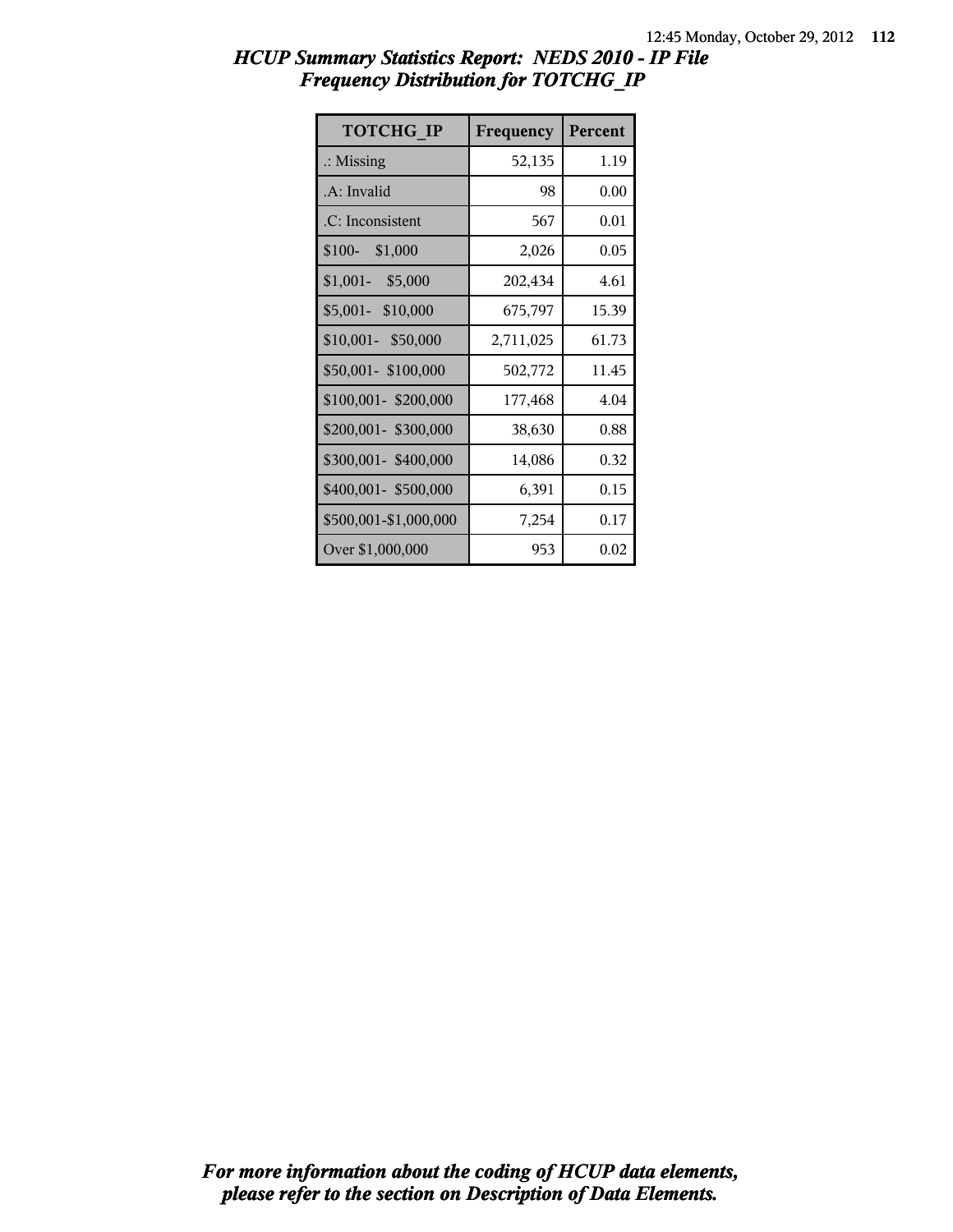| <b>Moments</b>         |            |                         |            |  |
|------------------------|------------|-------------------------|------------|--|
| N                      | 4391636    | <b>Sum Weights</b>      | 4391636    |  |
| Mean                   | 4.49343475 | <b>Sum Observations</b> | 19733529.8 |  |
| <b>Std Deviation</b>   | 1.50313958 | Variance                | 2.2594286  |  |
| <b>Skewness</b>        | 5.3363534  | <b>Kurtosis</b>         | 55.3188426 |  |
| <b>Uncorrected SS</b>  | 98593914.2 | <b>Corrected SS</b>     | 9922585.71 |  |
| <b>Coeff Variation</b> | 33.4519063 | <b>Std Error Mean</b>   | 0.00071728 |  |

#### *Variable: DISCWT (Weight to ED Visits in AHA universe)*

| <b>Basic Statistical Measures</b> |          |                            |          |
|-----------------------------------|----------|----------------------------|----------|
| Location<br><b>Variability</b>    |          |                            |          |
| <b>Mean</b>                       | 4.493435 | <b>Std Deviation</b>       | 1.50314  |
| Median                            | 4.383868 | <b>Variance</b>            | 2.25943  |
| Mode                              | 4.376970 | Range                      | 28.83586 |
|                                   |          | <b>Interquartile Range</b> | 0.90819  |

| Tests for Location: Mu0=0 |                             |          |               |         |  |
|---------------------------|-----------------------------|----------|---------------|---------|--|
| <b>Test</b>               | <b>Statistic</b><br>p Value |          |               |         |  |
| Student's t               |                             | 6264.585 | Pr >  t       | < 0.001 |  |
| <b>Sign</b>               | M                           | 2195818  | $Pr \geq  M $ | < 0.001 |  |
| <b>Signed Rank</b>        | <sub>S</sub>                | 4.822E12 | $Pr \geq  S $ | < 0.001 |  |

| <b>Quantiles (Definition 5)</b> |                 |  |  |  |
|---------------------------------|-----------------|--|--|--|
| Quantile                        | <b>Estimate</b> |  |  |  |
| $100\%$ Max                     | 30.69880        |  |  |  |
| 99%                             | 10.73631        |  |  |  |
| 95%                             | 6.36495         |  |  |  |
| 90%                             | 5.59975         |  |  |  |
| 75% Q3                          | 4.77680         |  |  |  |
| 50% Median                      | 4.38387         |  |  |  |
| 25% Q1                          | 3.86862         |  |  |  |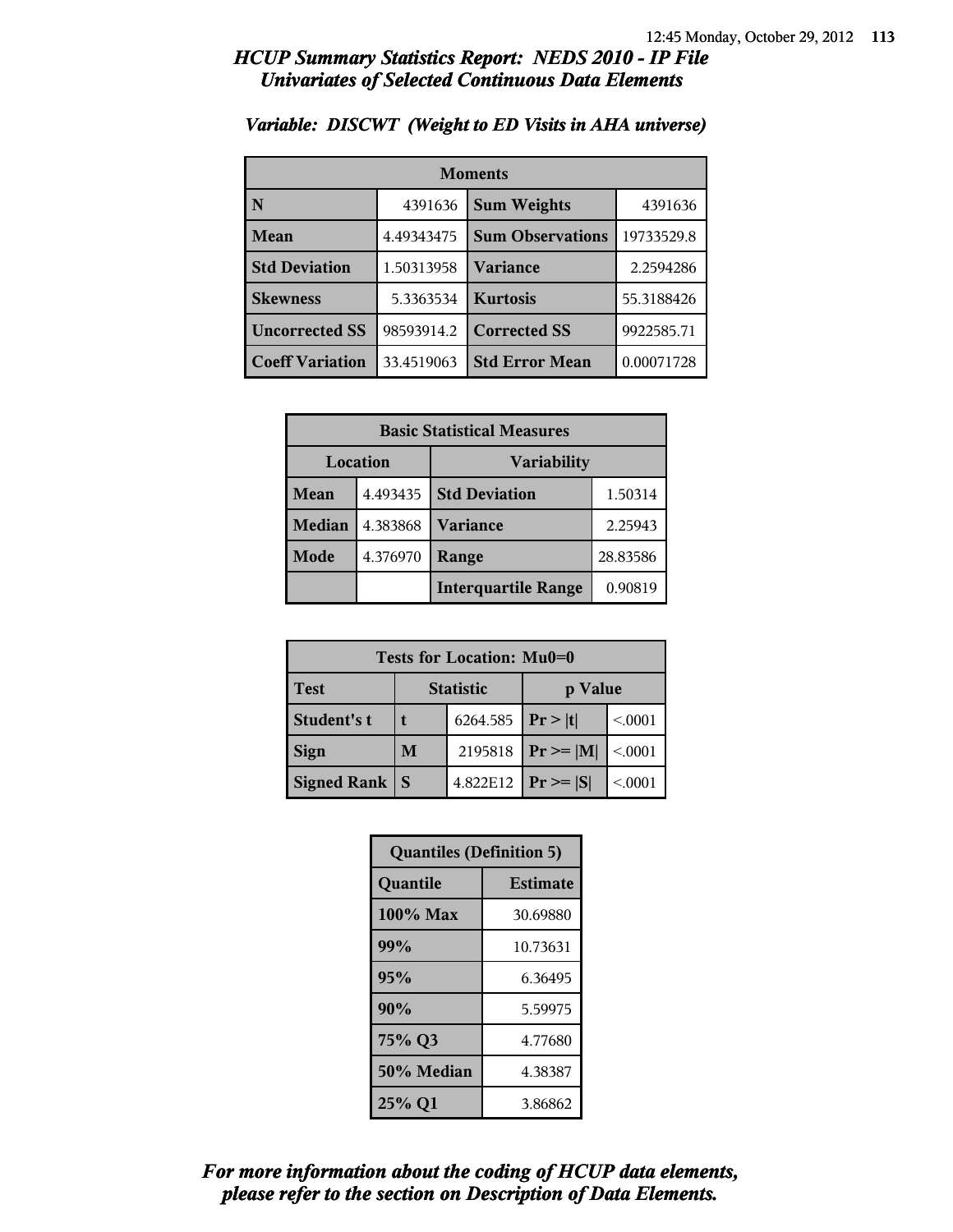| <b>Quantiles (Definition 5)</b> |                 |  |  |
|---------------------------------|-----------------|--|--|
| Quantile                        | <b>Estimate</b> |  |  |
| 10%                             | 3.14812         |  |  |
| 5%                              | 2.94188         |  |  |
| $1\%$                           | 2.66525         |  |  |
| $0\%$ Min                       | 1.86293         |  |  |

*Variable: DISCWT (Weight to ED Visits in AHA universe)*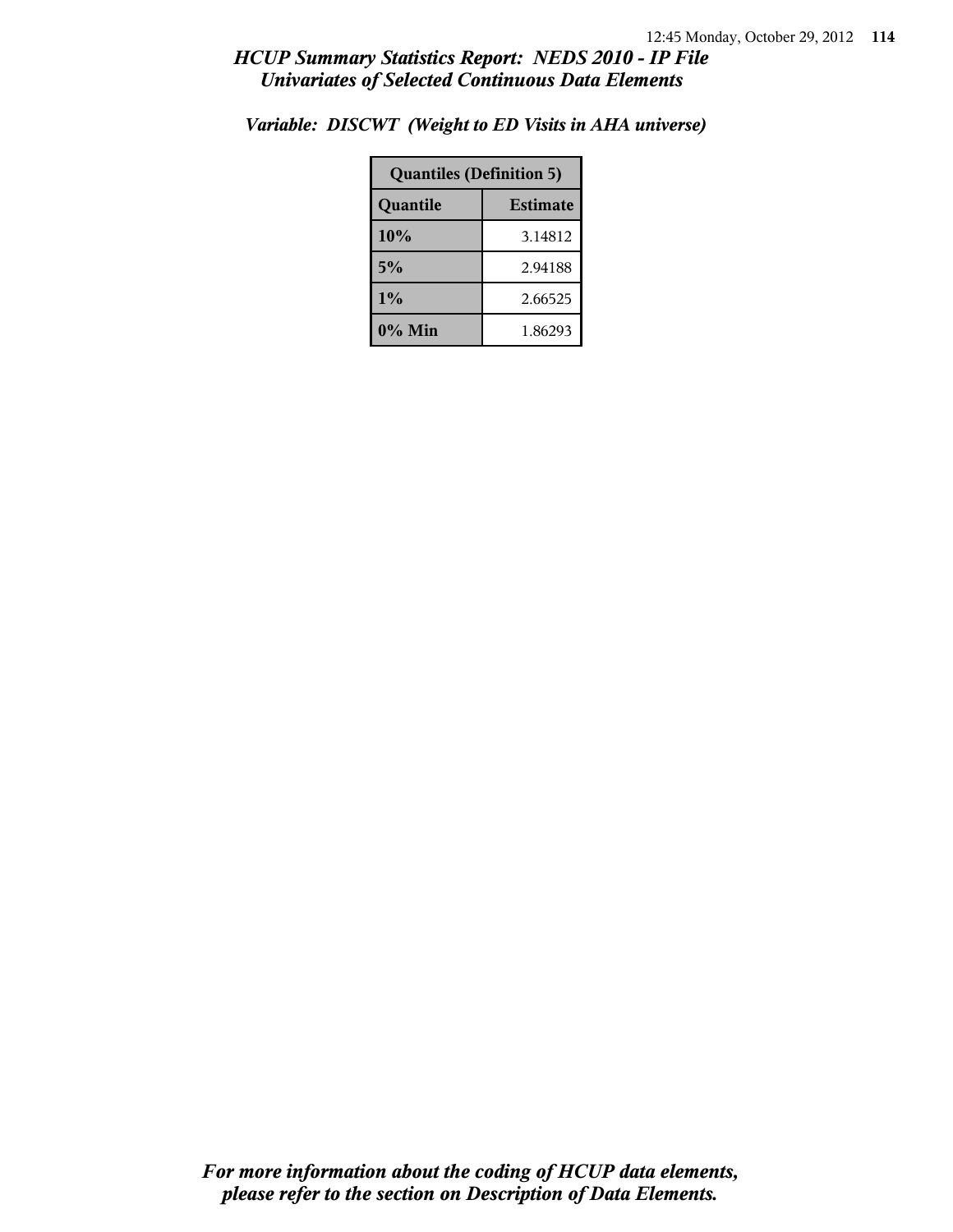| <b>Moments</b>         |            |                         |            |  |
|------------------------|------------|-------------------------|------------|--|
| N                      | 4391586    | <b>Sum Weights</b>      | 4391586    |  |
| Mean                   | 4.79560755 | <b>Sum Observations</b> | 21060323   |  |
| <b>Std Deviation</b>   | 6.04261536 | Variance                | 36.5132003 |  |
| <b>Skewness</b>        | 9.39623093 | <b>Kurtosis</b>         | 236.238577 |  |
| <b>Uncorrected SS</b>  | 261347867  | <b>Corrected SS</b>     | 160350823  |  |
| <b>Coeff Variation</b> | 126.003124 | <b>Std Error Mean</b>   | 0.00288346 |  |

# *Variable: LOS\_IP (Length of stay (cleaned) from IP)*

| <b>Basic Statistical Measures</b> |          |                            |           |
|-----------------------------------|----------|----------------------------|-----------|
| Location<br><b>Variability</b>    |          |                            |           |
| Mean                              | 4.795608 | <b>Std Deviation</b>       | 6.04262   |
| <b>Median</b>                     | 3.000000 | <b>Variance</b>            | 36.51320  |
| Mode                              | 2.000000 | Range                      | 358.00000 |
|                                   |          | <b>Interquartile Range</b> | 4.00000   |

| Tests for Location: Mu0=0 |                             |          |                 |         |  |
|---------------------------|-----------------------------|----------|-----------------|---------|--|
| <b>Test</b>               | <b>Statistic</b><br>p Value |          |                 |         |  |
| Student's t               |                             | 1663.142 | Pr> t           | < 0.001 |  |
| <b>Sign</b>               | M                           | 2136808  | $ Pr \ge =  M $ | < 0.001 |  |
| <b>Signed Rank</b>        | S                           | 4.566E12 | $ Pr \ge =  S $ | < 0.001 |  |

| <b>Quantiles (Definition 5)</b> |                 |  |
|---------------------------------|-----------------|--|
| Quantile                        | <b>Estimate</b> |  |
| 100% Max                        | 358             |  |
| 99%                             | 27              |  |
| 95%                             | 14              |  |
| 90%                             | 10              |  |
| 75% Q3                          | 6               |  |
| 50% Median                      | 3               |  |
| 25% Q1                          | 2               |  |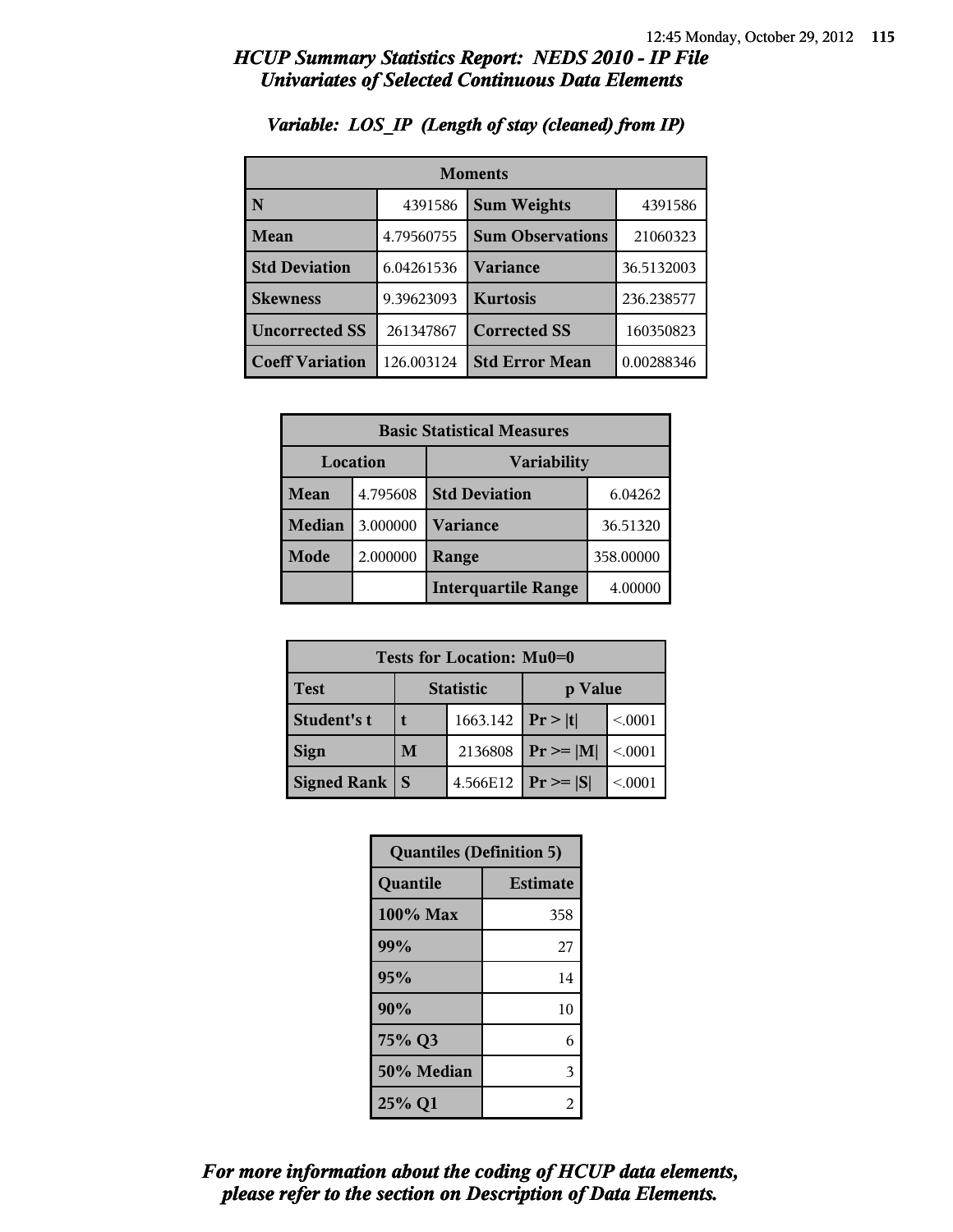| <b>Quantiles (Definition 5)</b> |                 |  |
|---------------------------------|-----------------|--|
| Quantile                        | <b>Estimate</b> |  |
| 10%                             |                 |  |
| 5%                              |                 |  |
| 1%                              |                 |  |
| $0\%$ Min                       |                 |  |

*Variable: LOS\_IP (Length of stay (cleaned) from IP)*

| <b>Missing Values</b>          |       |                   |                       |
|--------------------------------|-------|-------------------|-----------------------|
|                                |       | <b>Percent Of</b> |                       |
| <b>Missing</b><br><b>Value</b> | Count | All Obs           | <b>Missing</b><br>Obs |
| ſ.                             | 50    | 0.00              | 100.00                |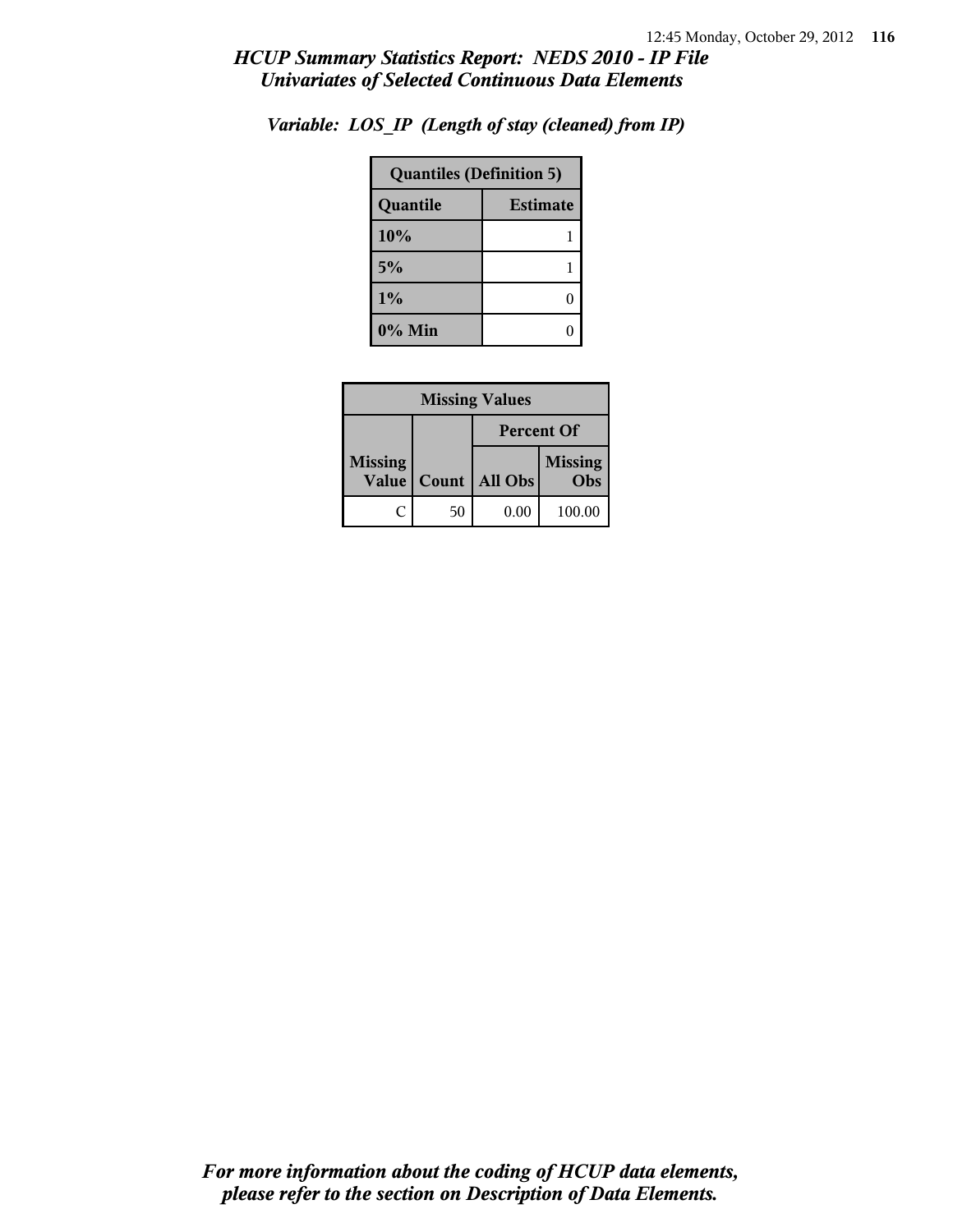| <b>Moments</b>         |            |                         |            |
|------------------------|------------|-------------------------|------------|
| N                      | 4338836    | <b>Sum Weights</b>      | 4338836    |
| Mean                   | 34825.8247 | <b>Sum Observations</b> | 1.51104E11 |
| <b>Std Deviation</b>   | 53045.5005 | Variance                | 2813825121 |
| <b>Skewness</b>        | 7.63634896 | <b>Kurtosis</b>         | 103.597084 |
| <b>Uncorrected SS</b>  | 1.7471E16  | <b>Corrected SS</b>     | 1.22087E16 |
| <b>Coeff Variation</b> | 152.316567 | <b>Std Error Mean</b>   | 25.4660703 |

### *Variable: TOTCHG\_IP (Total charge for ED and inpatient services)*

| <b>Basic Statistical Measures</b> |                                |                            |            |
|-----------------------------------|--------------------------------|----------------------------|------------|
|                                   | Location<br><b>Variability</b> |                            |            |
| Mean                              | 34825.82                       | <b>Std Deviation</b>       | 53046      |
| <b>Median</b>                     | 20371.00                       | <b>Variance</b>            | 2813825121 |
| <b>Mode</b>                       | 8769.00                        | Range                      | 1498916    |
|                                   |                                | <b>Interquartile Range</b> | 26708      |

| Tests for Location: Mu0=0       |              |          |               |         |
|---------------------------------|--------------|----------|---------------|---------|
| <b>Test</b><br><b>Statistic</b> |              |          | p Value       |         |
| Student's t                     | t            | 1367.538 | Pr> t         | < 0001  |
| <b>Sign</b>                     | M            | 2169418  | $Pr \geq  M $ | < 0.001 |
| <b>Signed Rank</b>              | <sup>S</sup> | 4.706E12 | $Pr \geq  S $ | < 0001  |

| <b>Quantiles (Definition 5)</b> |                 |  |
|---------------------------------|-----------------|--|
| Quantile                        | <b>Estimate</b> |  |
| 100% Max                        | 1499016         |  |
| 99%                             | 247663          |  |
| 95%                             | 107200          |  |
| 90%                             | 71170           |  |
| 75% Q3                          | 38115           |  |
| 50% Median                      | 20371           |  |
| 25% Q1                          | 11407           |  |